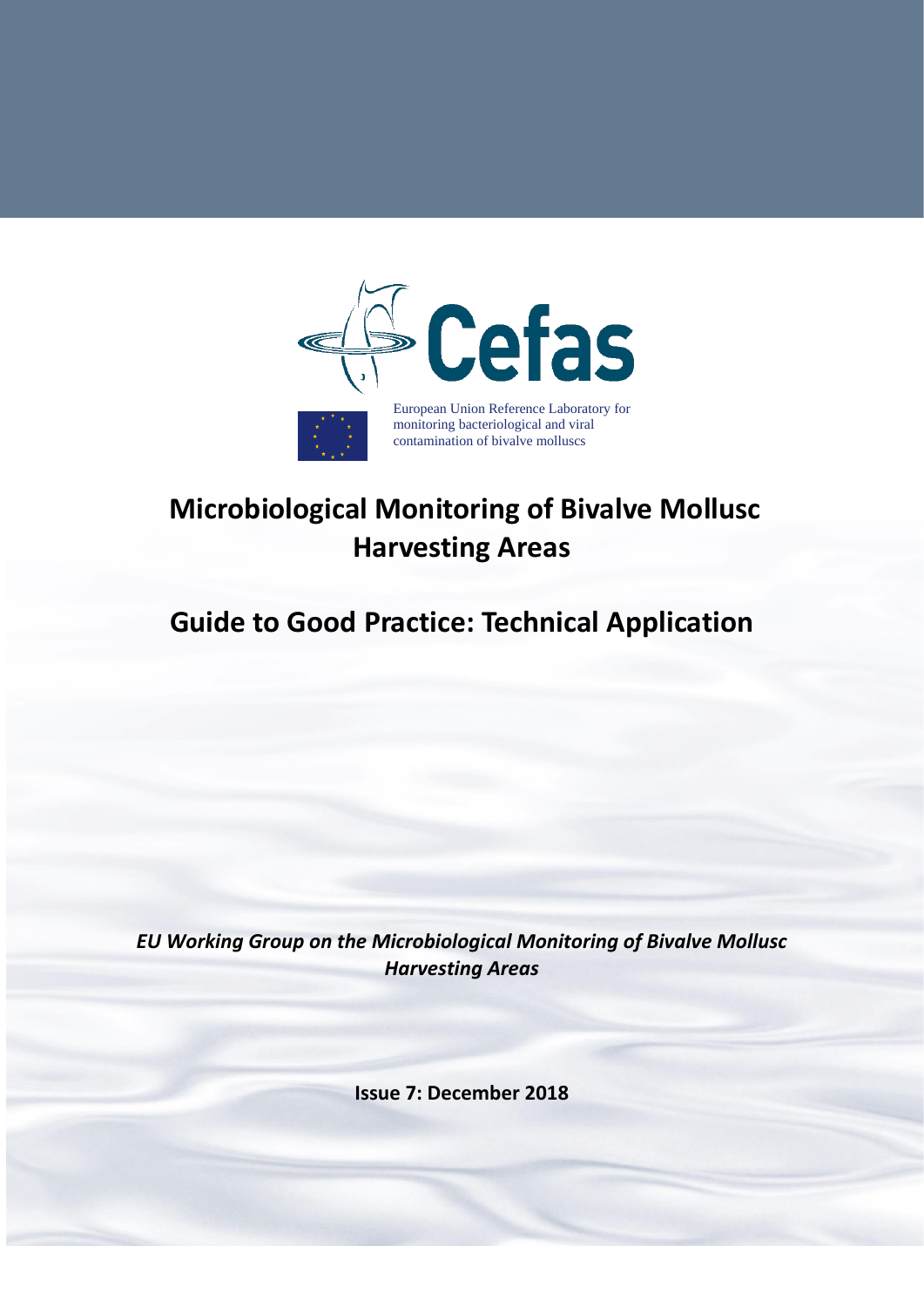# **Revision History**

<span id="page-1-0"></span>

| Issue          | Date Issued   | Changes                                                                                                      |  |
|----------------|---------------|--------------------------------------------------------------------------------------------------------------|--|
| $\mathbf{1}$   | May 2006      |                                                                                                              |  |
| $\overline{2}$ | September     | Table 1.1 amended to remove reference to "Class A areas" with                                                |  |
|                | 2006          | respect to relaying.                                                                                         |  |
| 3              | February 2007 | Table 1.1 amended to reflect Regulation (EC) No 1666/2006.                                                   |  |
|                |               | Section 3.8 amended to make requirements for the number of                                                   |  |
|                |               | samples in remote areas consistent with Section 7.3.<br>Figure 4.1 relabelled Table 4.1.                     |  |
|                |               |                                                                                                              |  |
|                |               | Bibliography section updated with respect to EC Regulations.                                                 |  |
|                |               | Changed "Sanitary" to "Shoreline" in title of Annex 1.                                                       |  |
| 4              | August 2010   | Major revision including:                                                                                    |  |
|                |               | Addition of an executive summary<br>i.<br>ii.                                                                |  |
|                |               | Additions to glossary<br>Amendments to some subsections within all sections.<br>iii.                         |  |
|                |               | <b>Additional Annex</b><br>iv.                                                                               |  |
| 5              | June 2014     | Executive Summary: sanitary survey review period changed from                                                |  |
|                |               | three to six years to be consistent with main text. Other amendments                                         |  |
|                |               | to reflect changes in the main text.                                                                         |  |
|                |               | Glossary: definitions of aquaculture, Escherichia coli, faecal coliforms,                                    |  |
|                |               | representative sampling point, preliminary (now initial) and initial full                                    |  |
|                |               | (now primary established) classifications, changed to be consistent                                          |  |
|                |               | with the Community Guide; definition of stable area removed to                                               |  |
|                |               | reflect the change to Section 3.11                                                                           |  |
|                |               | Section 2.8: reference to the (now repealed) Shellfish Waters                                                |  |
|                |               | Directive changed to the Water Framework Directive.                                                          |  |
|                |               | Section 2.14: removal of reference to stability of microbiological                                           |  |
|                |               | monitoring data.                                                                                             |  |
|                |               | Section 2.15: revised to ensure the link between the sampling plan                                           |  |
|                |               | and the area the monitoring represents.<br>Section 3.8: minimum period between successive sampling occasions |  |
|                |               | changed to one week for all areas.                                                                           |  |
|                |               | Section 3.11: revised to remove a statistical stability assessment.                                          |  |
|                |               | Section 4.15c: additional text relating to the monitoring of sample                                          |  |
|                |               | transport temperatures.                                                                                      |  |
|                |               | Section 4.8: inclusion of additional text relating to sample transport                                       |  |
|                |               | validation studies.                                                                                          |  |
|                |               | Section 5.3: inclusion of information on the alternative methods                                             |  |
|                |               | which have been accepted by the EURL.                                                                        |  |
|                |               | Figure 7.1: section of figure relating to changes in sources of                                              |  |
|                |               | contamination removed. References to stable areas in footnotes                                               |  |
|                |               | changed to remote areas.                                                                                     |  |
|                |               | Section 7.3.4: additional description of approach to be taken in                                             |  |
|                |               | classification assessment where there may have been significant                                              |  |
|                |               | changes in sources of contamination.                                                                         |  |
|                |               | Section 7.3.8: reference to stable areas changed to reduced                                                  |  |
|                |               | frequency of monitoring.                                                                                     |  |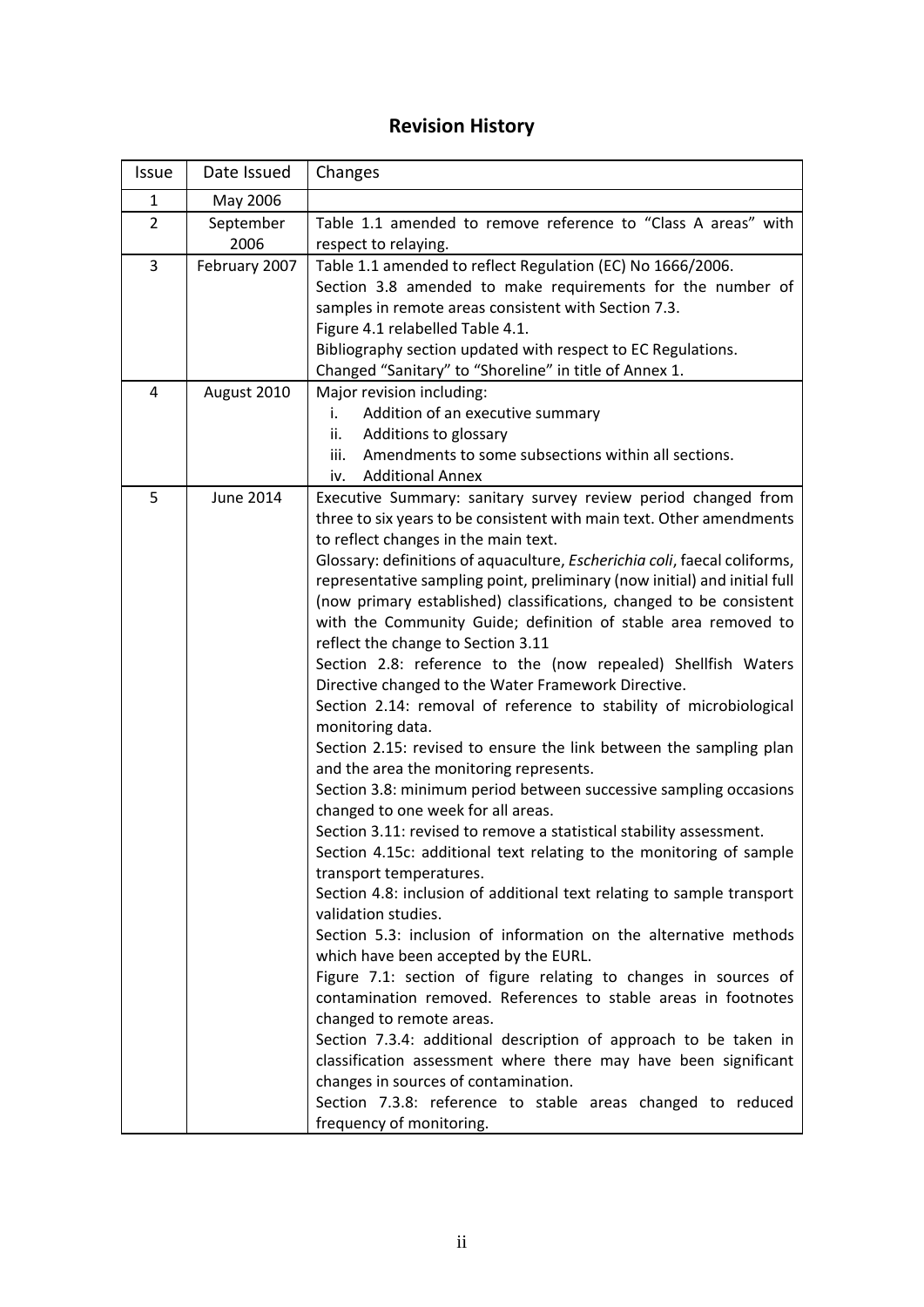|                |              | Section 7.3.9: inclusion of cross-reference to EFSA document with            |  |  |  |
|----------------|--------------|------------------------------------------------------------------------------|--|--|--|
|                |              | respect to likely persistence of norovirus in bivalves after a               |  |  |  |
|                |              | contamination event.                                                         |  |  |  |
|                |              | Bibliography: updating of references as necessary plus additional            |  |  |  |
|                |              | references to support additional text in main sections.                      |  |  |  |
|                |              | Annex 4. New Annex to reflect EU:US trade discussions.                       |  |  |  |
| 6              | January 2017 | Glossary: inclusion of a definition of an anomalous result,                  |  |  |  |
|                |              | investigative result and definition of a holding area.                       |  |  |  |
|                |              | Table 1.1: changes to class A criteria further to Regulation (EU) No.        |  |  |  |
|                |              | 2015/2285.                                                                   |  |  |  |
|                |              | Section 2.1: changes to text relating to implementation of sanitary          |  |  |  |
|                |              | surveys to reflect that this was first given in earlier issues of the Guide. |  |  |  |
|                |              | Sections 2.2, 3.2 & 7.2: inclusion of reference to holding areas.            |  |  |  |
|                |              | Section 5: removal of reference to specific versions for standards and       |  |  |  |
|                |              | technical specifications.                                                    |  |  |  |
|                |              | Section 5.1: Changes to reflect Regulation (EU) No. 2015/2285                |  |  |  |
|                |              | Section 5.6: new section on Determination of Measurement                     |  |  |  |
|                |              | Uncertainty.                                                                 |  |  |  |
|                |              | Sections 5.7 & 5.8. Renumbered sections due to new Section 5.6.              |  |  |  |
|                |              | Section 7.3.1: New section on defining a review period to reflect            |  |  |  |
|                |              | Regulation (EU) No. 2015/2285.                                               |  |  |  |
|                |              | Sections 7.3.2 to 7.3.10 renumbered.                                         |  |  |  |
|                |              | Section 7.3.4: inclusion of a rolling assessment period as an                |  |  |  |
|                |              | alternative to a static assessment period.                                   |  |  |  |
|                |              | Section 7.3.9: addition of advice on contamination events relating to        |  |  |  |
|                |              | animal waste; addition of advice on disregarding anomalous results;          |  |  |  |
|                |              | further advice on exceptional rainfall events.                               |  |  |  |
|                |              | Section 7.3.11 Alert monitoring procedures amended, Bibliography:            |  |  |  |
|                |              | removal of references not quoted in main text; inclusion of Regulation       |  |  |  |
|                |              | 2015/2285; removal of specific versions for standards and technical          |  |  |  |
|                |              | specifications.                                                              |  |  |  |
| $\overline{7}$ | December     | Changes to section 7.3.10 on seasonal classifications:                       |  |  |  |
|                | 2018         | Change from 2 months to 1 month for the in situ relay (now                   |  |  |  |
|                |              | called 'buffer') period for class C to B or B to A to better reflect         |  |  |  |
|                |              | the level of clean up required compared with C to A where                    |  |  |  |
|                |              | the full 2 months (as per legislation requirement for relaying               |  |  |  |
|                |              | of shellfish) remains the recommendation.                                    |  |  |  |
|                |              | One month buffer at the end of the season proposed to allow<br>٠             |  |  |  |
|                |              | for fluctuations in the occurrence of the season and variations              |  |  |  |
|                |              | in timing of sampling within the month (e.g. beginning vs                    |  |  |  |
|                |              | end).                                                                        |  |  |  |
|                |              | The requirement for a seasonal trend to be demonstrated<br>٠                 |  |  |  |
|                |              | over 3 years (rather than 2) is to be in line with the 3 year                |  |  |  |
|                |              | dataset recommended for the general classification dataset                   |  |  |  |
|                |              | of sites.                                                                    |  |  |  |
|                |              | Minimum season of 3 months proposed                                          |  |  |  |
|                |              |                                                                              |  |  |  |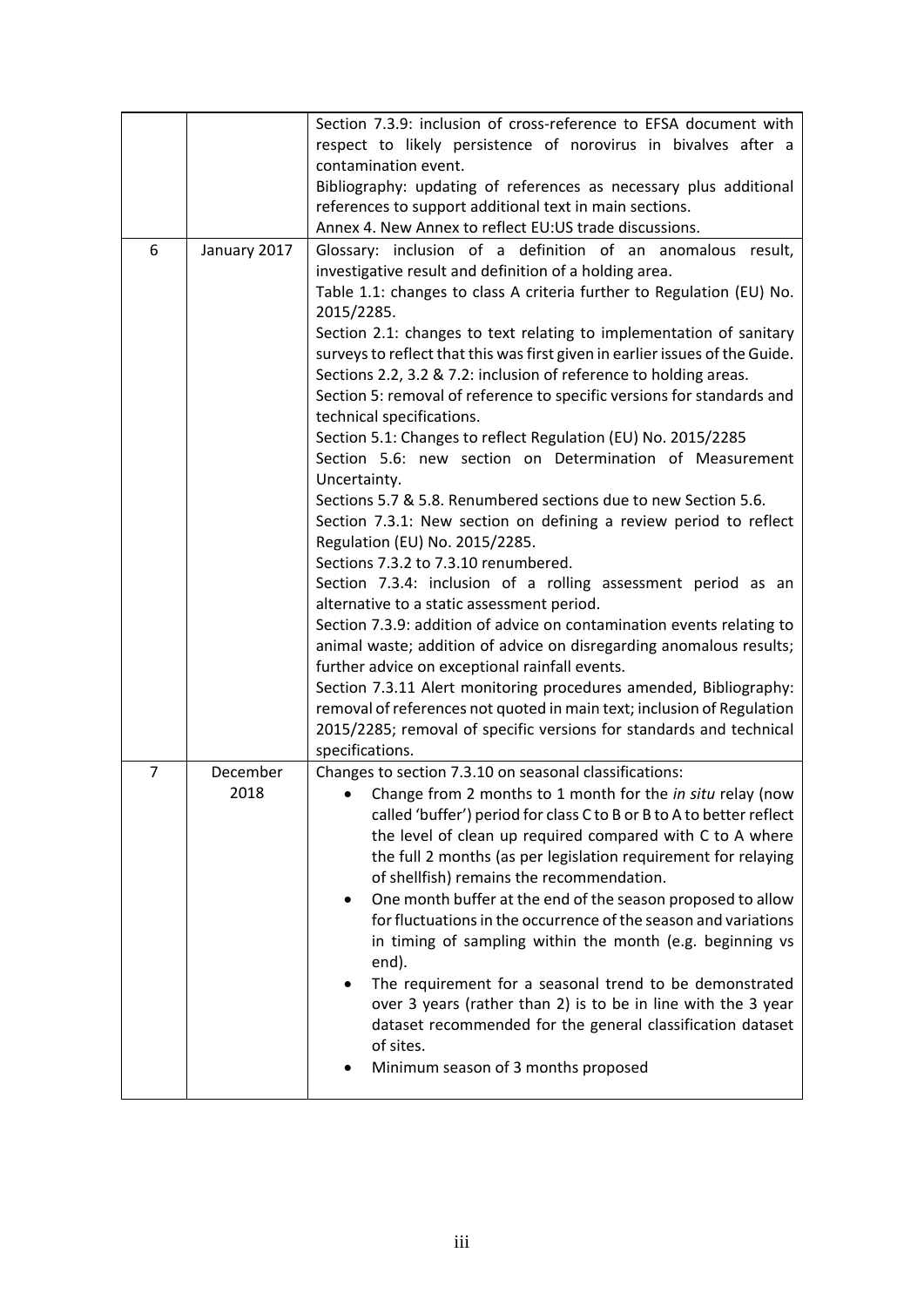# **Members of the Expert Working Group**

(responsible for production of Issues 1 to 4)

<span id="page-3-0"></span>

| Giuseppe Arcangeli<br>(from August 2004)            | Istituto Zooprofilattico delle Venezie, Italy                   |
|-----------------------------------------------------|-----------------------------------------------------------------|
| Thyra Bjergskov                                     | Danish Veterinary and Food Administration                       |
| Catherine Butler                                    | Bord lascaigh Mhara, Ireland                                    |
| Paolo Caricato                                      | European Commission, DG Sanco                                   |
| <b>Martial Catherine</b>                            | Ifremer, France                                                 |
| Ron Lee                                             | Centre for Environment Fisheries and Aquaculture<br>Science, UK |
| Juan Maneiro                                        | Centro de Control da Calidade do Medio Mariño,<br>Spain         |
| Marnix Poelman                                      | <b>IMARES, The Netherlands</b>                                  |
| Gabriele Squintani<br>(from January to August 2004) | AZIENDA USL Rimini, Italy                                       |

# **Members of the Electronic Working Group**

<span id="page-3-1"></span>

|                                       | (Responsible for the production of Issues 5 and 6)                  |
|---------------------------------------|---------------------------------------------------------------------|
| Cristina Álvarez                      | <b>INTECMAR - Consellería do Mar</b>                                |
| Mario Latini                          | Istituto Zooprofilattico Sperimentale dell'Umbria e<br>delle Marche |
| Jean-Côme Piquet                      | Ifremer, France                                                     |
| Paolo Caricato                        | European Commission, DG Sanco                                       |
| <b>Bill Doré</b>                      | Marine Institute, Ireland                                           |
| Ron Lee<br>(Up to April 2016)         | Centre for Environment Fisheries and Aquaculture<br>Science, UK     |
| Rachel Hartnell<br>(From April 2016)  | Centre for Environment Fisheries and Aquaculture<br>Science, UK     |
| Irene Pol-Hofstad                     | RIVM, The Netherlands                                               |
| Anna Charlotte Schultz                | National Food Institute, Denmark                                    |
| Andy Younger<br>(From September 2016) | Centre for Environment Fisheries and Aquaculture<br>Science, UK     |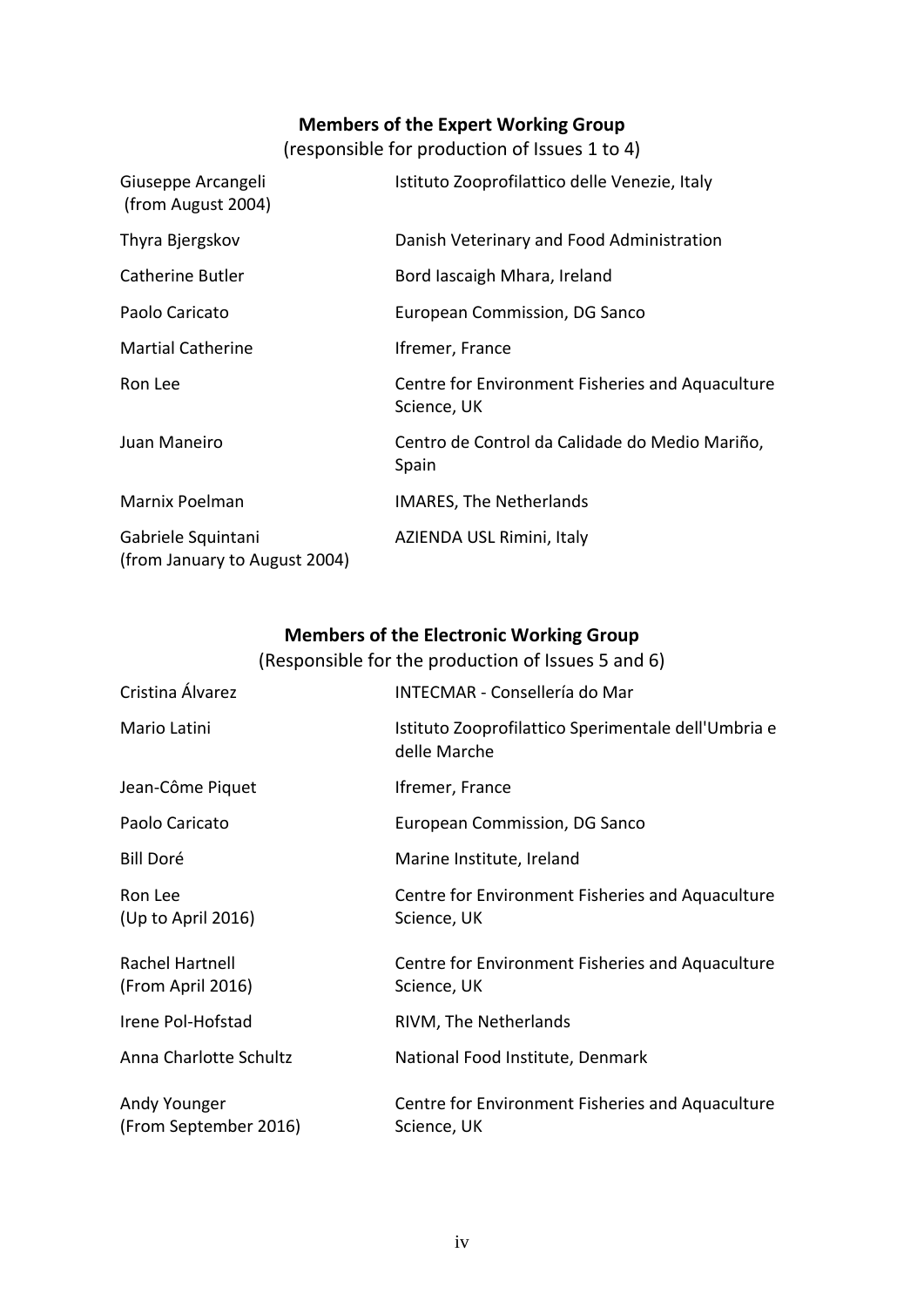

# **Microbiological Monitoring of Bivalve Mollusc Harvesting Areas**

# **Guide to Good Practice: Technical Application**

# **Executive Summary**

<span id="page-4-0"></span>Consumption of raw or insufficiently cooked bivalve molluscs can result in illness due to the presence of microorganisms, many derived from faecal contamination of the bivalves. Within the European Union, food hygiene legislation contains a number of requirements intended to reduce this risk of illness. Those to be undertaken by the Member State competent authorities are given in Regulation (EC) No 854/2004. An evaluation of the sources and potential impact of faecal contamination (both human and animal) in the vicinity of production and relay areas provides the basis for determining the extent of the production area and the sampling plan on which ongoing monitoring is based. Monitoring, using *Escherichia coli* (*E. coli*) as a faecal indicator organism, then provides an assessment of the risk of contamination with bacterial and viral pathogens. A classification is given to the areas as a result of the assessment and this determines whether the areas can be used for harvesting and what level of post-harvesting treatment is needed to reduce the risk to a level that is regarded as acceptable. Ongoing monitoring determines whether the level of risk has changed and thus whether short-term controls need to be applied or the classification status changed. The application of monitoring programmes has tended to vary significantly between Member States and meetings of the reference laboratory network and the good practice guide was developed in order to provide a common baseline for the protection of public health and promotion of intra-community trade.

The Commission has published a Community Guide which outlines the principles relating to the implementation of Regulation (EC) No 854/2004 with respect to the classification of bivalve mollusc harvesting areas. This Good Practice Guide Technical Application (GPG) document gives recommendations as to how the requirements given in Regulation (EC) No 854/2004, together with the recommendations in the Community Guide, may be achieved in the context of scientific knowledge and experience relating to the conduct of microbiological monitoring programmes. The document covers sanitary surveys, sampling plans, sampling and sample transport, laboratory testing, data handling and storage and interpretation of data.

With respect to sanitary surveys, recommendations are given on the type and detail of information that should be acquired with respect to the potential sources of faecal contamination listed in the legislation. It is also recommended that on-site verification of this information takes place by means of a shoreline survey. Different levels of the determination of the circulation of pollutants are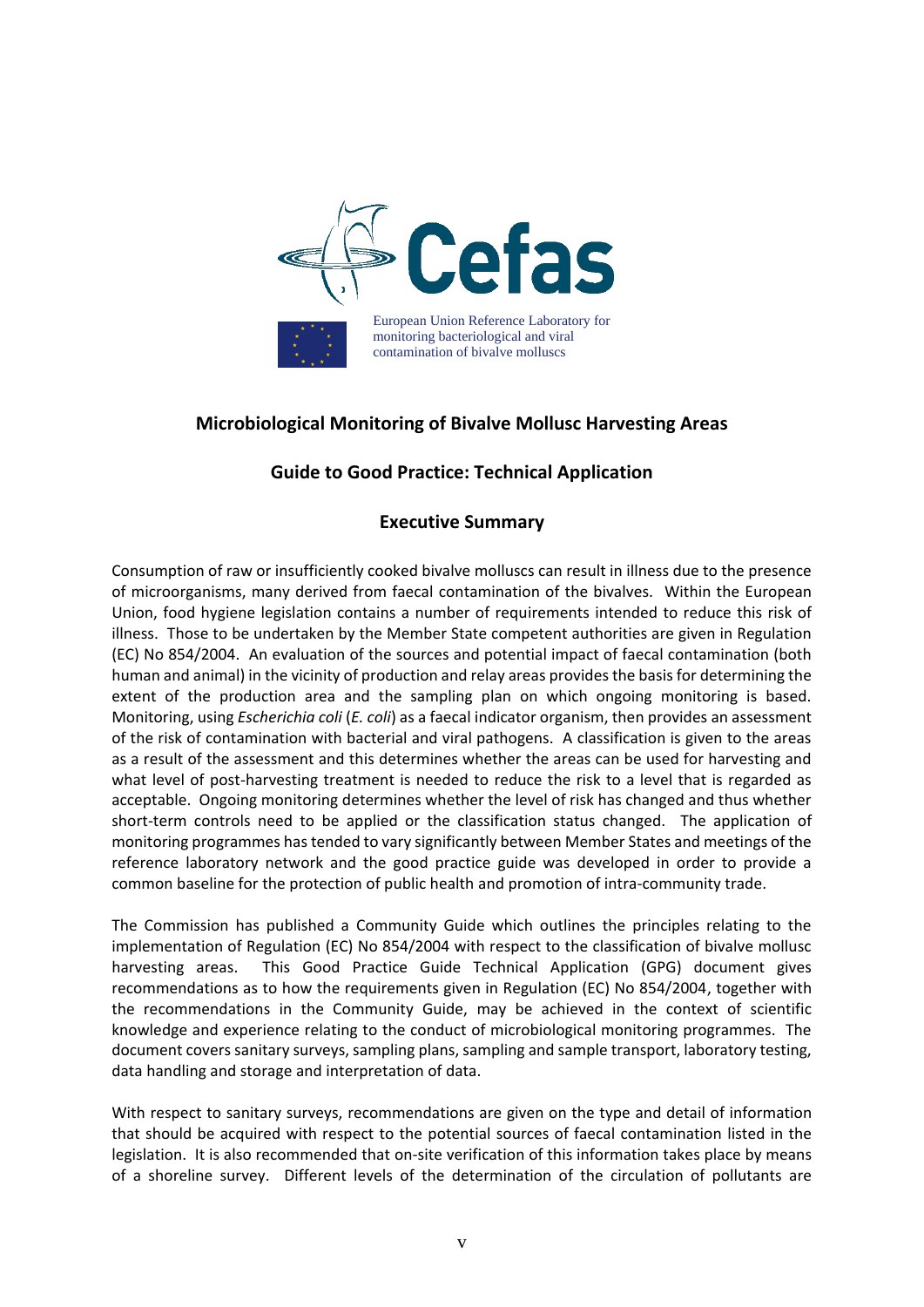suggested, ranging from simple bathymetry and tidal stream assessment to the use of hydrodynamic and particle track models. Three different levels of overall assessment are described: qualitative, semi-quantitative and quantitative. These are used to determine the extent to which potential sources of pollution may impact on a harvesting area and thus are used to inform the recommendations from the sanitary survey. It is proposed that, where necessary, some preliminary bacteriological monitoring may also be undertaken. While sanitary surveys are only a legislative requirement for newly classified areas, there is a recommendation that Member States should introduce a programme of work by 1 January 2011 to complete sanitary surveys by 1 January 2015 at the latest. There is also a recommendation that sanitary surveys should be reviewed every six years, with a simple assessment each year as to whether any major changes have occurred in the major contaminating influences.

The outcome of the sanitary survey determines the content of the sampling plan in terms of the number and location of representative sampling points and the frequency and timing of sampling. There are recommendations as to how these should be determined and the information that should be recorded in the sampling plan.

General advice is given on some aspects of sampling and sample transport but recommends that competent authorities should establish protocols for these activities and that sampling officers should be trained and audited. Recommendations are also given on the provision of samples, or results, by the industry.

Microbiological testing is now covered in EU legislation in more detail than before, including the specification of a reference method for *E. coli* in bivalve molluscs (ISO 16649-3). The GPG restates some of the requirements that appear in separate pieces of legislation and includes recommendations on dilution ranges to be used for testing. The use of internal quality controls and participation in External Quality Assessment (EQA) schemes and ring trials are also addressed.

Very brief recommendations are given on data handling and storage associated with the microbiological monitoring programme data, largely because this is an area that has not been addressed to date by many Member States and more experience is needed before more detailed recommendations are given, if necessary. It is identified that many elements of information associated with both sanitary surveys and monitoring programme management have geographical components and therefore will benefit from either being stored within a Geographic Information System (GIS) or a GIS-linked database.

The final aspect of a monitoring programme relates to the interpretation of the data. It is recommended that minimum data requirements be applied for the determination and maintenance of classifications in order to ensure that the assessment of risk is based on an adequate data set. In general, for areas with sufficient data, it is recommended that the assessment is based on the last 3 years' data. There are also recommendations for procedures in response to high results and also criteria for deciding whether apparently anomalous results may be disregarded.

The GPG was first published in May 2006. The 2010 update (Issue 4) represented a major revision and incorporates changes in legislation and takes into account experience gained in application of the Guide. The 2014 update (Issue 5) incorporated some further editorial changes noted during the use of Issue 4, amendments to terminology to be consistent with the Community Guide, and removal of specific criteria for stability that were previously given in Section 3.11, further to a decision taken at the 2012 workshop of National Reference Laboratories. A new Annex (Annex 4) gave guidance relating to additional requirements for production areas from which bivalve molluscs are harvested for export to the USA. The present update (Issue 6) mainly incorporates changes, effective from 1 January 2017,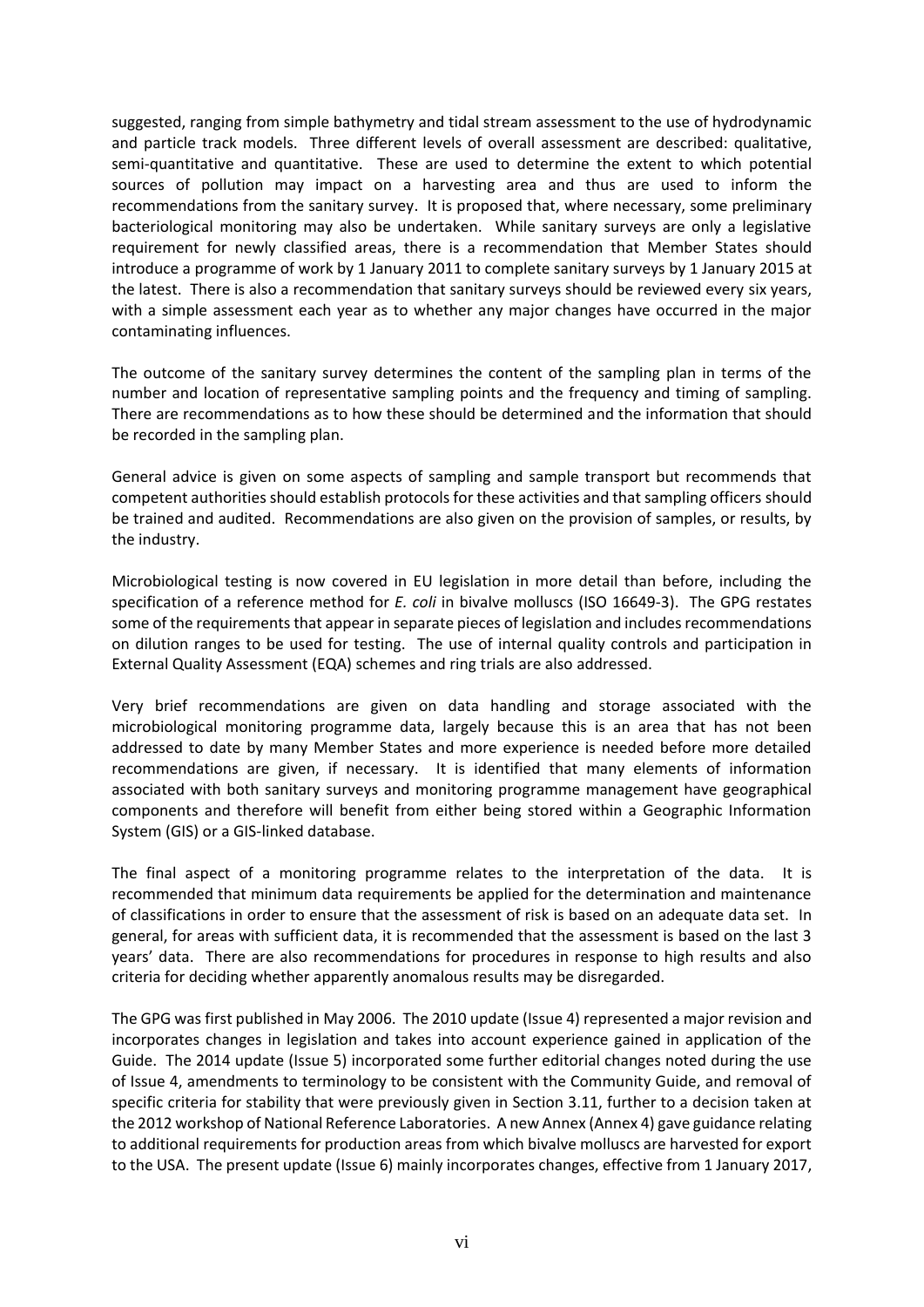relating to amendments to Regulation (EC) No. 854/2004 stemming from the publication of Regulation (EU) No. 2015/2285.

#### **CONTENTS**

| 1. |     |                                                                                  |  |
|----|-----|----------------------------------------------------------------------------------|--|
| 2. |     |                                                                                  |  |
|    | 2.1 |                                                                                  |  |
|    | 2.2 |                                                                                  |  |
|    | 2.3 |                                                                                  |  |
|    | 2.4 |                                                                                  |  |
|    | 2.5 |                                                                                  |  |
|    | 2.6 |                                                                                  |  |
|    | 2.7 |                                                                                  |  |
|    | 2.8 |                                                                                  |  |
|    | 2.9 |                                                                                  |  |
|    |     |                                                                                  |  |
|    |     |                                                                                  |  |
|    |     |                                                                                  |  |
|    |     |                                                                                  |  |
|    |     |                                                                                  |  |
|    |     |                                                                                  |  |
| 3. |     | Sampling plans - bivalve mollusc species, spatial and temporal considerations 17 |  |
|    | 3.1 |                                                                                  |  |
|    | 3.2 |                                                                                  |  |
|    | 3.3 |                                                                                  |  |
|    | 3.4 |                                                                                  |  |
|    | 3.5 |                                                                                  |  |
|    | 3.6 |                                                                                  |  |
|    | 3.7 |                                                                                  |  |
|    | 3.8 |                                                                                  |  |
|    | 3.9 |                                                                                  |  |
|    |     |                                                                                  |  |
|    |     |                                                                                  |  |
|    |     |                                                                                  |  |
|    |     |                                                                                  |  |
|    |     |                                                                                  |  |
|    |     |                                                                                  |  |
|    | 4.1 |                                                                                  |  |
|    | 4.2 |                                                                                  |  |
|    | 4.3 |                                                                                  |  |
|    | 4.4 |                                                                                  |  |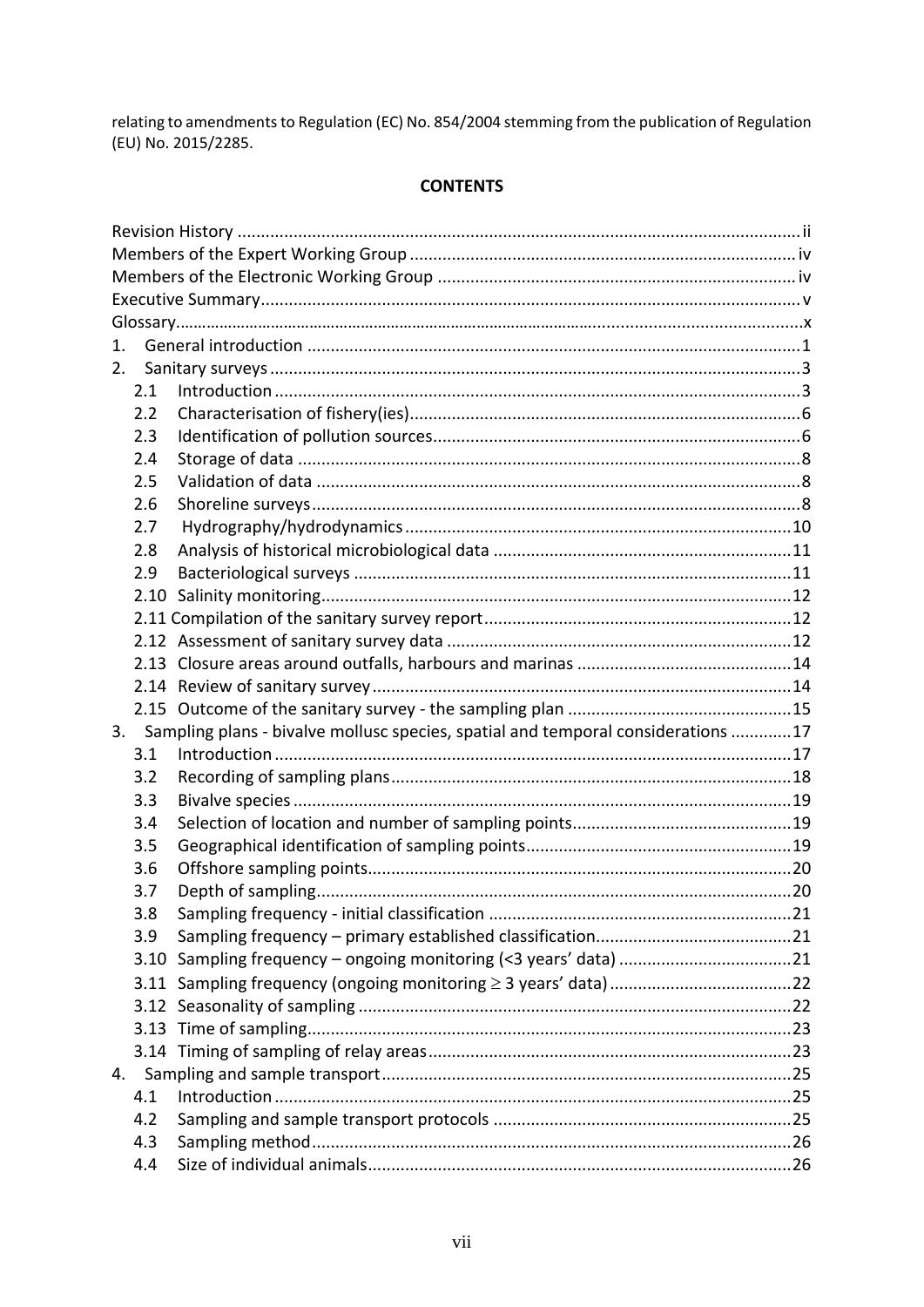|    | 4.5    |                                                                                                                                                                             |  |
|----|--------|-----------------------------------------------------------------------------------------------------------------------------------------------------------------------------|--|
|    | 4.6    |                                                                                                                                                                             |  |
|    | 4.7    |                                                                                                                                                                             |  |
|    | 4.8    |                                                                                                                                                                             |  |
|    | 4.9    |                                                                                                                                                                             |  |
|    | 4.10   |                                                                                                                                                                             |  |
|    |        |                                                                                                                                                                             |  |
|    |        |                                                                                                                                                                             |  |
|    |        |                                                                                                                                                                             |  |
|    |        |                                                                                                                                                                             |  |
|    |        |                                                                                                                                                                             |  |
|    |        |                                                                                                                                                                             |  |
|    | 5.1    |                                                                                                                                                                             |  |
|    | 5.2    |                                                                                                                                                                             |  |
|    | 5.3    |                                                                                                                                                                             |  |
|    | 5.4    |                                                                                                                                                                             |  |
|    | 5.5    |                                                                                                                                                                             |  |
|    | 5.6    |                                                                                                                                                                             |  |
|    | 5.7    |                                                                                                                                                                             |  |
|    | 5.8    |                                                                                                                                                                             |  |
|    |        |                                                                                                                                                                             |  |
|    | 6.1    |                                                                                                                                                                             |  |
|    | 6.2    |                                                                                                                                                                             |  |
| 7. |        |                                                                                                                                                                             |  |
|    | 7.1    |                                                                                                                                                                             |  |
|    | 7.2    |                                                                                                                                                                             |  |
|    | 7.3    |                                                                                                                                                                             |  |
|    | 7.3.1  |                                                                                                                                                                             |  |
|    | 7.3.2  |                                                                                                                                                                             |  |
|    | 7.3.3  |                                                                                                                                                                             |  |
|    | 7.3.4  | Frequency of review of monitoring data - established classifications 39                                                                                                     |  |
|    | 7.3.5  | Potentially significant changes in known sources of faecal contamination                                                                                                    |  |
|    |        |                                                                                                                                                                             |  |
|    | 7.3.6  | Interpretation of data in a zone with a single sampling point 40                                                                                                            |  |
|    | 7.3.7  | Interpretation of data in a classification zone with several sampling points41                                                                                              |  |
|    | 7.3.8  |                                                                                                                                                                             |  |
|    | 7.3.9  |                                                                                                                                                                             |  |
|    | 7.3.10 |                                                                                                                                                                             |  |
|    |        |                                                                                                                                                                             |  |
| 8. |        |                                                                                                                                                                             |  |
|    |        |                                                                                                                                                                             |  |
|    |        | Annex 2. Sampling strategies for specific types of bivalve mollusc fisheries57                                                                                              |  |
|    |        | Annex 3. Example agreement between the competent authority (or other agency responsible<br>for the microbiological monitoring programme) and a laboratory analysing samples |  |
|    |        |                                                                                                                                                                             |  |
|    |        | Annex 4. Additional requirements for production areas from which LBMs are harvested for                                                                                     |  |
|    |        |                                                                                                                                                                             |  |
|    |        |                                                                                                                                                                             |  |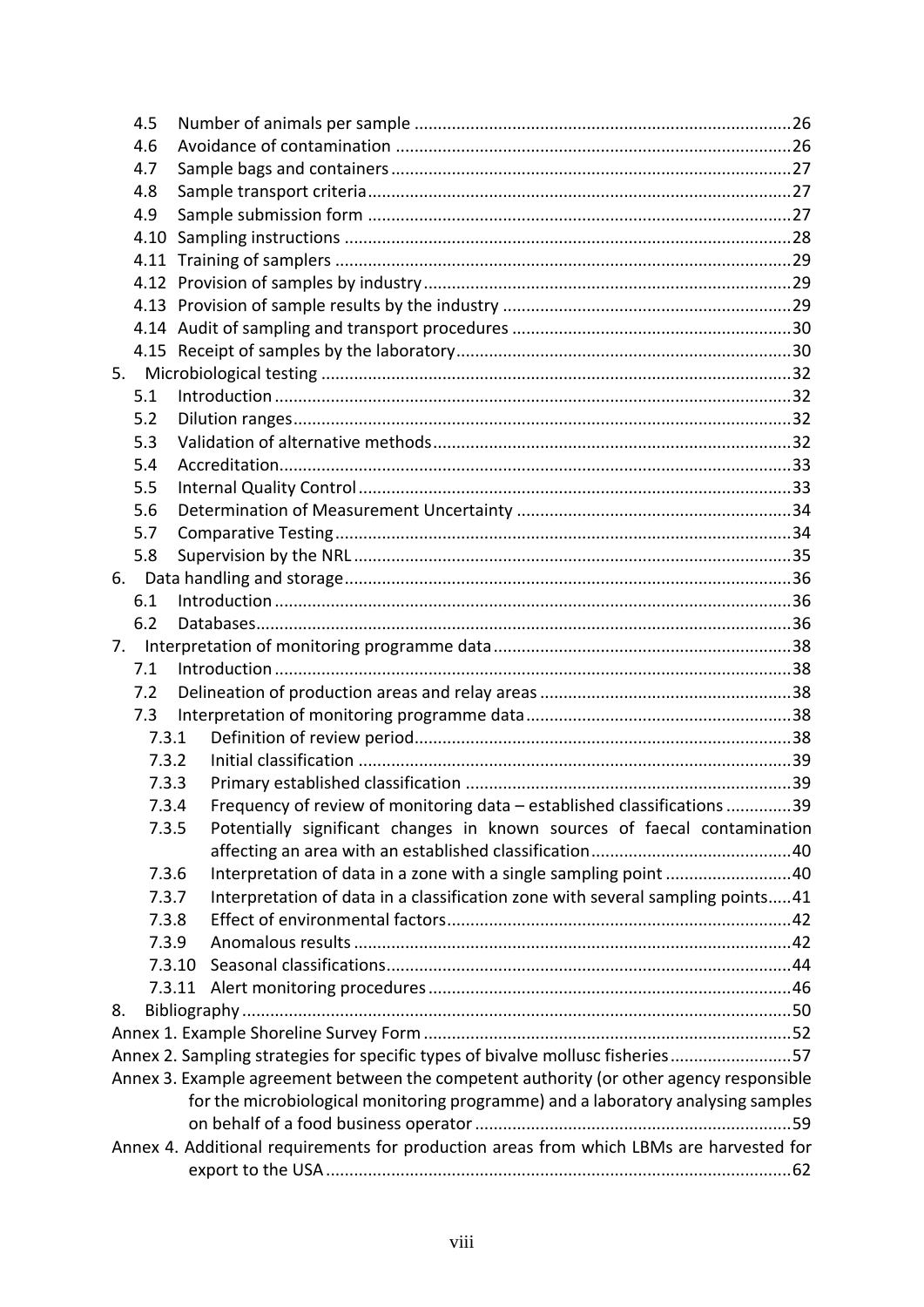#### **TABLES**

| Table 1.1 Criteria for the classification of bivalve mollusc harvesting areas                |  |
|----------------------------------------------------------------------------------------------|--|
| Table 2.1 Sources of faecal contamination of bivalve mollusc harvesting areas <sup>1</sup> 3 |  |
|                                                                                              |  |

# **FIGURES**

| Figure 2.1 Sanitary survey – primary sanitary survey and production of sampling plan 5 |  |
|----------------------------------------------------------------------------------------|--|
|                                                                                        |  |
|                                                                                        |  |
|                                                                                        |  |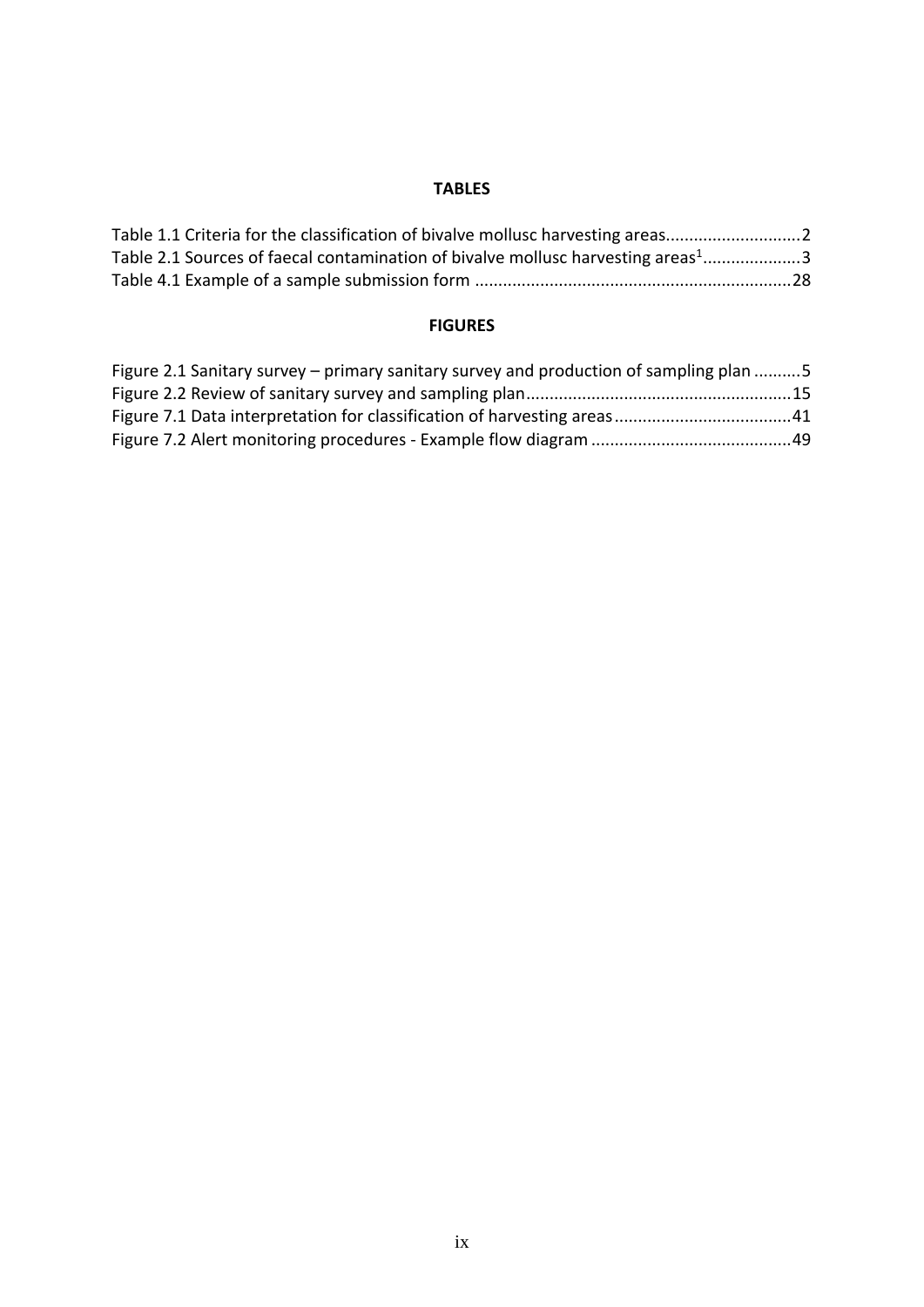#### **Glossary**

- <span id="page-9-0"></span>Anomalous result A result that deviates from that expected for a harvesting area for a specific and clearly identified reason that is not likely to recur<sup>2</sup>
- Aquaculture The rearing or culture of aquatic organisms using techniques designed to increase the production of the organisms in question beyond the natural capacity of the environment, the organisms remaining the property of a natural or legal person throughout the rearing or culture stage, up to and including harvesting (EC 2792/99). $<sup>1</sup>$ </sup>
- Bacteriological survey Short-term monitoring undertaken in order to help identify the position(s) for representative sampling point(s) for the classification monitoring programme. This will usually be undertaken at a larger number of points than will be used in the ongoing programme. $2$

Biochemical Oxygen Demand (BOD) A measure of the polluting potential of (usually) aqueous wastes through the take up of oxygen by bacteria breaking down the biodegradable matter present in waters over a set period (usually 5 days).<sup>2</sup>

Bivalve mollusc Means filter-feeding lamellibranch molluscs, and by extension, echinoderms, tunicates and marine gastropods. $^{1,3}$ 

Centroid  $\blacksquare$  The visual centre of a polygon.<sup>2</sup>

Classification of bivalve mollusc harvesting areas Assignment of harvesting areas to different classes based on an official monitoring programme to determine the extent of microbiological contamination in production and relaying areas. The requirements are given in Annex II, Chapter II of Regulation (EC) No 854/2004.<sup>2</sup>

- Coliform Gram negative, facultatively anaerobic rod-shaped bacteria which ferment lactose to produce acid and gas at  $37^{\circ}$ C. Members of this group normally inhabit the intestine of warm-blooded animals but may also be found in the environment (e.g. on plant material and soil).<sup>2</sup>
- Combined Sewer Overflow (CSO) A system for allowing the discharge of sewage (usually dilute crude) from a sewer system following heavy rainfall. This diverts high flows away from the sewers or treatment works further down the sewerage system and thus avoids overloading of works and flooding of properties, etc. $2$
- Competent authority Means the central authority of a Member State competent for the organisation of official controls or any other authority to which that competence has been conferred; it shall also include, where appropriate, the corresponding authority of a third country.<sup>1</sup>
- Dry Weather Flow (DWF) The daily rate of flow of sewage (including domestic and trade), together with infiltration, if any, in the sewer during dry weather. This may be measured after a period of 7 consecutive days during which the rainfall has not exceeded 0.25 mm.<sup>2</sup>

<u>.</u>

<sup>&</sup>lt;sup>1</sup> Definition from EU legislation.

<sup>2</sup> Supplementary definition.

<sup>&</sup>lt;sup>3</sup> The requirements of the legislation for bivalve molluscs other than depuration, also apply to echinoderms, tunicates and marine gastropods. Non filter feeding gastropods are excluded from provisions on the classification of production areas.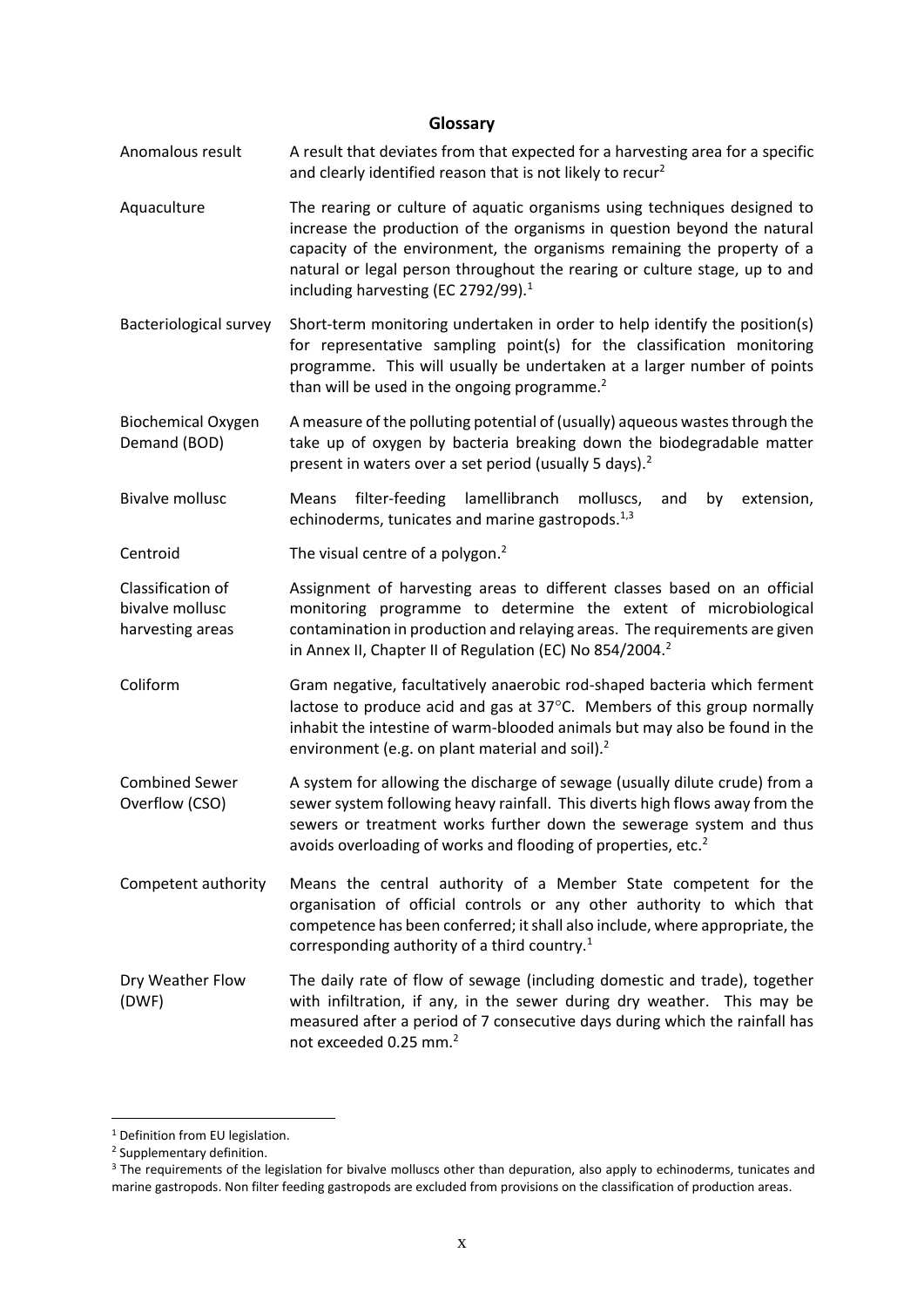Emergency Overflow (EO) A system for allowing the discharge of sewage (usually crude) from a sewer system or sewage treatment works in the case of equipment failure. $2$ Enteric viruses A group of unrelated viruses that have the common characteristic of being transmitted via the faecal-oral route. The group includes norovirus and hepatitis A virus.<sup>2</sup> *Escherichia coli* (*E. coli*) Faecal coliform which also forms indole from tryptophan at 44 °C  $\pm$  0.2 °C within 24 hours. $1,4$ Established classification Classification determined on the basis of time-series monitoring data intended to reflect annual and seasonal variation (see also Primary established classification).<sup>2</sup> Faecal coliforms Facultative aerobic, gram-negative, non-sporeforming, cytochrome oxidase negative, rod-shaped bacteria that are able to ferment lactose with gas production in the presence of bile salts, or other surface active agents with similar growth-inhibiting properties, at 44 °C + 0.2 °C within 24 hours.<sup>1,5</sup> Flesh and intravalvular liquid (FIL) The muscles and organs of a bivalve mollusc together with the liquid contained within the shells when the animal is tightly closed out of the water.<sup>2</sup> Established classification An official classification based on results from an extensive number of sampling occasions to ensure that potential seasonal and annual variability has been fully covered.<sup>2</sup> Geographical Information System (GIS) A computer-based system that combines mapping and data storage functions in order to store, manipulate, analyse, display and interpret spatially referenced data.<sup>2</sup> Geometric Mean The geometric mean of a series of N numbers is the Nth root of the product of those numbers. It is more usually calculated by obtaining the mean of the logarithms of the numbers and then taking the antilog of that mean (see Annex 3). It is often used to describe the typical values of a skewed data set such as one following a log-normal distribution (see below).<sup>2</sup> Harvesting Area The term Harvesting Area is used in this Guide to cover Production and Relay Areas.<sup>2</sup> Hepatitis A virus This is a 27 nm diameter virus that contains RNA as its nucleic acid. It is transmitted by the faecal-oral route and although most infections are inapparent or result in mild feverish episodes, it can cause inflammation of the liver resulting in jaundice. $2$ Holding Area A part of a classified production area (i.e. sea, estuarine or lagoon area) used for the temporary storage of bivalve molluscs between harvest and landing for processing, depuration or dispatch.<sup>2</sup>

<u>.</u>

<sup>4</sup> *E. coli* is a member of the faecal coliform group. It is more specifically associated with the intestines of warm blooded animals and birds than other members of the faecal coliform group. *E. coli* is determined in the reference method on the basis of the possession of β-glucuronidase activity.

<sup>5</sup> Usually, but not exclusively, associated with the intestines of warm-blooded animals and birds.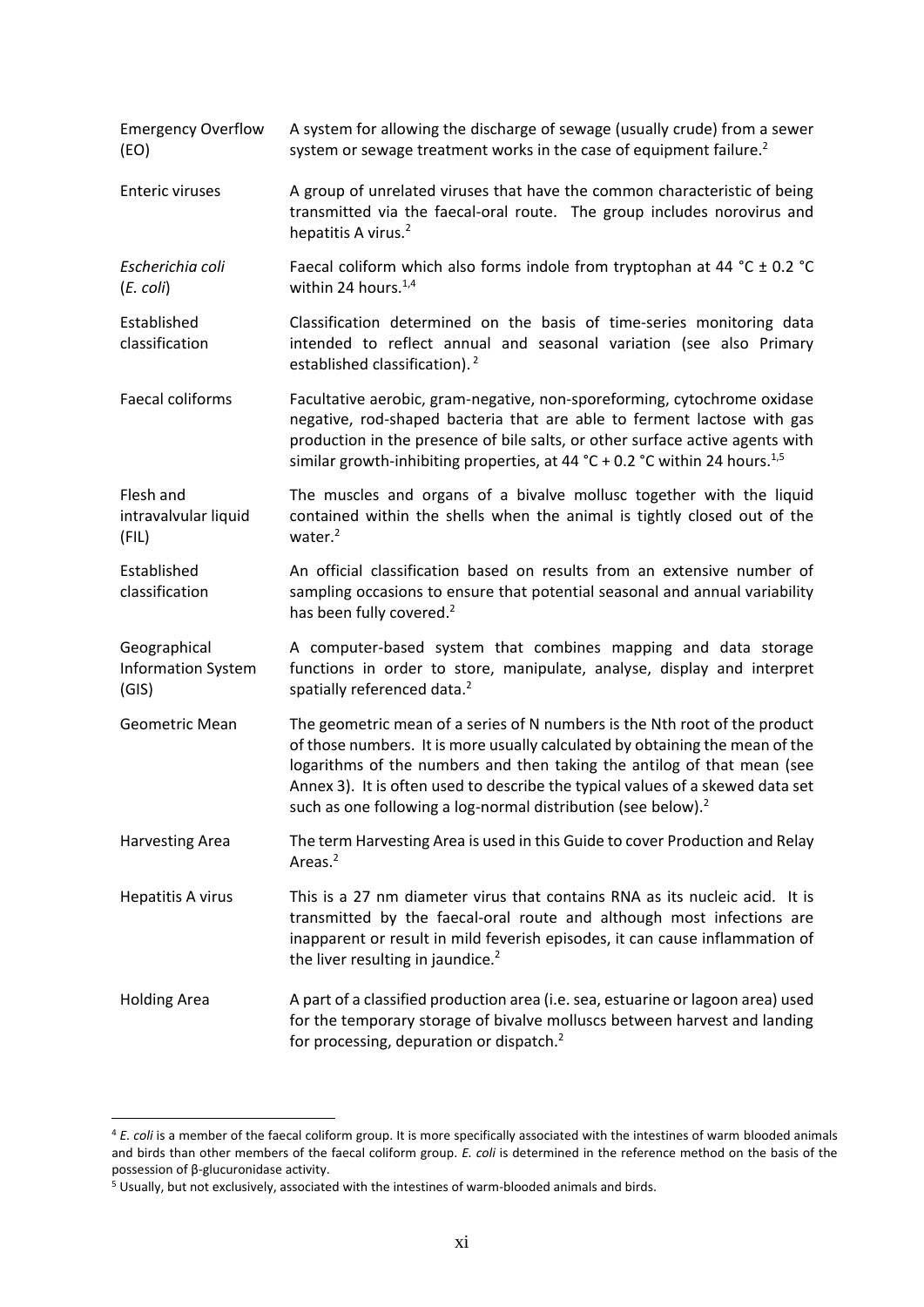| Hydrodynamic<br>models                | In the context of this guide, numerical models that approximate the flow of<br>seawater, i.e. velocities and water depths as functions of time and space.<br>Output from these models can then be used together with a representation<br>of diffusion processes in the water column (see Particle Transport Models<br>below) to represent the fate and dispersion of bacteria. <sup>2</sup> |
|---------------------------------------|---------------------------------------------------------------------------------------------------------------------------------------------------------------------------------------------------------------------------------------------------------------------------------------------------------------------------------------------------------------------------------------------|
| Initial classification                | An official classification based on results from a limited number of sampling<br>occasions. <sup>2</sup>                                                                                                                                                                                                                                                                                    |
| Investigative sample                  | Sample taken during an investigation period typically following a high result<br>or pollution event.                                                                                                                                                                                                                                                                                        |
| Log-normal<br>distribution            | A log-normal distribution is one in which the logarithms of the values have a<br>normal (bell-shaped) distribution. Environmental monitoring data for many<br>bacteria follow a log-normal distribution. <sup>2</sup>                                                                                                                                                                       |
| Norovirus                             | Noroviruses are small, 27 to 32 nm, structured RNA viruses which have been<br>implicated as the most common cause of nonbacterial gastroenteritis<br>outbreaks. (They were formerly called Small Round Structured Viruses<br>(SRSVs) and Norwalk-like viruses (NLVs)). <sup>2</sup>                                                                                                         |
| Official control                      | Means any form of control that the competent authority or the Community<br>performs for the verification of compliance with feed and food law, animal<br>health and animal welfare rules. <sup>1</sup>                                                                                                                                                                                      |
| Particle Transport<br>Models          | In the context of this guide, particle transport models show the diffusion<br>(spreading) of dissolved or suspended substances in the seawater. These<br>methods may be used to model bacterial concentrations. <sup>2</sup>                                                                                                                                                                |
| Primary established<br>classification | The first established classification determined by the competent authority<br>after the commencement of monitoring and initial classification. Based on<br>at least one year's monitoring undertaken at the recommended frequency. <sup>2</sup>                                                                                                                                             |
| Production area                       | Any sea, estuarine or lagoon area, containing either natural beds of bivalve<br>molluscs or sites used for the cultivation of bivalve molluscs, and from which<br>live bivalve molluscs are taken. <sup>1</sup>                                                                                                                                                                             |
| Relay area                            | Any sea, estuarine or lagoon area with boundaries clearly marked and<br>indicated by buoys, posts or any other fixed means, and used exclusively for<br>the natural purification of live bivalve molluscs. <sup>1</sup>                                                                                                                                                                     |
| Representative<br>sampling point      | A specified geographical location from which samples are taken to represent<br>either a single, or several, wild bivalve mollusc beds or aquaculture sites.<br>The representative sampling point should reflect the location at highest risk<br>of faecal pollution within the classified area. <sup>2</sup>                                                                                |
| Remote area                           | An area where no human or animal sources had been shown to impact on<br>the fishery in the sanitary survey and where no potential changes to sources<br>have been identified during the annual review process. An offshore bivalve<br>shellfishery ( $\geq$ 5 km from shore) not impacted by long sea outfalls is an<br>example of a remote area. <sup>2</sup>                              |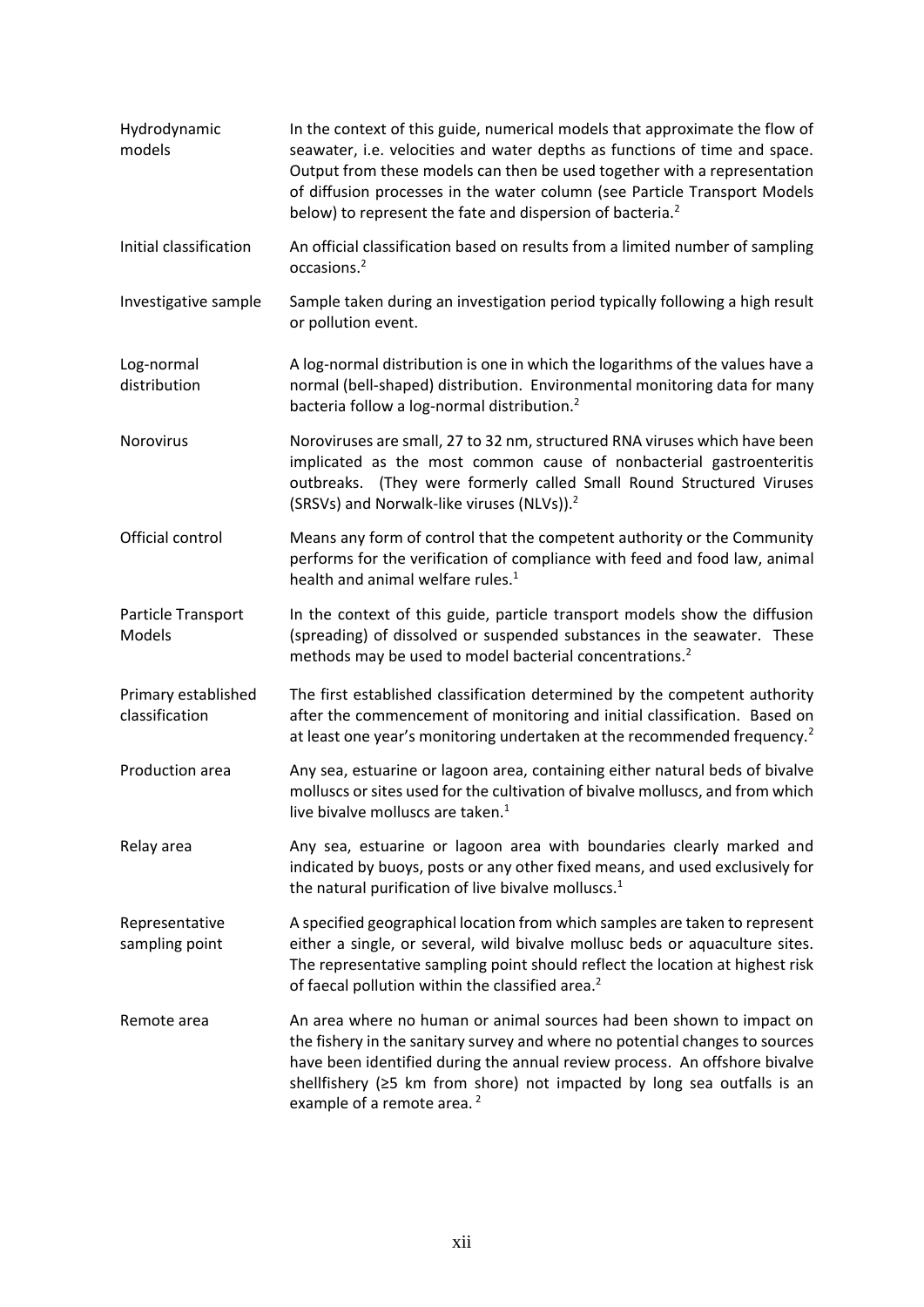Sampler/sampling officer In the context of this guide, a sampler is a person who takes samples of bivalve molluscs from a harvesting area (or harvested lot) for the purposes of official control testing under Regulation (EC) No 854/2004. A sampling officer is a sampler directly employed by the competent authority or other control body delegated responsibility for official control sampling.<sup>2</sup> Sampling plan A formal record of the intended sampling to be undertaken in a harvesting area with respect to species(s), position of sampling point(s) and frequency of sampling. The components of the sampling plan are identified following the sanitary survey. $2$ Sanitary survey An evaluation of the sources of faecal contamination in or near a harvesting area together with an assessment of the potential impact of these sources on the microbial status of the harvesting area.<sup>2</sup> Sewage A liquid that is or has been in a sewer. It usually consists of waterborne waste from domestic, trade and industrial sources together with rainfall from subsoil and surface water.<sup>2</sup> Sewage Treatment Works (STW) Facility for treating the wastewater from domestic and trade premises. Also known as a Wastewater Treatment Plant (WWTP).<sup>2</sup> Sewer A pipe for the transport of sewage.<sup>2</sup> Sewerage A system of connected sewers, often incorporating intermediate pumping stations<sup>2</sup> Shoreline survey A physical survey of the shoreline and area adjacent to the shore to confirm the presence of potentially contaminating sources identified through a deskbased study and to identify additional potential sources of contamination.<sup>2</sup> Short-term controls Control measures taken to reduce or negate any increased risk to public health that might arise from temporary increased contamination of harvesting areas. These controls include prohibition of harvesting, shortterm reclassification and increased treatment requirement with reclassification, if necessary. The extent and period of the control measures should address the risk from the microbial pathogens, or other contaminants of public health concern, and not simply the bacterial indicators used for monitoring purposes.<sup>2</sup> Storm Tanks A tank provided to store sewage in excess of the capacity of a sewage treatment works, sewage pump or sewer capacity in the event of rainfall. $2$ Water course **A** natural or artificial channel through which water flows: the term includes rivers, creeks, streams and canals.2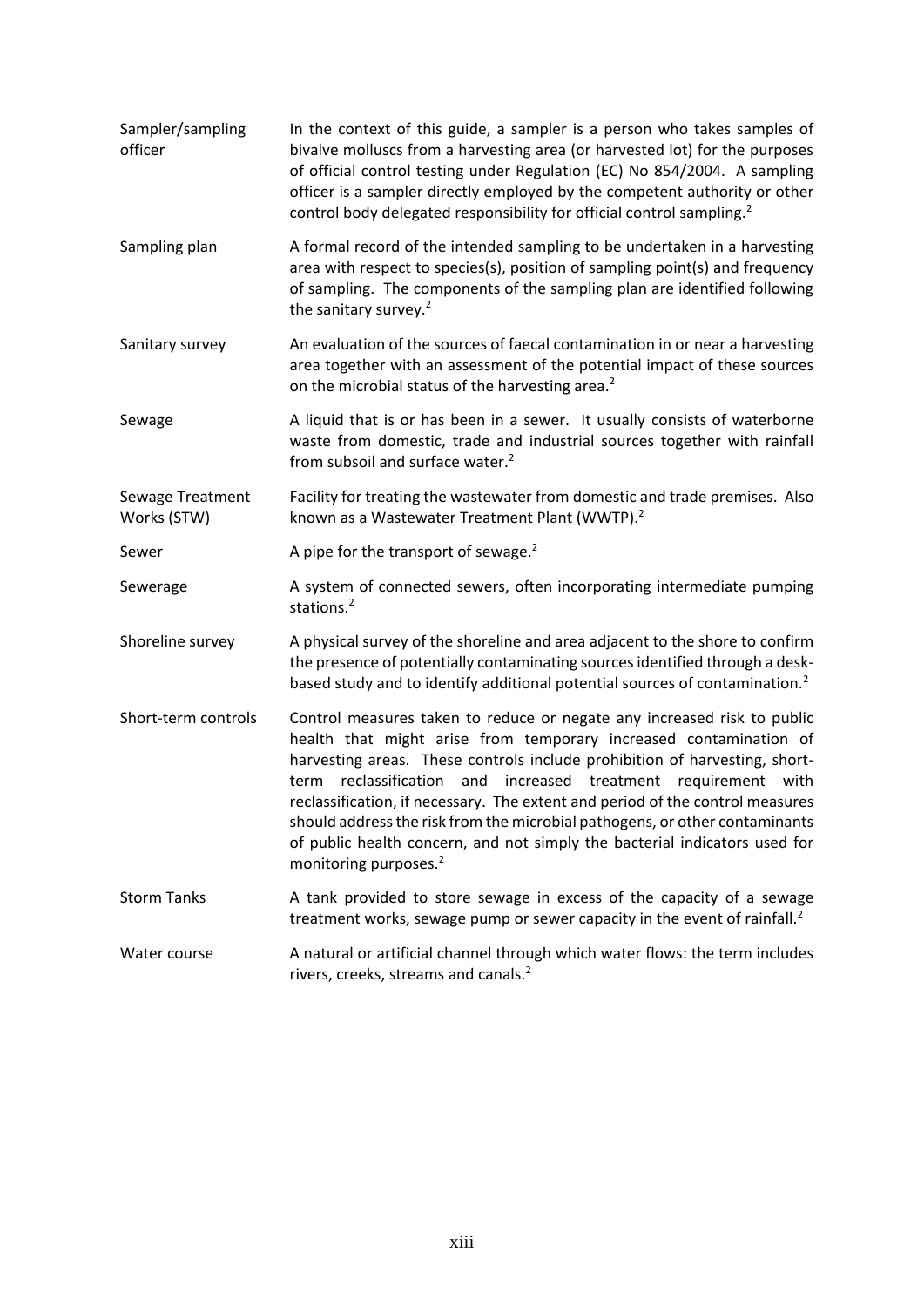# **Microbiological Monitoring of Bivalve Mollusc Harvesting Areas Guide to Good Practice**

# <span id="page-13-0"></span>**1. General introduction**

Consumption of raw or insufficiently cooked bivalve molluscs can result in illness due to the presence of pathogenic microorganisms. In the past, the most important illnesses associated with bivalves were typhoid and paratyphoid fevers but, with reduced frequency of these in the community, and the application of public health control measures for shellfisheries, these are now rare in developed countries such as those of the European Union. Bivalve mollusc-associated gastro-enteritis due to non-typhoid, non-paratyphoid *Salmonella* bacteria does occur from time to time but the available evidence is that this is often associated with molluscs that have not met the full requirements of the public health controls. Illnesses due to viruses, such as norovirus (causing gastro-enteritis) and Hepatitis A (causing infectious hepatitis) still occur in Europe despite the application of such controls.

An evaluation of the sources and types of faecal contamination (human and animal) in the vicinity of production and relay areas (a sanitary survey), provides the basis for determining the designated boundaries of those areas and the sampling plan for ongoing microbiological monitoring. The monitoring, based on the use of indicator organisms (*Escherichia coli* in the EU), provides an assessment of the risk of contamination with bacterial and viral pathogens. A classification is given to an area as a result of the assessment and this determines whether the areas can be used for harvesting and what level of post-harvesting treatment is needed to reduce the risk to a level that is regarded as acceptable. Ongoing monitoring determines whether the level of risk has changed and thus whether short-term controls need to be applied or the classification status changed. This Guide relates to the official monitoring undertaken for these purposes. It should be noted that the rate of uptake and removal of indicator bacteria (such as *E. coli*) by bivalve molluscs differs from that of many pathogens that may be present, especially viral pathogens, and therefore single or small numbers of *E. coli* results will not give an indication of the general risk of contamination by the pathogens. This means that a positive release system based on *E. coli* testing of a harvested batch is not appropriate and the testing of batches on receipt at a purification or dispatch centre only provides an additional check on microbiological quality and does not replace the requirement for a proper monitoring and classification system.

In the EU, the responsibility for developing and applying official monitoring programmes lies with the competent authority and the monitoring requirements are given in Annex II of Regulation (EC) No 854/2004 laying down specific rules for the organisation of official controls on products of animal origin intended for human consumption. Associated requirements for the industry are given in Regulation (EC) No 853/2004 laying down specific hygiene rules for food of animal origin. The criteria given for classification in Regulations (EC) No 854/2004, as amended, are shown in Table 1.1.

The application of monitoring programmes has tended to vary significantly between Member States and meetings of the reference laboratory network for the monitoring of bacteriological and viral contamination of bivalve molluscs agreed that a good practice guide should be developed in order to provide a common baseline for the protection of public health and promotion of intra-community trade.

Within the Guide, aspects that derive directly from EU regulations are identified as "Requirements". "Recommendations" have been produced by the Working Group to conform to more general wording in the regulations, or to identify good practice in the application of monitoring programmes in order to meet the requirements or intent of the regulations. For either of these, additional detail may be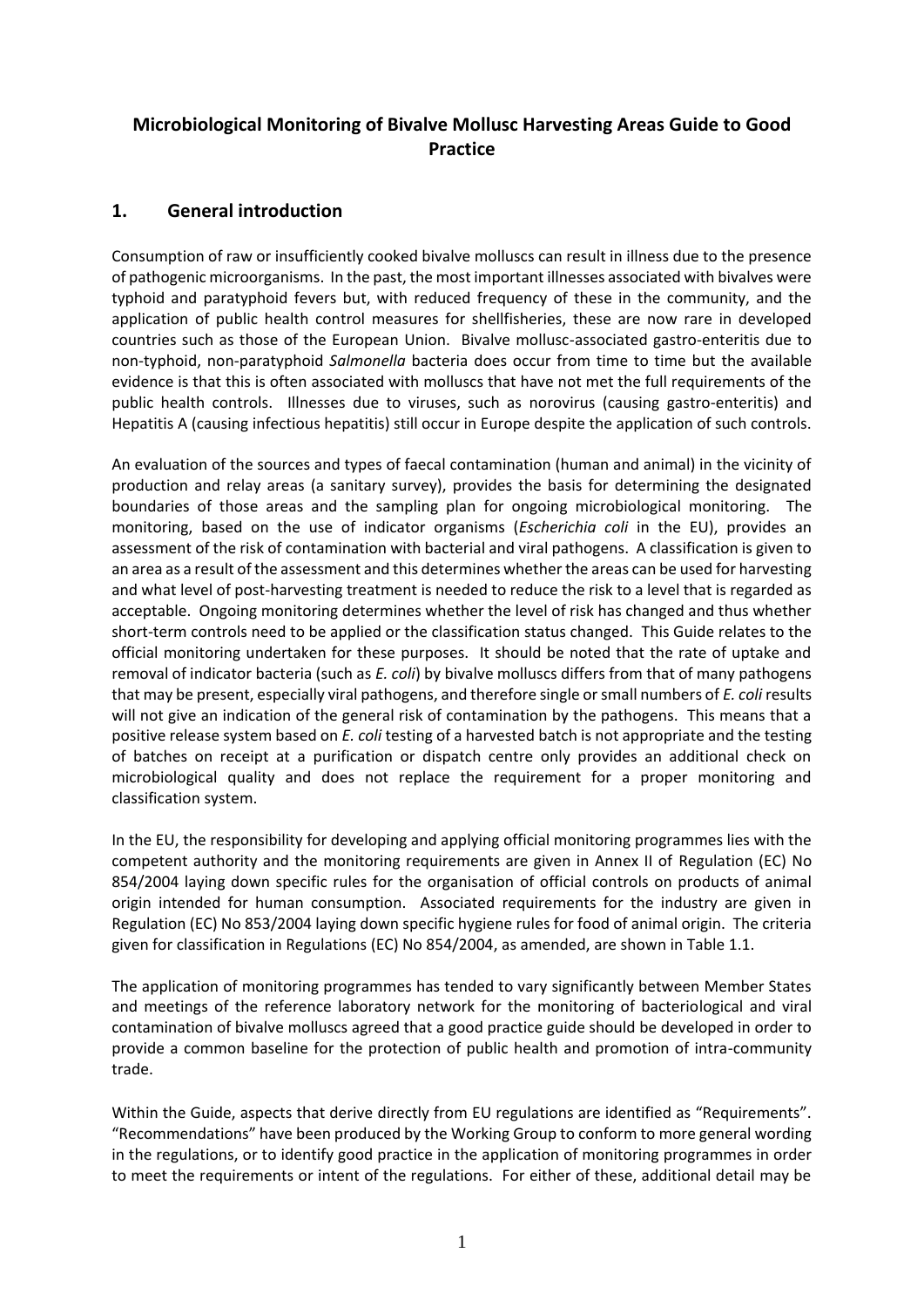given under a heading "Recommended Approach". For each Requirement or Recommendation, an "Explanation" is normally given in order to explain the public health or scientific rationale.

<span id="page-14-0"></span>

| <b>Class</b> | Microbiological standard <sup>1</sup>                                                                                                                                                                                                                                                                              | <b>Post-harvest</b><br>treatment required                     |
|--------------|--------------------------------------------------------------------------------------------------------------------------------------------------------------------------------------------------------------------------------------------------------------------------------------------------------------------|---------------------------------------------------------------|
| A            | Samples of live bivalve molluscs from these areas must not<br>exceed, in 80 % of samples collected during the review<br>period, 230 E. coli per 100 g of flesh and intravalvular<br>liquid. The remaining 20 % of samples must not exceed<br>700 E. coli per 100 g of flesh and intravalvular liquid. <sup>2</sup> | None                                                          |
| B            | Live bivalve molluscs from these areas must not exceed, in<br>90 % of the samples, 4 600 MPN E. coli per 100 g of flesh<br>and intravalvular liquid. In the remaining 10 % of samples,<br>live bivalve molluscs must not exceed 46 000 MPN E. coli<br>per 100 g of flesh and intravalvular liquid. <sup>3</sup>    | Purification, relaying<br>or cooking by an<br>approved method |
| $\mathsf{C}$ | Live bivalve molluscs from these areas must not exceed<br>46 000 E. coli MPN per 100 g of flesh and intravalvular<br>liquid. <sup>4</sup>                                                                                                                                                                          | Relaying or cooking<br>by an approved<br>method               |
| Prohibited   | >46 000 E. coli MPN per 100 g of flesh and intravalvular<br>fluid. <sup>5</sup>                                                                                                                                                                                                                                    | Harvesting not<br>permitted                                   |

**Table 1.1 Criteria for the classification of bivalve mollusc harvesting areas**

Notes:

<sup>1</sup> The reference method for analysis of *E. coli* is the detection and Most Probable Number (MPN) technique specified in EN/ISO 16649-3. Alternative methods may be used if they are validated against this reference method in accordance with the criteria in EN/ISO 16140'. (Regulation (EC) No. 854/2004 as amended by Regulation (EU) 2015/2285).

<sup>2</sup> Regulation (EC) No 854/2004 as amended by Regulation (EU) 2015/2285. This standard only applies from 1 January 2017. See Issue 5 of this Guide for the standard applying up to, and including, 31 December 2016.

<sup>3</sup> Regulation (EC) No 854/2004 as amended by Regulation (EC) No 1021/2008.

<sup>4</sup> Regulation (EC) No 854/2004.

<sup>5</sup> This level is not specifically given in the Regulation but does not comply with classes A, B or C. The competent authority has the power to prohibit any production and harvesting of bivalve molluscs in areas considered unsuitable for health reasons.

The guide is based on available scientific knowledge and experience gained from operating practical monitoring programmes. The guide, originally produced in 2006, was thoroughly reviewed in 2009/10 to take into account changes in legislation and experience gained in its application. The present revision incorporates some further editorial changes noted during the use of Issue 5, amendments to terminology to be consistent with the Community Guide, and removal of specific criteria for stability that were previously given in Section 3.11, further to a decision taken at the 2012 workshop of National Reference Laboratories. To assist in its application, and to yield a sound basis for further reviews, it would be beneficial for a programme of applied research to be undertaken with respect to the bacterial indicator (*E. coli*) and relevant pathogens (e.g. Norovirus, Hepatitis A virus and *Salmonella*  spp.) in key elements of monitoring programme design, e.g. variation between bivalve species, spatial and temporal variability, sampling and sample transport effects.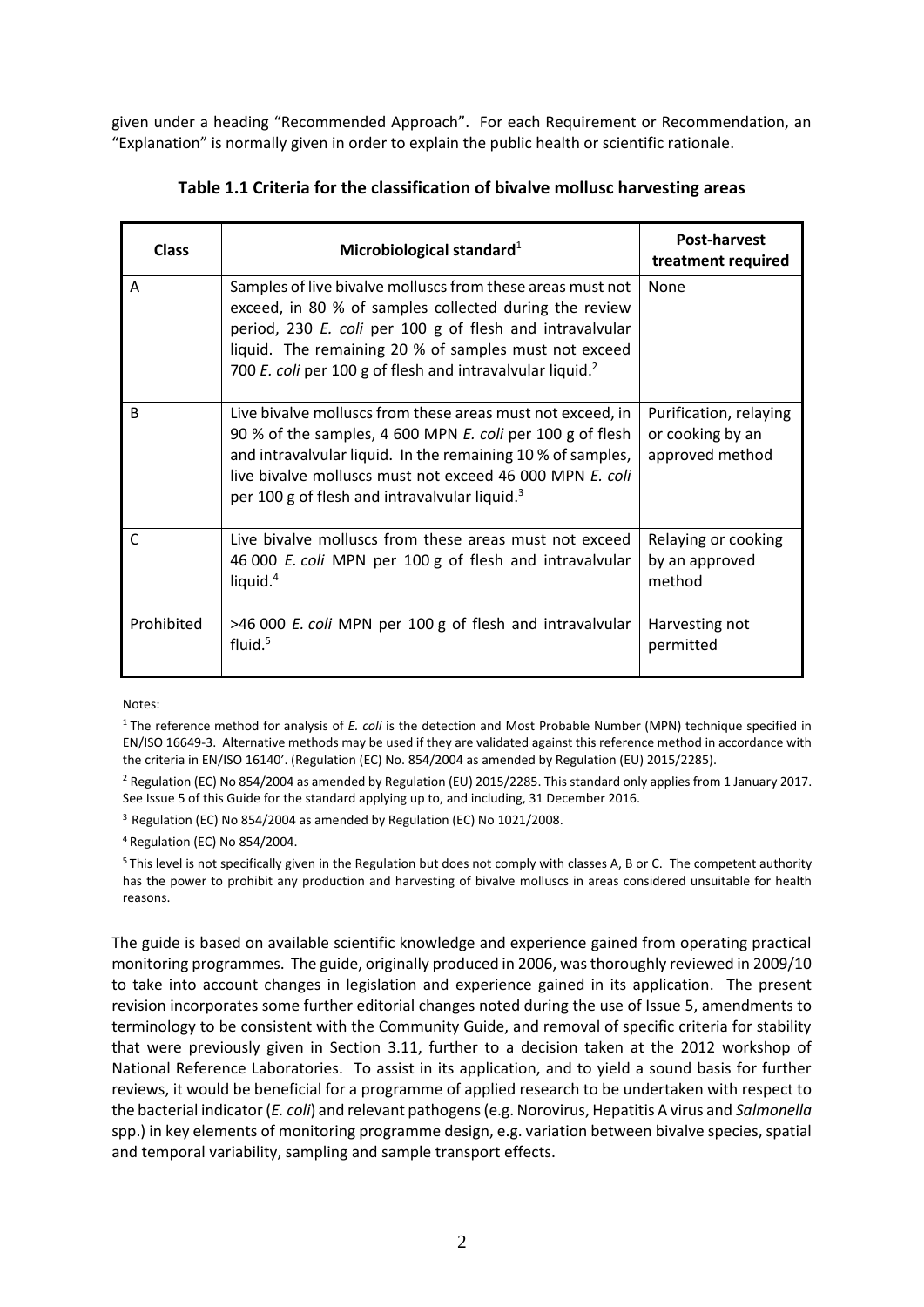# <span id="page-15-0"></span>**2. Sanitary surveys**

#### <span id="page-15-1"></span>**2.1 Introduction**

Table 2.1 shows the sources that may give rise to faecal contamination of bivalve mollusc harvesting areas. The sources of greatest impact will differ from area to area, depending on the relative contributions of the sources in a particular area, the compounding effect of rainfall on the contribution from the individual sources (such as effectiveness of sewage treatment processes, discharges from combined sewer and surface water overflows, river flows, farming activities, direct land run-off) and the geographical proximity of the source(s) and harvesting areas. The way that tides and currents take the contamination from the source to those areas, and the effect of other environmental factors such as season, temperature, sunshine and wind, will alter the magnitude of the contamination arising from any one source. Tourism may have the effect of increasing the loading to sewerage and sewage treatment systems. It may also increase the number of recreational boats in an area, during certain times of the year.

<span id="page-15-2"></span>

| <b>Source</b>                                                                  | Level of risk to public health                                                                                                                                                                             |  |
|--------------------------------------------------------------------------------|------------------------------------------------------------------------------------------------------------------------------------------------------------------------------------------------------------|--|
| a. Point Source Discharges                                                     |                                                                                                                                                                                                            |  |
| Private/municipal sewage plant                                                 | Most significant risk because of diverse contributing population<br>and volume; dependent on various factors including volume of<br>sewage, type of treatment and plant performance treatment<br>important |  |
| Industrial waste sources (meat<br>processing plants, etc.)                     | Significant risk if wastes involve pathogens capable of causing<br>human disease, or chemicals which can be bio-accumulated;<br>important primarily because of volume of wastes                            |  |
| Combined sewer overflows                                                       | Significant risk because of untreated human waste contribution<br>and volume                                                                                                                               |  |
| Septic tanks/soakaways                                                         | Low risk because of small volumes. May be significant local risk<br>if not operating properly.                                                                                                             |  |
| Storm drains, street runoff                                                    | Potential risk because human sewage contamination may be<br>present; risk significantly less than with combined sewers                                                                                     |  |
| Farmyards/poultry houses                                                       | Potential human risk because of large aggregation of animals<br>and ability of some domestic animal s (pigs, fowl, cattle) to<br>transmit human diseases                                                   |  |
| b. Non-point Source Discharges                                                 |                                                                                                                                                                                                            |  |
| Waste discharges from boats                                                    | Potential risk due to possible intermittent discharge of small<br>quantities of raw sewage                                                                                                                 |  |
| Rural land with domestic animals                                               | Significantly less risk (farms, pastures, etc) than direct human<br>sources                                                                                                                                |  |
| Nature reserve, forest, marsh, etc<br>(dominated by wild animals and<br>birds) | Significantly less risk than human sources on present evidence                                                                                                                                             |  |

|  | Table 2.1 Sources of faecal contamination of bivalve mollusc harvesting areas <sup>1</sup> |  |
|--|--------------------------------------------------------------------------------------------|--|
|--|--------------------------------------------------------------------------------------------|--|

<sup>1</sup> Modified from Gareis, 1994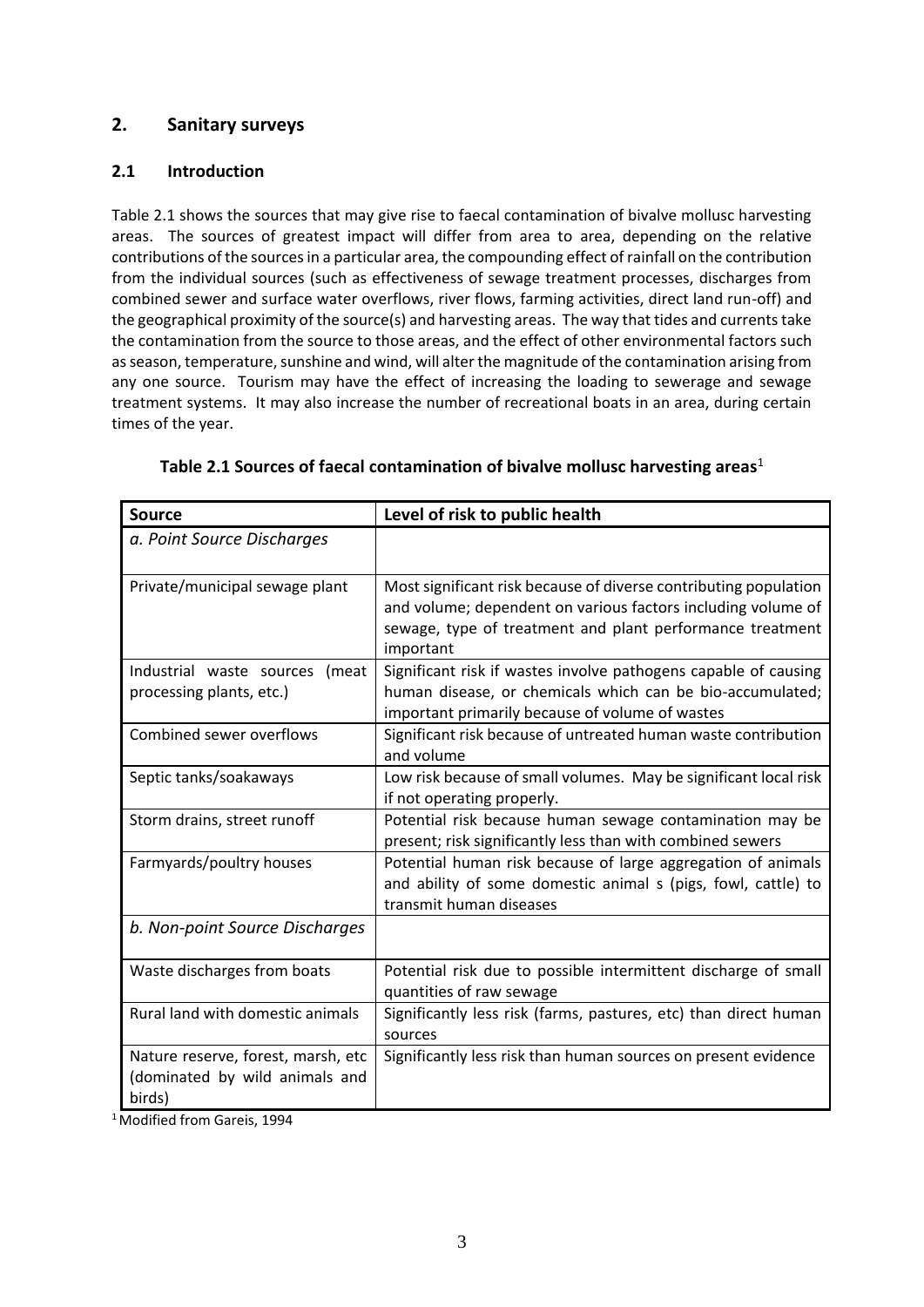Regulation (EC) No 854/2004 states that if the competent authority decides in principle to classify a production or relaying area, it must:

- (a) make an inventory of the sources of pollution of human or animal origin likely to be a source of contamination for the production area;
- (b) examine the quantities of organic pollutants which are released during the different periods of the year, according to the seasonal variations of both human and animal populations in the catchment area, rainfall readings, waste-water treatment, etc.;
- (c) determine the characteristics of the circulation of pollutants by virtue of current patterns, bathymetry and the tidal cycle in the production area;

and

(d) establish a sampling programme of bivalve molluscs in the production area which is based on the examination of established data, and with a number of samples, a geographical distribution of the sampling points and a sampling frequency which must ensure that the results of the analysis are as representative as possible for the area considered.

Parts a-c above constitute a sanitary survey.

Regulation (EC) No 854/2004, Chapter II Annex II also states that:

Sampling plans to check the microbiological quality of live bivalve molluscs must take particular account of:

(a) the likely variation in faecal contamination,

and

(b) the parameters referred to in paragraph 6 of Part A.

Paragraph 6 Part A of Annex II, Chapter II of Regulation (EC) No 854/2004 includes items a-d and thus the contents of the sanitary survey should influence the content of the sampling plan (see Section 3). The stages in the production of the primary sanitary survey are shown in Figure 2.1.

The European Union Reference Laboratory (EURL) was previously informed that it was the view of the Commission that the sanitary survey requirements only applied to areas newly classified after 1 January 2006 and any areas that the competent authority reclassified (this included areas where the classification status had been either upgraded or downgraded). This had the potential to lead to two different standards of harvesting areas, one where relatively full information is available on sources of contaminants and one where potentially no information is available. The advice of the working group given in Issue 5 of this Guide wasthat, for all harvesting areas classified as at 31 December 2005, Member States should complete sanitary surveys by 1 January 2015 at the latest. This represented an extension to the recommendation given in previous issues of this Guide and recognized that development of EU-wide training and the resourcing and implementation of sanitary survey programmes took a significant amount of time.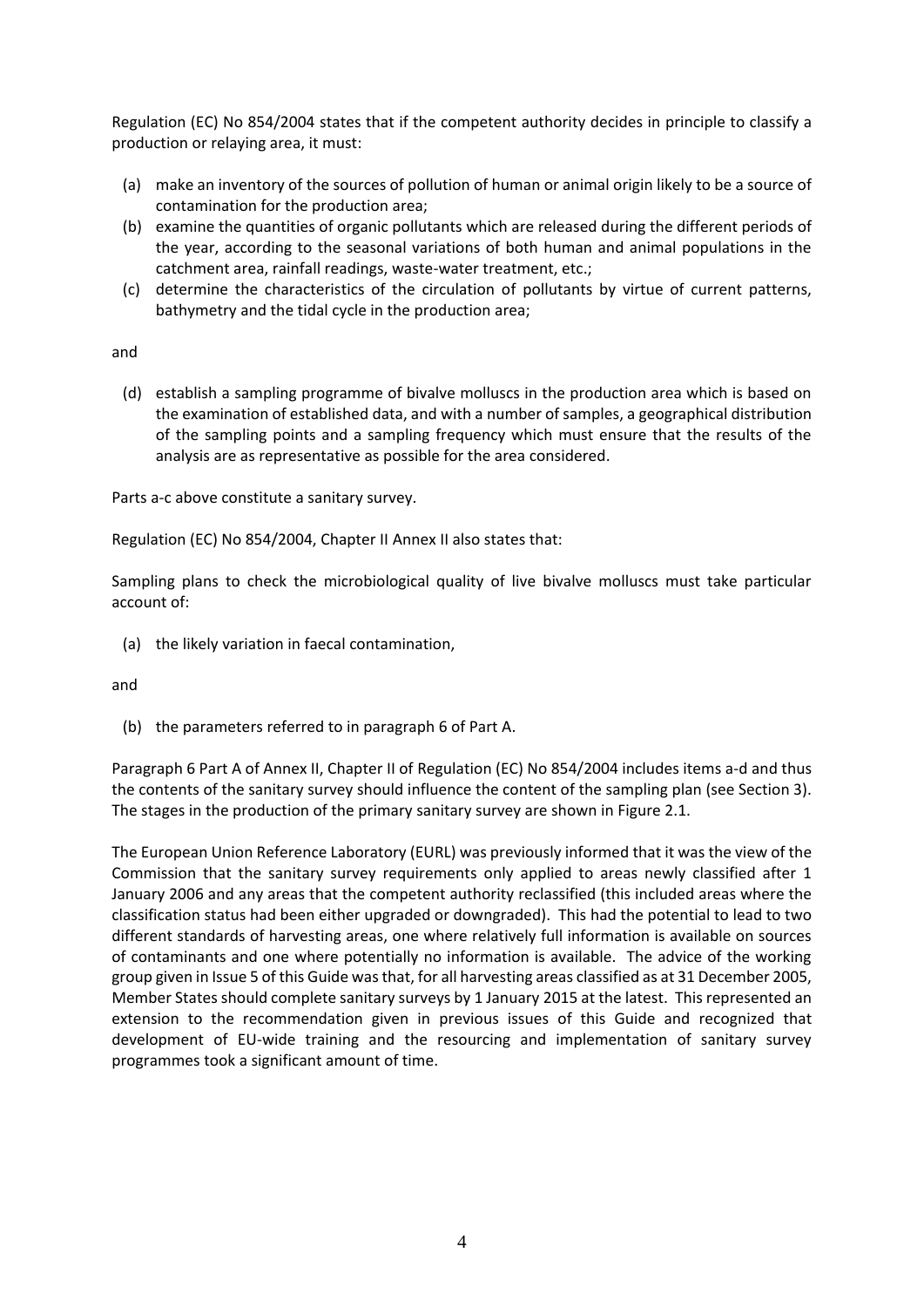**Figure 2.1 Sanitary survey – primary sanitary survey and production of sampling plan**

<span id="page-17-0"></span>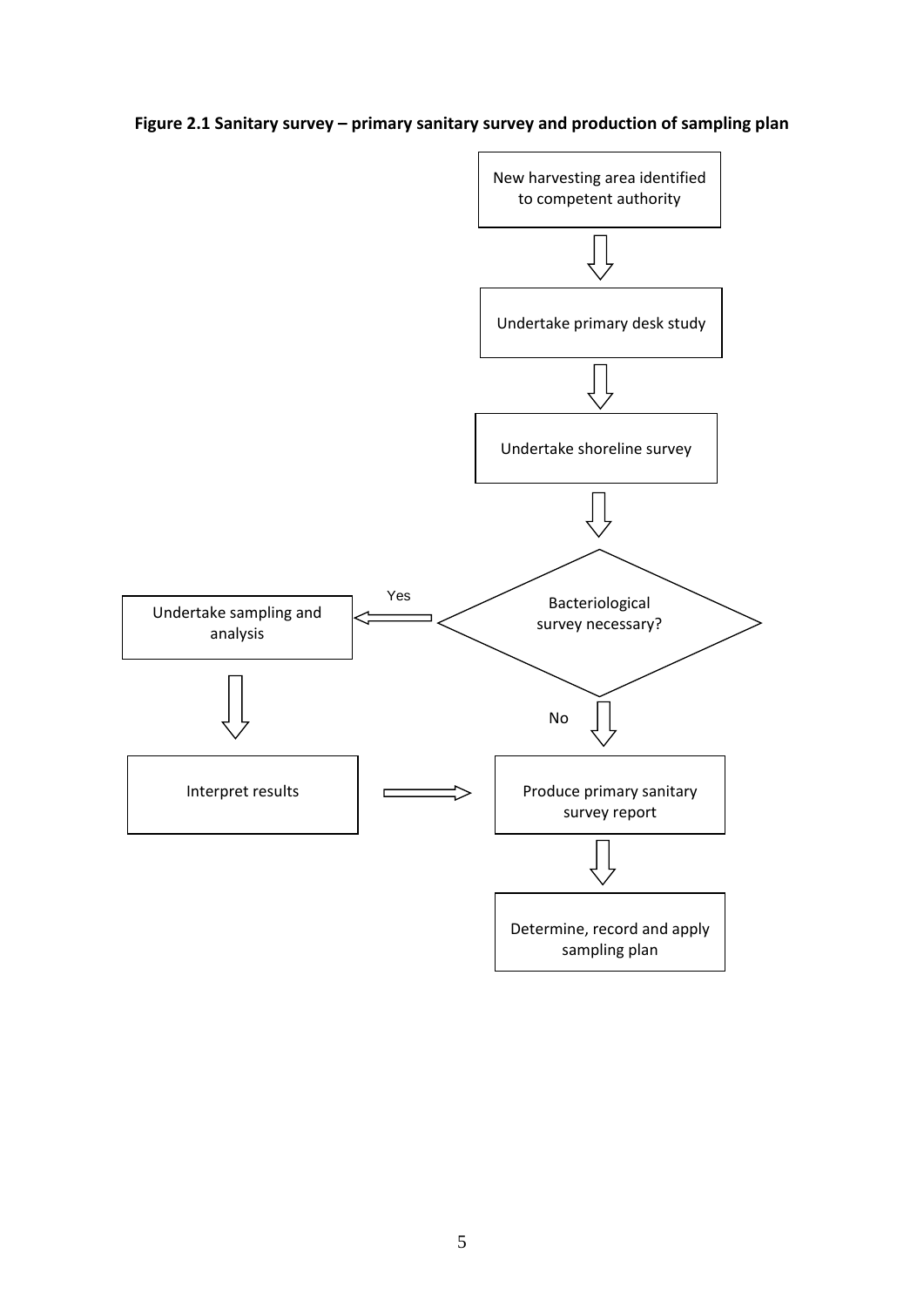# <span id="page-18-0"></span>**2.2 Characterisation of fishery(ies)**

**Recommendation:** The following characteristics should be identified for the bivalve mollusc fishery(ies) in a harvesting area:

- a) Location and extent
- b) Bivalve species
- c) Aquaculture or wild stocks
- d) Growing method: e.g. bottom, trestle, rope, bouchot.
- e) Capacity of area
- f) Production area (including holding area) or relay area
- g) Seasonality of harvest
- h) Harvesting techniques
- i) Any controls under other legislation (e.g. closed seasons for the purpose of bivalve conservation)

**Explanation:** Knowledge of the characteristics of the fisheries is necessary for the proper interpretation of the potential effects of contaminating sources and any subsequent decisions relating to seasonal classifications or applicability of short-term control measures.

#### <span id="page-18-1"></span>**2.3 Identification of pollution sources**

**Requirement:** Make an inventory of the sources of pollution of human or animal origin likely to be a source of contamination for the production area; and examine the quantities of organic pollutants which are released during the different periods of the year, according to the seasonal variations of both human and animal populations in the catchment area, rainfall readings, waste-water treatment, etc.;

**Explanation:** Faeces from both humans and animals can be a source of pathogens that may be transmitted to man via contaminated bivalve molluscs. Although human faeces may be seen as presenting a higher risk, several pathogens that infect humans can be present in animal faeces and there is presently insufficient evidence to consider risk from the two sources differently.

**Recommended approach:** As much information as possible should be obtained from existing sources of information and other government bodies in order to minimize the resources needed. For example, information may be available from characterization reports and pollution reduction plans undertaken for the purposes of the new Bathing Waters Directive (European Communities, 2006a) and the Shellfish Waters Directive (European Communities, 2006b). The information to be obtained and recorded should primarily, but not exclusively, cover:

- 1) Continuous sewage discharges
	- a) Location (Latitude/longitude and/or relevant national grid reference (NGR))
	- b) Size (dry weather flow, maximum flow; population equivalent if other information not available) (cubic metres per day)
	- c) Treatment level (e.g. untreated, primary, secondary, tertiary, disinfected, septic tank, soakaway)
	- d) Tidal phasing or other periodicity if relevant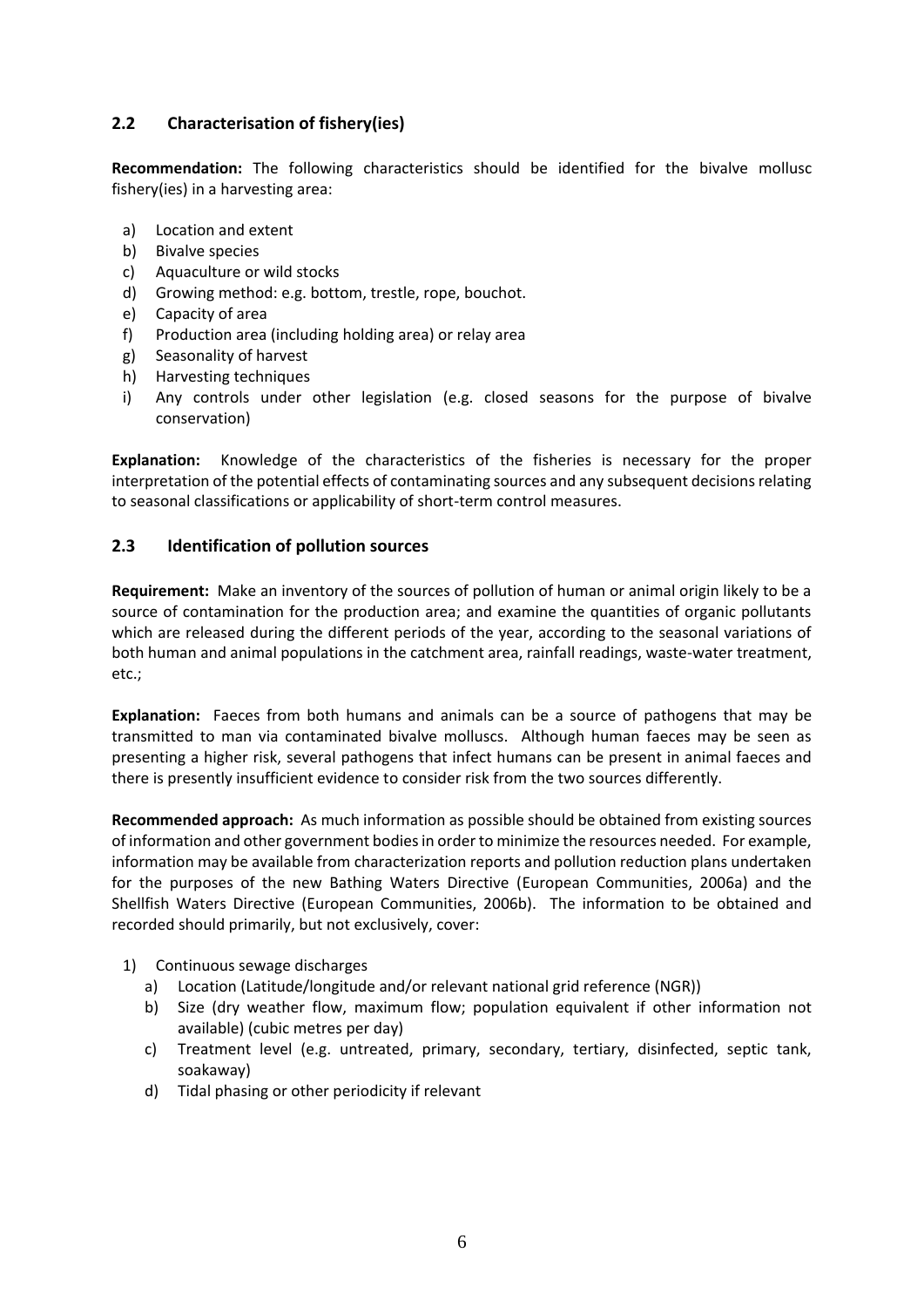- 2) Rainfall-dependent sewage discharges (combined sewer overflows or storm tank overflow) and other rainfall-dependent discharges (stormwater discharges)
	- a) Location (Latitude/longitude and/or relevant NGR)
	- b) Measured or predicted spill frequency (per annum)
	- c) Treatment level (if any)
	- d) Tidal phasing or other periodicity if relevant
	- e) Maximum flow rate (litres per second)
- 3) Emergency discharges
	- a) Location (Latitude/longitude and/or relevant NGR)
	- b) Circumstances under which the discharge may operate
	- c) Maximum predicted flow rate (litres per second)

For the three types of discharge covered in 1, 2 and 3 above, information on the following aspects may assist in the assessment progress but it is recognized that these details may not be available to those undertaking the sanitary survey:

- (a) Microbial content of the associated continuous flow (results of any monitoring undertaken on the discharge together with information on the flow conditions pertaining)
- (b) Sanitary content of the associated continuous flow (as surrogate if microbial content not available) such as measured levels of ammonia, biochemical oxygen demand (BOD), suspended solids together with information on the flow conditions
- (c) Seasonal variations in any of the above

Trade discharges that have a significant sewage content should be assessed as for a continuous sewage discharge but on the basis of the proportion of flow that is sewage or other source of faecal contamination (slaughterhouse content, etc.). The effects of any antimicrobial action of the chemical constituents should also be estimated.

#### 4) Land use

The following is a guide to type of land-use that may be recorded:

Pasture land Cattle Sheep Pigs Horses Poultry Other livestock Arable Grassland Horticulture Forest/Woodland Urban areas, roads and other impermeable cover

Information on seasonal variations in use and application of manure and/or sewage sludge including method of application and seasonal variations.

5) Farm animals

In relation to pasture land, penned areas and animal sheds, the location and number of animals should be recorded, with any seasonal variations, as well as the location and management regime for any slurry pits, etc.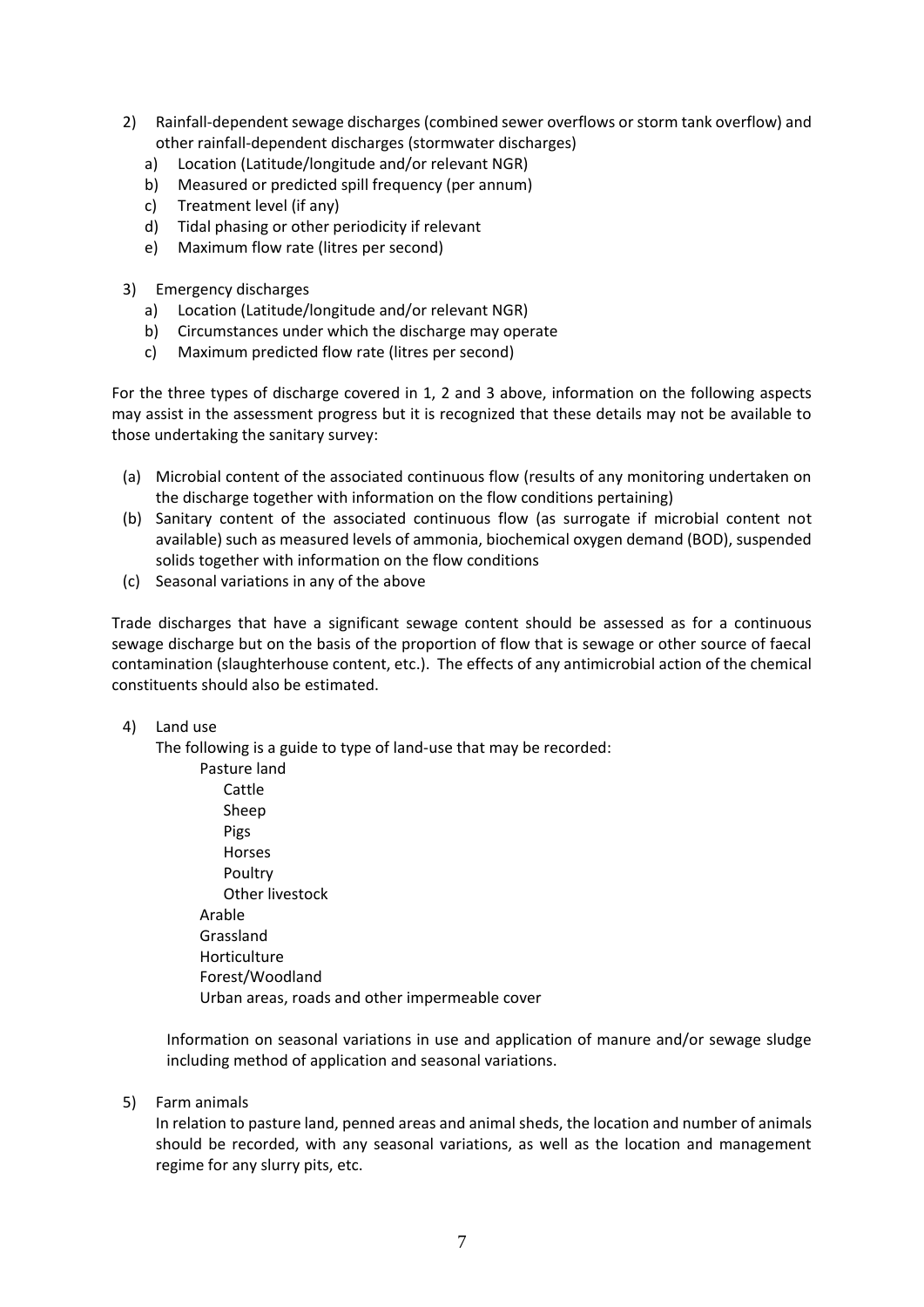6) Wildlife

Information on significant (large number in general vicinity; smaller number close to the bivalve mollusc fishery) populations of wild animals and birds.

Record: type of wildlife; location (as accurately as possible); approximate numbers; seasonal variations

7) Ships and Boats

Record the presence of harbours, marinas and mooring areas with numbers of boats (split into general categories) and the number of persons who may be living on board. Record whether there are restrictions on the discharge of waste and whether (practical) pump-out facilities are provided. Areas where relatively large numbers of boats pass through should also be noted.

# <span id="page-20-0"></span>**2.4 Storage of data**

Data will preferably be stored in database form capable of being linked to a geographic information system (GIS) for display purposes. Database guidelines for microbiological data are given in Section 6 and these may be applied *mutatis mutandis* to the data from sanitary surveys. Display of items on a map, preferably within a GIS, facilitates interpretation of the information, especially when a number of different data sets are involved (e.g. location and type of fishery, location and nature of polluting sources, existing sampling points).

#### <span id="page-20-1"></span>**2.5 Validation of data**

Large-scale validation of data may not be feasible. However, any provisos regarding the validity of the data should be sought from the organization providing the data and at least simple validation procedures should be undertaken (e.g. are all relevant fields completed; does displaying the location in a GIS show that objects that should be on the land or in the water plot as expected?).

#### <span id="page-20-2"></span>**2.6 Shoreline surveys**

**Recommendation:** Shoreline surveys should be undertaken in order to determine whether all significant sources of contamination have been revealed by the desk-based study and whether previously identified sources are still present.

**Explanation:** A shoreline survey is a physical inspection of the shoreline and area in the vicinity of a harvesting area in order to confirm that the potential sources of contamination identified by the desk study are still extant and to identify any additional potential sources not revealed by the desk study.

**Recommended approach:** The whole shoreline in the vicinity of the bivalve mollusc fishery should be subject to a survey. As part of the desk study, an assessment needs to be made as to the extent that the survey needs to extend beyond the immediate vicinity of the fishery (e.g. upstream). The aim is to confirm the information on the location and extent of the bivalve mollusc fishery and presence of sources of contamination identified within the desk study, and to identify additional sources of contamination that might impact on the fishery. As much information as possible should be noted on the types of contaminating sources given in the section above on the desk-based survey. Where possible, samples should be taken from any previously unidentified discharges operating at the time of the survey and from any watercourses discharging near harvesting areas, and bivalve molluscs nearest to these sources. It should be noted that not all potential contaminating sources will necessarily be identified during a single survey, e.g. there may be seasonal differences in the presence of some factors (tourism, number and location of animals) while in dry weather, land drains and other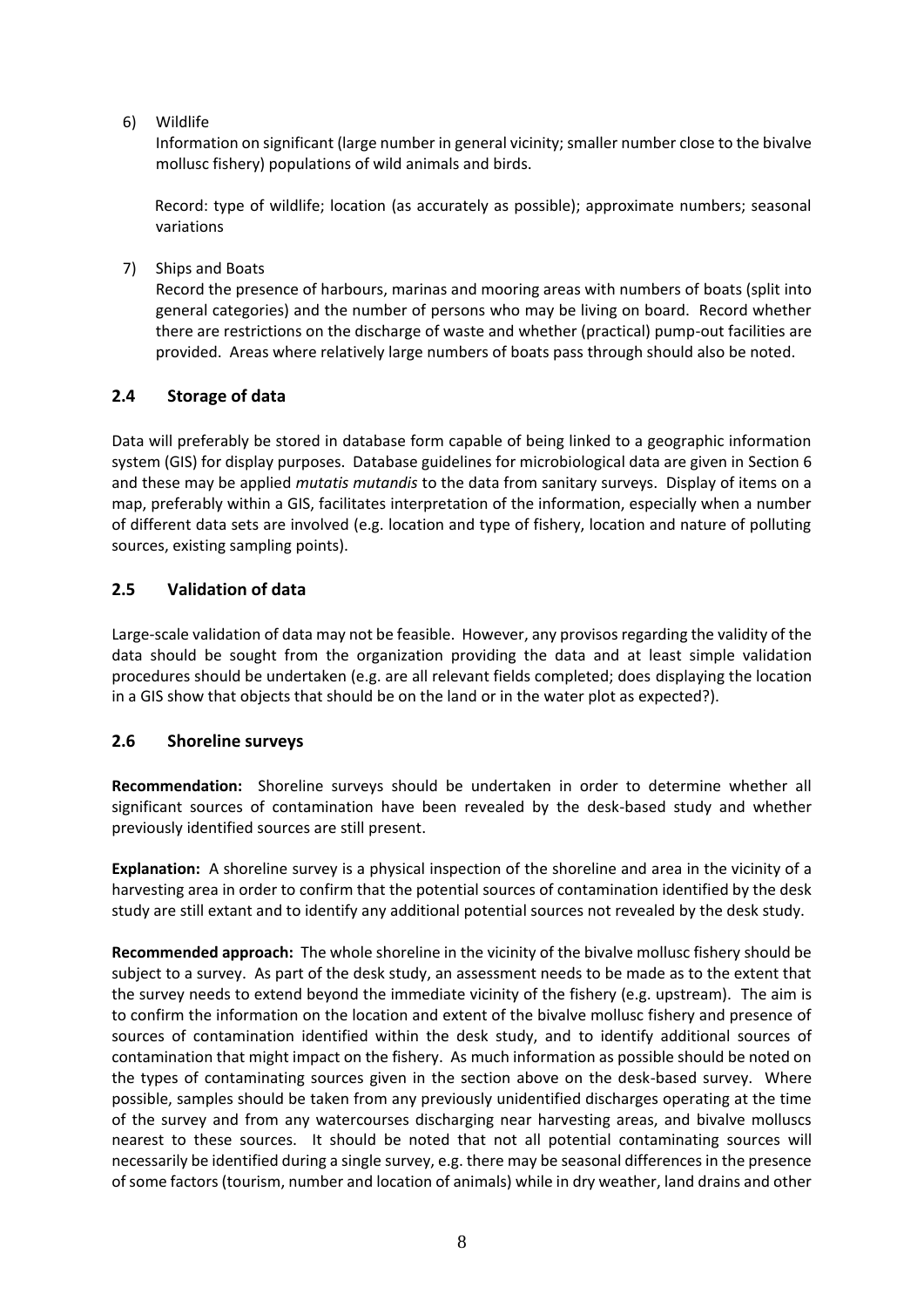rainfall-dependent sources may not be operating. Additional surveys may therefore be necessary in response to unexplained high results in the monitoring programme and such surveys may need to be timed to coincide with factors thought likely to lead to higher levels of contamination. Items that may be needed during the survey include means of determining and recording the location and nature of observations (maps, (GPS, camera), materials for taking and transporting samples, and equipment deemed necessary from a health and safety perspective (including tidal information).

Undertaking shoreline surveys can be hazardous and appropriate risk assessments should be prepared and followed.

The following types of information should be recorded:

- Name(s) of surveyor(s)
- Date Start and end times
- Name of surveyed harvesting area
- Extent of surveyed area (from….to….)
- Tidal state at time of survey
- Weather (precipitation over last 48 hours; cloud cover, precipitation, wind direction, wind speed at time of survey)
- Location and extent of bivalve mollusc beds
	- o clarification of location of routine bivalve mollusc sampling points
	- o clarification of location of routine water microbiology sampling points shellfish waters, bathing/recreational waters, river quality
- Confirmation of location and nature of sewage and other discharges identified during the desk-based survey
- Identification of location and nature of sewage and other discharges not identified during the desk-based survey
- Identification of waterways (rivers, streams) discharging near to the harvesting area
- Record of type of use of land adjacent to the shore (e.g. forest, grassland, pasture, arable, horticulture, urban)
- Presence, approximate number and location of farm animals on land adjacent to the shore
- Presence, approximate number and location of other animals or birds on land adjacent to the shore
- Presence, approximate number and location of animals or birds in/on the water
- Location and number of moored or other ships and boats together with a note as to whether there are specific local controls on discharges from these and whether pump-out facilities are provided in harbours or marinas
- Other relevant observations, e.g. presence of algal blooms, sediment dredging operations, etc.

An example record form is given at Annex 1.

Samples of shellfish and water should be taken as determined at the time of the survey. Water samples may include: watercourses, previously unidentified discharges of unknown origin or type, other discharges if the microbial content is not known from other sources, seawater in the vicinity of the bivalve mollusc fishery.

Photographs are often useful in placing the records of the survey in context and for providing additional information not recorded at the time of the survey.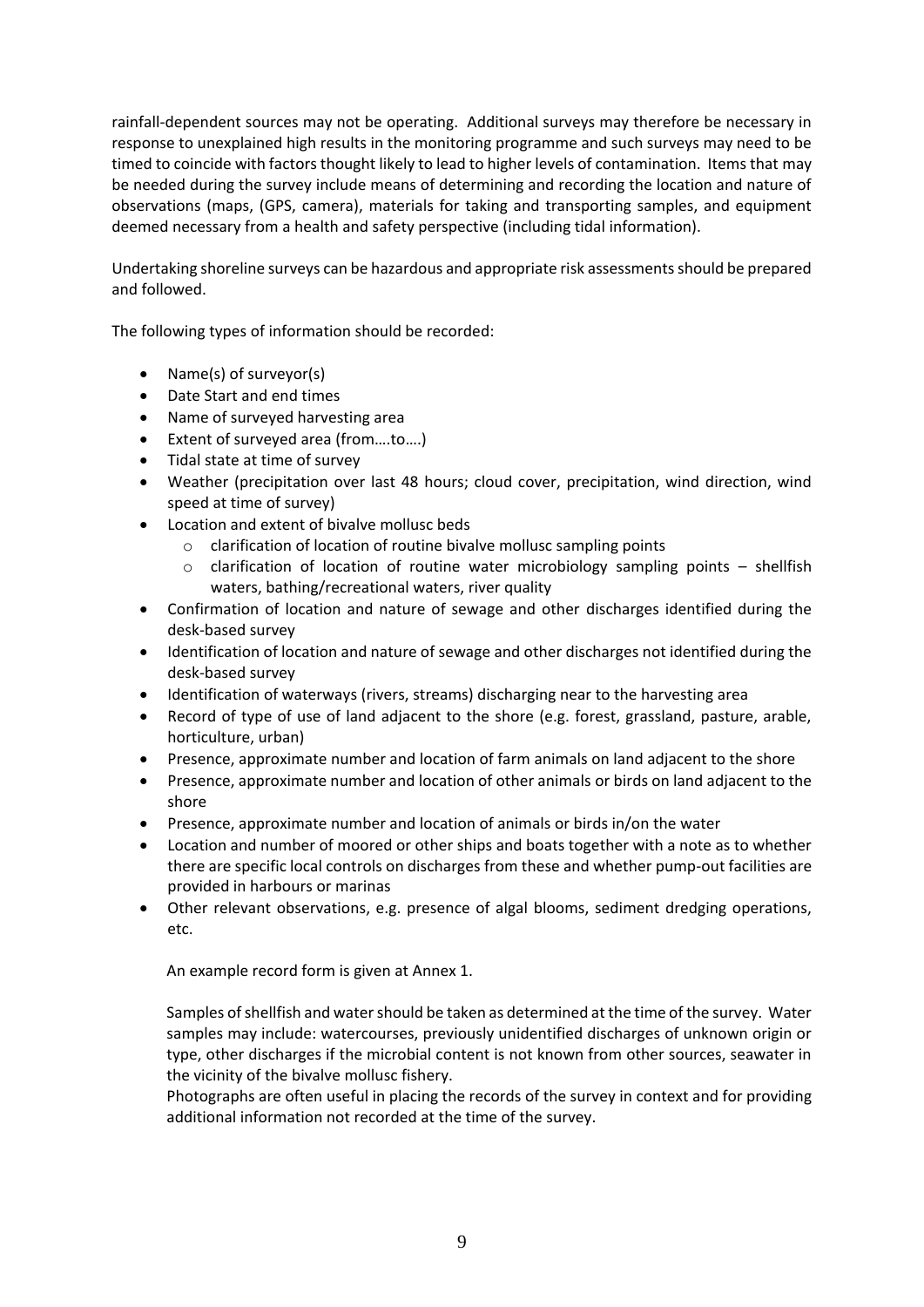#### <span id="page-22-0"></span>**2.7 Hydrography/hydrodynamics**

**Requirement:** Determine the characteristics of the circulation of pollutants by virtue of current patterns, bathymetry and the tidal cycle in the production area;

**Explanation:** The depth of water and currents in an area will affect the extent of dilution of contaminants and also the way that these contaminants will impact on nearby bivalve mollusc fisheries. This will markedly influence the level of microbiological contamination of the bivalves and, with regard to currents, how this varies with time (due to tidal and wind effects, etc). Knowledge of these effects is therefore important in interpreting the information on sources of pollutants obtained for the sanitary survey.

**Recommended approach:** For hydrography, nautical charts should be available for the area either within a GIS (the preferred approach) or as hard copies. For hydrodynamics, there are three levels of approach:

1) Tidal charts/tidal stream software.

This is the minimum level that can be judged to meet the requirements of the legislation. They can be used to roughly estimate the direction and distance traveled of contamination from major sources. Appropriate information may not be available for many areas such as small to medium size estuaries, rias or sea lochs.

2) Simple hydrodynamic modeling.

Generic software packages are available that enable simple two-dimensional modeling of the effects of contamination sources given data on depths and current flows. The hydrodynamic model for an area is best set up and validated by a specialist modeler. A particle-tracking model can then be used by other technical staff to investigate the fate of contaminants from a point source discharge. It may be possible to represent some non-point source discharges as point sources in such models, e.g. a river may be represented as a point source at the tidal limit. The use of these models requires depth and boundary state tidal information and this may not be available for all harvesting areas. Many of these models will not cope well with narrow estuaries, sea lochs with limited tidal exchange or large areas that dry out at low tide. However, these models will provide information over and above that given by tidal charts/tidal stream software and should be considered for harvesting areas:

- a) with large production;
- b) where the sanitary survey and any bacteriological surveys give conflicting results;
- c) where unexpected high *E. coli* results are obtained relatively often in the routine monitoring programme;
- d) associated with a number of suspected outbreaks.
- 3) Complex hydrodynamic modeling.

Such two or three-dimensional models require considerable resource to set up and validate. They will usually perform much better than the simple models but will usually be too expensive and time consuming to consider only from a bivalve mollusc fishery perspective. Output from such models may be available from investigations undertaken for other purposes, e.g. large sewage improvement schemes. Where available, these should be used in the sanitary survey process.

The effects of wind and density drive currents may be significant and should be taken into account where possible.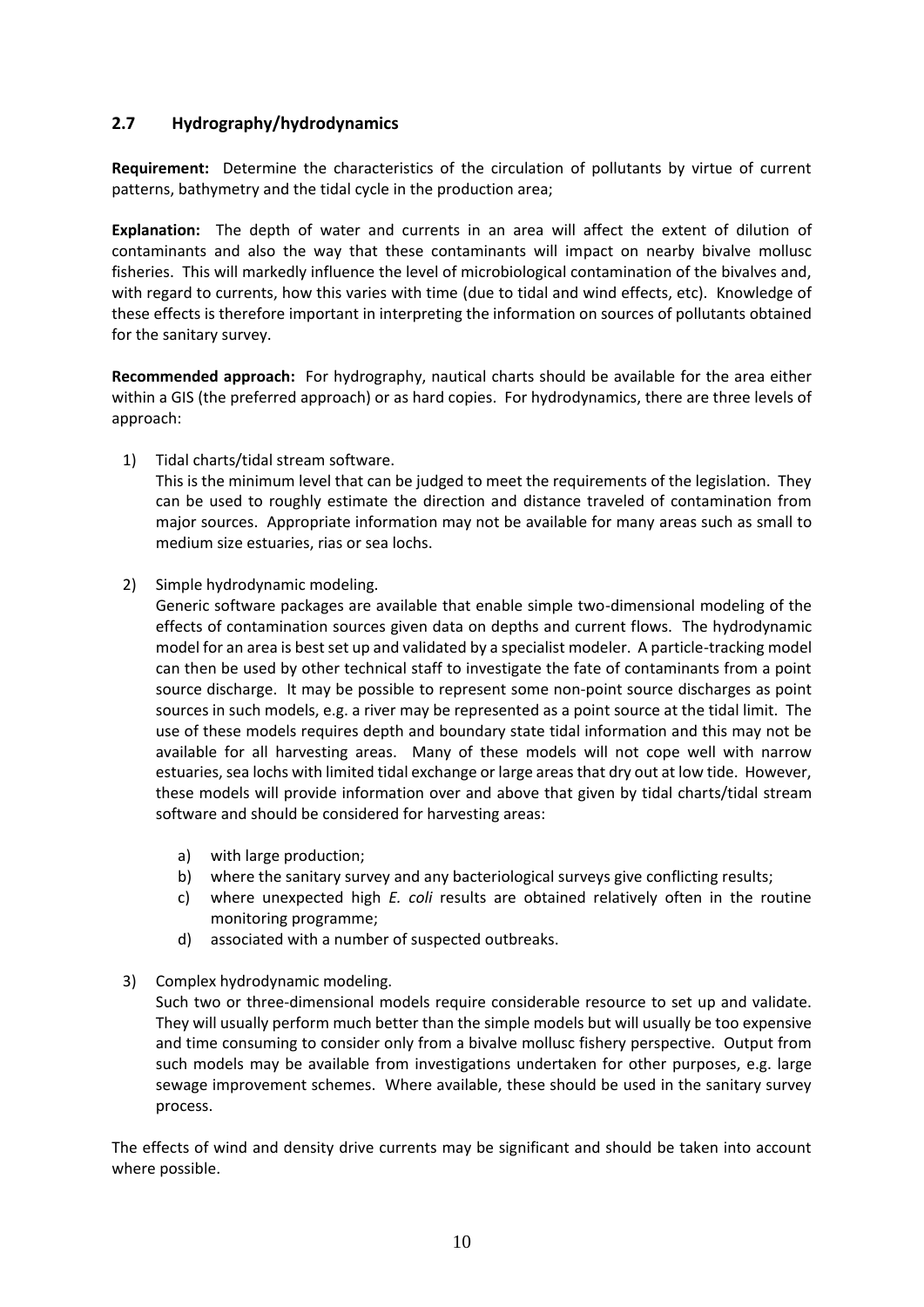Alternative or complementary approaches are the use of dilution estimation (which may include output from dye dosing or salinity studies) and tracing using chemicals (e.g. rhodamine WT or fluorescein) or microbes (e.g. phages of *Enterobacter* or *Serratia* or *Bacillus globigii* spores). Where possible, deliberate introduction of substances into the vicinity of a fishery should be undertaken outside of periods of active harvest.

# <span id="page-23-0"></span>**2.8 Analysis of historical microbiological data**

**Recommendation:** Where historical microbiological monitoring data is available from shellfish hygiene (Regulation (EC) No 854/2004), shellfish waters (under the Water Framework Directive, 2000/60/EC) or bathing waters (Directive 2006/7/EC) monitoring programmes for the immediate, or nearby, area, this should be analysed to determine whether it will inform the overall assessment and recommendations of the sanitary survey. Where available, analysis of such data should supplement and not override the other elements of the sanitary survey.

**Explanation:** Historical monitoring data for faecal indicator bacteria will give actual information on geographical and temporal (including seasonal) variation in the extent to which sources of faecal contamination impact on the water and/or bivalve mollusc quality in an area. Spatial (geographical) variation is probably of most direct relevance to the sampling plan. If sufficient data is available, statistical analyses may also yield information on the effect of environmental factors (such as tide, rainfall and wind). However, the relevance of the data should be critically assessed with respect to sampling location relative to the bivalve shellfishery which is the subject of the sanitary survey, the time period of the available data and, where appropriate, the bivalve species for which the data is available. Presentation of data which is not relevant will confuse, rather than inform, the overall sanitary survey assessment. In general, unless the outcomes will assist in other aspects of the monitoring programme, analyses should be limited to those that will inform the sanitary survey outputs.

# <span id="page-23-1"></span>**2.9 Bacteriological surveys**

**Recommendation:** If the best location for one or more representative sampling points for an area is not clear after doing the desk study and shoreline survey, it is recommended that a bacteriological survey is undertaken to clarify the location and extent of contamination. Several potential points should be identified from the results of the desk study and shoreline survey. It is then recommended that at least 3 samples are taken from each site at intervals not closer together than fortnightly and tested for *E. coli*. Taking seawater and/or surface sediment samples as well as bivalve mollusc samples may provide additional information. Depending on the outcome of the desk-study and shoreline survey, the bacteriological survey may be targeted towards conditions that are considered to increase the risk of contamination of bivalve molluscs in the specific area (e.g. rainfall, specific tidal conditions).

The geometric means, minima and maxima of results at each sampling point should be calculated and recorded along with the raw data. The sampling point or points showing the highest maximum *E. coli* concentrations should be selected for the monitoring programme. Where the maximum concentrations are similar, the site or sites showing the highest geometric mean *E. coli* concentration should be selected.

**Explanation:** Qualitative or quantitative assessment of the effects of contaminating sources is complicated due to the large number of factors that may modify the impact. Even after undertaking a sanitary survey, it may not be clear where representative sampling points should be located. A timelimited bacteriological survey at several potential points may provide such information. Samples need to be taken on a number of different occasions to reflect differing environmental conditions (e.g.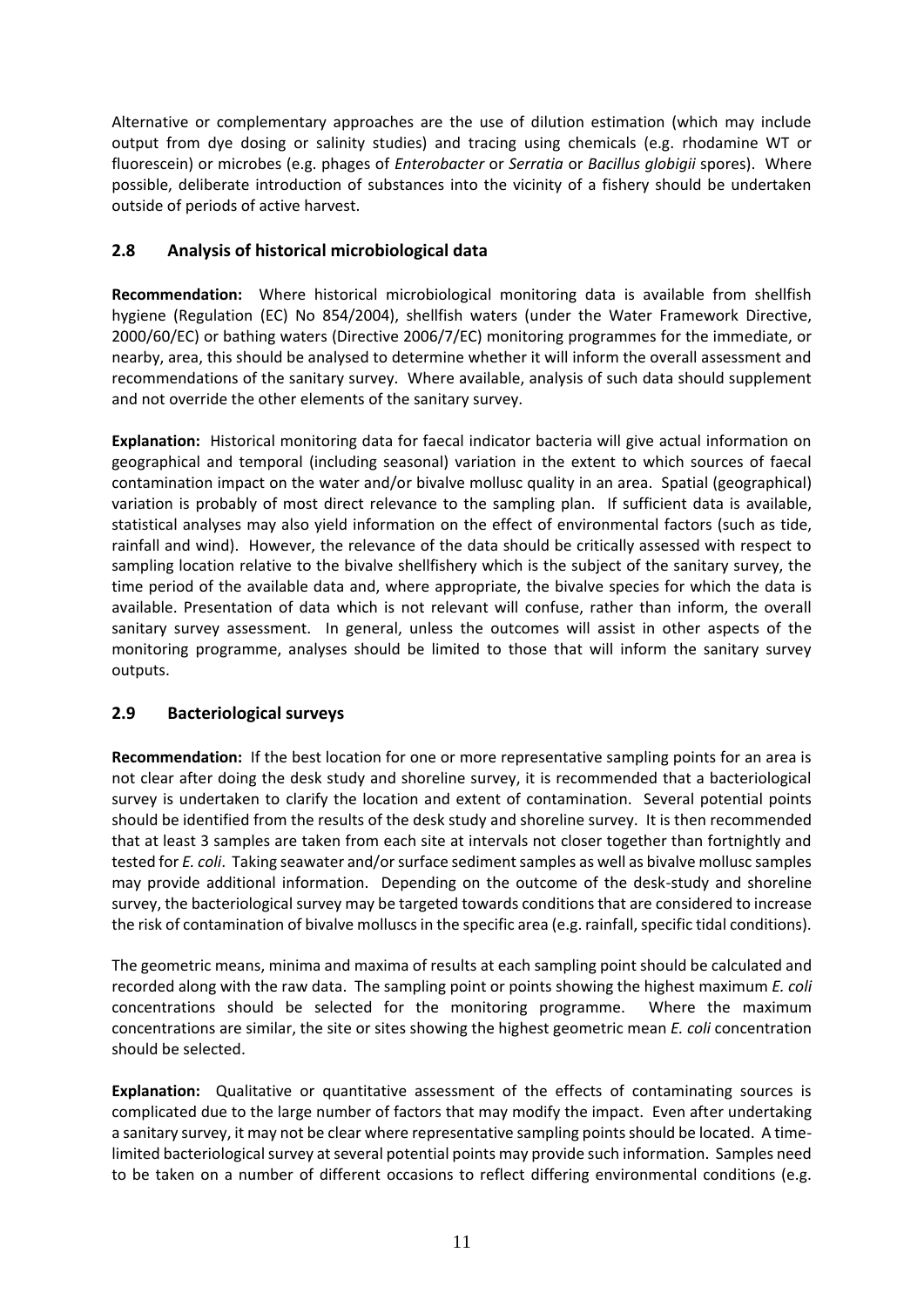spring/neap tidal cycles, periods of wet/dry weather, etc.). Such a limited survey will not show the effects of seasonal differences in the extent of contamination.

# <span id="page-24-0"></span>**2.10 Salinity monitoring**

**Recommendation:** Salinity monitoring may be undertaken for areas potential impacted by rainfallassociated discharges (sewage or surface waters) or diffuse inputs by sampling and subsequent testing (with refractometer, hydrometer or conductivity meter) or by using a continuous monitoring apparatus. Such monitoring may be undertaken in conjunction with a shoreline survey, a bacteriological survey, or as part of the ongoing monitoring programme. It may be relevant to take salinity readings at different depths or states of tide.

**Explanation:** Salinity readings may give useful information on the degree to which fresh-water associated inputs impact on a harvesting area. The data does not contribute to the analysis of the microbiological data for the purposes of classification but may be used in the interpretation of other information as part of the sanitary survey report (and subsequent reviews) and may also contribute to information on the management of potential impacting sources for water quality purposes.

# <span id="page-24-1"></span>**2.11 Compilation of the sanitary survey report**

A report of the information and assessment should be prepared. This should include the following:

- Overview of bivalve mollusc fishery
- **Fishery** 
	- Location and extent
	- **Bivalve species**
	- Aquaculture or wild stocks
	- Production area or relay area
	- Seasonality of harvest
	- Harvesting techniques
	- Any controls under other legislation
- Location, size and treatment level of human sources of contamination
- Location and estimated volume/load of agricultural sources of contamination
- Significant wild animal/bird populations
- Maps, seasonality effects, for these factors
- Records of shoreline surveys
- Hydrography/hydrodynamics
- Analyses of historical microbiological data
- Records of bacteriological survey results
- Assessment of effect on contamination of bivalve molluscs

The report should contain maps of the relevant information in order to help interpretation.

#### <span id="page-24-2"></span>**2.12 Assessment of sanitary survey data**

**Recommendations:** There are potentially three different levels to the assessment of the data once it has been assembled.

*Qualitative assessment.* For each potential source, an assessment should be made as to whether it will contribute to the microbial load at the bivalve mollusc fishery. This assessment will initially need to consider the microbial load of the source, its interaction with other sources, the distance from the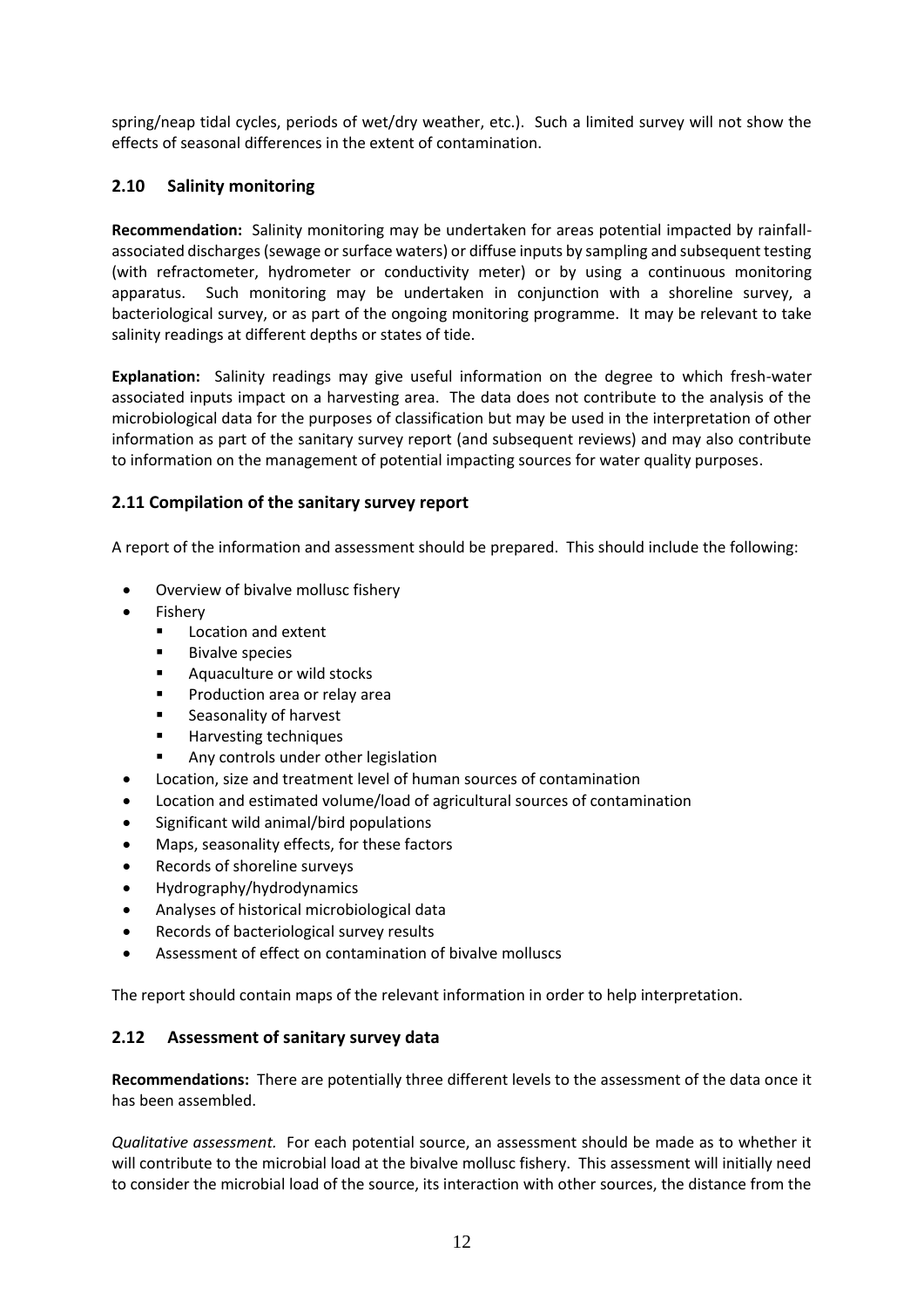fishery and the dilution of the source material in the water. Assuming that this indicates that an impact could occur, a subsequent hydrodynamic assessment should be made to see whether there is still an impact when currents are taken into account (this will need to take into account the effect of spring/neap as well as high/low tidal cycles, and the possible influence of wind and thermo- or haloclines. Seasonal effects may also be relevant).

Where the contribution from a source cannot be discounted on the basis of a qualitative assessment, but where the significance of the impact is uncertain, a semi-quantitative or quantitative assessment may be justified.

*Semi-quantitative assessment.* This is the first level of further assessment that may be considered if a qualitative assessment has proven inadequate. It may also be considered as a default level of assessment if the data and resources allow. The first stage is to assign a risk ranking to the various sources identified during the qualitative assessment process. This ranking will usually be undertaken in terms of both the loading of the source (in terms of *E. coli*) and the distance from the shellfishery (or part of shellfishery). The second stage is to identify the combined risks at different relevant locations in the harvesting area (e.g. different bivalve mollusc farms or beds; different locations on a large farm or bed). This will result in a relative assessment of the risk of contamination from all significant sources at the different locations.

*Quantitative assessment.* This will normally necessitate the use of a particle-tracking model in conjunction with a hydrodynamic model and estimation of the microbial load in the water at the fishery. Additional modelling may be used to convert the predicted concentrations in the water column into concentrations in the bivalve molluscs.

In each phase, particular attention needs to be given to circumstances where intermittent sources of contamination may not be adequately reflected by a regular monitoring programme, especially if constraint on tidal exchange may potentiate the effects. Special consideration also needs to be given to any circumstances whereby the monitoring programme based on *E. coli* may not adequately reflect the pathogen risk (e.g. a major discharge disinfected by chlorination). In such cases, it should be considered as to whether the area will need to be classified at a worse level (e.g. C rather than B) than the monitoring data would suggest, or whether harvesting should be allowed at all.

**Explanation:** A qualitative assessment may be sufficient in many cases to determine whether or not each particular source is likely to impact on the microbial status of the fishery. This approach should be taken before any semi-quantitative or quantitative assessment is considered. The primary intent of the sanitary survey is to ensure that the sampling plan, with regard to number of sampling points and sampling frequency, adequately reflects the likely sources of contamination in the resulting data set(s) used for classification and that the resulting classifications properly reflect the likely risk of pathogen contamination. Where the sanitary survey identifies that this risk cannot be reflected by a practical sampling plan this should be made clear to the competent authority so that the consequences can be assessed and the appropriate action taken in order to protect public health. Particular examples are addressed in more detail in Section 2.13.

The survival characteristics and persistence in seawater and shellfish of the bacterial indicator (*E. coli*) used in the monitoring programme, and of the pathogens of importance in bivalve-mollusc associated need to be considered in assessing the sanitary survey data.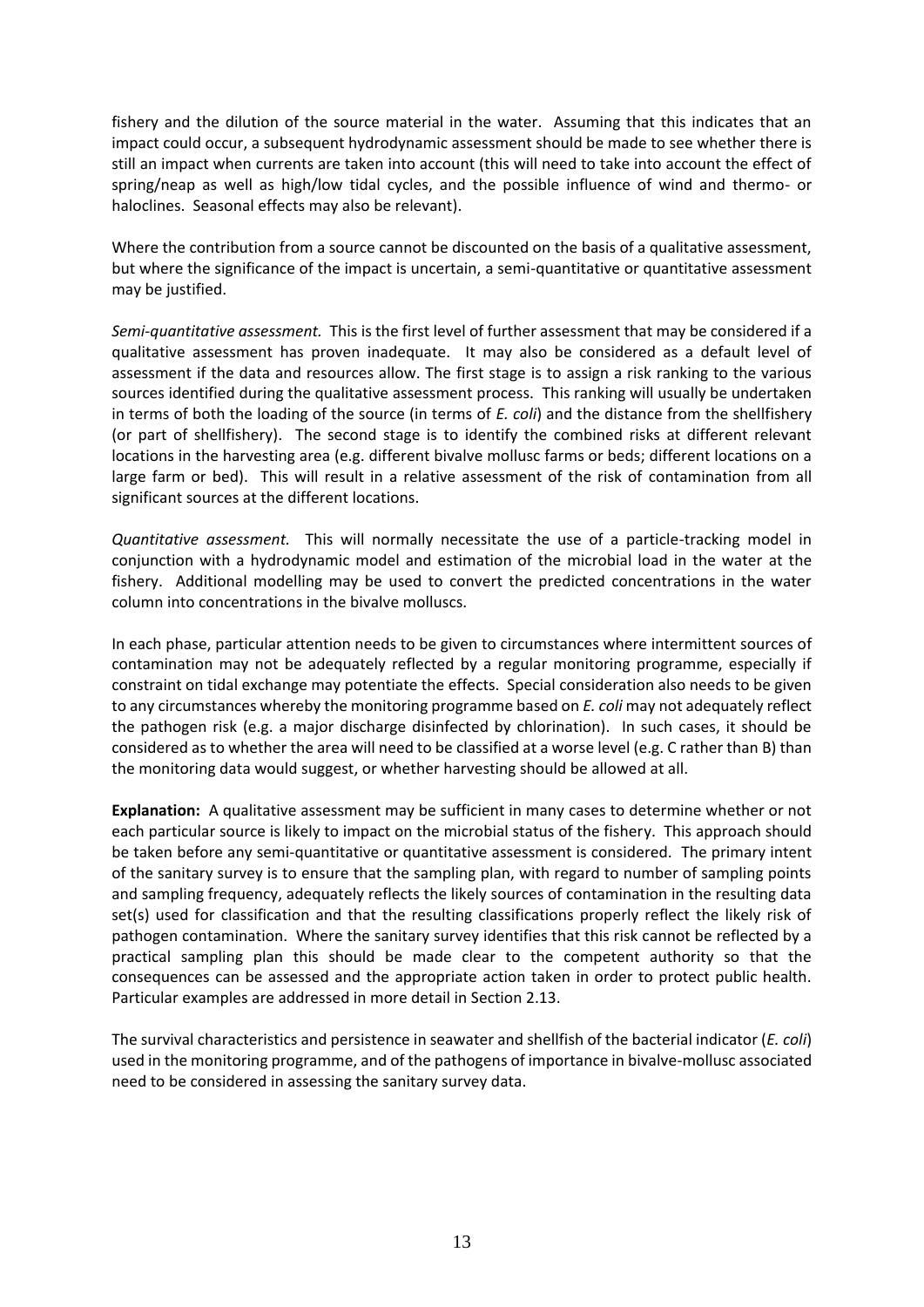#### <span id="page-26-0"></span>**2.13 Closure areas around outfalls, harbours and marinas<sup>6</sup>**

**Recommendation:** Areas within active harbours and marinas should not be used for the harvesting of bivalve molluscs. Areas within presently inactive harbours and marinas (including those used on a seasonal basis) should not be used for harvesting unless a study of both microbiological and chemical contamination has shown that this is below a level that could cause a risk to human health from consumption of the bivalves. Class A zones should not include continuous or intermittent sewage or animal slurry discharges or the mixing zones of these. Class A zones should also not include a zone of 300 metres radius around the entrances to harbours or marinas or any other outflows from these, unless the sanitary survey shows that this exclusion zone can be reduced. Such exclusions should also be considered for Class B zones unless a tracer exercise or water quality modeling study, combined with bacteriological monitoring in the immediate vicinity of the source, has shown that there is no potential impact. Chemical contaminants may be a particular problem with some outfalls containing industrial wastes and also with harbours and marinas. It is recommended that potential contamination with chemical contaminants should also be assessed to ensure compliance with Regulatory standards (note: chemical contaminants are not within the scope of this guidance).

**Explanation:** While the primary objective of the sanitary survey under Regulation (EC) No 854/2004 is to inform the sampling plan to be established for an area, the exercise will identify sources that will contribute directly to the microbiological contamination of the area and will constitute an unacceptable risk to public health if bivalve molluscs are harvested from their vicinity. As identified in Sections 2.11 and 2.12, practical sampling plans may not be able to yield results that adequately reflect the risk of contamination by pathogens and therefore relevant data obtained during the sanitary survey, as well as the results of any monitoring, need to be taken into account when determining the appropriate controls to be applied.

#### <span id="page-26-1"></span>**2.14 Review of sanitary survey**

If regular information on changes to the potentially contaminating sources in an area is received from the responsible bodies then that information should be reviewed as it is received, in conjunction with the other information available since the sanitary survey (or last review) was undertaken and a decision taken as to whether a formal review of the sanitary survey is necessary or whether the sampling plan needs to be revised. Otherwise an annual review should take place to ensure that the environmental conditions have not changed and that the classifications are still valid. This process includes:

- a) file review on the status of all bivalve mollusc growing areas (including routine microbiological monitoring);
- b) performance records for all sewage treatment works and industrial discharges;
- c) a status report on abatement of pollution from sources identified during past sanitary surveys;
- d) evaluation of new pollution sources; and

1

e) bacteriological sampling at representative sampling points at a suitable frequency, if deemed necessary from the results of items a) to d).

A complete re-evaluation of pollution sources and the sampling plan should be undertaken once every six years. This may be undertaken less frequently for remote areas where no potential changes had been identified during the annual review process. The stages in the review of the sanitary survey are shown in Figure 2.2.

<sup>&</sup>lt;sup>6</sup> See Annex 4 for additional criteria relating to areas to be approved for export of live bivalve molluscs to the United States of America.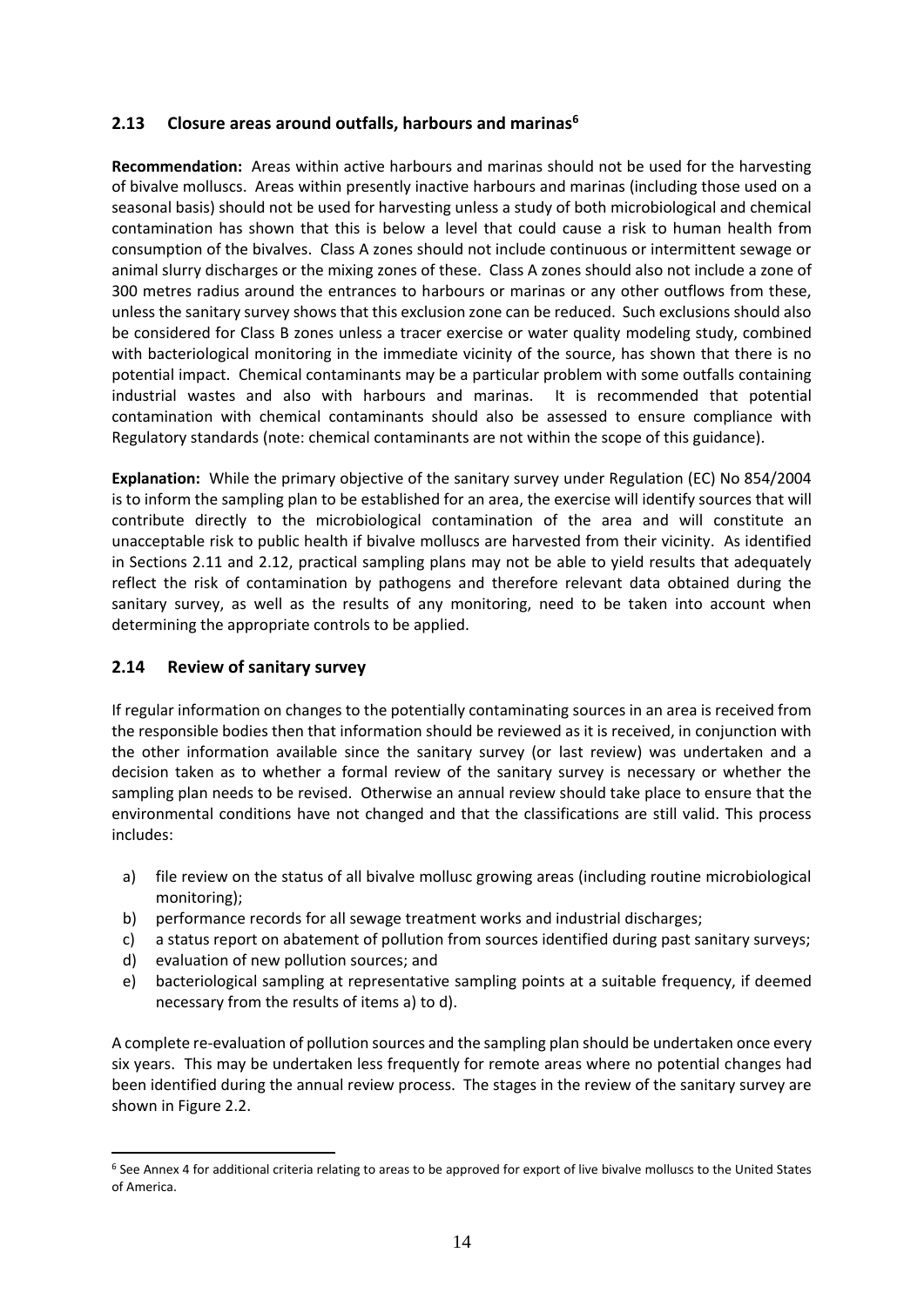<span id="page-27-1"></span>

**Figure 2.2 Review of sanitary survey and sampling plan** 

#### <span id="page-27-0"></span>**2.15 Outcome of the sanitary survey - the sampling plan**

Regulation 854/2004 stipulates that sampling plans must be drawn up for the microbiological monitoring of relaying and production areas and that these should take account of the outcome of the sanitary surveys (see Section 3 for more details). The intent of the sanitary survey is to inform the siting of sampling points, and the timing of sampling with respect to both the time of year, for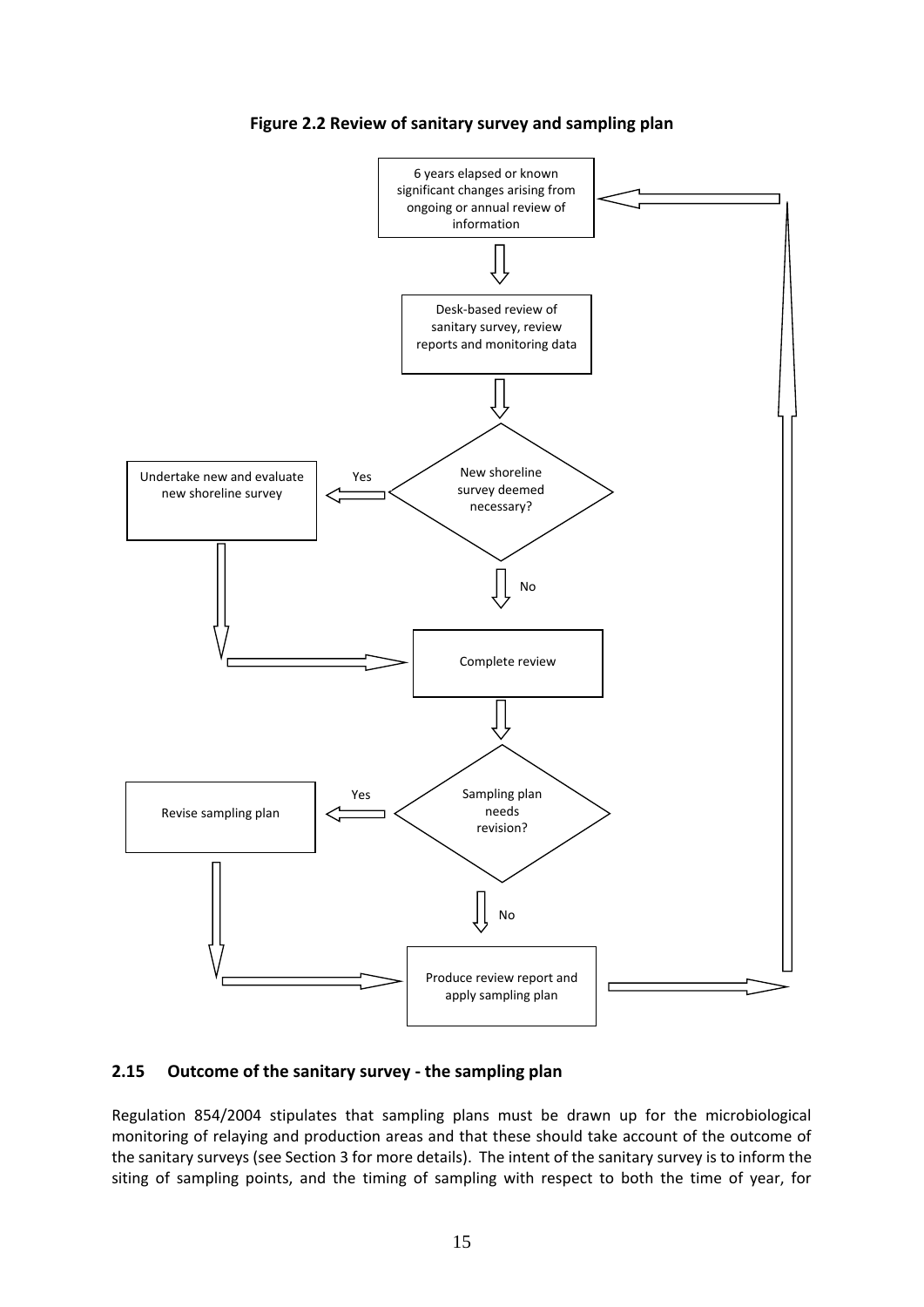commercial fisheries that are seasonally active, and time relative to potentially contaminating influences, such as tidal effects, rainfall etc., in order that the microbiological results that are obtained are representative of the area. Establishment of the sampling plan will need to consider the extent of the classified zone(s) (see Section 7.3 Delineation of classified zones) so that the sampling plan is appropriate to the zone(s).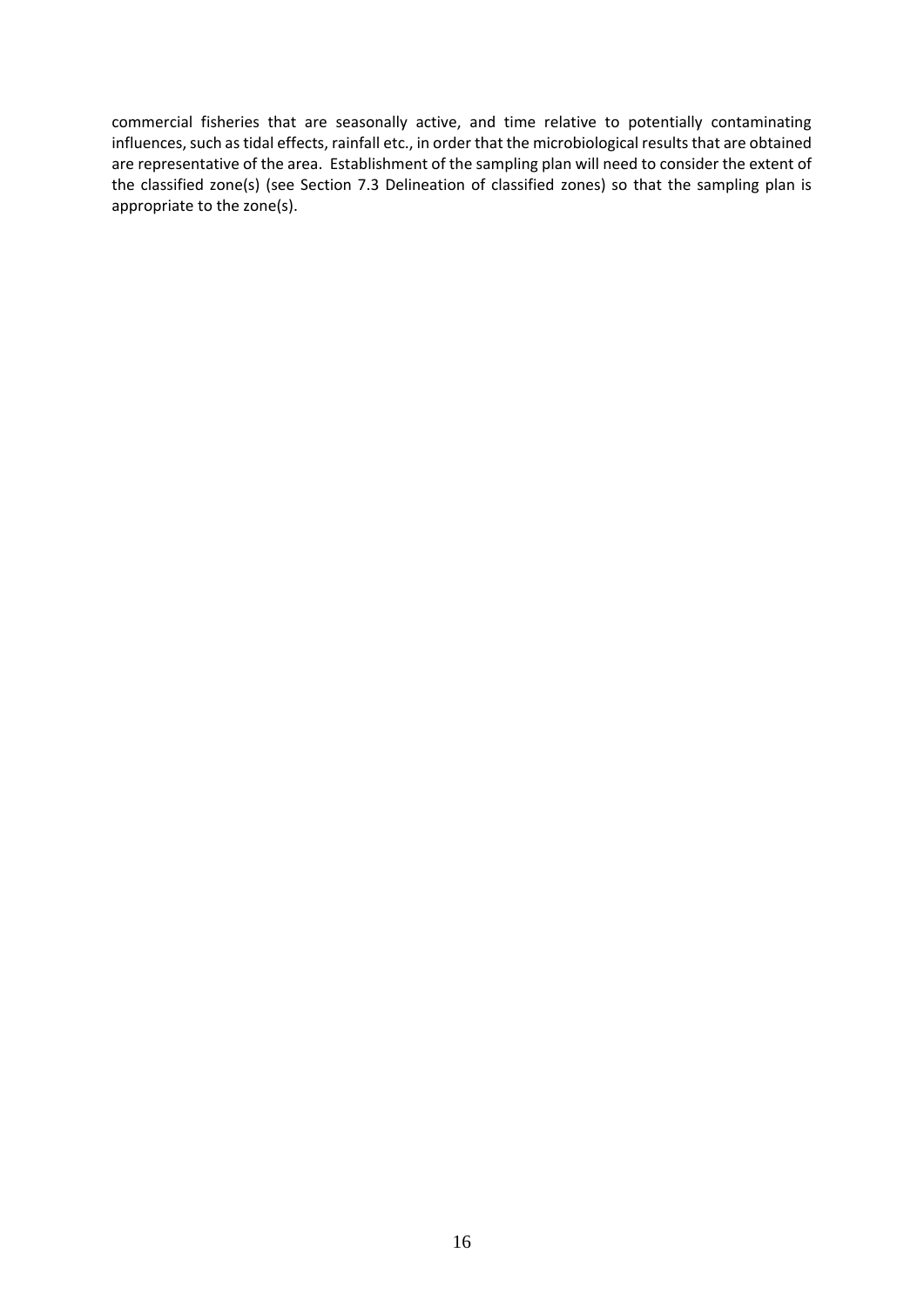# <span id="page-29-0"></span>**3. Sampling plans - bivalve mollusc species, spatial and temporal considerations**

#### <span id="page-29-1"></span>**3.1 Introduction**

The results obtained in a microbiological monitoring programme will depend on the design and implementation of the programme and, in statutory programmes, this will have a direct effect on the compliance determined using the results - in terms of bivalve molluscs, this will affect the classification status of harvesting areas. The five principal factors shown to affect results are the species sampled, the location of sampling points (primarily in relation to sources of contamination), the frequency of sampling, timing of sampling (largely in relation to environmental variables) and the way that the data is assessed (period of time, tolerance allowed).

The sampling plan constitutes a formal record of the intended sampling to be undertaken in a harvesting area with respect to species(s), position of sampling point(s) and frequency of sampling. The components of the sampling plan are identified following the sanitary survey. A number of other items of information, e.g. the responsible authority and the designated sampler(s) also need to be recorded in order to ensure that the sampling plan is put into effect.

The resulting sampling plans are necessarily a compromise between the scientific assessment of the requirements necessary to properly reflect the level of microbiological contamination in a harvesting area (with a view to protecting public health) and the practicalities of obtaining, transporting and analysing the samples together with the associated costs. This compromise has to be taken into account when interpreting the resulting data (see Section 7).

#### **Requirements:**

Regulation (EC) No 854/2004 Annex II, Chapter II, A, 6:

If the competent authority decides in principle to classify a production or relaying area, it must:

(a) establish a sampling programme of bivalve molluscs in the production area which is based on the examination of established data, and with a number of samples, a geographical distribution of the sampling points and a sampling frequency which must ensure that the results of the analysis are as representative as possible for the area considered.

Regulation (EC) No 854/2004 Annex II, Chapter II, B, 1:

Classified relaying and production areas must be periodically monitored to check:

(b) the microbiological quality of live bivalve molluscs in relation to the production and relaying areas;

Regulation (EC) No 854/2004 Annex II, Chapter II, B, 2:

To implement paragraph 1(b), (c) and (d), sampling plans must be drawn up providing for such checks to take place at regular intervals, or on a case-by-case basis if harvesting periods are irregular. The geographical distribution of the sampling points and the sampling frequency must ensure that the results of the analysis are as representative as possible for the area considered.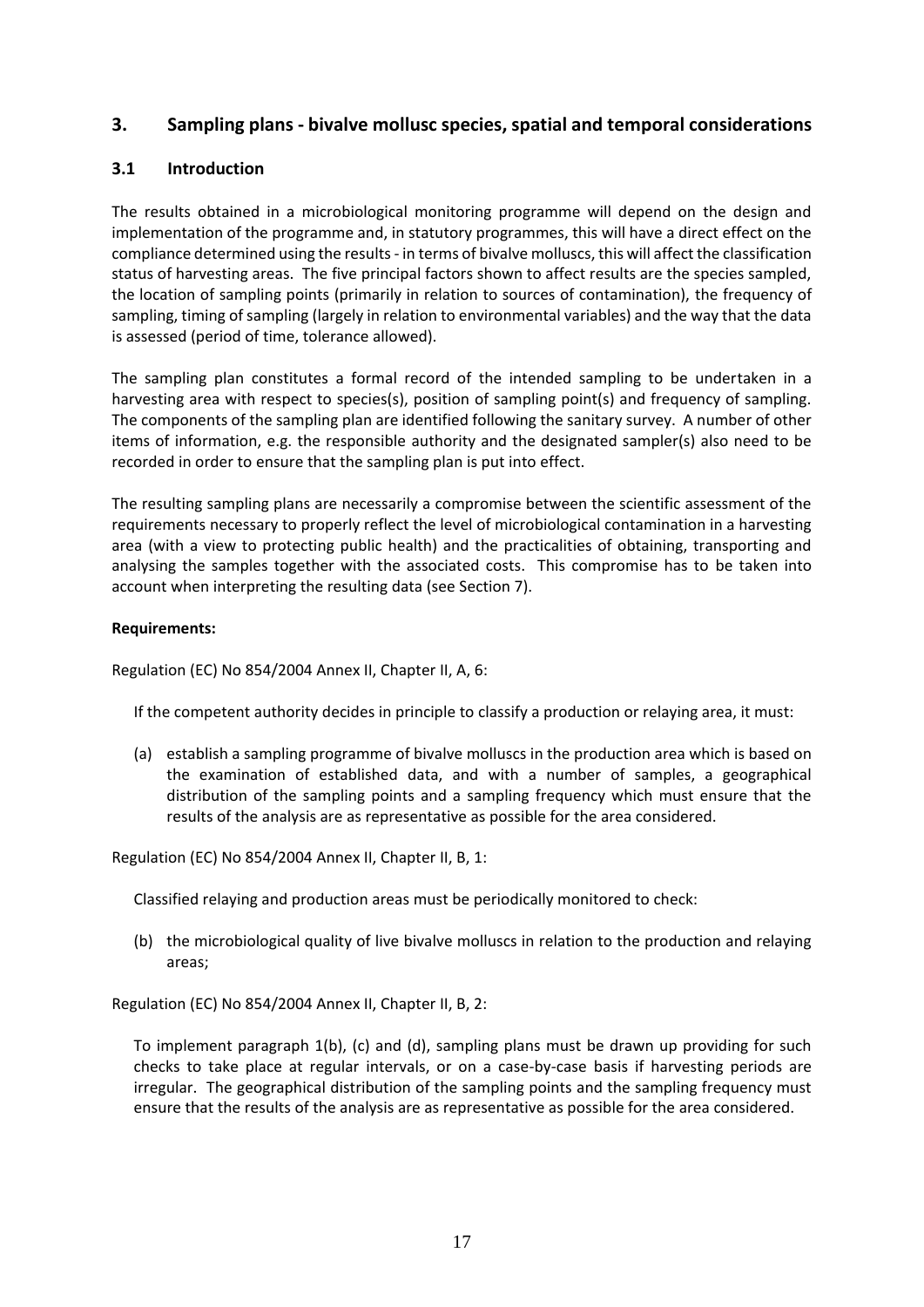Regulation (EC) No 854/2004 Annex II, Chapter II, B, 3:

Sampling plans to check the microbiological quality of live bivalve molluscs must take particular account of:

(a) the likely variation in faecal contamination,

and

(b) the parameters referred to in paragraph 6 of Part A.

**Explanation:** The intent of the legislation is to ensure that sampling plans, and thus the resulting microbiological data, are as representative of the area being monitored as possible. The recommendations given below in the rest of Section 3 are intended to comply with these requirements in a cohesive and scientifically based structure.

#### <span id="page-30-0"></span>**3.2 Recording of sampling plans**

**Recommendation:** For each harvesting area, the elements of the sampling plan covered in Sections 3.3 to 3.12 should be formally recorded. There should also be a record of additional information relating to sampling responsibility. The key items are:

- Production area or relay area
- Site Name
- Site Identifier
- Species
- Geographical location (grid reference and/or latitude/longitude)
- Allowed maximum distance from identified sampling point
- Depth of sampling (if relevant)
- Frequency of sampling
- Responsible authority
- Authorised sampler(s): name(s) and reference number(s)
- Other relevant information

These items are discussed in detail in the sections below. It is preferable for the sampling plan to have an associated map showing the area together with the representative sampling points.

The sampling plans should be available to the competent authority, the monitoring programme manager and the samplers. Revisions to sampling plans should be recorded and made available to these personnel. The plans may also be provided to other interested parties.

**Explanation:** All those involved in the microbiological monitoring programme need to be aware of the sampling plans for the part(s) of the programme in which they are involved in order that the work can be carried out properly. This can only be achieved if the plans are formally recorded and made available to those concerned. It also provides the means by which the monitoring actually undertaken can be audited against that which was expected.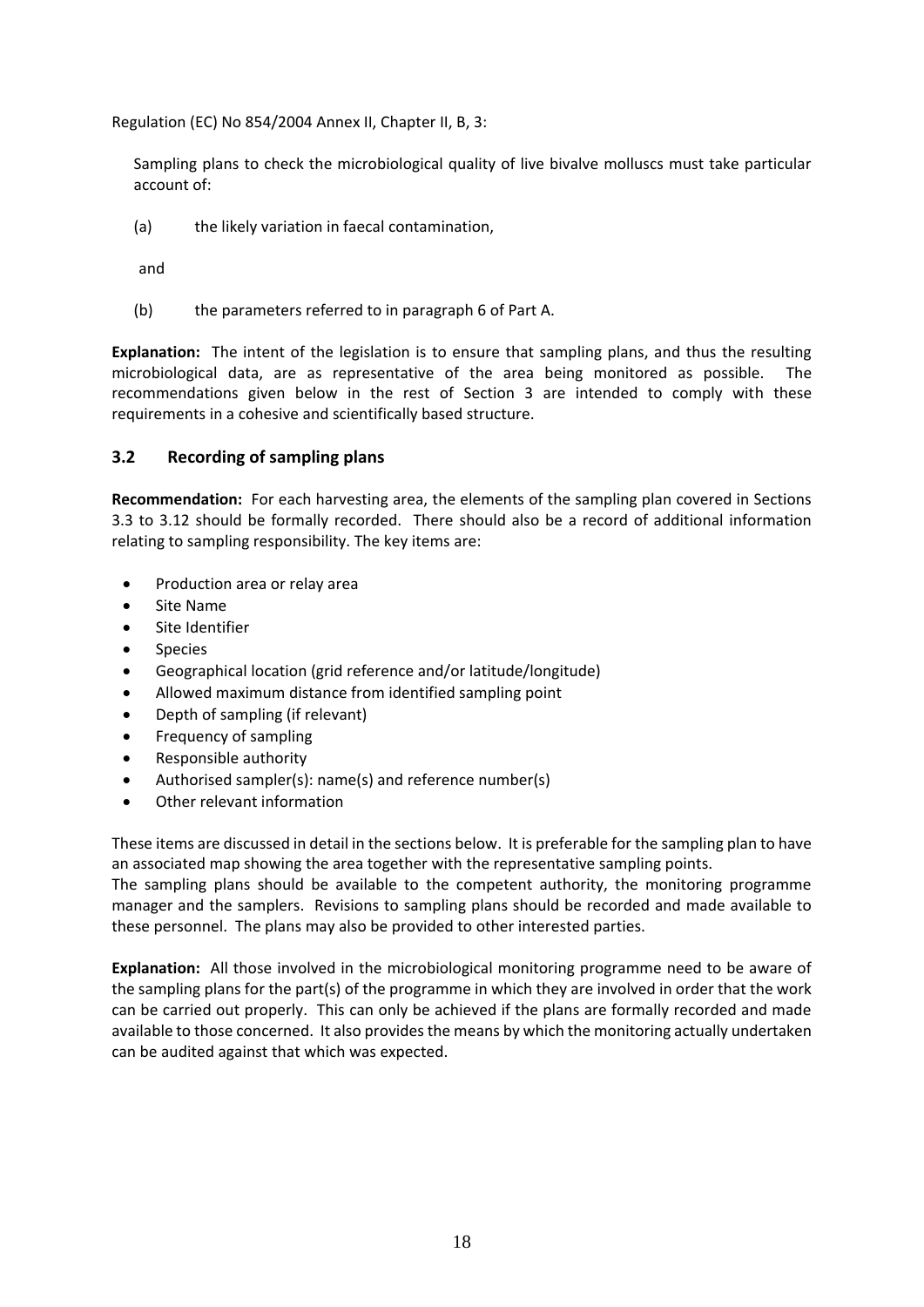#### <span id="page-31-0"></span>**3.3 Bivalve species**

#### **Recommendation: Either**

- 1) Separately monitor each commercially harvested species
- or
- 2) Use one or more indicator species for the area where parallel monitoring has shown that the indicator species yields results at least as high as those of the other species it represents.

**Explanation:** Different bivalve species can vary markedly in the levels of *E. coli* contamination that they show when they are exposed to the same quality of water. They also differ in the time of response (uptake and removal) to specific contamination events. The default recommendation is therefore that each commercially harvested species within an area be monitored separately in order that the correct classification status is given for that species and therefore that the correct postharvesting treatment requirements are applied. Use of the indicator species approach will reduce the number of samples that need to be taken in an area where more than one species of commercially harvested species co-exist. However, if one or more indicator species is to be used, a conservative approach must be taken in order to protect public health. This means that the indicator species must yield results at least as high as those of the other species for which it acts as an indicator. Each commercially classified species should be identified separately in the resulting classification list and not just the indicator species.

The approach identified here will need to be reviewed when the guide is subject to future revisions in order to take into account any additional information on the differential uptake of relevant pathogens and the bacterial indicator by different species of bivalve molluscs.

# <span id="page-31-1"></span>**3.4 Selection of location and number of sampling points**

**Recommendation:** Location of representative sampling points should be based on the outcome of the sanitary survey and should reflect the location of potential contaminating sources and the impact indicated by hydrodynamic assessment. The geographical extent of an area, its commercial production potential and the extent of homogeneity with regard to contamination and other factors should be taken into account when deciding on the number of sampling points. If an area is split into separate enforceable units, each capable of being classified at a different level (if necessary), or subject to separate short-term closures, at least one sampling point should be located in each unit.

**Explanation:** *E. coli* concentrations in a single bivalve mollusc species may vary markedly across a harvesting area and this variation may in itself vary from one sampling occasion to another. Sampling points need to be identified that detect this variation. However, for the purposes of public health protection, it is important that at least one sampling point is placed in each separately enforceable area.

# <span id="page-31-2"></span>**3.5 Geographical identification of sampling points**

**Recommendation:** Each representative sampling point should be at a fixed geographical location, identified by latitude/longitude or national grid reference to an accuracy of 10 metres. Samples should be taken within an identified distance of this location – for hand-picked or raked samples, this should be within a maximum of 50 metres of the identified point and for dredged samples this should be within a maximum of 250 metres. These maximum values may not be appropriate in some fisheries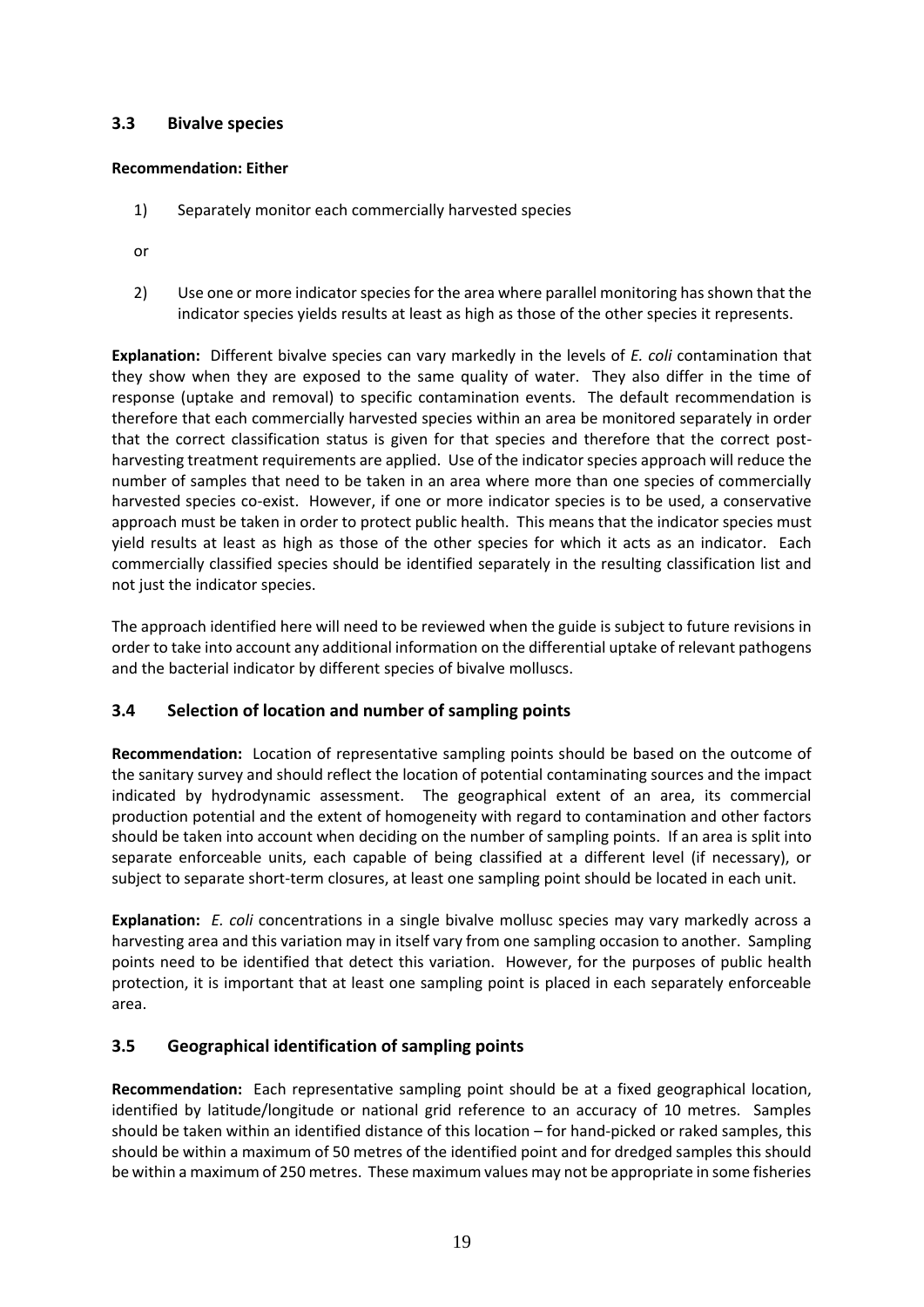and may need to be amended larger or smaller) as a result of the sanitary survey. The maximum allowed tolerance around the designated sampling point should be recorded in the sampling plan. If it proves difficult to obtain sufficient animals for a sample on a number of occasions, consideration should be given to identifying a new point, again based on the sanitary survey, where more reliable samples can be obtained. The old point should then be discontinued.

**Explanation:** The extent of contamination, as indicated by *E. coli*, will vary both spatially and temporally. It is necessary to identify fixed sampling points in order to minimise the complication of variability due to both factors occurring at once. Some latitude is needed around the points, particularly with wild stocks, as the density of the beds will vary. Dredging runs will often be undertaken over several hundred metres and the latitude for samples obtained this way is therefore greater. In order to maintain the fixed location concept, it is necessary to replace a sampling point that does not produce sufficient animals for testing with another that does. This sampling point has to be identified on the same basis as the original.

# <span id="page-32-0"></span>**3.6 Offshore sampling points**

**Recommendation:** Where a harvesting area lies at least 5 km from the shore (i.e. no point within the area is nearer than 5 km to the shore), and the sanitary survey (including appropriate modelling) shows that no source of faecal contamination impacts on the area, and the area is therefore homogeneous with respect to microbiological quality, a virtual sampling point may be identified at the centroid of the area instead identifying a fixed sampling point as in Section 3.5. Samples should then be collected from non-fixed points in the area on a frequency given by Sections 3.7 to 3.11, as appropriate, and the exact positions noted at time of sampling. The classification for such harvesting areas should be assessed on the basis given in Section 7.3 as though the samples all originate from the virtual sampling point.

At each review of the sanitary survey the results should be assessed for any spatial trends in the results. If such assessment shows significant differences in the contamination across the harvesting area, the area should be subdivided and separate sampling undertaken for each subdivision.

**Explanation:** In the case of offshore harvesting areas it may be difficult to collect samples from a fixed sampling point on a continuous basis. Where the sanitary survey has shown that no source of faecal contamination impacts on the area, samples taken from anywhere within the area may be deemed to represent it. The samples are assigned to a virtual sampling point for ease of reference and data analysis. Ongoing assessment for potential spatial variability is necessary to ensure that the assumptions made during the sanitary survey are correct and, if not, the area subdivided so that separate assessment can be made on each subdivision.

# <span id="page-32-1"></span>**3.7 Depth of sampling**

**Recommendation:** Where bivalve molluscan shellfish are grown on ropes or bouchots, samples should be taken at the depth that generally yields the highest *E. coli* results. During initial monitoring, it will therefore be necessary to take parallel samples at more than one depth so that this can be determined. Where bagged bivalve molluscs are used for sampling instead of the normal harvested stocks, the bag should be located as near in depth to those stocks as possible.

**Explanation:** The extent of microbiological contamination of bivalve molluscs grown on ropes or bouchots can vary markedly with depth. The effect may vary from area to area and may not be predictable. A number of factors may be involved, e.g. more contaminated fresh water floating over cleaner, more saline water (worse results near the surface) or suspension of contaminated sediment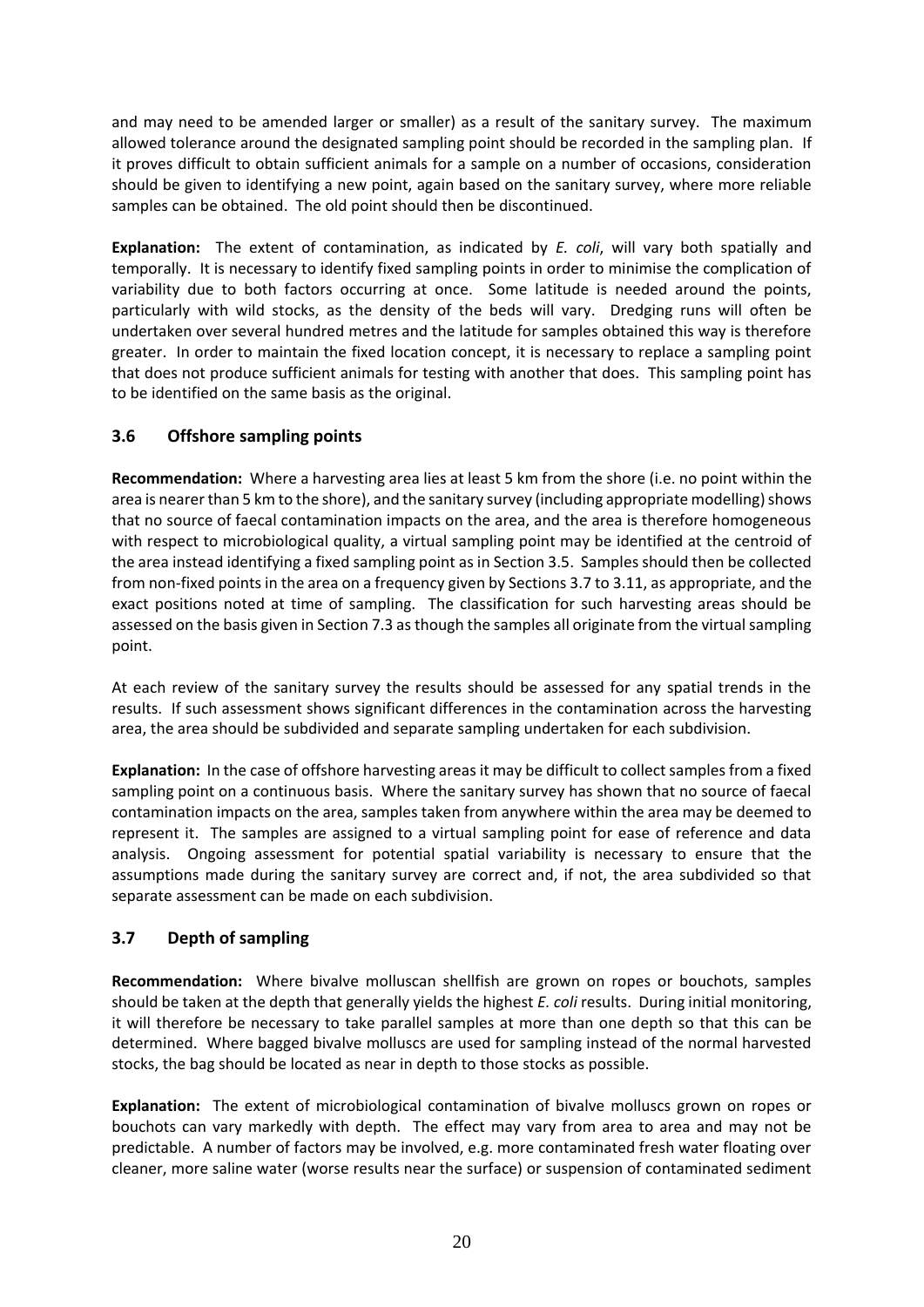(worse results nearer the bottom). It is therefore necessary to evaluate the effect for a specific location by taking samples at more than one depth on a number of occasions and comparing the results. The depth that generally yields the highest *E. coli* results should be used for subsequent sampling as this will be more protective of public health.

# <span id="page-33-0"></span>**3.8 Sampling frequency - initial classification**

**Recommendation:** For initial classification of an area, it is recommended that at least 12 samples are taken from each identified sampling point over at least a 6-month period with the interval between any two successive sampling occasions being not less than one week. If the sanitary survey shows that the area is remote with no significant sources of pollution it is recommended that at least 6 samples be taken over a period of at least 3 months with the interval between any two successive sampling occasions being not less than one week. The results of the testing of bivalve molluscs in any bacteriological survey taken at the identified sampling points can count towards this requirement as long as the recommended interval between sampling occasions is respected. Where possible, the period of the year used for monitoring towards an initial classification should be that identified during the sanitary survey as that most likely to yield the highest results.

**Explanation:** The likelihood of autocorrelation (positive association) in *E. coli* concentration in consecutive samples is more likely to occur the closer together samples are taken in time. Separating sampling occasions by the recommended period will reduce this likelihood while enabling time series data from the recommended number of samples to be obtained within a reasonable period. It should be noted that a 6- month monitoring period may be insufficient to reveal seasonal patterns and thus undertaking this procedure during the period presumed to yield the worst results will help to ensure that public health is protected during the period between initial and primary established classification.

# <span id="page-33-1"></span>**3.9 Sampling frequency – primary established classification**

**Recommendation:** After initial classification, areas should be monitored at least fortnightly for a year (from the start of monitoring towards a primary established classification) so that an established classification can be obtained, unless a different frequency has been recommended following a sanitary survey.

**Explanation:** Data for the purpose of an initial classification will usually be acquired over a period of less than a year and will be potentially subject to seasonal differences, meteorological effects, etc. It is therefore important that a relatively high frequency of monitoring is maintained for a complete year in order to properly assess the level of contamination in the area covering all seasons. It will still be the case that longer-term variations (e.g. variations in annual rainfall) will not be shown in such monitoring. However, a different frequency may be justified on the basis of the scientific assessment within a sanitary survey.

# <span id="page-33-2"></span>**3.10 Sampling frequency – ongoing monitoring (<3 years' data)**

**Recommendation:** The minimum sampling frequency for ongoing monitoring at sites with less than 3 years' data should be at least monthly on a year-round basis.

**Explanation:** Due to potential annual, seasonal and shorter-term variation in the *E. coli* results in an area, monitoring on at least a monthly basis over the first three years is necessary in order to achieve a proper assessment of the classification status of an area.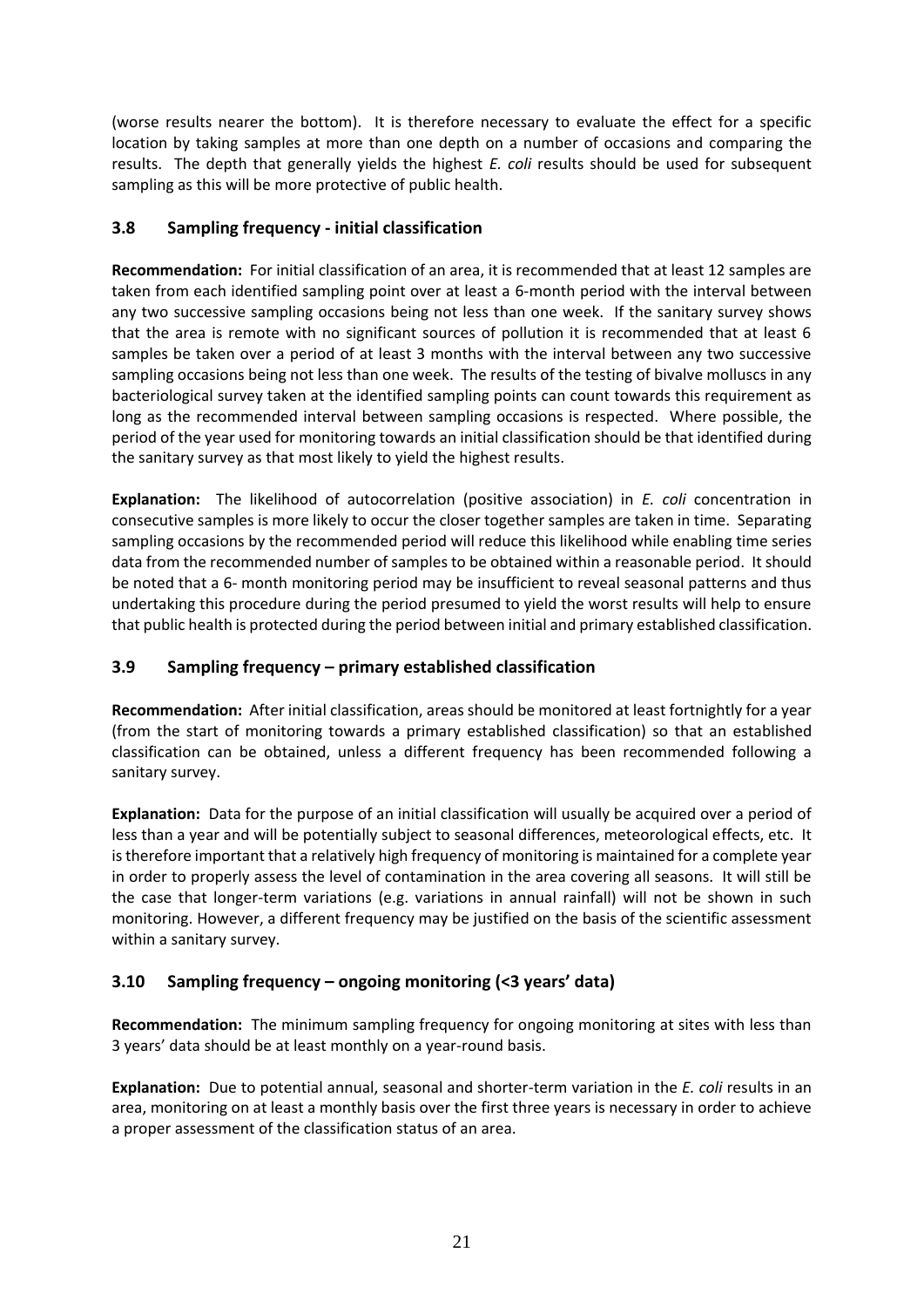# <span id="page-34-0"></span>**3.11** Sampling frequency (ongoing monitoring  $\geq$  3 years' data)

**Recommendation:** The minimum sampling frequency for ongoing monitoring at sites with  $\geq 3$  years' data should normally be at least monthly on a year-round basis. However, the sampling frequency may be reduced to bimonthly for areas that conform to the definition of remote (see Glossary) and where the official classification status over the previous three years has remained the same.

If a review of the sanitary survey, or results of ongoing monitoring, indicate that the extent of contamination in an area or zone identified for bimonthly sampling has changed, then at least monthly sampling should be instituted.

**Explanation:** The concentration of *E. coli* in bivalve molluscs at a specific sampling point will usually vary greatly over a few hours. For time series analysis of data, it is important to sample regularly and on a reasonably frequent basis. The minimum frequency generally accepted to yield a useful data set is monthly. However, some harvesting areas will yield *E. coli* results that do not fluctuate markedly between sampling occasions and where the results are clearly compliant with one class in the long term. Analyses undertaken by the EURL on a large set of *E. coli* monitoring data has not yielded any descriptive statistics that can clearly define areas as stable. This may be due to variation in both sources of faecal contamination and in the environmental factors that influence how such contamination affects *E. coli* concentrations in bivalve molluscs. It has therefore been concluded that only areas that have been demonstrated to be remote from potential sources of pollution, and for which the classification status has stayed the same for at least three years, should be considered for a reduced monitoring frequency.

#### <span id="page-34-1"></span>**3.12 Seasonality of sampling**

**Recommendation:** The default approach to monitoring should be that it takes place at least at the frequency identified in Section 3.11 throughout the year. Where there are clear seasonal patterns to commercial activity in class A or B areas, preferably enforced by local fishery regulations, monitoring may be considered for a reduced period of the year. This should start at least 1 month prior to the harvesting season for class A areas and two months prior to the season for class B areas and then continue throughout the season. The frequency for seasonal monitoring should be increased over that given in Section 3.11 in order to ensure that the appropriate minimum size of data set given in Section 7.3.4 is satisfied (see also section 7.3.10). Where the sanitary survey and/or historical monitoring data indicate that results >46 000 *E. coli* per 100 g of F.I.L. could occur at other times, or for class C areas, monitoring should take place throughout the year. If there is a possibility that harvesting could take place outside of the traditional season for an area, then monitoring should also take place throughout the year.

**Explanation:** Many bivalve mollusc fisheries operate on a seasonal basis. Monitoring during the closed season may be a waste of resource which could be targeted at gaining additional data during the harvesting season. The latter is necessary in order to ensure that the minimum required data set is obtained for subsequent analysis. Increasing the monitoring frequency during a particular period of the year will increase the likelihood of detecting high results during that period.

Some pathogens, particularly viruses, may take a long time to clear from bivalve molluscs after a contamination event – this may be up to two months, depending on bivalve species and the seawater temperature. It is therefore important to monitor for a period of time before harvesting takes place. Where there is an identified risk that extreme contamination (>46 000 *E. coli* per 100 g of F.I.L.) could take place outside of the identified season, year-round monitoring is necessary in order to determine whether harvesting should be prohibited.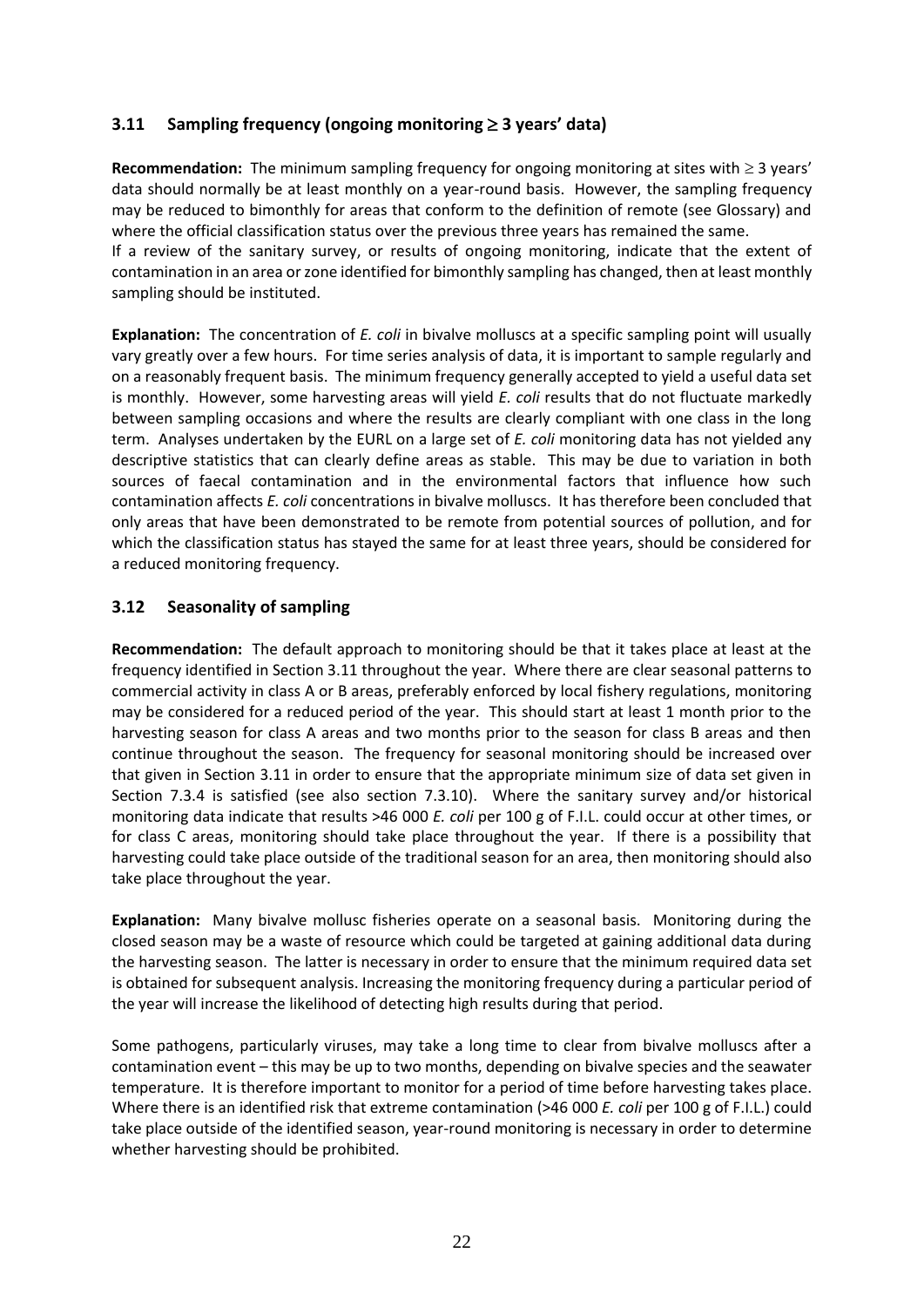# <span id="page-35-0"></span>**3.13 Time of sampling**

**Recommendation:** Sampling should either be:

- a) undertaken on as random a basis as possible with respect to likely influencing environmental factors e.g. tidal state, rainfall, wind etc., so as to avoid introducing any bias to the results.
- b) undertaken under conditions that have been identified as producing the highest levels of contamination (worst-case approach).

#### **Recommended approach:**

*Randomised sampling –* Ideally, sample dates within each period of time (e.g. month) should be allocated by reference to random number tables or computerized random number systems. The same approach should be taken to sampling time within each sample date (within the available time frame). Where this is not possible, sample dates and times should be allocated without any obvious regularity in order to avoid coinciding with particular tidal states, etc. In both cases, the annual sanitary survey review should include analysis as to whether any bias towards particular states of each factor has occurred. If such a bias is detected, the sampling plan for the point should be revised to remove such bias or the worst-case approach should be taken.

*Worst-case sampling –* Sampling dates and times which are likely to produce the highest levels of contamination should initially be identified using the outcome of the sanitary survey. Once a significant amount of data is available for a sampling point (e.g. at least 50 results), statistical analysis may be used to reassess the effect of the various states of each factor. Due to the variability of environmental data, even 50 results may be insufficient and very large data sets are usually required to detect any interactions between factors. Therefore, the determination of overall worst-case scenarios, taking all of the main potential factors into account, may not be practically possible. Where worst-case conditions are predictable, e.g. tidal state, sampling dates and/or times should be allocated on as random a basis as possible (taking into account laboratory constraints, etc.) within the periods where conditions apply. The annual sanitary survey review should include an assessment as to whether sampling has been undertaken under the worst-case conditions. If not, the sampling plan should be revised.

**Explanation:** Environmental factors, including season, tidal state (spring/neap), rainfall and wind have been shown to affect the degree of contamination of bivalve molluscs, as indicated by *E. coli*. The effects will vary from area to area and even point to point within an area. Bias towards one state of a factor may markedly affect the level of *E. coli* detected in samples. This will, in turn, affect any classification based on this data. Samples should therefore be taken on as random a basis as possible in order to even out these effects. As the intent of the legislation is public health protection, if this is not possible, it should be ensured that either the bias towards a state of a factor leads to the detection of the highest levels of contamination or alternative sampling points are selected which enable one or other approach to be satisfied. It should be noted that access to the bivalve molluscs, and associated sampler safety, may be affected by factors such as the state of the tide and this may affect the practical timing of sampling. Where this is the case, the sanitary survey should include an assessment as to whether there is any bias towards lower results as a consequence of the timing of sampling and the interpretation of data, and subsequent classifications, should take account of this in order to provide the equivalent level of public health protection as would have been given if such bias had not occurred.

#### <span id="page-35-1"></span>**3.14 Timing of sampling of relay areas**

**Recommendation:** Samples for the classification monitoring programme should not be taken from a relay area until at least two weeks have elapsed since the depositing of the bivalve molluscs in the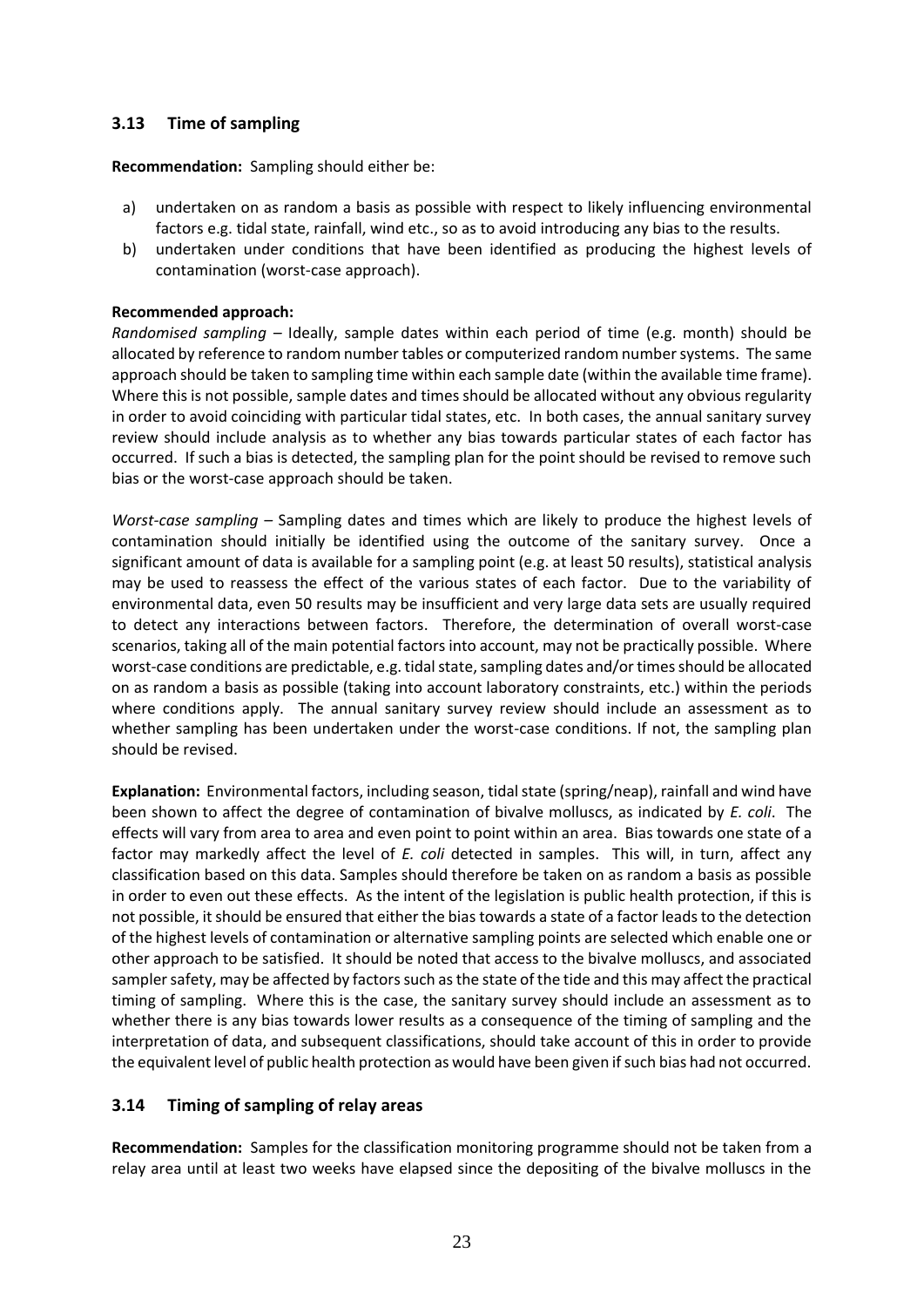area. Where a relay area is divided into sub-areas for the purposes of batch operation, samples may be taken from a sub-area where this minimum time period has been satisfied.

**Explanation:** *E. coli* levels in bivalve molluscs deposited in a relay area may take several days to equilibrate to those characteristic of that area, depending on the species, the stress produced by the harvesting and deposition process, the seawater temperature and the initial *E. coli* concentration. It is therefore necessary to delay sampling until the levels are likely to be characteristic of the area and a result of the original contamination. The minimum recommended period for such monitoring period does not relate to the relay period necessary to ensure *in situ* depuration of pathogens as many of these, particularly viruses, depurate at a much slower rate than do indicator bacteria such as *E. coli*. Any monitoring of relayed product for pathogens for the purposes of determining appropriate depuration periods, or whether the product is safe for consumption, is not covered by this Guide.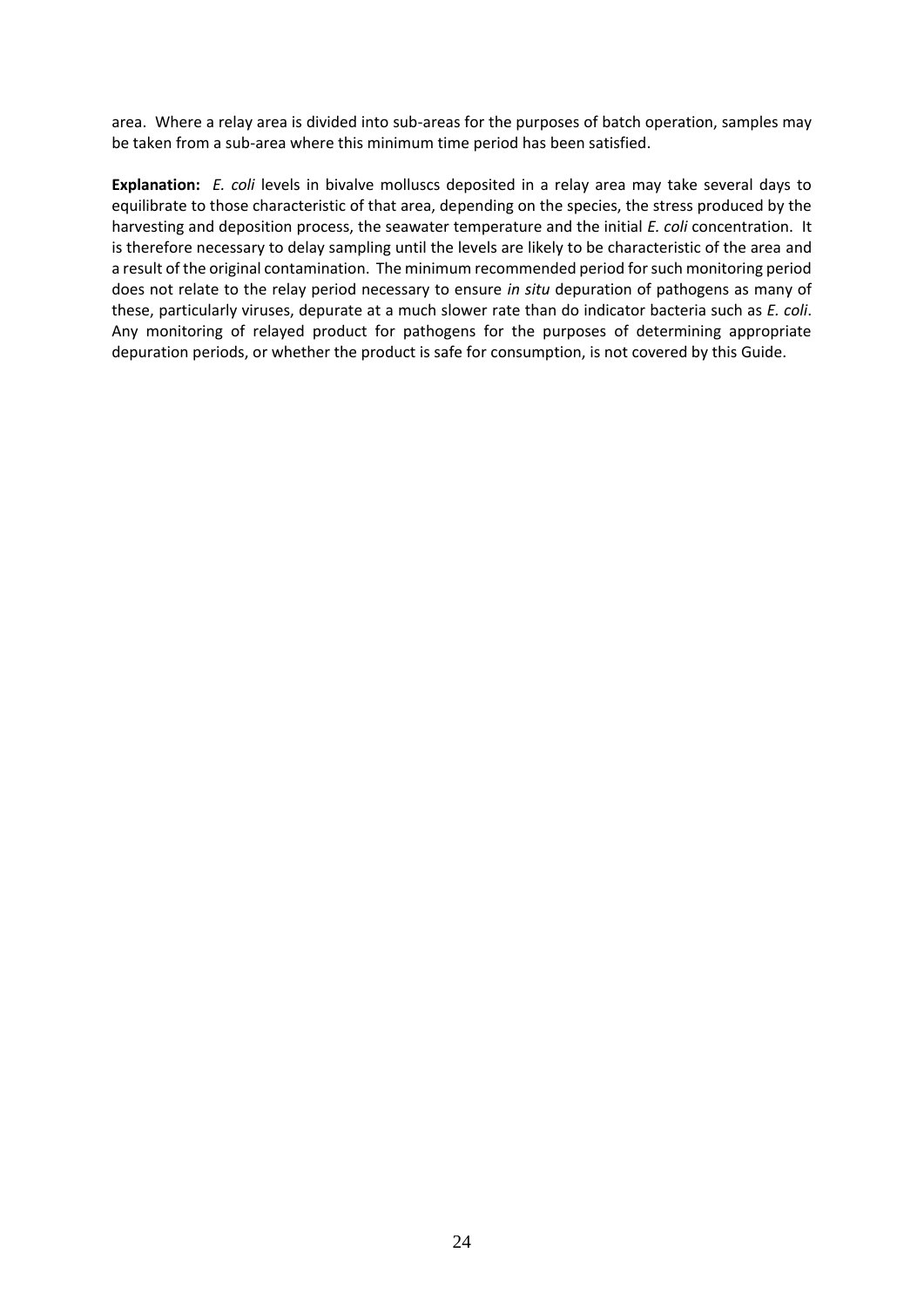# **4. Sampling and sample transport**

## **4.1 Introduction**

Bivalve molluscs for the official microbiological monitoring of harvesting areas should be taken directly from those areas rather than being sampled from harvesters, or at purification or dispatch centres, in order to ensure that they have been taken from the designated sampling point(s) (as dictated by the sampling plan) and under the appropriate controlled conditions. Depending on the type of bivalve mollusc fishery, sampling may necessitate the use of a boat. Many of the harvesting areas are situated remote from both samplers' offices and from laboratories. The sampling time may be dictated by the accessibility of the area, often dependent on tidal cycles (except in the Mediterranean Sea). This may result in inconvenient times for sampling, sample transport and/or laboratory testing. All of these factors mean that sampling and sample transport need to be carefully planned and sufficient resources made available to ensure that the data obtained from the sampling programme is relevant.

Samples are obviously taken under field conditions, and the results of the sample analyses depend largely on sampling methods, spatial and temporal distribution, and analytical method. The sampling method and treatment of the sample during and after sampling are therefore important. This includes the packaging material which is used, transportation method, and duration and temperature control of the sample(s) between sampling and testing. This section will therefore focus on the main factors to be defined with regard to sampling and sample transport in connection with microbiological monitoring of harvesting areas. The section does not focus on identification of sampling point or frequency as this is covered in a previous section.

## **4.2 Sampling and sample transport protocols**

**Recommendation:** Sampling officers should be provided with a protocol containing details as to how samples should be taken, cleaned of sediment, packed and transported. Where samples are taken with the help of the industry, e.g. if an official boat is not available, it is preferable for this to be done under the supervision of a sampling officer. If this is not possible, sampling protocols and relevant training should be provided and audits undertaken to ensure compliance with the protocol.

The following should form part of a sampling protocol:

- a) The location and type of sample
- b) The means of sampling
- c) Number and minimum weight of individual animals forming the sample (by species)
- d) Cleansing of the exterior shells of samples
- e) Sampling record (perhaps on sample submission form)
- f) Sample containers and outer packaging to be used
- g) Temperature control during transportation
- h) Acceptable time lag between sampling and analysis

It is advantageous, where possible, to sample using the means normally used for commercial harvesting as additional contamination may be introduced during some dredging procedures.

**Explanation:** Sampling and sample transport protocols are an important basis for ensuring the standardisation of these procedures and therefore that the results obtained from the samples are representative of the bivalve molluscs in the harvesting area. In order to ensure that the protocols are applied, they should be available to all involved in the management of the monitoring programme and the taking and transport of samples.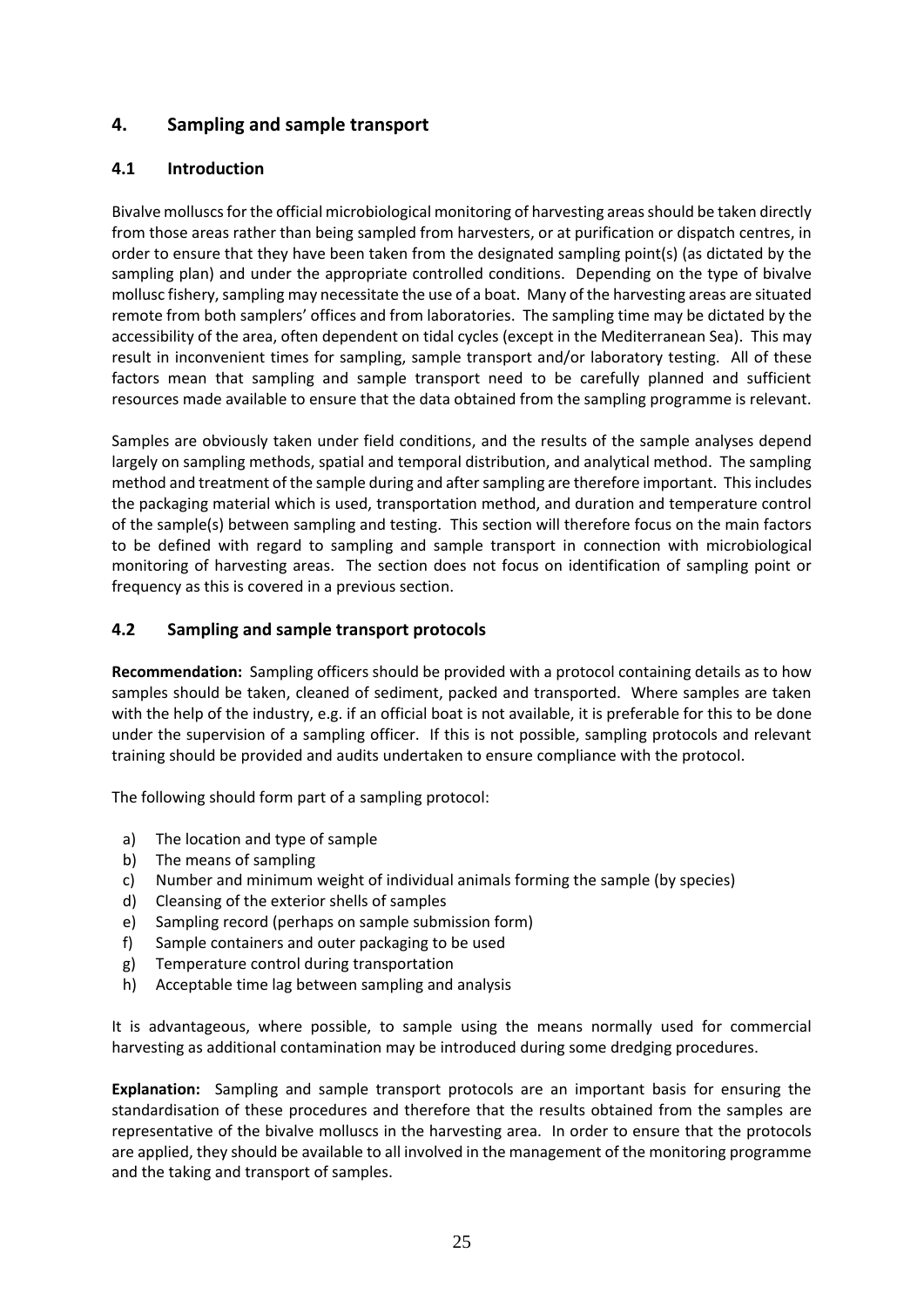## **4.3 Sampling method**

**Recommendation:** Wherever possible, species should be sampled by the method normally used for commercial harvesting. Where this is not possible, or where an indicator species is being used, samples may be taken by other means (e.g. hand-picked) or bagged bivalve molluscs may be kept at the sampling point for the purpose of sampling. With the latter, the effect of location in the water column should be considered (see Section 3.7). Where samples are taken other than by the method normally used for commercial harvesting, occasional samples should be taken from the commercial harvest (prior to any grading, washing or processing) in order to ensure that the results of the monitoring programme using a different means of sampling are valid.

**Explanation:** Commercial harvesting practices may disturb sediment, etc., which may be taken up by bivalve molluscs which are open and filtering. Any ingested sediment may contribute to the degree of contamination and the use of samples taken by other means may not be fully representative. Recommendations relating to the sampling approach for different types of bivalve mollusc fisheries are given in Annex 2.

## **4.4 Size of individual animals**

**Recommendation:** Samples should only consist of animals that are within the normal commercial size range.

**Explanation:** Immature/juvenile bivalve molluscs may give *E. coli* results that are unrepresentative of mature stock that will be harvested for commercial sale/human consumption.

# **4.5 Number of animals per sample**

**Recommendation:** The minimum number of individual animals per sample should be specified by the competent authority or other agency responsible for the monitoring programme management for each species. An allowance should be made for a proportion of animals being received by the laboratory in a moribund state. After such an allowance, at least 10 individual animals per sample should be available for testing at the laboratory, with the minimum amount of FIL from those animals being at least 50 g, except in the case of small species (e.g. *Donax* spp., *Venus* spp. etc. where the minimum amount should be 25 g.

**Explanation:** Variation in *E. coli* content of individual bivalve molluscs of the same species samples at the same site at the same time can be large. Increasing the number of animals tested per sample helps to average out this variation. The minimum number of animals per sample is given in EN/ISO 6887-3. There is also a need to ensure that sufficient FIL is available for the test procedure. Individuals of the *Donax* or *Venus* genus are very small and it is usually not practical to try to obtain 50 g FIL from a single sample.

## **4.6 Avoidance of contamination**

**Recommendation:** Equipment used for sampling should be kept for that purpose and be clean. Suspension of sediment should be avoided – where possible, samples should be taken upstream of any potential disturbance (such as the sampler). After the bivalves have been removed from the water and have closed, any mud and sediment adhering to them should be removed by rinsing/scrubbing with clean seawater or fresh water of potable quality. If these are unavailable, the seawater from the immediate area of sampling may be used instead. Do not totally re-immerse the shellfish in water as this may cause them to open. Allow to drain.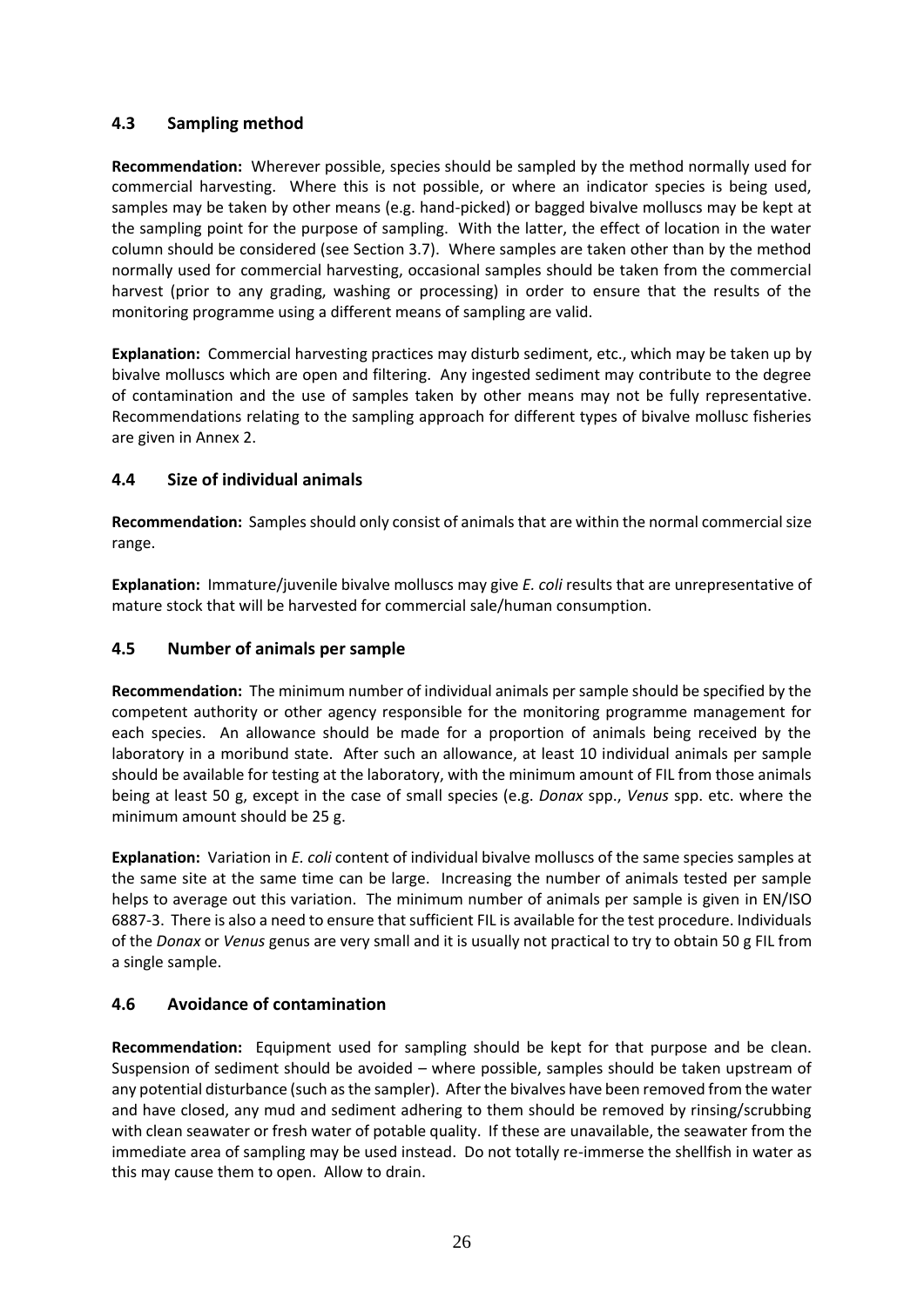**Explanation:** Sampling of bivalve molluscs needs special care from the sampler, since the animals may continue filter feeding until they are taken out of the water. Potential contamination before, during and after sampling should be avoided at all times. This can be achieved by using the proper equipment and proper cleaning of the sample. Bivalve molluscs covered with dirt, sediment, algae and other organisms may become contaminated inside the sample bag.

# **4.7 Sample bags and containers**

**Recommendation:** Each sample should be placed in a separate intact food grade plastic bag. A waterproof label should be affixed to each bagged sample and should contain the following information: sample reference number, sample date and time and any other relevant information (e.g. species). This bag may be placed inside a second bag or other container.

**Explanation:** Placing samples in appropriate bags protects them from contamination and prevents them from cross-contaminating other samples and the transport containers. The use of proper labelling procedures ensures traceability.

## **4.8 Sample transport criteria**

**Recommendation:** Sample transport criteria should conform to the requirements given in ISO 6887- 3. This states that: "On arrival at the laboratory the internal air temperature of the transit container should be recorded. For samples where more than 4 hours have elapsed between collection from the production area and receipt, the internal air temperature should be between 0 °C and 10°C. If the internal air temperature is greater than 10 °C, the sample temperature should be measured; this should not exceed 10 °C. For samples where less than 4 hours have elapsed between collection from the production area and receipt, internal air temperature should be less than the temperature recorded at the time of sampling. Test portions shall be stored at 3 °C  $\pm$  2 °C and should be processed within 24 hours of collection. If initiation of the microbiological analysis cannot be within 24 hours of sample collection, data should be generated to show that extended storage does not affect the microbiological content of the sample". It is also recommended that verification studies should also be undertaken to support use of transport and storage temperatures outside of the ranges given in ISO 6887-3. Competent authorities should undertake, or initiate, such verification studies and should approve any sample transport and storage requirements based on the outcome of these.

**Explanation:** The growth and/or mortality of micro-organisms in foodstuffs are related to both temperature and time. Presently available data indicates that *E. coli* will not significantly increase in mussels (*M. edulis*) or Pacific oysters (*C. gigas*) at temperatures of 15 °C or less within 48 hours (Cefas, 2008; Doré W., *pers. commun.*). Freezing and subsequent thawing will reduce the *E. coli* count by approximately  $1 \log_{10}$  (Lart & Hudson, 1993).

## **4.9 Sample submission form**

**Recommendation:** The following should be recorded on the sample submission form:

- sampling point identification number and name
- map co-ordinates (grid reference and/or latitude/longitude)
- time and date of collection
- species sampled
- method of collection (hand-picked, dredged, etc.)
- seawater temperature (or air temperature for intertidal species exposed at time of sampling).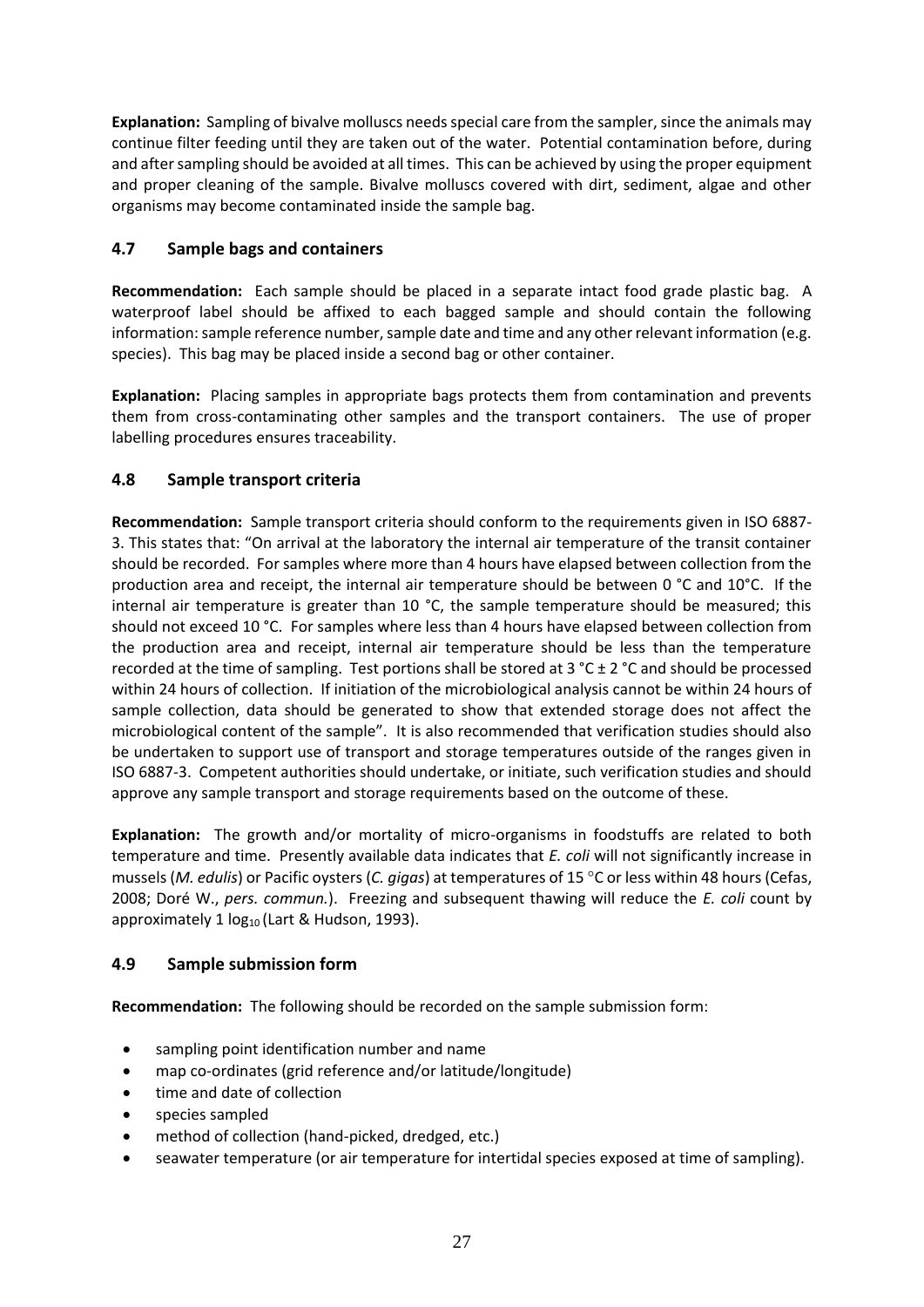Any other information deemed relevant (e.g. unusual events, adverse weather conditions etc) should also be recorded. One copy of the submission form should be kept for the sampler's records and another should accompany the sample to the laboratory. If electronic systems are used for this purpose they should record the same items of information and allow information to be retrieved by both the sampler and the testing laboratory.

**Explanation:** It is important to use appropriate sample submission forms in order to prevent loss of data, and to ensure traceability. An example form is shown in Table 4.1.

| Programme code/description               |                                          |
|------------------------------------------|------------------------------------------|
| Sampler's reference number               |                                          |
| Sampler's name                           |                                          |
| Sample reference number                  |                                          |
| Date                                     |                                          |
| Time                                     |                                          |
| Sampling point number                    |                                          |
| Sampling point name                      |                                          |
| Sampling point location                  |                                          |
| (grid ref or lat/long)                   |                                          |
| Shellfish species                        |                                          |
| Collection method (please circle)        | Dredged<br>Hand-picked<br>Hand-raked     |
|                                          | Diver-gathered<br>Other (please specify) |
| Tidal Phase (please circle)              | Spring<br>Neap                           |
|                                          | Ebb<br>Flood<br>High<br>Low              |
| Water temperature (if shellfish covered) |                                          |
| Air temperature (if shellfish exposed)   |                                          |
| Wind (direction and speed) $1$           |                                          |
| Rainfall in last 48 hours <sup>1</sup>   | Yes / No                                 |
| Observations <sup>2</sup>                |                                          |
| Lab arrival date                         |                                          |
| Lab arrival time                         |                                          |
| Accepted by lab                          | Yes / No                                 |
| (if No, please given reason)             |                                          |

Notes:

 $1$  Optional at the discretion of the competent authority or other agency managing the monitoring programme

<sup>2</sup> e.g. Animals/Birds/overflows operating/vessels in area/tourists/etc.

## **4.10 Sampling instructions**

**Recommendation:** A set of instructions should be provided to, and available for reference by, all persons taking samples for the monitoring programme. This may simply be the protocol referred to in Section 4.2 or a subset of this protocol relevant to the operations undertaken by the specific sampler.

**Explanation:** Sampling procedures can introduce additional variability into the results or may even invalidate the use of results obtained. Use of standard procedures will reduce this and these must be available to, and regularly referenced by, the staff involved in taking samples.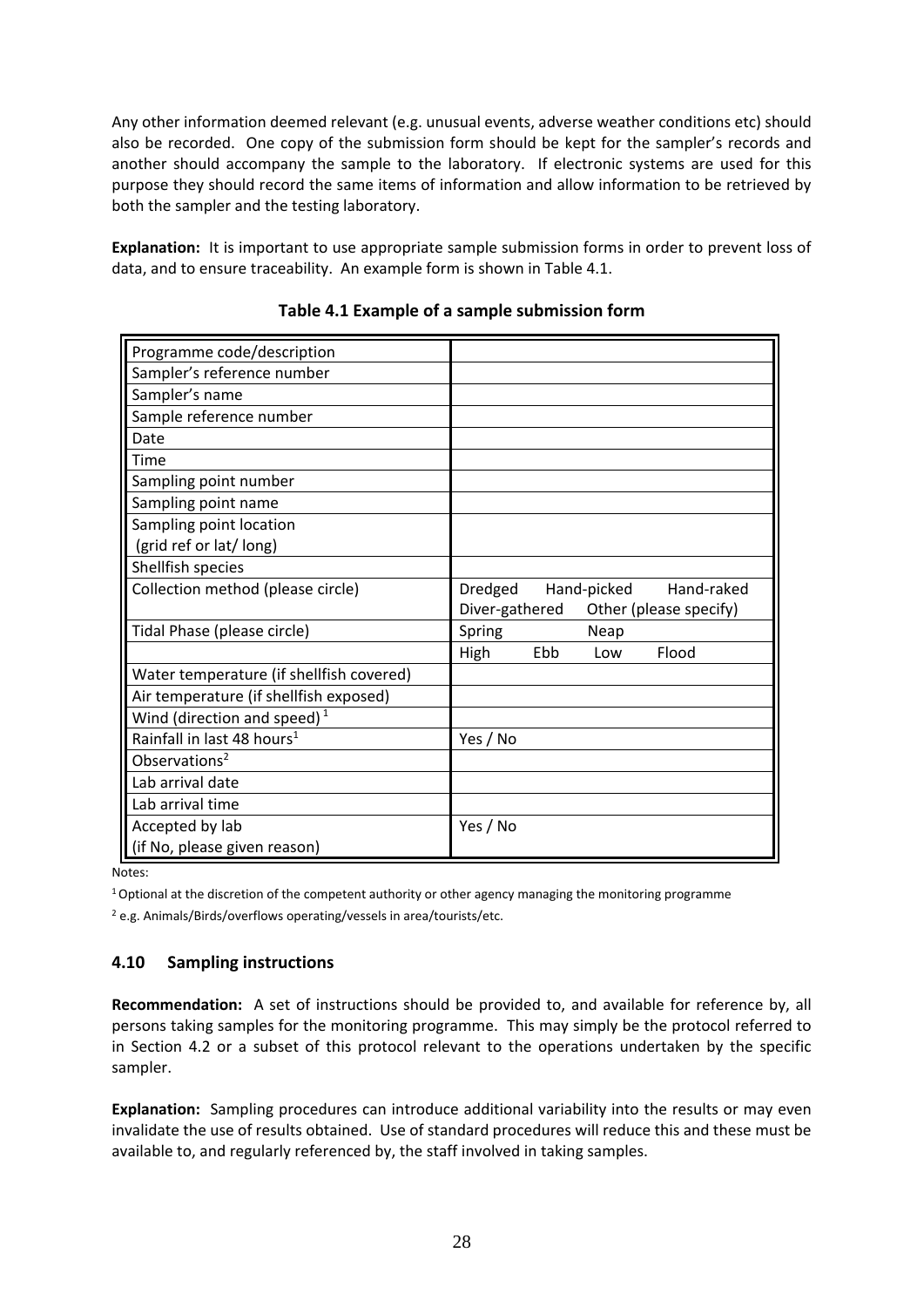## **4.11 Training of samplers**

**Requirement:** All samplers should receive formal training before being allowed to submit samples to the monitoring programme. Requirements for training are stipulated in Article 6 of the Official Feed and Food Control Regulation (Regulation (EC) No 882/2004). A unique identifying number should be allocated to each trained sampler in order to assist recording and reporting procedures. Samplers should also be provided with relevant sampling and safety equipment.

**Explanation:** Proper training of samplers is necessary to ensure compliance with the sampling protocol. Sampling in the marine environment is also hazardous and proper training is necessary from a health and safety perspective.

## **4.12 Provision of samples by industry**

**Recommendation:** Where officers of the competent authority, or other authorized official bodies, cannot obtain samples, members of the industry may provide them as long as the requirements of Sections 4.3 to 4.12 are met. Wherever possible, such sampling should be supervised by an authorized officer. Where this is not possible, occasional samples should be taken by an authorized officer or under supervision of such an officer. Procedures should be instituted to ensure that any possible deviations from protocols are identified at the time of sample submission and not after the laboratory result is known.

**Explanation:** The microbiological monitoring programme forms part of the official controls for harvesting areas and it is essential that samples are taken from the designated point(s), according to the requirements of the sampling plan and handled and transported according to the sampling and sample transport protocol. Failure to do so may significantly affect the results and therefore the classification.

#### **4.13 Provision of sample results by the industry**

**Recommendation:** Where, as allowed in Regulation (EC) No. 854/2004, it is decided to take into account results obtained by industry outside of the official sampling and analysis system, the following considerations should be applied. The location(s) and timing of samples should be such as to adequately represent the level of contamination in the area and this should be assessed with respect to the outcome of the sanitary survey. Sampling and sample transport procedures should conform to protocols issued by the competent authority, or other agency managing the monitoring programme, and the recommendations of Sections 4.2 to 4.12 and 4.14 to 4.15 inclusive. Laboratory analyses should conform to the recommendations given in Section 5. A specific agreement should be established between the competent authority, or other agency managing the monitoring programme, and the testing laboratory in order to ensure that the complete set of results are made available. An example agreement is given at Annex 4.

**Explanation:** It is necessary to ensure that all data taken into account for the purposes of determining the classification status of an area is representative and of equivalent quality. It is therefore necessary to ensure that results submitted for consideration by the industry are based on samples taken at points and on occasions that reflect the contaminating sources, and are sampled, transported and analysed according to standard protocols. It is also important to ensure that a complete data set is taken into account in order to avoid biasing the subsequent data analysis one way or the other.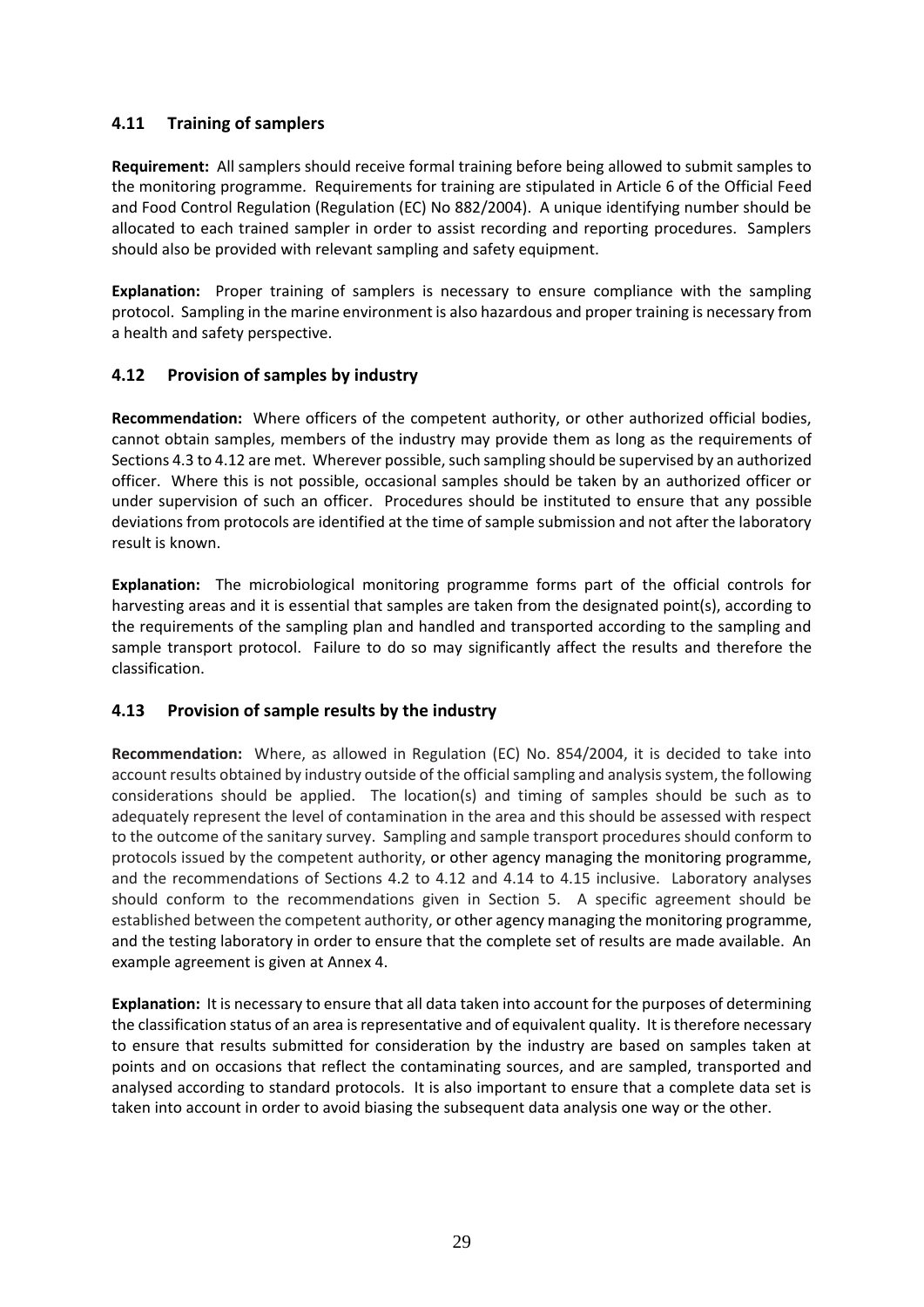## **4.14 Audit of sampling and transport procedures**

**Recommendation:** Sample recording procedures should include verification procedures to ensure that appropriate aspects (e.g. time-lag, temperature of sample) of the protocols have been met (see Section 4.2 to 4.9). Physical audits of the sampling and sample transport procedures should normally be undertaken at least once a year for each sampler (officer or industry) in order to ensure that the relevant protocols are being complied with. However, a risk assessment may be used, taking into account whether the sampler is from an official body or the industry, any previous problems shown at audit and any problems found with samples received at the laboratory. On the basis of an assessment of good control and compliance, the period between audits may be extended up to three years. Deviations from the protocols detected during the audit, or by other means such as condition of the sample on receipt at the laboratory should be rectified – this may require retraining of the individual sampler.

**Explanation:** *E. coli* levels measured in individual samples may be markedly affected by factors during the sampling and sample transport procedures. This will then affect the classification. It is therefore essential that there is an ongoing assessment of compliance with the protocols. Some aspects can be checked at the data entry stage for the samples. Further verification of these, together with other aspects, require physical audit of the sampling and sample transport procedures.

## **4.15 Receipt of samples by the laboratory**

#### **Recommendations:**

#### **a. Sample viability**

Only viable animals should be homogenised for the *E. coli* test. The laboratory should therefore only test samples if the number of animals that are viable meets the minimum stipulated for the species (and at least 10 for any species) and the minimum weight of flesh and intravalvular fluid obtained from the viable animals is at least 50 g (25 g for *Donax* spp.).

#### **b. Sample container**

A sample must be received in an intact food grade plastic bag. The container/bag should be labeled with the sampler's reference number and any other relevant information (e.g. species). Samples should not be examined if they are received unlabelled or without a sample submission form.

#### **c. Temperature on receipt**

The laboratory should at least record the temperature of the samples on receipt to show that they are within the specified temperature range. It is preferable to include a continuous temperature recording device within the mass of the bivalve samples and to download and assess the temperature record prior to reporting the laboratory result.

#### **d. Condition of sample**

A sample is also considered unsatisfactory on receipt when:

- The sample bag is received leaking such as to lead to potential contamination of that or other samples
- The shellfish are immersed in water or mud/sand

If samples are received in a state in which they are considered unsatisfactory, a note should be recorded to this effect and the sending authority should be informed that this may be a factor affecting the quality of the result.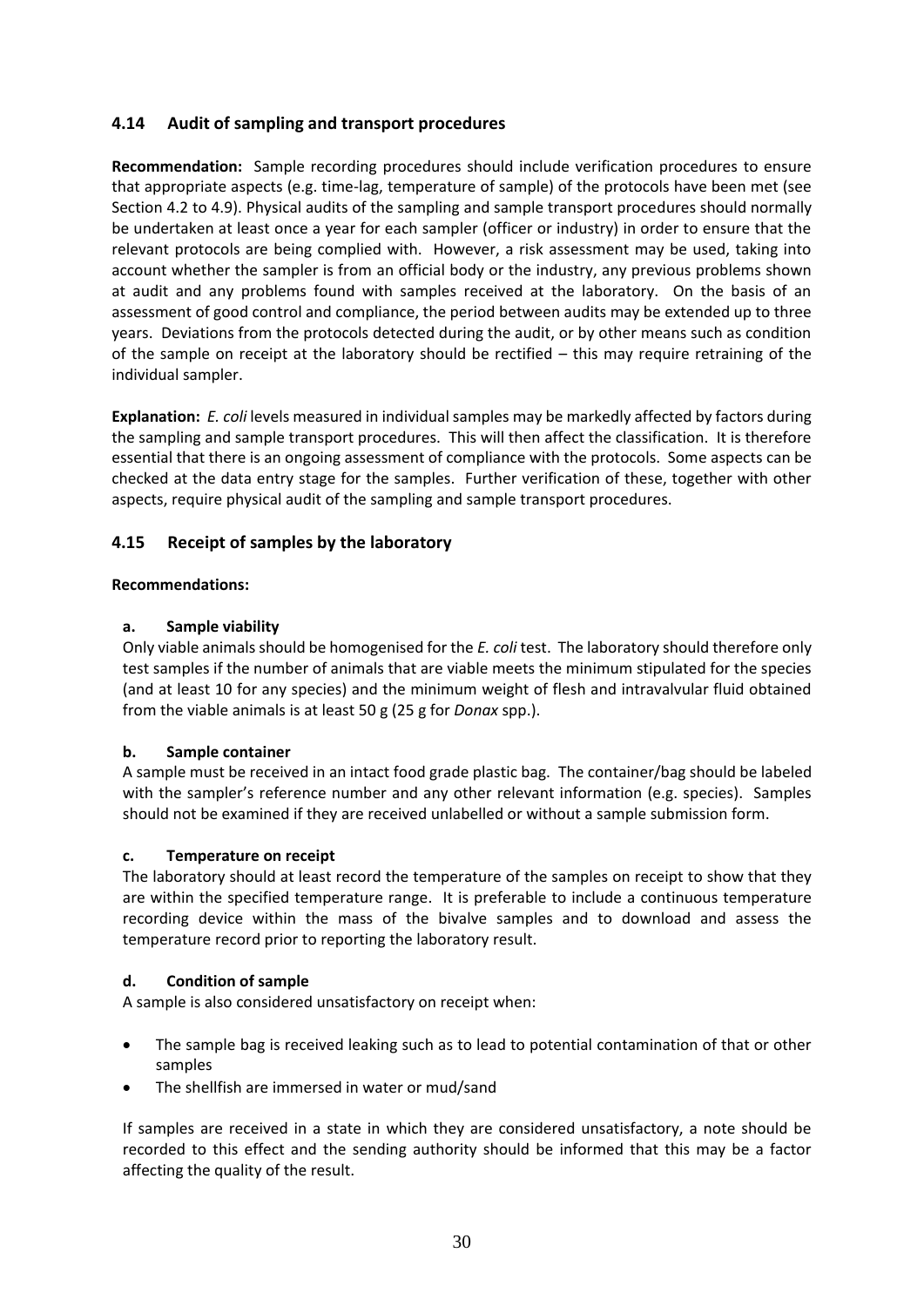**Explanation:** These acceptance criteria provide simple checks on recommendations given earlier in Section 4 and thus enable compliance with those recommendations to be determined on an ongoing basis.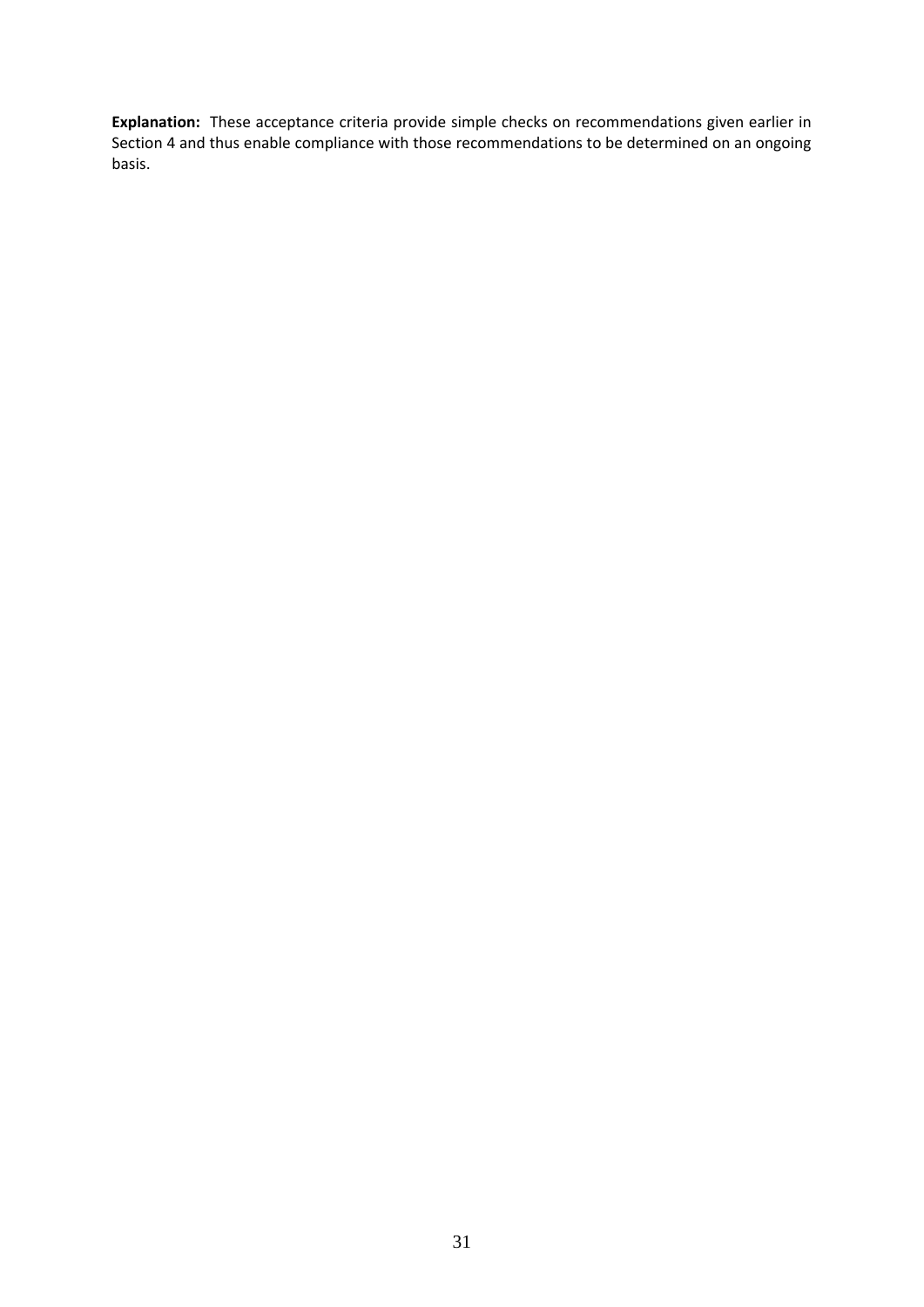# **5. Microbiological testing**

## **5.1 Introduction**

Regulation (EC) No 854/2004, as amended by Regulation (EU) No. 2015/2285, specifies the reference method for analysis of *E. coli* as "the detection and Most Probable Number (MPN) technique specified in EN/ISO 16649-3". The first stage of the method is a resuscitation requiring inoculation of minerals modified glutamate broth (MMGB) with a series of diluted bivalve mollusc homogenates and incubation at 37 °C ± 1°C for 24 ± 2 hours. *E. coli* is subsequently confirmed by subculturing tubes showing acid production onto tryptone bile glucuronide agar (TBGA) and detecting β-glucuronidase activity by the presence of blue or blue-green colonies. EN/ISO 16649-3 cross-refers to ISO 7218 for determination of the most probable number from the combination of positive and negative tubes. Only tube combinations corresponding to categories 1 and 2 should be used to determine MPN results for samples taken official control purposes.

Methods for the preparation of samples can be found in EN ISO 6887-3.

A standard operating procedure based on the current standards has been prepared by the EURL and is available at: [https://eurlcefas.org/public-documents/methods.aspx.](https://eurlcefas.org/public-documents/methods.aspx)

## **5.2 Dilution ranges**

**Recommendation:** The dilution range prepared for each sample should be based on previous experience of the likely extent of contamination in an area. In areas where the extent of contamination fluctuates markedly, or the expected extent of contamination has not yet been fully determined, this may mean that four dilutions may need to be set up for an MPN test. The laboratory, or agency managing the monitoring programme, should therefore continually review the historic data for each point from which it receives samples in order to determine the correct range of dilutions to use in the test.

**Explanation:** A greater than (>) value does not give adequate information on the concentration of *E. coli* in the sample in question – the actual concentration may be markedly higher than the value quoted (e.g. a result reported as >18 000 *E. coli* per 100 g could really be 63 000 *E. coli* per 100 g, or even higher). Therefore, full assessment of the extent of contamination of a harvesting area cannot be undertaken if such values are present in the data set and it is necessary to prepare sufficient dilutions to enable an endpoint to be determined. Once sufficient historical data is available for a sampling point, the dilution series for ongoing use can normally be determined. However, this may be affected by intermittent contamination events or step changes in the general level of contamination and this necessitates an ongoing review of the dilution series to be used.

## **5.3 Validation of alternative methods**

**Recommendation:** The requirements of EN/ISO 16140 should be followed with the following clarification:

- a. For international applications, or national applications where the method will be used by 8 or more laboratories: the full requirements of the interlaboratory trial section (6.3) in ISO 16140 should be followed.
- b. For national, regional or local applications where the method is to be used by two or more, but less than 8, laboratories, the interlaboratory trial section should incorporate all such laboratories.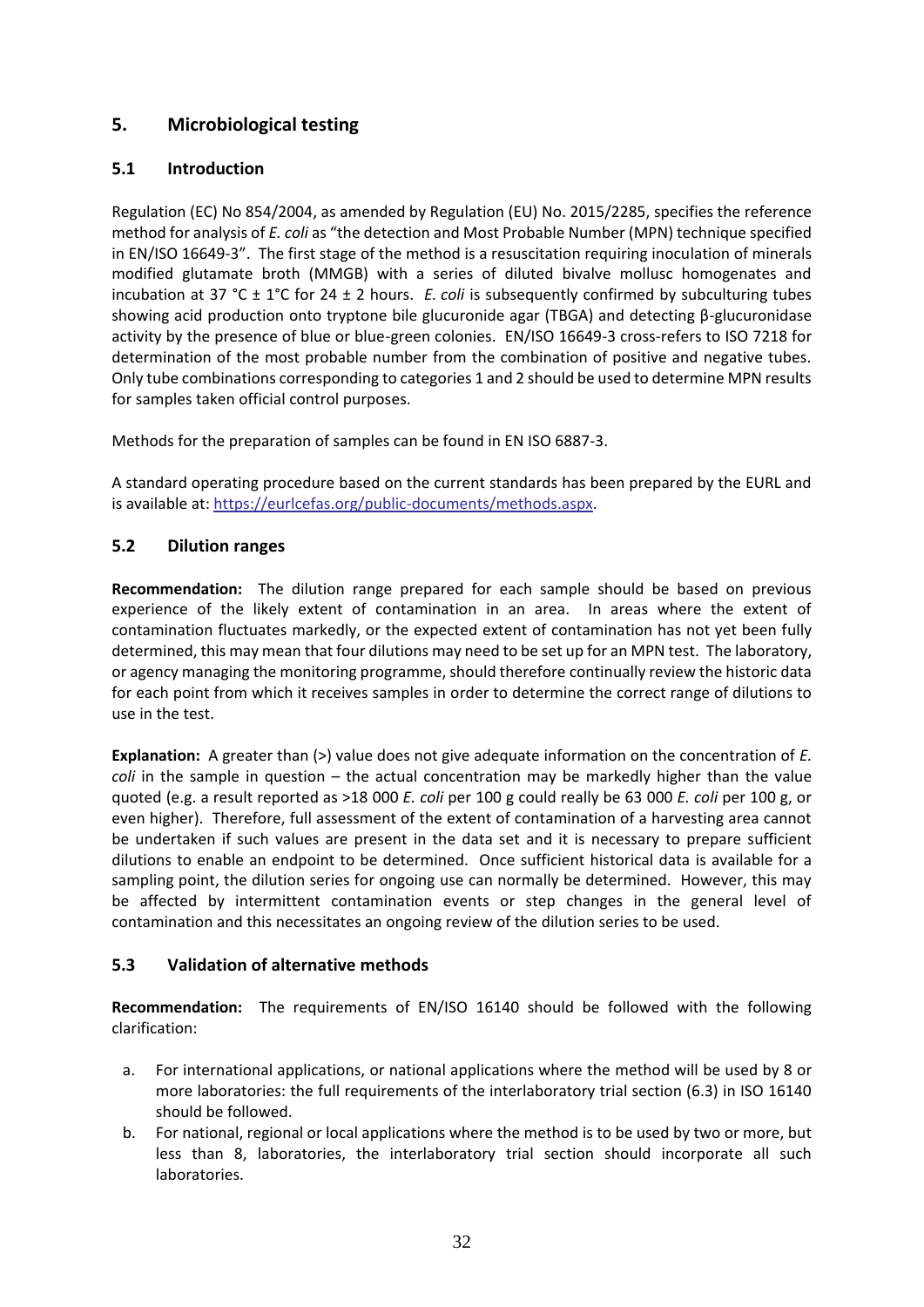c. For regional or local applications where the method is to be used by a single laboratory, the interlaboratory trial requirements should be replaced by demonstration of fitness for purpose (EN ISO/IEC 17025).

Alternative *E. coli* methods for which the validation has been accepted as satisfactory by the EURL are:

- i. Impedance method: EURL generic protocol Enumeration of Escherichia coli in live bivalve molluscan shellfish by the direct impedance technique using Bactrac 4300 series analyser. Current issue [https://eurlcefas.org/public-documents/methods/enumeration-of-escherichia-coli-in-live](https://eurlcefas.org/public-documents/methods/enumeration-of-escherichia-coli-in-live-bivalve-molluscan-shellfish-by-the-direct-impedance-technique-using-the-bactrac-4300-series-analyser.aspx)[bivalve-molluscan-shellfish-by-the-direct-impedance-technique-using-the-bactrac-4300](https://eurlcefas.org/public-documents/methods/enumeration-of-escherichia-coli-in-live-bivalve-molluscan-shellfish-by-the-direct-impedance-technique-using-the-bactrac-4300-series-analyser.aspx) [series-analyser.aspx](https://eurlcefas.org/public-documents/methods/enumeration-of-escherichia-coli-in-live-bivalve-molluscan-shellfish-by-the-direct-impedance-technique-using-the-bactrac-4300-series-analyser.aspx)
- ii. Colony count method: EURL generic protocol Enumeration of Escherichia coli in bivalve molluscan shellfish by the colony count technique (based on ISO 16649-2). Current issue. [https://eurlcefas.org/public-documents/methods/enumeration-of-escherichia-coli-in-bivalve](https://eurlcefas.org/public-documents/methods/enumeration-of-escherichia-coli-in-bivalve-molluscan-shellfish-by-the-colony-count-technique.aspx)[molluscan-shellfish-by-the-colony-count-technique.aspx](https://eurlcefas.org/public-documents/methods/enumeration-of-escherichia-coli-in-bivalve-molluscan-shellfish-by-the-colony-count-technique.aspx)

Protocols for these two methods can be found at: [https://eurlcefas.org/public](https://eurlcefas.org/public-documents/methods.aspx)[documents/methods.aspx.](https://eurlcefas.org/public-documents/methods.aspx)

Where an alternative method has been validated according to a), subsequent application in other laboratories will only require demonstration of fitness for purpose in each laboratory.

**Explanation:** Alternative methods must be properly validated against the reference method in order to ensure that they will yield equivalent results. In general, the requirements of EN ISO 16140 for the validation of quantitative methods will ensure that this is met. However, the reference laboratory network has expressed concern that the requirements for interlaboratory studies in EN ISO 16140 are excessive when the alternative method is intended for use in a relatively small number of laboratories and this has resulted in the approach recommended above. It is intended that the requirements for different levels of validation will be determined during a revision of the standard.

## **5.4 Accreditation**

**Recommendation:** All laboratories undertaking testing of bivalve molluscs under a competent authority monitoring programme (including those contributing results of samples taken by, or on behalf of the industry) must be accredited to EN ISO/IEC 17025 for the specific method used for *E. coli* in bivalve molluscs.

**Explanation:** The competent authority control programme is part of the official control system for harvesting areas. Laboratories undertaking official control testing must be accredited (Regulation (EC) No 882/2004). It is essential that all results included in the determination of classifications and other official monitoring of harvesting areas are based on data produced by laboratories working to such standards. This is one component necessary to ensure the comparability of results (in conjunction with others given below).

## **5.5 Internal Quality Control**

**Recommendation:** Internal quality control procedures are specified in EN/ISO 16649-3 and EN ISO/IEC 17025. Laboratories using alternative methods should include relevant positive and negative controls for each batch of tests in all stages of the procedure. Consideration should be given to the processing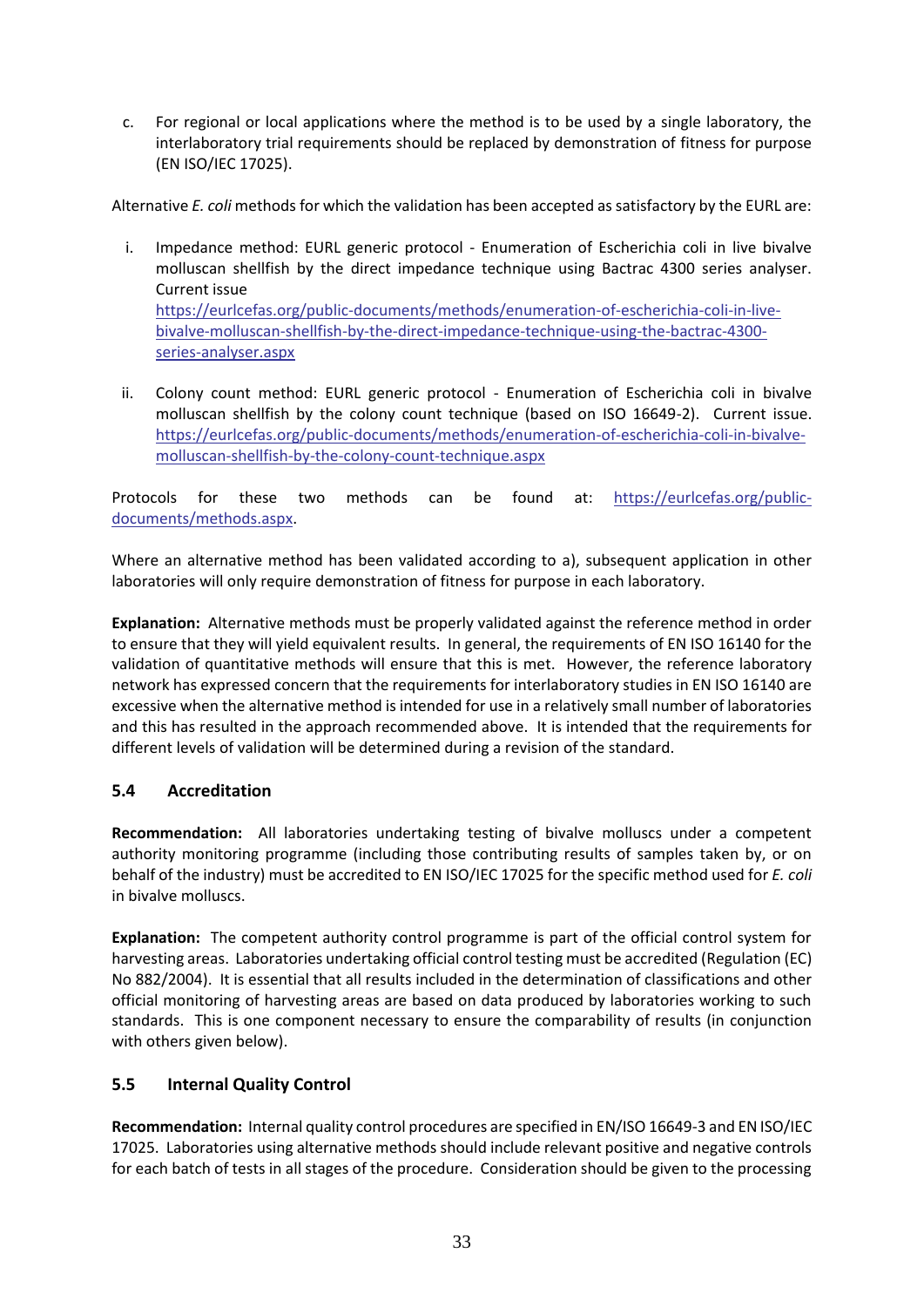of quantitative positive internal controls on at least a weekly basis. For impedance systems, it is also essential that each impedance curve is checked for conformity and also against the characteristics of a known *E. coli* impedance signal.

**Explanation:** The use of appropriate internal quality control procedures is essential to ensure that the results from each batch of tests are valid. These controls are often positive/negative in nature. The use of quantitative internal positive controls on a regular basis provides an additional measure of the performance of enumeration methods.

# **5.6 Determination of Measurement Uncertainty**

**Recommendation:** Laboratories contributing data to the official microbiological monitoring programme (and NRLs undertaking *E. coli* testing of bivalve molluscs) should determine the measurement uncertainty (MU) for the *E. coli* method as applied in their laboratory. Guidance on the determination of MU for the *E. coli* MPN method has been produced by the EURL (EURL, 2016, https://eurlcefas.org[/public-documents/technical-advice-and-reports/method-](https://eurlcefas.org/public-documents/technical-advice-and-reports/method-validation/determining-uncertainity-of-measurement-for-e-coli-in-lbm-by-iso-16649-3.aspx)

[validation/determining-uncertainity-of-measurement-for-e-coli-in-lbm-by-iso-16649-3.aspx](https://eurlcefas.org/public-documents/technical-advice-and-reports/method-validation/determining-uncertainity-of-measurement-for-e-coli-in-lbm-by-iso-16649-3.aspx) For validated alternative methods, the approaches given in ISO TS 19036 should be used. The MU value determined by the laboratory should be compared to a value determined from an appropriate validation study or provided by the EURL. Where the laboratory MU markedly exceeds such a reference value, the laboratory should review and, where necessary, revise the laboratory procedure in order to reduce the MU to the expected level.

It is not presently foreseen in either Regulation 854/2004 (with respect to classification monitoring) or Regulation 2073/2005 (with respect to end-product testing) that MU will be applied in determining compliance with the specified criteria. Therefore, MU should not be applied to the reported value. However, where agreed with the Competent Authority, the MU may be reported as a footnote to the laboratory report for information purposes only.

**Explanation:** EN ISO/IEC 17025 states that "Testing laboratories shall have and shall apply procedures for estimating uncertainty of measurement". Estimation of the MU, and comparison with an appropriate reference value, is part of the procedure for ensuring that a laboratory procedure is fit for purpose. ISO TS 19036 gives guidelines for the estimation of measurement uncertainty for quantitative determinations for the microbiological examination of food and animal feeding stuffs. However, it should be noted that the scope of that technical specification presently states that "This Technical Specification is not applicable to enumeration using a most probable number technique…". Pending a revision of that technical specification to include MPN techniques in its scope, the EURL has produced guidance on the determination of MU for the *E. coli* method based on ISO 16649-3.

# **5.7 Comparative Testing**

**Recommendation:** All laboratories undertaking testing of bivalve molluscs under a competent authority monitoring programme should take part in a relevant external quality assurance scheme and must participate in proficiency testing/ring trials for *E. coli* in bivalve molluscs organised by their National Reference Laboratory (NRL). Laboratories in third countries which do not have a designated NRL should request to participate in proficiency testing/ring trials organised by the European Union Reference Laboratory (EURL) (this would be subject to a charge by the EURL). Comparative testing should be undertaken at a minimum frequency of twice a year.

**Explanation:** Proficiency testing provides an independent assessment of the performance of a laboratory and allows this performance to be compared with that of others. The frequency has to be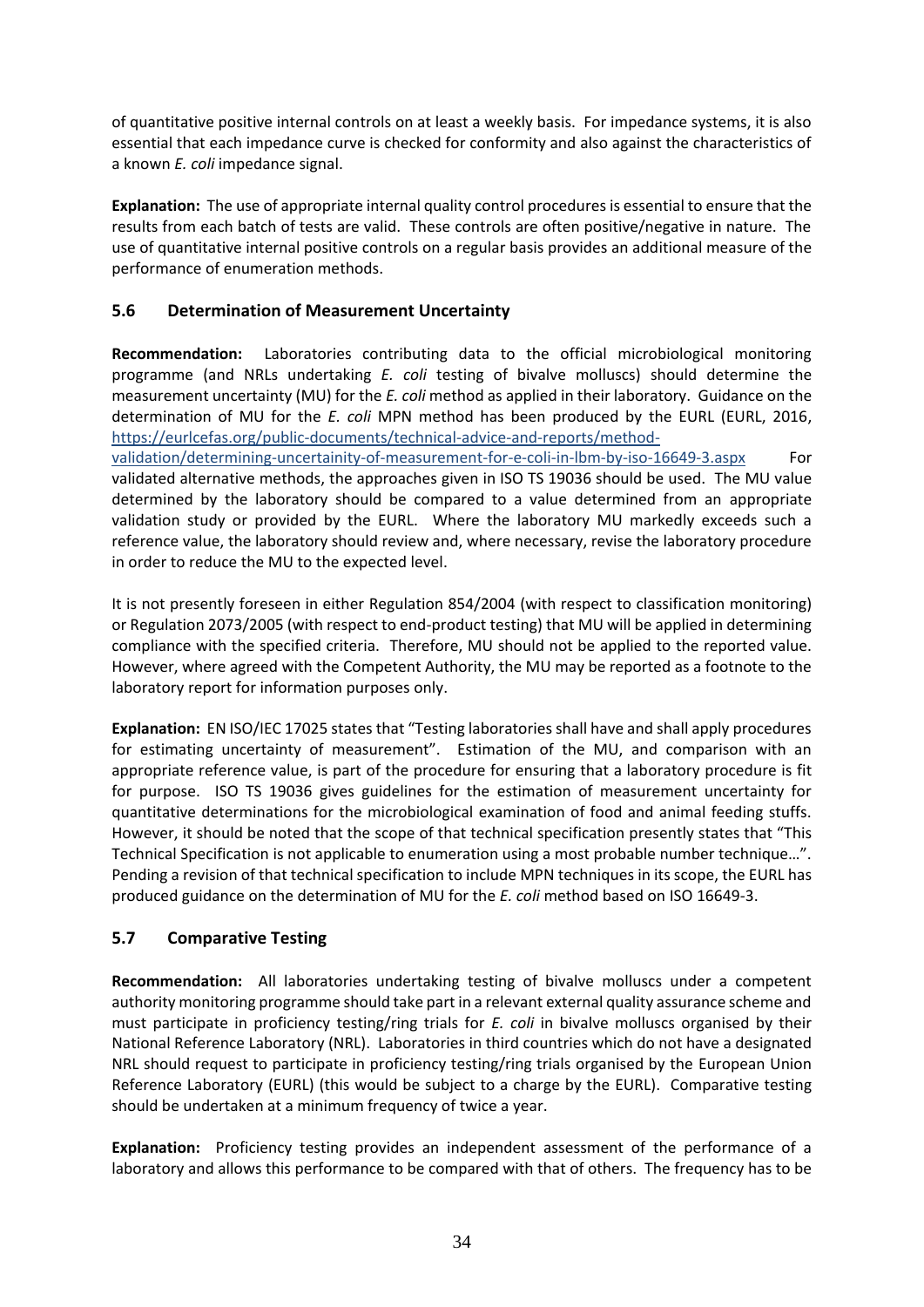sufficient to allow the organisers to properly detect poor performance within a reasonable timescale. Proficiency testing supplements, and does not replace, the need for the requirements identified in Sections 5.1 to 5.5.

## **5.8 Supervision by the NRL**

**Requirement:** The NRL must oversee the activities of all laboratories contributing data to the official microbiological monitoring programme. The NRL must ensure that the laboratories use the European reference method, or an alternative properly validated against this according to Section 5.2, that they are specifically accredited for this method (see Section 5.3), and participate in one or more appropriate proficiency testing programmes (see Section 5.5). The NRL must undertake periodic reviews of the performance of these laboratories in the proficiency testing programmes.

**Explanation:** The supervision of national laboratories by National Reference Laboratories is stipulated in Regulation (EC) No 882/2004. In order to ensure the quality of results produced by these laboratories, the NRL needs to verify that the requirements of Sections 5.1 to 5.7 of this guidance are met.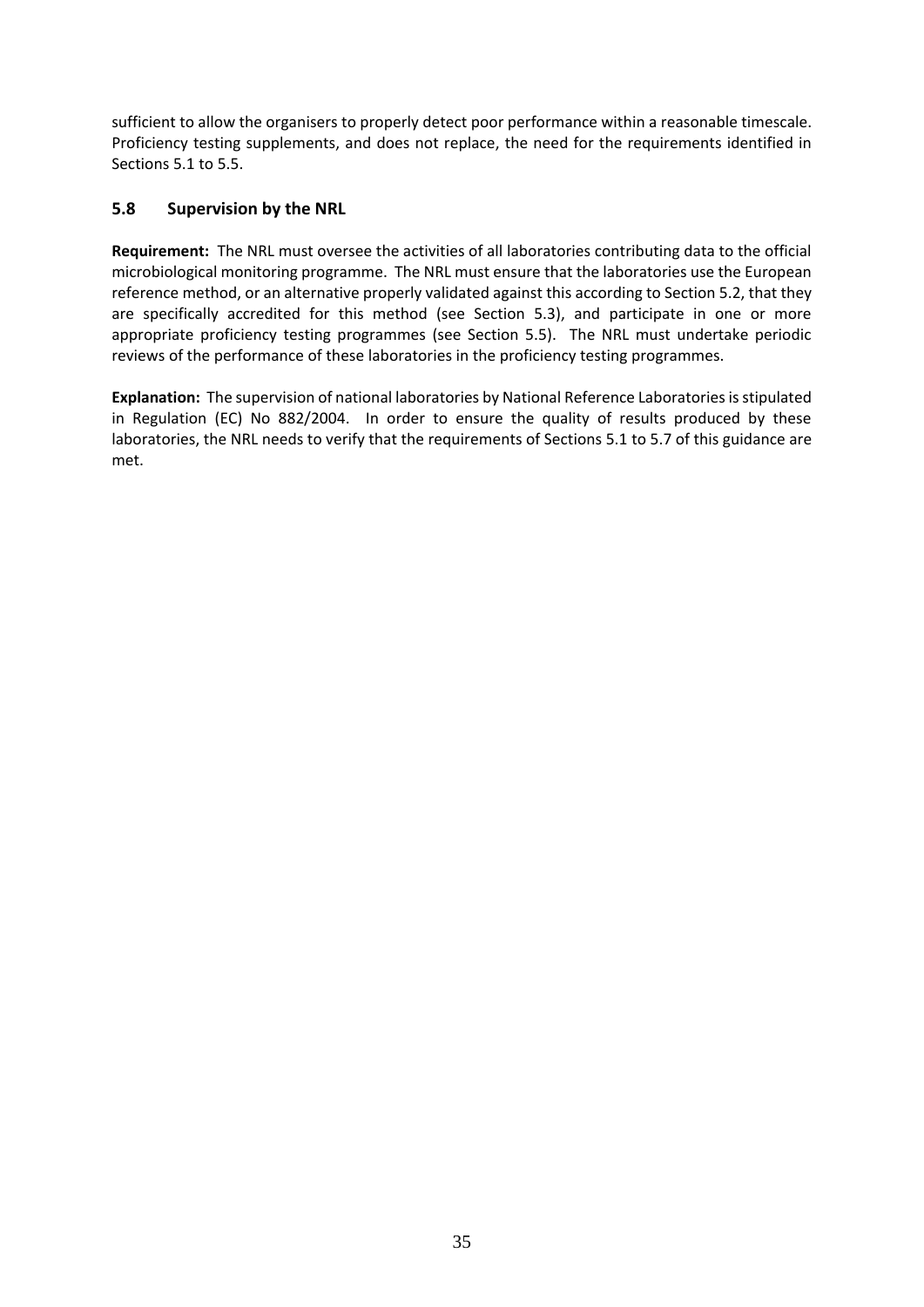# **6. Data handling and storage**

## **6.1 Introduction**

Proper management of the microbiological monitoring programme, and subsequent analysis of the data, requires that the relevant information and results are stored in a secure, well-organised and easily accessible form. In general, the most effective and versatile way to achieve this is in the form of a relational database. Given that much of the information from the programme will have a geographical element, programme management and data analysis will be assisted if the database is linked to a GIS or the data is managed within the GIS itself. The recommendations are given below as if they are to be contained in a single data management system. While this is preferable, to aid ease of data retrieval, this does not preclude the capture of different parts of the data set in separate, or linked, systems.

#### **6.2 Databases**

#### **Recommendations:**

*Storage* Data from the monitoring programme should be stored in a secure database which has tables containing the following:

- i) Information on the sampling plans (see Section 3.2)
- ii) Information relating to the samples
- iii) Results of the testing of samples

The following may also be considered for inclusion in the database:

- i) Results of the sanitary survey
- ii) Information on pollution events
- iii) Results of investigations into pollution events and anomalous *E. coli* results

*Security features* In order to maintain the integrity of the data held within the system, access should be password protected and users are individually assigned read only or write permissions according to organisational need.

*Data verification* Mandatory data fields (e.g. sampling point identifier, species, date and time of sampling, temperature at time of receipt, date and time of start of test, *E. coli* result) should be checked after entry into the system. Automatic checking of some fields may also be undertaken (e.g. sampling point/species combination, delay between sampling and start of test, temperature within acceptable limits, *E. coli* result against class of area).

*Retrieval of data* Sampling plans should be accessible by both harvesting area and sampling point. *E. coli* results should be at least retrievable by sampling point and date range.

*Data audit* A traceability system should be introduced so that any changes to data are recorded together with an identifier of the person making the change and the reason therefore.

*Integration with the mapping functions* Where a GIS is used instead of hard copy maps, the general content of sampling plans should be available via the mapping functionality. This will necessitate the display of sampling points within an area with links to the sampling plan information. If sanitary survey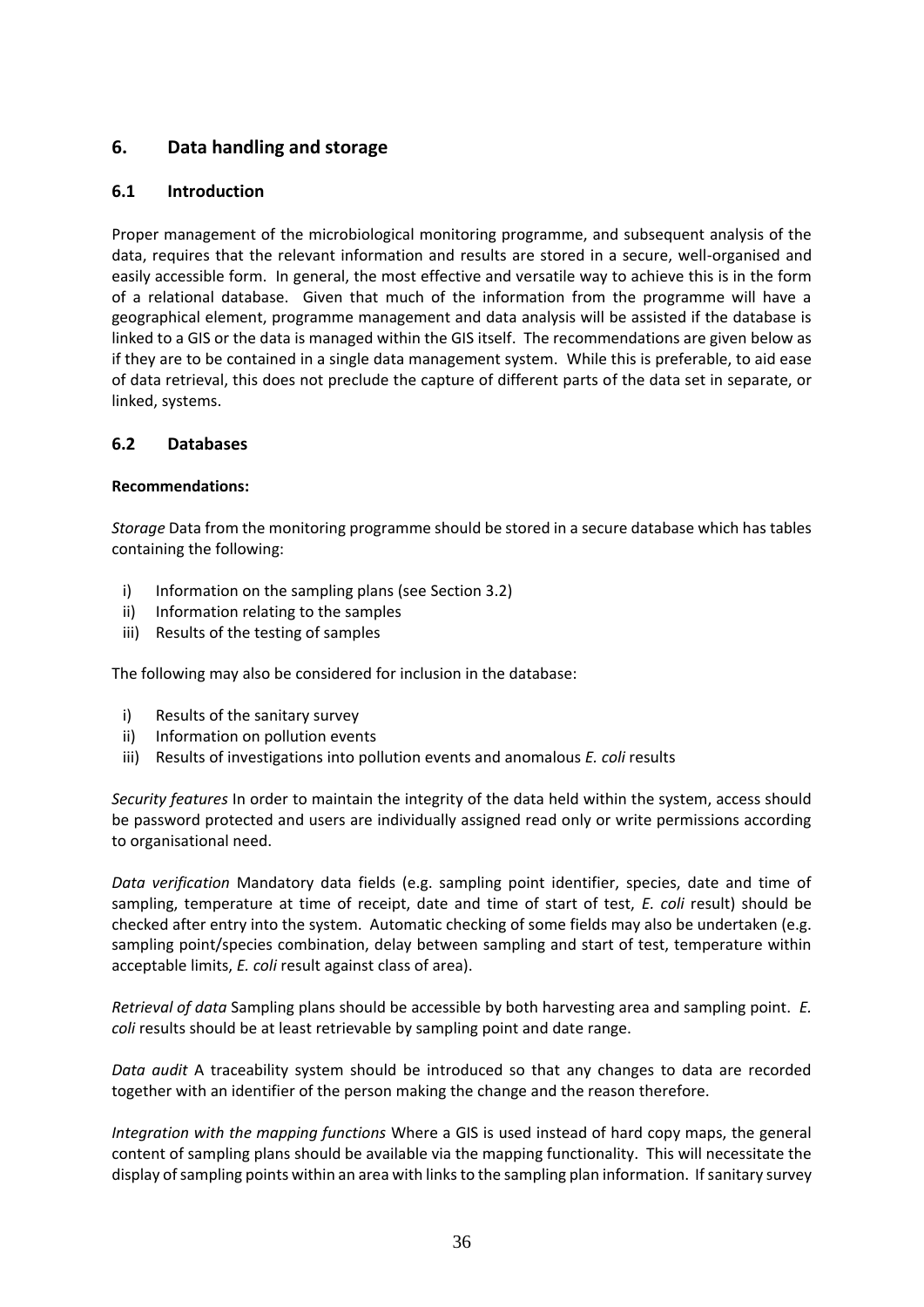information is stored within the system, then the sampling plan may form part of this more detailed information accessible via the mapping. Individual or summarised *E. coli* results may also be linked to sampling points and displayed via the mapping interface in numerical or graphical form.

*Web-based data publication* The Internet may be used to disseminate information from the monitoring programme in either a publicly accessible or password-protected form. Relevant parts of the data may be uploaded and accessed either by reference to a map of a relevant area or via a data selection tool. Information that may be relevant to distribute in this way are the sampling point locations, sampling plans and microbiological results.

**Explanation:** The microbiological monitoring programmes for Member States or Regions with more than a few fisheries will rapidly accumulate large amounts of data. It is important that this data is properly validated and is readily accessible and analysable. The use of a dedicated database, preferably linked to a Geographic Information System to enable proper display of geographical data, will enable these requirements to be achieved.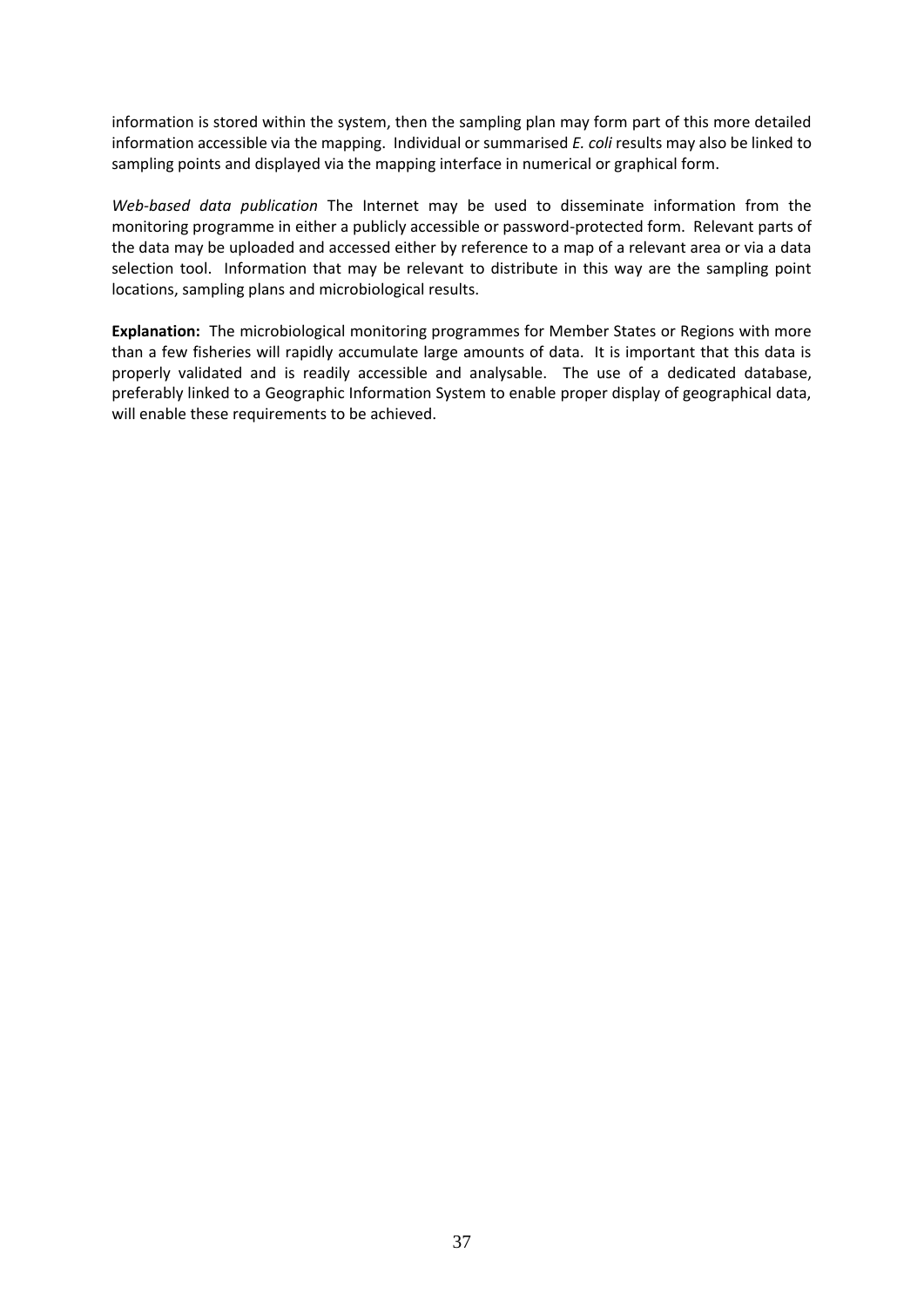# **7. Interpretation of monitoring programme data**

# **7.1 Introduction**

As noted in the introduction, classification yields an assessment of risk of contamination based on the presence of faecal indicator bacteria and determines the subsequent treatment to which harvested bivalve molluscs must be subjected. Classification is based on historical time series data and provides a prediction of that risk of contamination for a period into the future. In this sense, there is no special interest in historical compliance in itself, only its use in predicting the risk.

The interpretation of the data from the monitoring programmes (by application of the sampling plans) established for the classification and surveillance of the production areas must consider, alongside the decision criteria given in the Regulations (see Table 1.1), other factors such as influence of environmental conditions, analytical variability, sampling point characteristics, sources of contamination and their characteristics, etc.

There is also the need to consider that there are a large number of external factors, generally environmental (rain, state of the tide, wind regime, bathymetry, estuary circulation, etc.), that increase the variability of the environmental monitoring data. The effect of these external factors can be reduced by using data sets containing large numbers of results obtained over time. It is therefore necessary, as far as possible, to avoid fluctuations in the classification of the production areas that are consequence of the effect of these external factors that can be pronounced when data sets are small or cover short time periods.

## **7.2 Delineation of production areas and relay areas**

**Recommendation:** A production area (including any part used as a holding area) or relay area should be defined by precise geographical limits (to an accuracy of +/- 10 m) enclosing an area of sea, estuary or lagoon, and, where relevant, identifying where the zone meets the coastline. It should ideally be homogeneous with respect to the following: access, production activity, demarcation, hydrographic features and characteristics of the circulation of microbiological pollutants. Where all of these characteristics are not met, the deciding factor as to whether to have a single or multiple designated areas should be determined from the viewpoint of enforceability by the competent authority (See also Section 3.4). There should be at least one sampling point in each zone.

**Explanation:** It is necessary to clearly define the limits of a production area (including any part used as a holding area) or relay area in order for the sampling plan to be regarded as representative, to assist in the analysis of data, and to allow subsequent enforcement by the competent authority. It is necessary to take into account the outcome of the sanitary survey and the microbiological monitoring for each area in deciding the extent and limits of the zones.

## **7.3 Interpretation of monitoring programme data**

#### **7.3.1 Definition of review period**

**Recommendation:** Review periods should be defined as recommended in Sections 7.3.2, 7.3.3 and 7.3.4. The Competent Authority should explicitly record, and publish, the frequency with which the data from each harvesting area will be reviewed together with the period of data (based on sample collection date) which is to be reviewed.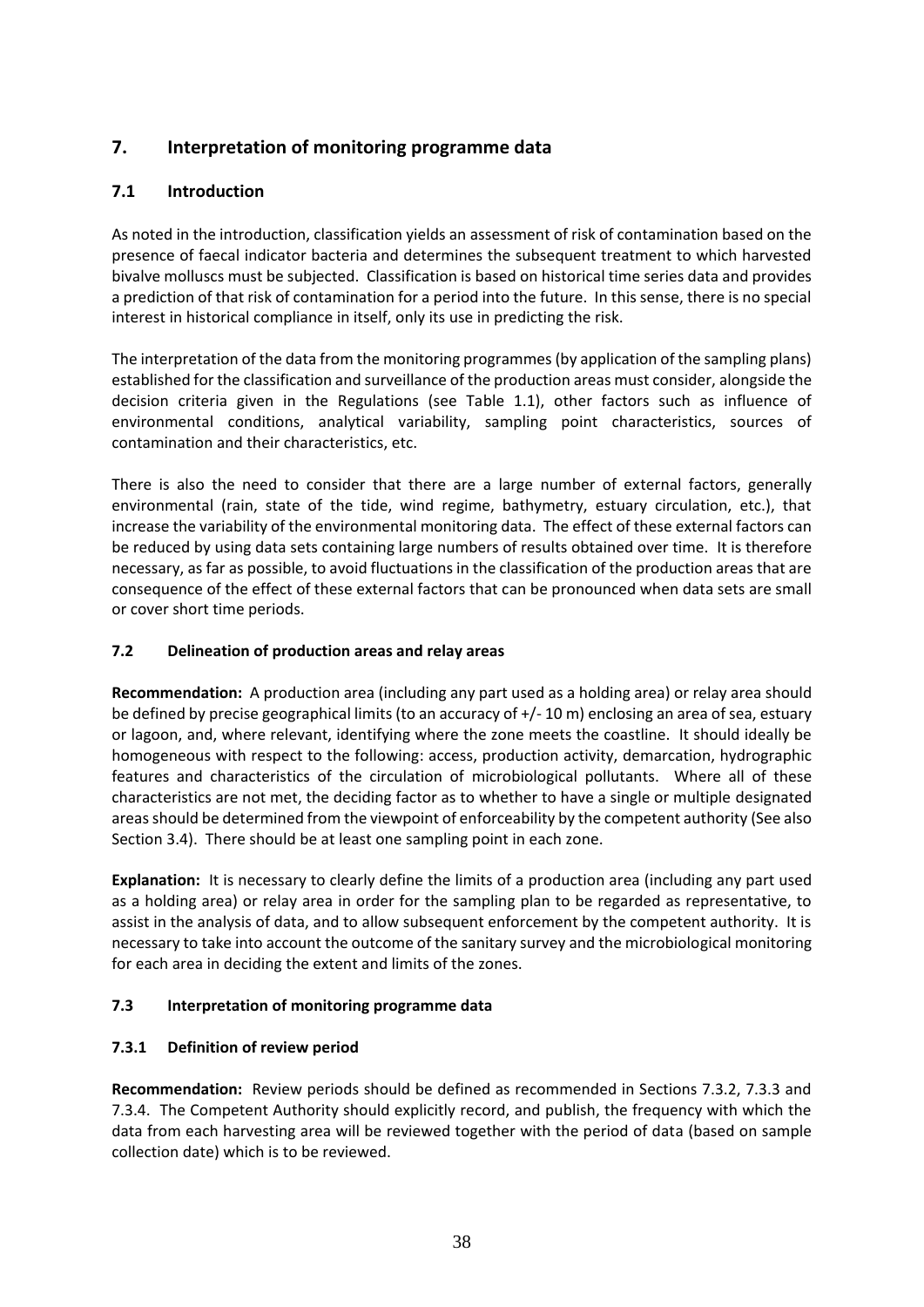**Explanation:** Regulation (EU) 2015/2285 states that: "In order to classify production areas, the competent authority must define a review period for sampling data from each production and relaying area…". This ensures that the basis for determining classifications is clear. The frequency of the review, and the period of data used for the review should be explicitly recorded so that the Competent Authority can demonstrate compliance with the requirement. The information should also be published so that it is available to all stakeholders.

## **7.3.2 Initial classification**

**Recommendation:** The results of 12 samples taken over at least a 6-month period (6 samples over 3 months for an area identified as remote) should be assessed for compliance with the criteria given in the legislation (see Table 1.1). See Section 3.8 for the sampling recommendations relating to initial classifications.

**Explanation:** While the results used for an initial classification will not reflect the full range of annual, seasonal or other variability that may be seen, there is a need to take sufficient samples over a period of time in order to take some account of the variability that will be seen in the results.

## **7.3.3 Primary established classification**

**Recommendation:** Data obtained from the sampling should be reviewed on an ongoing basis in order to determine whether the initial classification should continue to apply. After one year, an established classification should be determined according to the criteria given in the legislation (see Table 1.1). See Section 3.9 for the sampling recommendations relating to primary established classifications.

**Explanation:** Data obtained between the initial classification and the primary established classification will generally be limited in terms of sample numbers and will not have been taken over a sufficient period of time to show the full extent of annual or other temporal variability.

#### **7.3.4 Frequency of review of monitoring data – established classifications**

**Recommendation:** Results from each sampling point should be evaluated as they become available to ensure compliance with the legislative requirements (see Table 1.1) and the classification for the area should be reviewed periodically. It is recommended that classification reviews should occur either:

- i. At a minimum frequency of annually, taking into account the last 3 years' data, or all data if less than 3 years' worth is available.
- ii. More frequently, for example on a rolling basis as each new result is received taking into account the last 3 years' data, or all data if less than 3 years' worth is available.

Decisions on the frequency of review should take account of factors such as the variability of the data e.g. sites returning consistently compliant data might be more appropriate for annual review whereas those with more variable data might be better suited to review on a rolling basis.

A review should not be undertaken if there are less than 24 results available for 3 years or the appropriate proportion of this number if the period is less than 3 years. In such a case the classification of the area should be suspended until sufficient additional samples have been taken at the intervals prescribed in Section 3.10 or 3.11, as appropriate. For remote areas, a review should not be undertaken if there are less than 12 results over a 3-year period, or part thereof, and the classification of the area should be suspended until sufficient additional samples have been taken at the intervals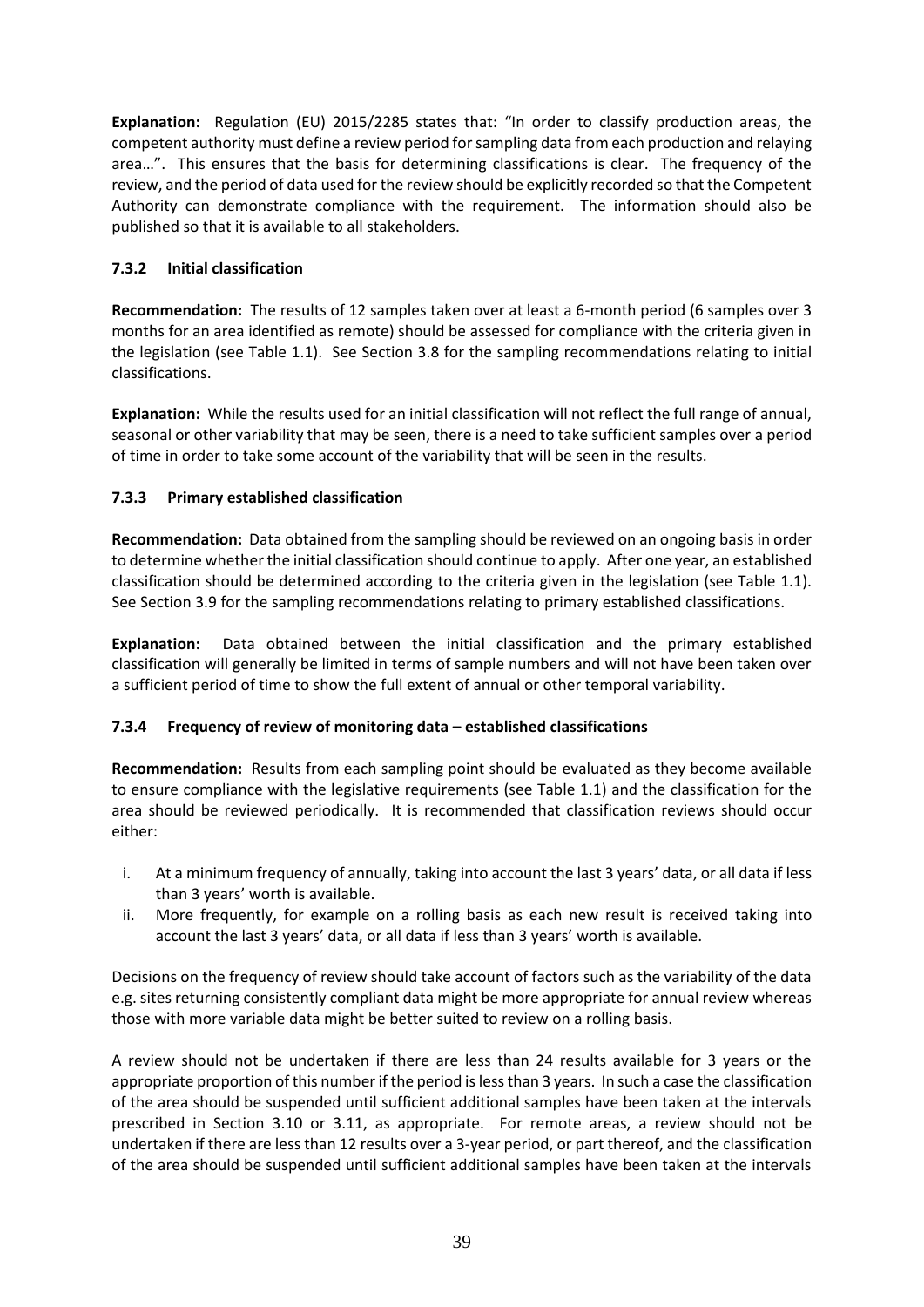prescribed in Section 3.11. The results should be spread over the period in question. Where no results are available for sampling occasions identified within the sampling plan, the reasons for the absence of results should be explicitly documented.

Results from investigative samples deemed to bias the classification dataset (see section 3.8 comments on autocorrelation), and results that have been excluded from the data set for the reasons given in Section 7.3.9, should not be taken into consideration for classification purposes.

**Explanation:** The effect of variation in the concentration of faecal indicators in the polluting sources, together with the variability in the way that environmental factors affect the way that the sources impact on the microbiological quality of the bivalve fisheries, means that a proper assessment of the status of areas can only be made on the basis of a relatively large number of samples spread over a length of time and environmental conditions. Three years is considered to be the minimum period over which much of the range of variability may be seen – this will vary from area to area but cannot be judged prior to the acquisition of monitoring results. A rolling assessment of data using a threeyear data set has the advantage of taking into account the most recent results, as well as a longerterm data set intended to account for environmental variability. Use of a shorter-term data set with fewer results will lead to greater fluctuation between classification categories for some areas.

#### **7.3.5 Potentially significant changes in known sources of faecal contamination affecting an area with an established classification**

**Recommendation:** A review of the sanitary survey should be undertaken in order to determine whether the previously determined sampling points are still valid. Data obtained since the changes in contamination sources should be assessed as for an Initial Classification (see Section 7.3.2).

**Explanation:** The potential significance of any changes in the number, location and nature of sources of faecal contamination will need to be assessed with respect to the information on known sources and hydrography presented in the sanitary survey, together with the distance from the shellfishery(ies). A significant change in one or more known sources of faecal contamination may affect both the general level and spatial distribution of *E. coli* at the shellfishery. What constitutes a significant change will vary depending on local circumstances (factors such as dilution will be particularly influential). Typically, a change in level of treatment at a sewage treatment works or diversion of an outfall to a more distant location would be considered significant. Previously established sampling point(s) may no longer properly represent the contamination status of the shellfishery. Monitoring data obtained prior to the known change(s) will not represent the existing situation and thus any classification based on that data may either not provide the appropriate level of public health protection (if contamination has significantly increased) or may cause the area to be classified at worse level (e.g. C instead of B) than that which would reflect the current microbiological status (if contamination has significantly decreased).

#### **7.3.6 Interpretation of data in a zone with a single sampling point**

**Recommendation:** The data set recommended in 7.3.3 should be assessed for compliance with the requirements in the legislation (as given in Table 1.1).

**Explanation:** The criteria for each class of harvesting area (A, B or C) are given in the legislation. These criteria do not include any consideration of analytical uncertainty associated with the test result. A flow diagram for the analysis of data is given in Figure 7.1.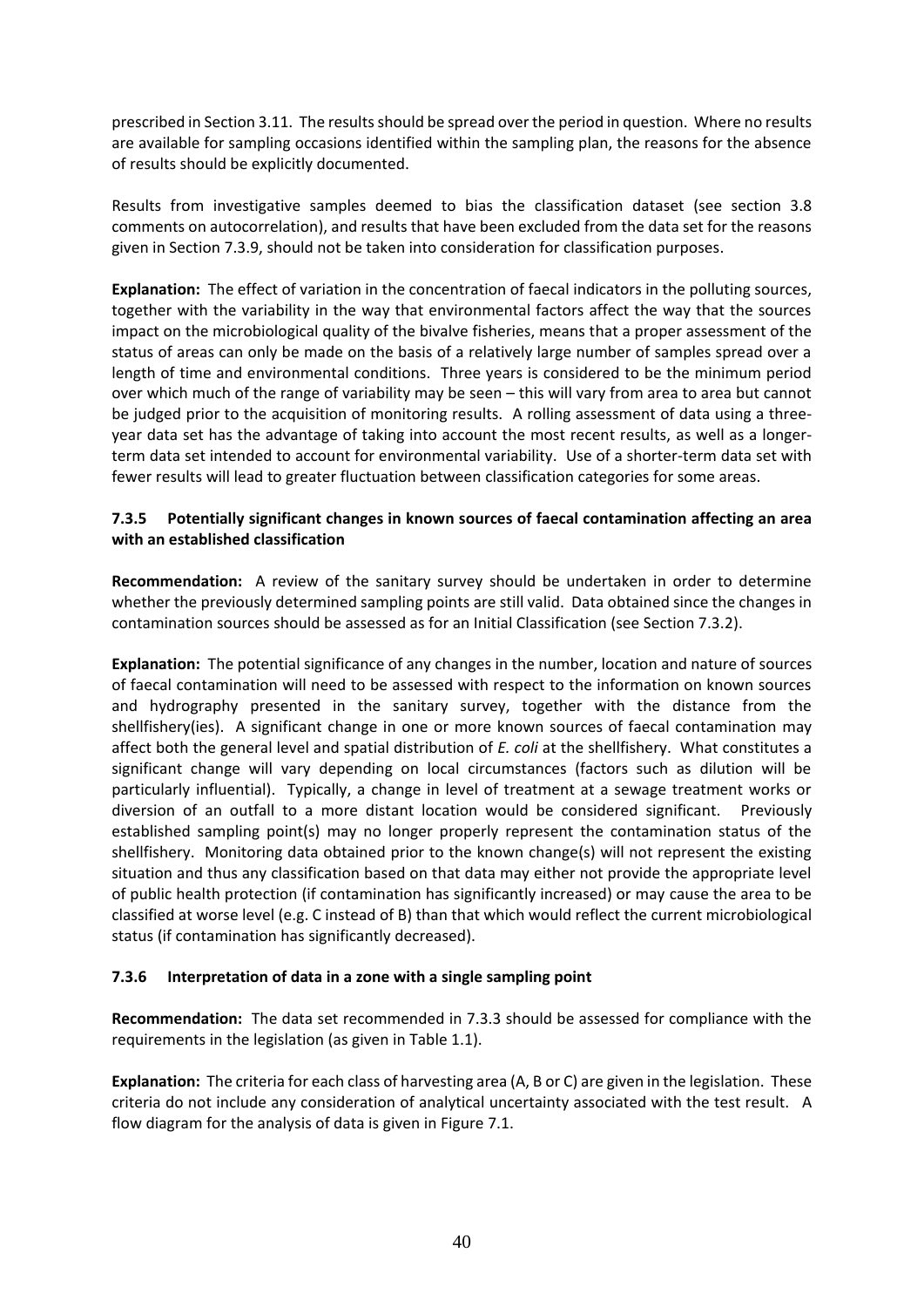#### **7.3.7 Interpretation of data in a classification zone with several sampling points**

**Recommendation:** Where multiple sampling points are used to represent a single classification zone, usually because of the presence of multiple contaminating sources, the results from each point should be assessed on the basis of the criteria given in Table 1.1. If a difference is seen between the points, the classification for a species in a zone should be based on the worst classification obtained from all of the sampling points (i.e. the most contaminated) for that species or the indicator species by which it is represented.

**Explanation:** While it is ideal for a classification zone to be homogenous from the viewpoint of the extent of contamination, in many zones it is likely that there will be multiple sources of contamination and differing effects of currents and environmental factors across the zone. In addition, it may be the case that the zone represents the smallest unit from which the competent authority or other control body is satisfied that the origin of the bivalve molluscs can be adequately monitored and assured. In such cases, in order to ensure public health protection, it is necessary to base the classification (and thus the required treatment post-harvesting) on the sampling point showing the worst classification for the species or its indicator species.



**Figure 7.1 Data interpretation for classification of harvesting areas**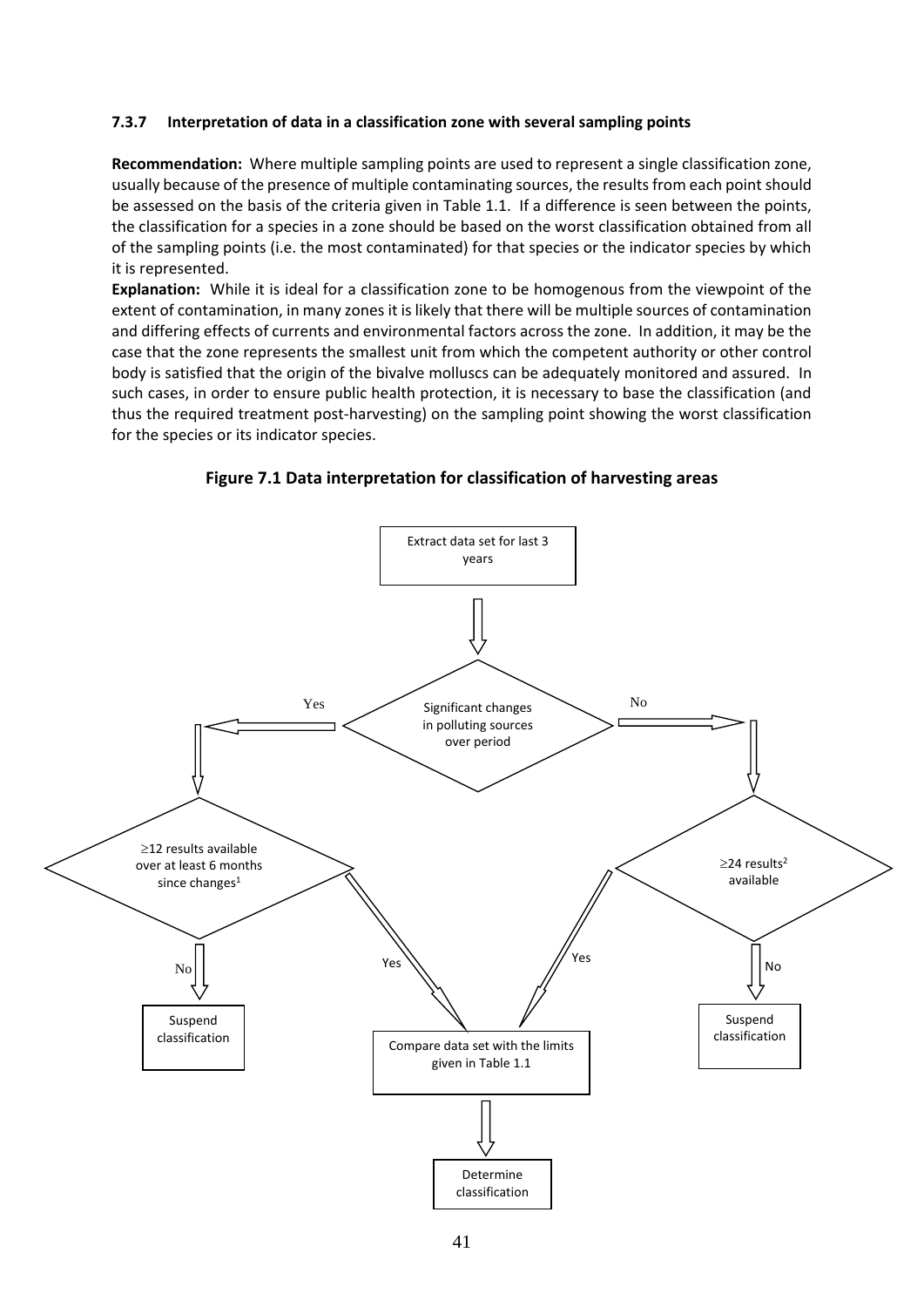Notes:  $126$  results over at least 3 months for remote areas  $2212$  results for remote areas

#### **7.3.8 Effect of environmental factors**

**Recommendation:** In zones where the trend of results has been shown to be markedly affected by either individual rainfall events or the total annual rainfall, and the majority of the review period has had significantly lower annual rainfall than average, the number of years to be included in the analysis should be increased to help avoid bias. It is recommended that the review dataset should be extended (where possible) by a period equivalent to the 'unrepresentative' weather period.

**Explanation:** Differences in rainfall between years can markedly affect the results obtained from the microbiological monitoring programme in some areas. Given that the historical results are used to predict future potential risk of contamination, the extent of this could be underestimated if there are more results from years with significantly lower rainfall in the data set used for classification than results from normal or wet years.

#### **7.3.9 Anomalous results**

**Recommendation:** Results due to the following events may be identified as anomalous and excluded from the dataset used for determining classification status:

- 1) Failure to comply with the sampling protocols (e.g. temperature or time requirements not complied with).
- 2) Failure of the sewerage or sewage treatment systems that have been rectified and where the authority responsible for controlling pollution identifies that such a failure is not expected to recur.
- 3) Failure of an animal slurry storage facility or other animal waste disposal practices that has been rectified and where the authority responsible for controlling pollution identifies that such a failure is not expected to recur.
- 4) A rainfall event with a return period of 5 years or greater (i.e. rainfall of that intensity/duration which is only likely to occur once every five years or longer – this varies from location to location). If a rainfall return period analysis is not available, then determine whether the rainfall on either of the two days prior to sampling exceeds the 99.9th percentile of a long-term (preferably 10 years and a minimum of 5 years) daily rainfall data set for the rainfall recording station. This is derived as approximately equal to 1 day in 5 years according to the following equation:

 $(1-(1/(365*5)))*100 = 99.95%$ 

In practice to examine this you would rank the data from the long term rainfall dataset (at least 5 years) and calculate the 99.9%ile. For example, this could be done in a Microsoft Excel spreadsheet using the formula percentile tool. With the array as the ranked data and the K value as 0.995.

Where the authority responsible for the monitoring programme deems that: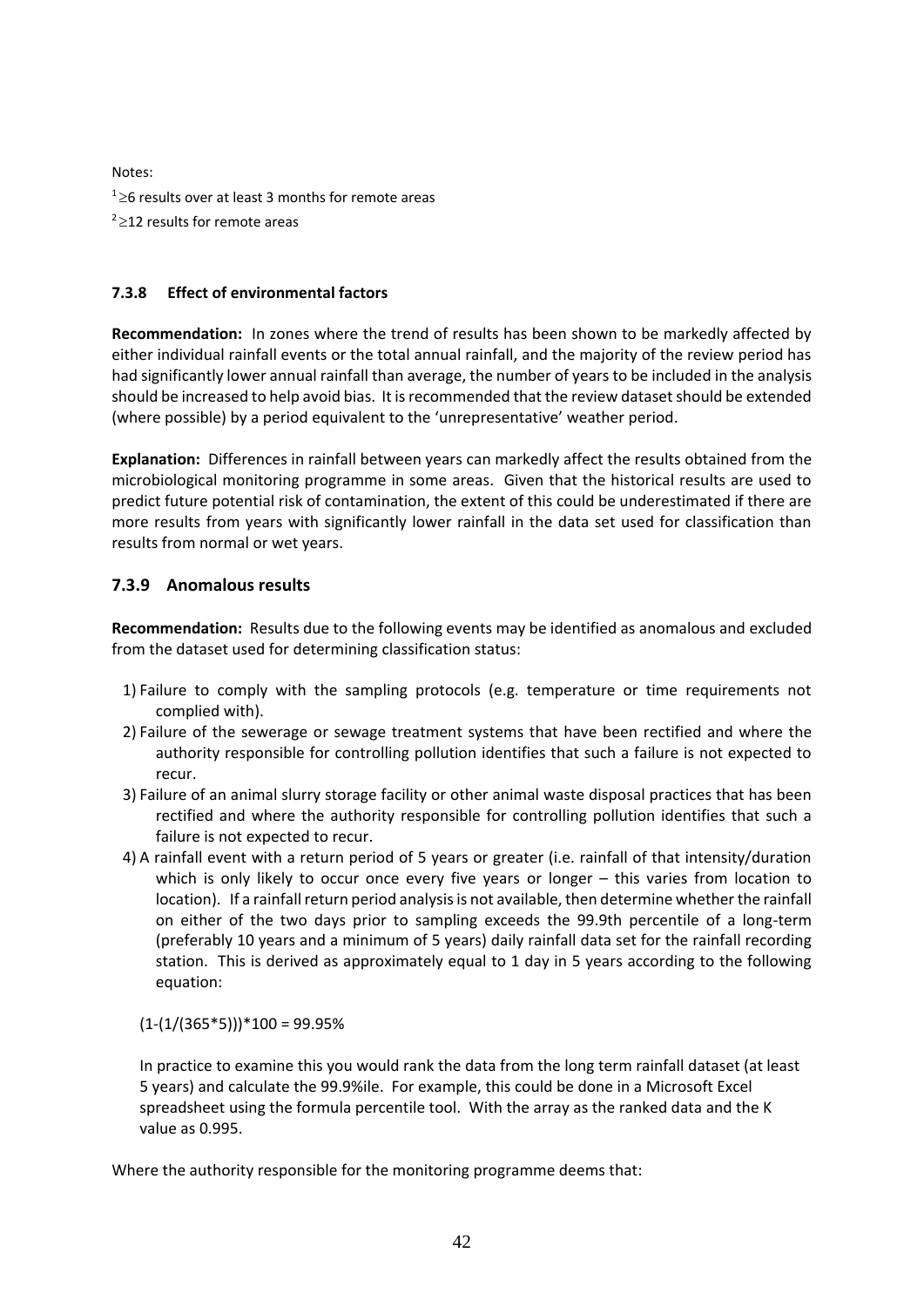- (a) a failure with regard to item 1 may have significantly affected the microbiological result;
- (b) an occurrence of items 2, 3 or 4 has, or may have, significantly impacted on the microbiological status of the harvesting area.

With respect to item 1, an additional sample should be included in the sampling plan for the year on a random basis. For this criterion, all results (low as well as high) should be excluded from the dataset.

With respect to the occurrence of items 2, 3 or 4, consideration should be given to the taking of further investigative samples which would normally be additional to the planned classification review dataset. If the investigative samples are considered to bias the dataset (i.e. they are not representative of the ongoing microbiological status of the area) they should be excluded from the classification review dataset. It is also necessary to consider the need for short-term control measures (see 7.3.11).

The competent authority should fully document investigations and the outcome of the risk assessment. Where it is decided that an anomalous result should be disregarded from the classification process the reason for this decision should be clearly documented.

**Explanation:** Within annex II of (EC) No 854/2004, as amended by Regulation 2015/2285, provision is given to disregard anomalous results from the classification process on the following basis;

"When evaluating the results for the defined review period for maintenance of a Class A area, the competent authority can, based on a risk assessment on the basis of an investigation, decide to disregard an anomalous result exceeding the level of 700 *E. coli* per 100 g of flesh and intravalvular liquid."<sup>7</sup>

In this context, "risk assessment" is considered to mean an assessment of the risk of the cause for an anomalous result recurring within a certain period of time, rather than meaning an assessment of risk to the consumer. Where the competent authority considers there is an immediate public health risk associated with a high result, guidance is given in Section 7.3.11 "Alert State Monitoring" of this Guide. Guidance is also given in this Section for conducting an investigation to determine the cause of results exceeding current classification status and those approaches should be used here. Although the regulation restricts mention of the provision for disregarding anomalous results to Class A areas, it is considered good practice to also apply the same criteria to Class B and Class C areas.

A large number of factors affect the magnitude of monitoring results seen in a specific harvesting area. These include:

- variability in pollution sources impacting directly or indirectly on the area
- environmental factors affecting the survival of microorganisms, their dispersion and transport in the marine environment and uptake and depuration of those microorganisms from the bivalves
- uncertainty associated with sampling and laboratory testing

Monitoring that is undertaken at a pragmatic frequency (e.g. monthly) will not necessarily fully reflect the range of factors affecting the extent of *E. coli* concentrations in a harvesting area. Therefore, the fact that a result of a certain magnitude (high or low) has not been seen in past monitoring does not mean that concentration has not occurred in the harvesting area. However, results that are markedly higher or lower than those previously seen in an area may potentially be considered anomalous. As a

<u>.</u>

<sup>&</sup>lt;sup>7</sup> This provision only applies from 1 January 2017.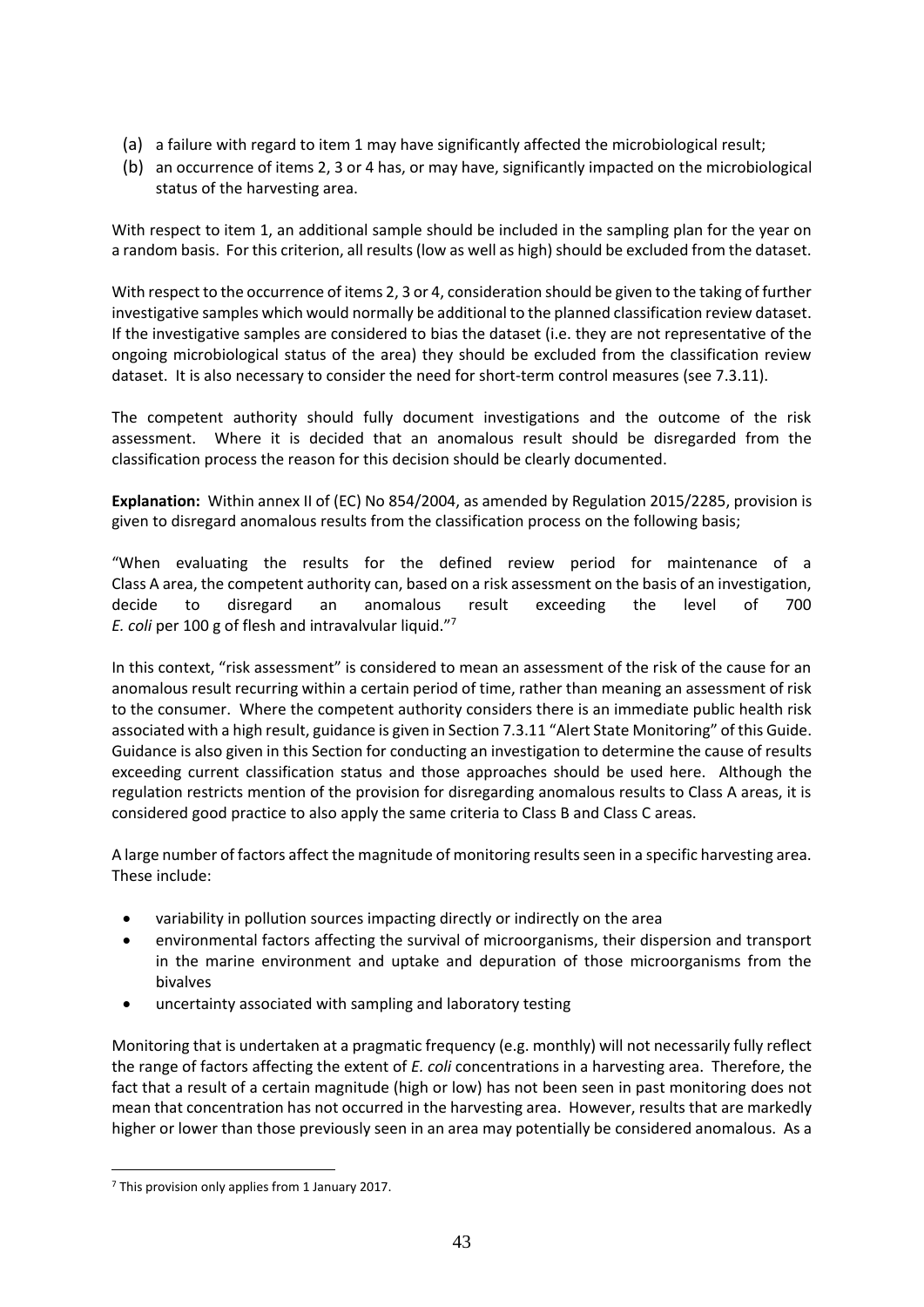guide, results falling more than 3 standard deviations from the mean for a longer term (e.g. 3 years) log transformed dataset would be unusual. In general, the factors addressed at points 1, 2, 3 and 4 in the 'Recommendation' part of this section may lead to higher results than normal although failure to comply with sampling protocols could also lead to lower results e.g. inadvertent freezing of a sample might lead to die off of *E. coli* and thus lower results.

Criteria given in the sampling protocol are intended to ensure the validity of, and reduce variability in, the microbiological results. Deviation from the criteria could mean that the result obtained may be significantly higher or lower than the actual concentration in the bivalve molluscs at the sampling point at the time of sampling.

Failure of the sewerage or sewage treatment systems, animal slurry storage systems and other animal waste disposal practices, or exceptionally heavy rainfall (see points 1 to 4 above) may give abnormally elevated *E. coli* concentrations in impacted harvesting areas. If these are not expected to recur, (or to occur infrequently in the case of rainfall), then including the results in the classification assessment (and therefore assessment of risk) of the area may not reflect the ongoing microbiological status. However, there may be chance associations and it is necessary for a formal assessment to show that the high (anomalous) result is likely to have resulted from the event. Investigative sampling immediately after a contamination event or a high result may aid identification of such a link and weekly sampling after the event (outside of the normal sampling plan) may help to identify when the microbiological status has returned to normal (but see Section 7.3.11).

Where a result is identified as anomalous and is excluded from the classification data set, it is critical that the competent authority is satisfied that the event responsible for causing the anomalous result is unlikely to recur. In particular, for contamination events associated with failures of sewage treatment systems or animal waste disposal practices, clear evidence should be available that such contamination is due to a one-off exceptional event. In addition, clear evidence of the effectiveness of remedial action taken to ensure that the event will not recur should be available. For example, written confirmation from a sewerage services provider or environmental regulator that a broken sewer has been repaired. Where a potentially anomalous result occurs that is associated with a cause that was previously identified as a one-off event not expected to recur, that result should not be excluded from the classification process on the basis that it cannot be considered to be unlikely to recur. The competent authority should maintain records of all information gathered during the assessment of the anomalous result and the likely recurrence of the contamination event.

Assessment of exceptional rainfall events requires data to be available from a rainfall recording station relevant to catchments affecting the harvesting area in question as rainfall may vary significantly over relatively short distances. High rainfall events do not necessarily lead to anomalous *E. coli* results in all harvesting areas and bivalve species and consideration of Recommendation 3 should take into account any available assessment(s) on the relationship between microbiological status in bivalves and rainfall (e.g. from a sanitary survey) for the harvesting area and bivalve species in question. The daily rainfall data set against which exceptional rainfall events are judged needs to be sufficiently long to contain infrequent high events so as to ensure a reasonable level of statistical confidence in the outcome. For a one in five-year rainfall event (or the equivalent percentile), this should preferably be at least ten years. Use of a shorter rainfall data set will give more uncertainty in the statistic that is derived. A rainfall data set shorter than five years should not be used.

## **7.3.10 Seasonal classifications**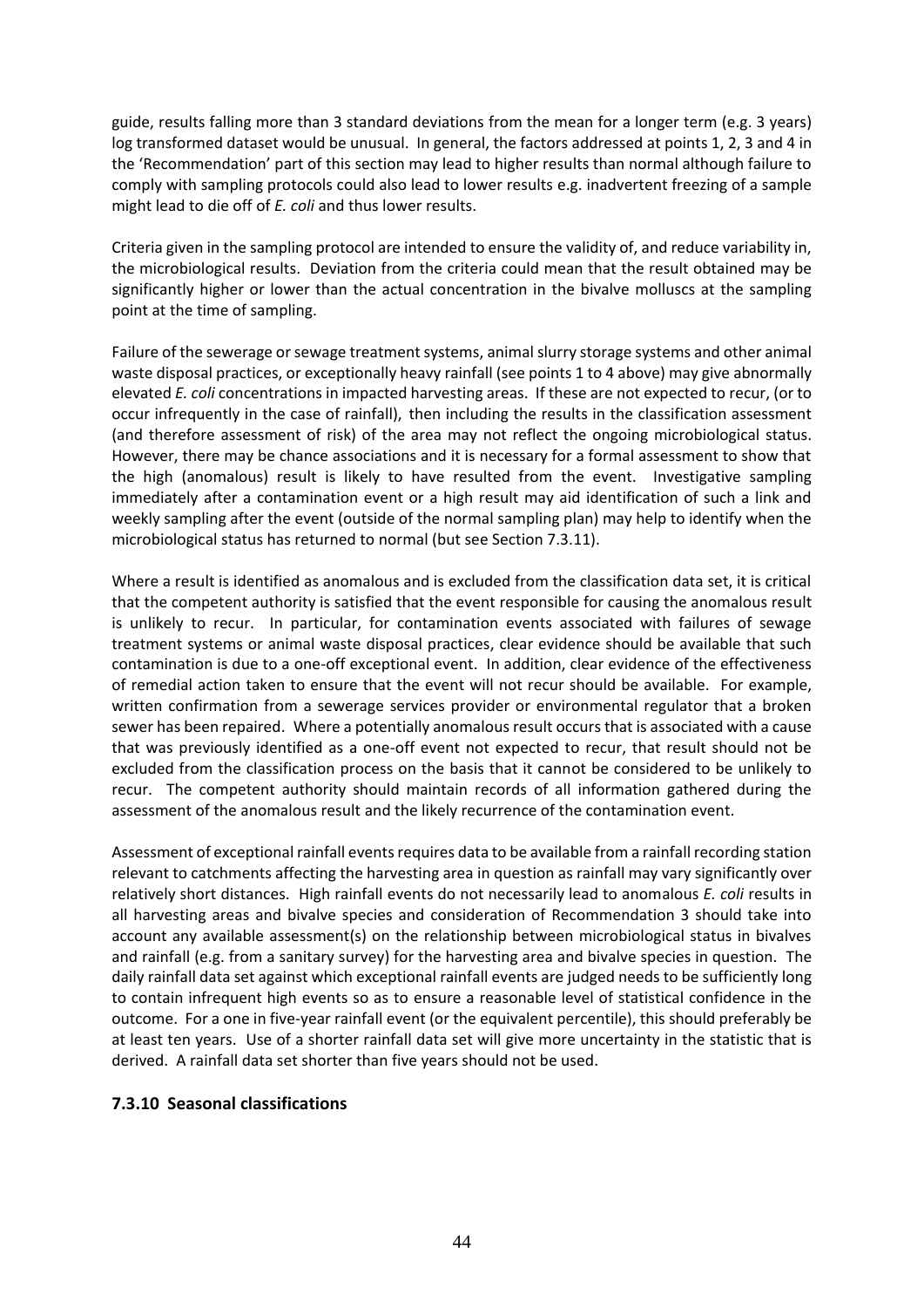# **Recommendation:**

**Initial assessment of seasonality:** A data set covering at least a 3 year period with regular monthly monitoring is required to demonstrate a clear seasonal trend. During the period of the seasonal classification, full compliance with the legislation for the relevant classification category is required. The season classified as the least contaminated (better classification) must be preceded and ideally be followed by a buffer period. The pre-season buffer period has, until now, also been referred to as 'in situ relay period'. The required data set identified in Section 7.3.4 (in terms of numbers of samples and years of monitoring) should be available from sampling undertaken during the season and buffer periods. A reduced frequency of monitoring cannot be applied to seasonal classifications.

**Designation of seasonal classification:** A total of 24 data points is required for at least the seasonal period with the better classification. The assessment for the better classification should include the two buffer periods (pre and post season). Where the minimum dataset of 24 results is not available over 3 years then the number of years should be extended as appropriate to achieve this figure. When considering this extended time period it is important to ensure that the data do not indicate significant water quality change. Where data indicate that there has been such a change over this extended period, decisions on whether to assign a seasonal classification using the 3 year dataset may be made on a case-by-case basis. A minimum season of three months is proposed for the better classification with pre- and post- season buffer periods each recommended to be of 1 month duration in the case of class C to B and B to A i.e. minimum 5 months in total. In the case of class C to A with a 2 month pre-season, 3 month season and 1 month post-season buffer this minimum period will be 6 months i.e. the historical results during the buffer periods must also conform to the improved classification category.

Where it is not practical to use 24 data points for the worse classification period, a minimum of monthly monitoring data should be assessed.

For areas that indicate class C compliance during the more contaminated part of the year, sampling should be undertaken on a monthly basis during that period to preclude the occurrence of results >46,000 E. coli per 100g of F.I.L. Where historical data or the outcome of the sanitary survey indicates that this is a risk in other areas, the same approach should be taken.

**Explanation:** Apparent differences in the extent of contamination can be seen in short term monitoring – this may be due to short term changes in the effect of environmental factors or even simply due to random variation in the data. It is therefore necessary to formally show (e.g. by descriptive statistical methods – see example in Figure 7.3.10 below) that a difference in the extent of contamination exists between the differently classified parts of the year. It would normally be expected that the observed seasonality can be explained in some way e.g. by environmental factors such as rainfall/river flow variation or variation in sources of faecal contamination identified in a sanitary survey such as tourist influx or agricultural practices. It is also necessary to take sufficient samples during the active season and buffer periods to enable the same assessment of the data as would occur if a single classification was extant all year-round.

There is a need to ensure that contamination accumulated by the bivalves during the more contaminated months of the year is cleared before the better classification starts. The buffer (or in situ relay) period recommended from C to A is 2 months and this is in recognition of the period directly required by the Regulations for relay of class C bivalves prior to them being place on the market. The lesser period of 1 month for a C/B and B/A area recognizes that the degree of clean-up required is less than that required from C to A. It is likely to be the case that seasonal patterns will differ slightly in timing from year to year, even if the seasonal trend is clear. To take account of this and the fact that the timing of sampling in the historical dataset may have been anywhere from the beginning to the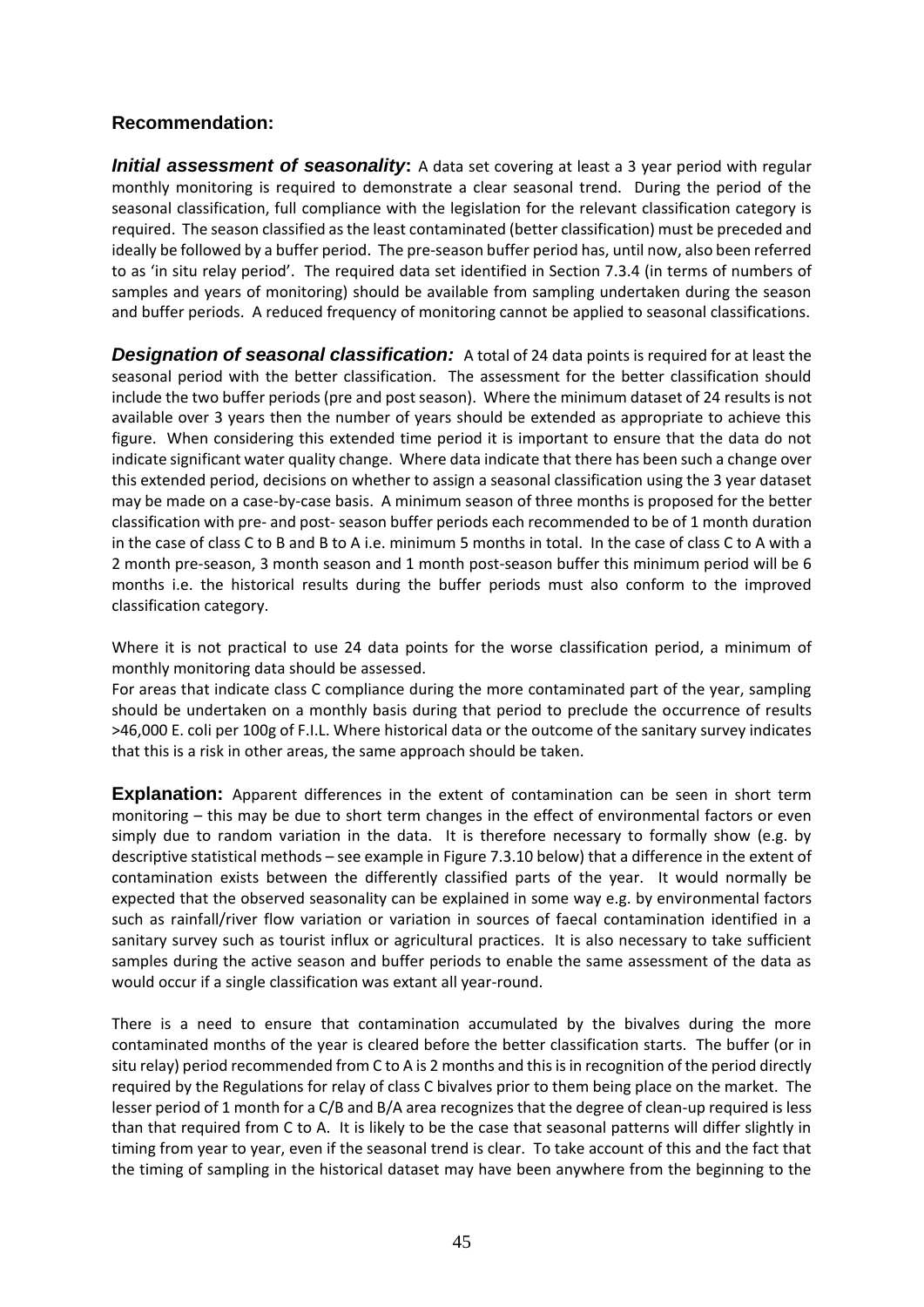end of the month, a 1 month buffer period after the least contaminated period is recommended. This must comply with the better classification, however, harvesting is only allowed at the worse classification level. Continued monthly monitoring of areas during a class C period is intended to check for the possibility that a change in the extent of contamination has meant that the requirements for class C are no longer met (i.e. have been exceeded) – if this is the case then the need for public health protection would dictate that harvesting from the area would have to be Prohibited. By the nature of the fluctuations in contamination seen in areas given seasonal classifications, applying a reduced monitoring frequency is not applicable as sufficient data must be obtained to support the classification of each respective season.



Figure 7.3.10 Example of a descriptive chart showing a clear seasonal trend.

## **7.3.11 Alert monitoring procedures**

#### **Recommendations:**

#### **a. Alert monitoring procedures after monitoring results**

An alert procedure should be initiated if the following values ('alert values') are exceeded at a sampling point:

Class A: 230 *E. coli*/100 g of F.I.L. Class B: 4 600 *E. coli*/100 g of F.I.L. Class C: 46 000 *E. coli*/100 g of F.I.L.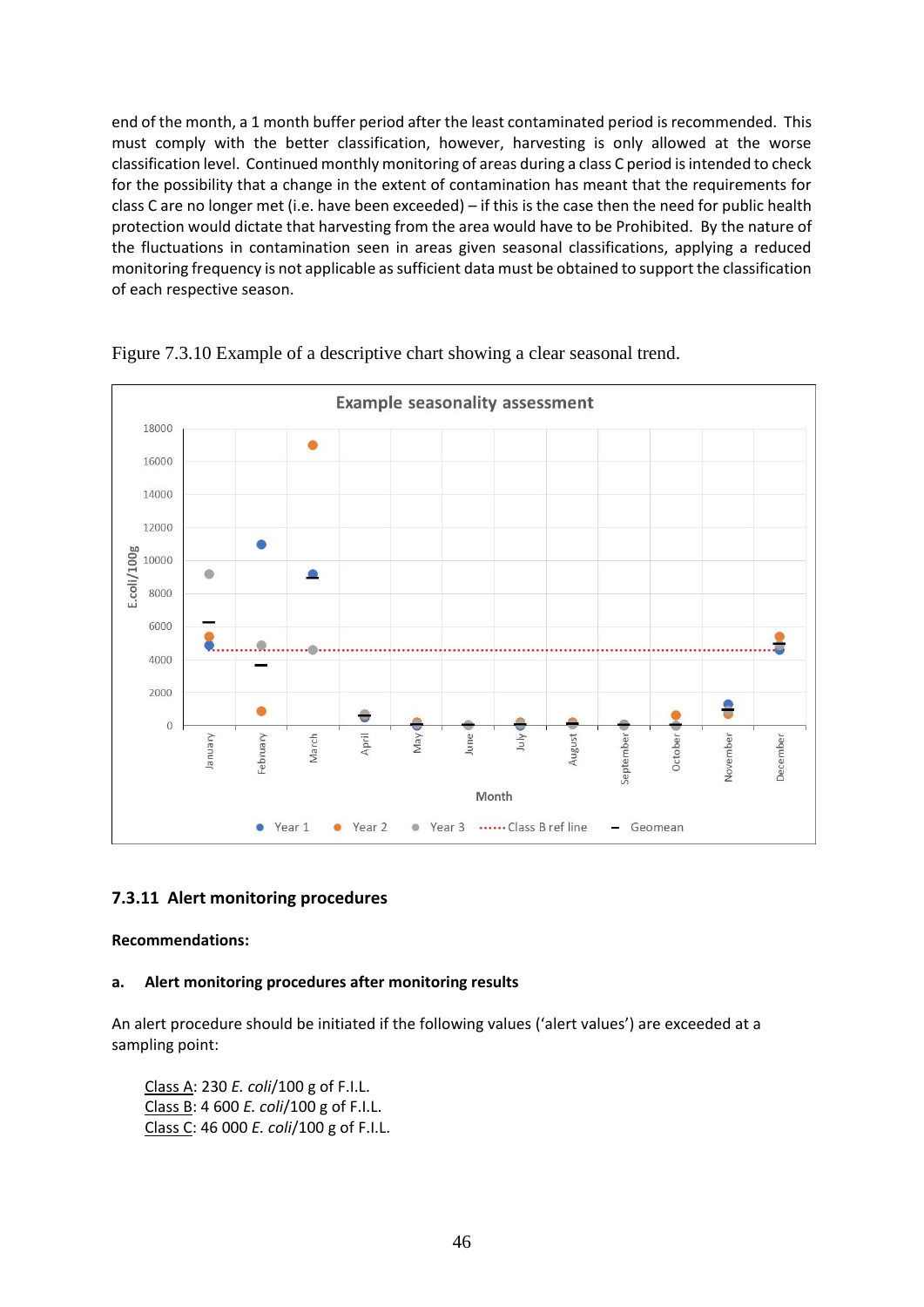An alert signals that further investigation of the result, and potentially of the production area status, is required. The alert investigation should be documented to facilitate trend analysis and allow future audit. The investigative actions needed will depend on the magnitude of the result and on the classification status of the area.

- Results within the compliance tolerance of the classified area (for Class A results of >230 ≤ 700 and for Class B >4 600 –  $\leq$  46 000 *E. coli*/100 g of F.I.L.). Compliance with the assigned classification should be checked by review of the results dataset against the defined review period for the area. **If the assessment indicates potential or actual non-compliance** the Competent Authority should either reclassify the area or instigate an investigation to determine whether the classification is still appropriate. This investigation should consider whether the result is anomalous (see Section 7.3.9), the historical trends in the area, the results from any previous investigations in the area, and any known pollution events. For Class A areas the Competent Authority should also consider informing relevant Food Business Operators to ensure end-product standard compliance.
- Results exceeding the compliance threshold for the area (for Class A >700, for Class B > 4 600, for Class C >46 000 *E. coli*/100 g of F.I.L.). The Competent Authority should instigate the following actions (in priority order) as soon as the result is known:
	- $\circ$  Conduct a risk assessment to determine the need for short-term controls (e.g. harvest area closure) to protect public health
	- o Instigate pollution event investigations
	- o Immediate follow up investigative sampling and, depending on the results, further sampling at a minimum of weekly frequency to determine whether a contamination event persists
	- o An investigation to determine if the sample result may be anomalous (see Section 7.3.9)
	- o A review of the classification status of the area informed by the above investigations

Where results from own-checks monitoring by the industry at dispatch or purification centres (or the results of audit samples taken by the competent authority) indicate that harvested batches have *E. coli* levels that exceed the above limits for the class of area, the alert procedures should also be invoked as described above.

The results of any investigative and/or industry own-checks samples taken at dispatch/purification centres should not be taken into account for longer term determination of classification status. However, the results of all samples taken in accordance with the sampling plan for the area should be taken into account for the determination of classification status, including any taken during a closure period, unless they are identified as meeting the criteria for anomalous results given in Section 7.3.9.

#### **b. Alert monitoring procedures after a pollution event, adverse weather conditions or outbreak of illness**

If a pollution event or extreme adverse weather conditions have occurred in an area, or if information is received regarding the association, or possible association, of the harvesting area with an outbreak of illness, then an alert procedure should be initiated. This should involve:

- investigative sampling instigated as soon as possible after the event has occurred or information is received
- further sampling at a minimum of weekly frequency
- pollution event investigations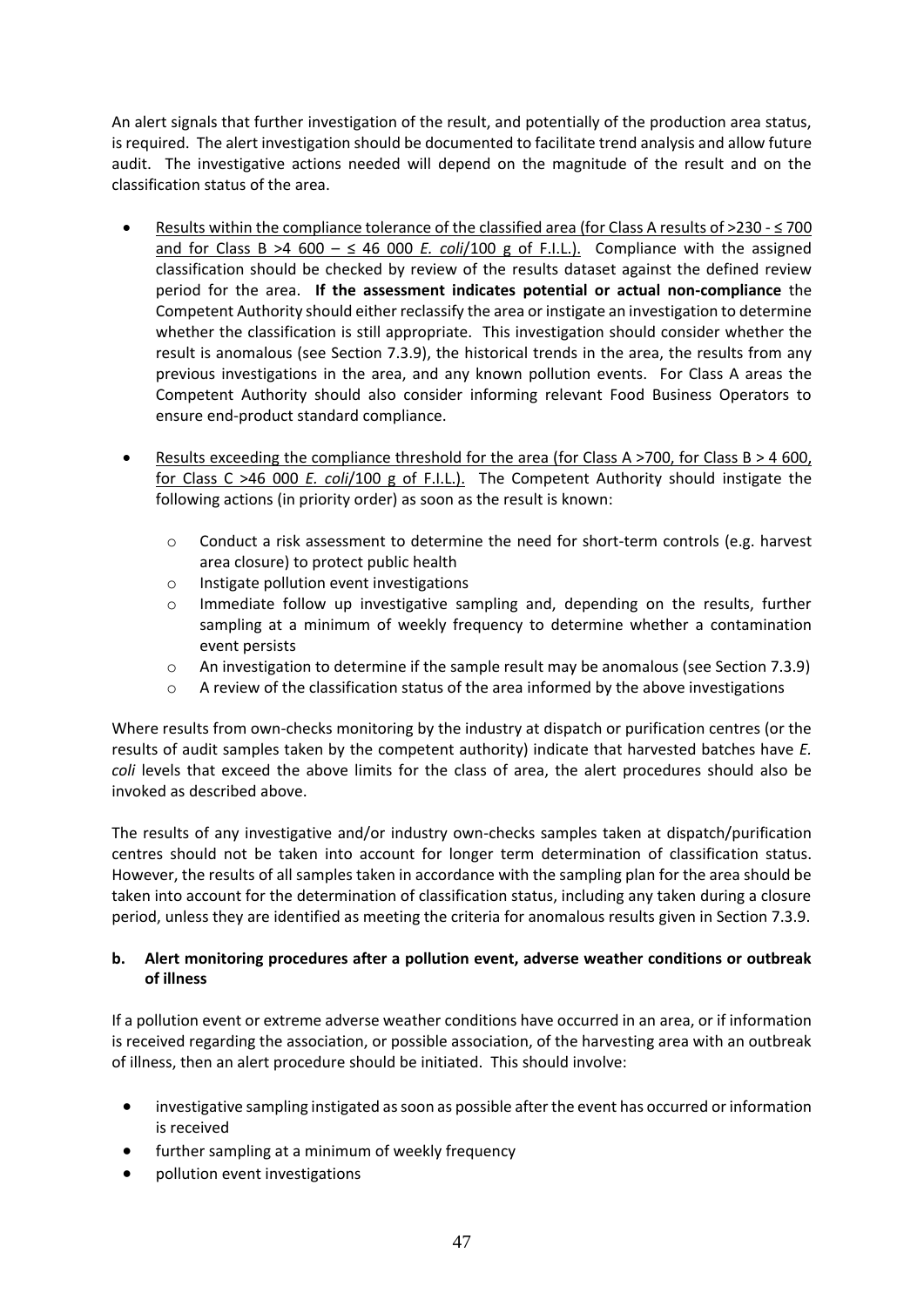• consideration of short-term controls to protect public health

#### **c. Where alert monitoring procedures are instigated**

Relevant official and industry bodies at the national, regional and local level should be informed of the result, proposed action and outcome of the alert state. Where investigations indicate that the existing classification status is not consistent with the monitoring data, the classification should be revised accordingly. See Figure 7.2 for an example flow diagram for the alert procedure.

**Explanation:** Sample results exceeding the alert values indicate that an area may not be compliant with its assigned classification, that there may be a concern for public health, and that investigation is required. Investigative actions will depend on the magnitude of the result and the assigned classification status. For Class A areas, assessment of results of >230 - ≤ 700 MPN *E. coli* /100 g is particularly required since such products could be placed on the market without further treatment. In addition to ensuring compliance with the classification criteria it may be necessary to alert Food Business Operators to ensure compliance with end-product standards. Assessment of potential noncompliance with the assigned classification status is necessary since further results exceeding the alert level could result in a classification downgrade. Consequently, all such results should be assessed to determine whether they should be excluded from the classification dataset according to the criteria detailed in section 7.3.9 (Anomalous results). Where results exceed the compliance limits specified in Regulation (EC) No 854/2004 urgent action is required to ensure both public health protection and legislative compliance.

Timely investigations, including investigative sampling will enable the impact and extent of contamination to be ascertained and possible sources identified (and, where possible, rectified). Where a risk assessment shows that the public health concern is immediate, the taking of investigative samples should not delay consideration of short-term controls. The duration of any short-term controls, and interpretation of the results of investigative sampling, should take account of the differences in characteristics between the faecal indicator bacteria (*E. coli*) and the pathogens, especially viruses. In particular, the marked difference in time for depuration of *E. coli* and some pathogens in the natural environment should be taken into account. For example, present evidence suggests that clearance of norovirus from Pacific oysters in the natural environment may take more than four weeks (EFSA, 2012).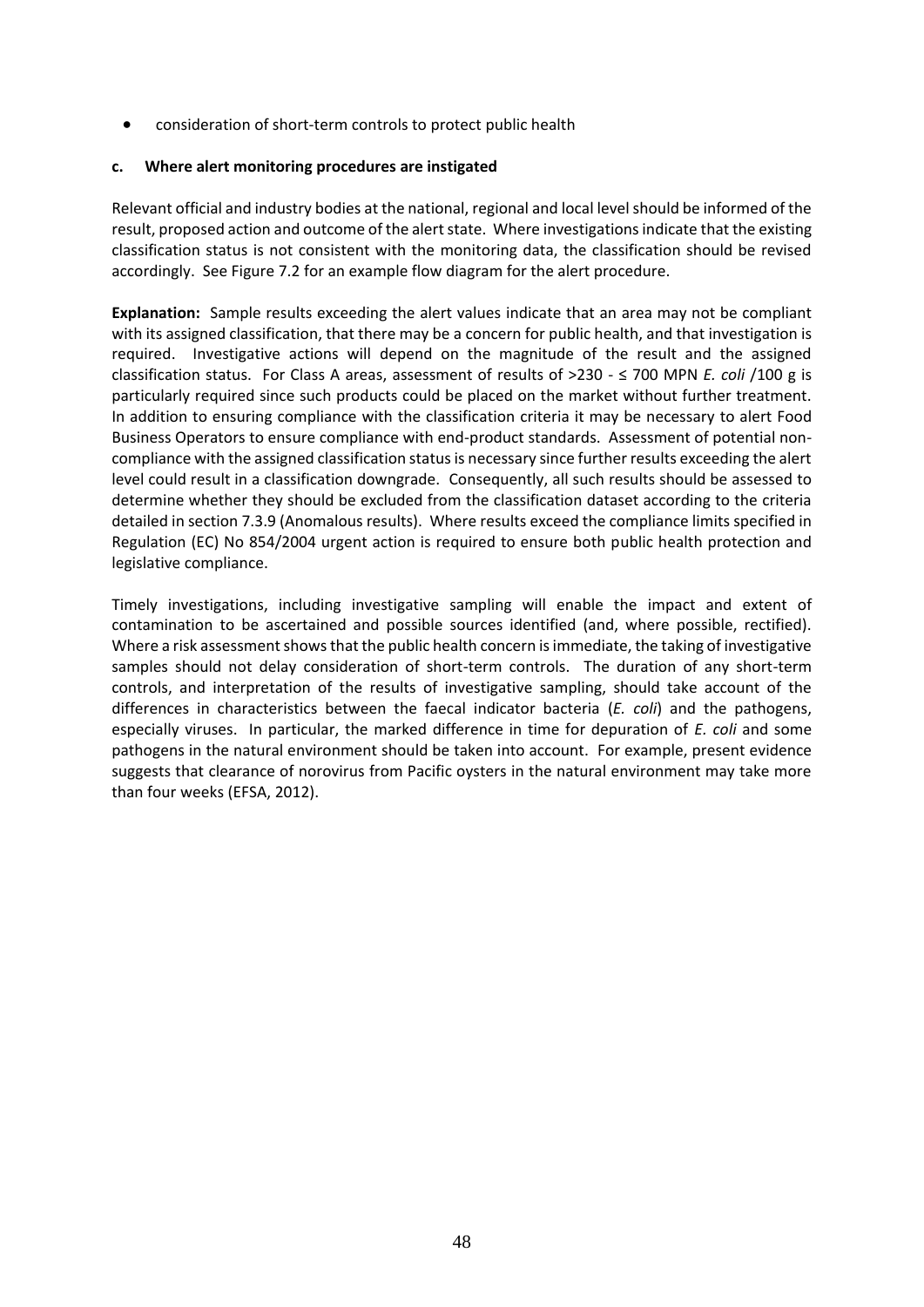

**Figure 7.2 Alert monitoring procedures - Example flow diagram**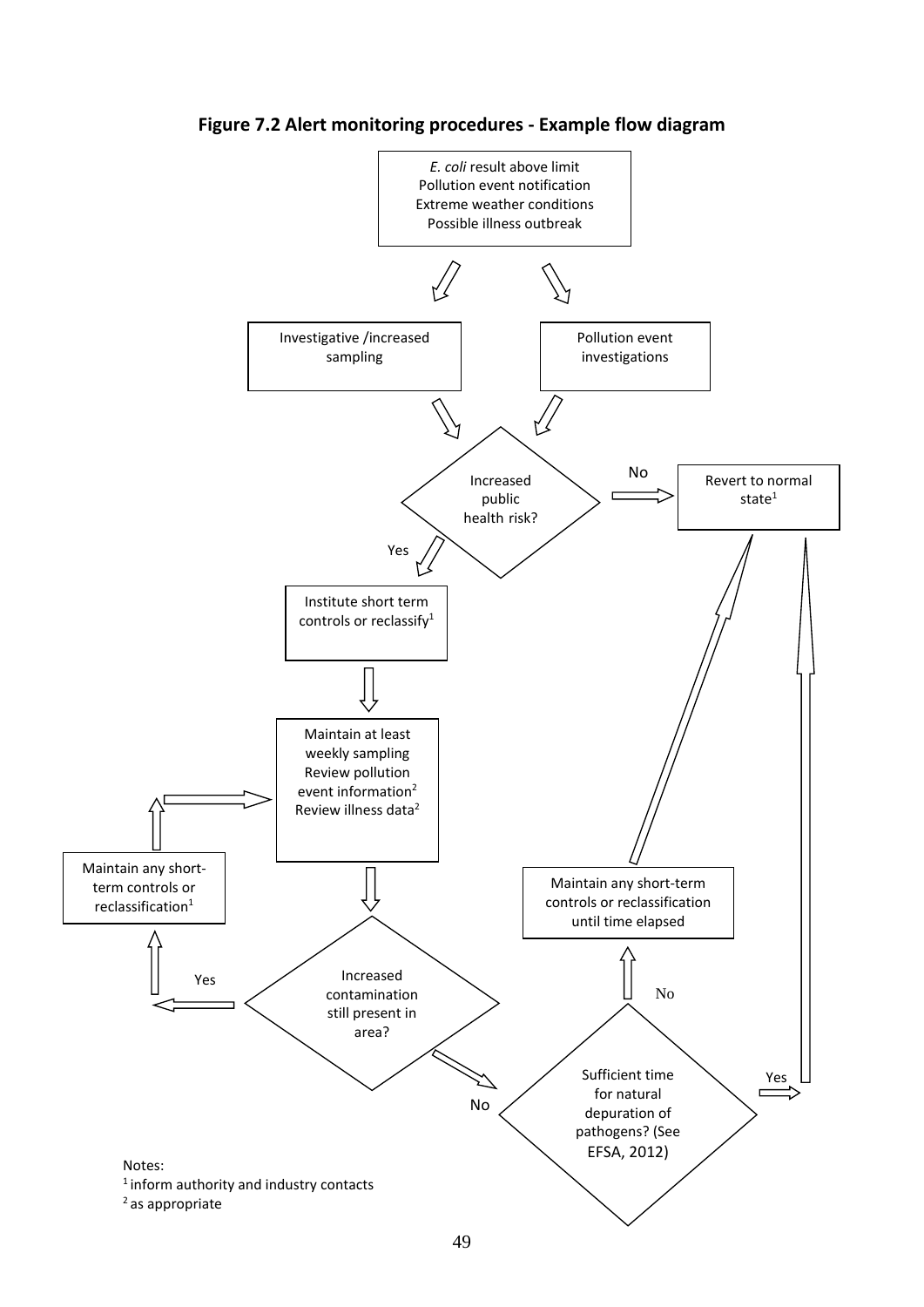## **8. Bibliography**

Note: The most recent version of an EN/ISO, ISO or ISO/IEC standard or technical specification should be used. For this reason, reference is not made to specific versions in the list given below.

Cefas 2008. The effect of time and temperature on the *Escherichia coli* content of live bivalve molluscs. Report by the UK National Reference Laboratory for monitoring bacteriological and viral contamination of bivalve molluscs.

EFSA 2012. Scientific Opinion on Norovirus (NoV) in oysters: methods, limits and control options. EFSA Panel on Biological Hazards (BIOHAZ). European Food Safety Authority, Parma, Italy.

EN/ISO 6887-3. Microbiology of food and animal feeding stuffs - Preparation of test samples, initial suspension and decimal dilutions for microbiological examination - Part 3: Specific rules for the preparation of fish and fishery products. International Organization for Standardization, Geneva.

EN/ISO 16140. Microbiology of food and animal feeding stuffs - Protocol for the validation of alternative methods. International Organization for Standardization, Geneva.

EN/ISO 16649-2. Microbiology of food and animal feeding stuffs - Horizontal method for the enumeration of beta-glucuronidase-positive *Escherichia coli* - Part 2: Colony-count technique at 44 degrees C using 5-bromo-4-chloro-3-indolyl beta-D-glucuronide. International Organization for Standardization, Geneva.

EN/ISO 16649-3. Microbiology of the food chain - Horizontal method for the enumeration of betaglucuronidase-positive *Escherichia coli* - Part 3: Detection and most probable number technique using 5-bromo-4-chloro-3-indolyl-ß-D-glucuronide. International Organization for Standardization, Geneva.

European Commission 2017. Community Guide to the Principles of Good Practice for the Microbiological Classification and Monitoring of Bivalve Mollusc Production and Relaying Areas with regard to Regulation 854/2004. European Commission DG Health and Consumers. Issue 3.

European Communities 2000. Directive 2000/60/EC of the European Parliament and of the Council of 23 October 2000 establishing a framework for Community action in the field of water policy. *Off. J. Eur. Communities* L 327, 22.12.2000: 1-72.

European Communities 2004. Regulation (EC) No 882/2004 of the European Parliament and of the Council of 29 April 2004 on official controls performed to ensure the verification of compliance with feed and food law, animal health and animal welfare rules. *Off. J. Eur. Union* L 165, 30.4.04 : 1-141.

European Communities 2004. Regulation (EC) No 853/2004 of the European Parliament and of the Council of 29 April 2004 laying down specific rules for food of animal origin. *Off. J. Eur. Union* L 226, 25.6.04 : 22-82.

European Communities 2004. Regulation (EC) No 854/2004 of the European Parliament and of the Council of 29 April 2004 laying down specific rules for the organisation of official controls on products of animal origin intended for human consumption. *Off. J. Eur. Union* L 226, 25.6.04 : 83-127.

European Communities 2006a. Directive 2006/7/EC of the European Parliament and of the Council of 15 February 2006 concerning the management of bathing water quality and repealing Directive 76/160/EEC. *Off. J. Eur. Union* L 064, 04.03.2006 : 37-51.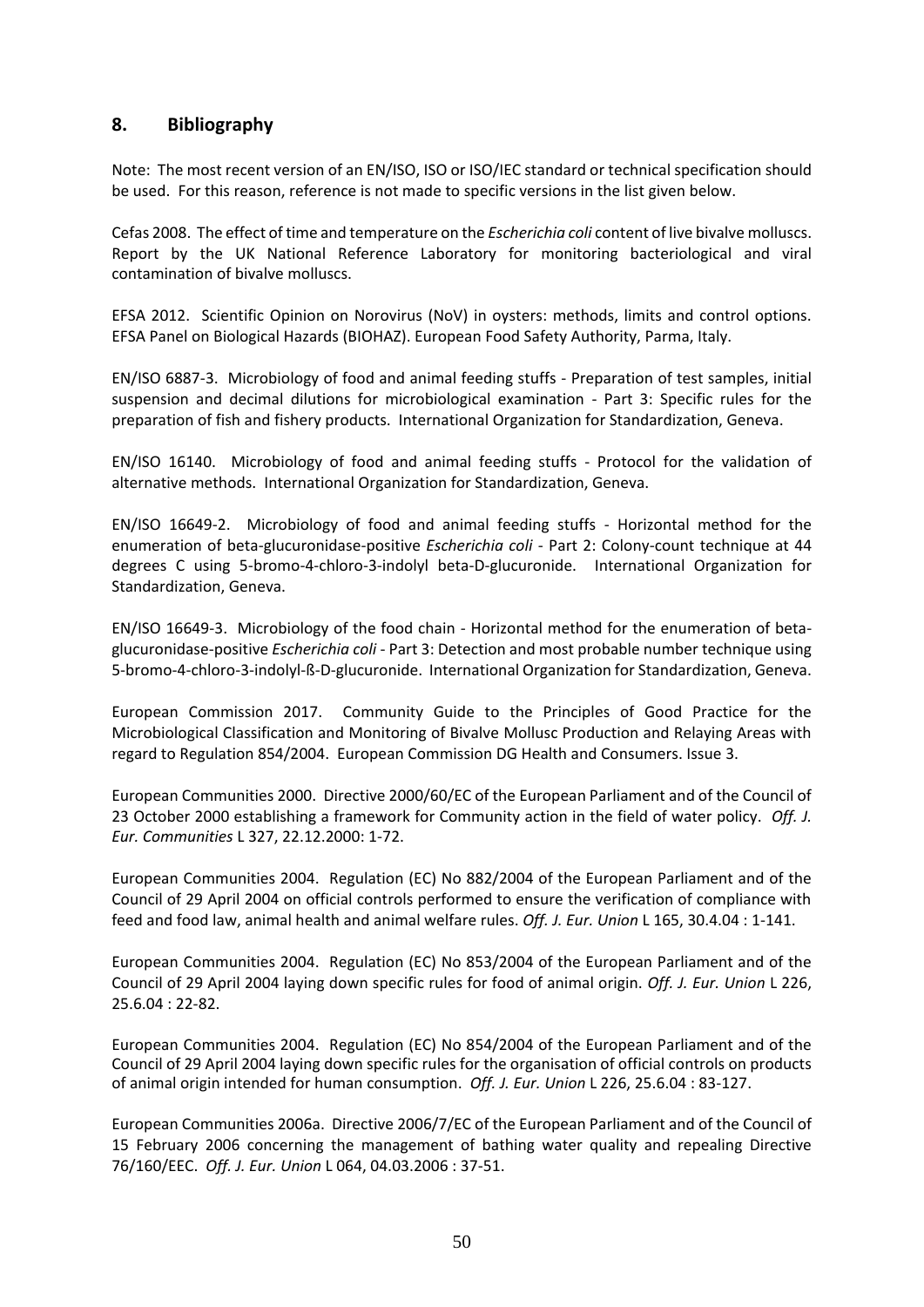European Communities 2008. Commission Regulation (EC) No 1021/2008 amending Annexes I, II and III to Regulation (EC) No 854/2004 of the European Parliament and of the Council laying down specific rules for the organisation of official controls on products of animal origin intended for human consumption and Regulation (EC) No 2076/2005 as regards live bivalve molluscs, certain fishery products and staff assisting with official controls in slaughterhouses. *Off. J. Eur. Union* L227, 18.10.08 : 15-17.

European Union 2015. Commission Regulation (EU) 2015/2285 of 8 December 2015 amending Annex II to Regulation (EC) No 854/2004 of the European Parliament and of the Council laying down specific rules for the organisation of official controls on products of animal origin intended for human consumption as regards certain requirements for live bivalve molluscs, echinoderms, tunicates and marine gastropods and Annex I to Regulation (EC) No 2073/2005 on microbiological criteria for foodstuffs. Off. J. Eur. Union L323, 09.12.2015 : 2-4.

Garreis M J 1994. Sanitary surveys of growing waters. In: Hackney C R and Pierson M D. *Environmental Indicators and Shellfish Safety.* pp 289-330. New York: Chapman and Hall.

ISO/IEC 17025. General requirements for the competence of testing and calibration laboratories. International Organization for Standardization, Geneva.

ISO/PDTS 19036 - Microbiology of food and animal feeding stuffs - Guide on estimation of measurement uncertainty for quantitative determinations. International Organization for Standardization, Geneva.

ISO 7218/FDAM 1, Microbiology of food and animal feeding stuffs - General requirements and guidance for microbiological examinations - Amendment 1. International Organization for Standardization, Geneva.

Lart WJ and Hudson SA 1993. Factors affecting Escherichia coli levels in shellfish with reference to E.E.C. Directive 91/492. Report No. 419. Seafish Industry Authority, Hull.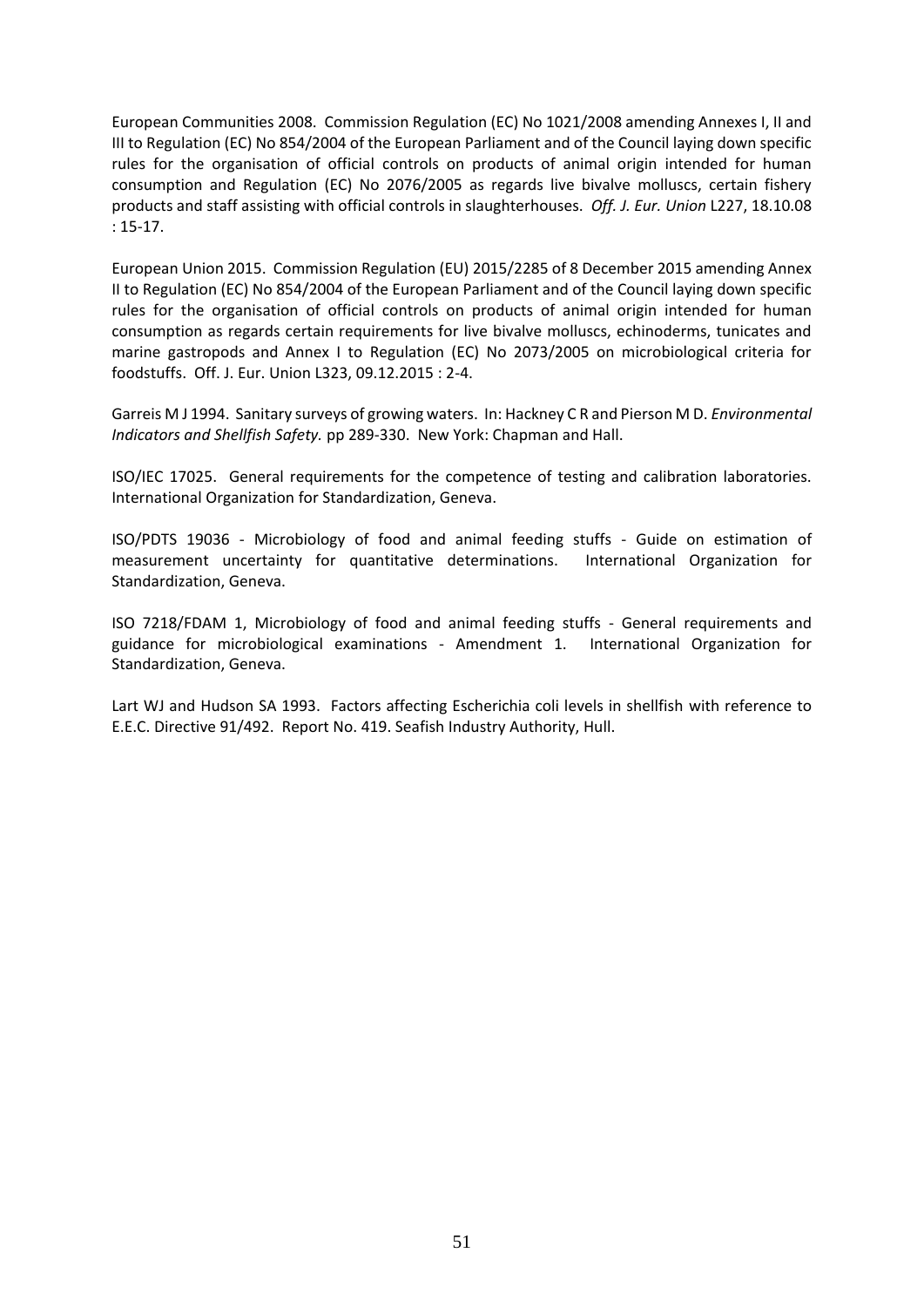| <b>Annex 1. Example Shoreline Survey Form</b> |  |  |  |  |
|-----------------------------------------------|--|--|--|--|
|-----------------------------------------------|--|--|--|--|

| <b>Shoreline Survey</b>                                   |                         |
|-----------------------------------------------------------|-------------------------|
| <b>General Information</b>                                |                         |
| Surveyor(s)                                               | indicate as appropriate |
| Date of Survey                                            | dd/mm/yy                |
| Start Time                                                | hh:mm                   |
| End Time                                                  | hh:mm                   |
| Location of survey area                                   | name                    |
| Extent of survey area                                     | from - to               |
| Map                                                       | Map Number              |
| Hydrographic Chart                                        | <b>Chart Number</b>     |
| Relative position of bivalve                              | Chart contour shore &   |
| mollusc beds & access                                     | access details          |
| Location / proximity of shellfish water sampling point(s) |                         |
| Location / proximity of bathing water sampling point(s)   |                         |
| Location / proximity of nearest bivalve mollusc           |                         |
| sampling point(s)                                         |                         |
| <b>Predicted Tides</b>                                    |                         |
| Indicate source                                           |                         |
| <b>HW</b>                                                 | Time                    |
|                                                           |                         |
| <b>HW</b>                                                 | Ht(m)                   |
|                                                           |                         |
| LW                                                        | Time                    |
|                                                           |                         |
| LW                                                        | Ht(m)                   |
|                                                           |                         |
| Any unusual observed tidal conditions                     |                         |
|                                                           |                         |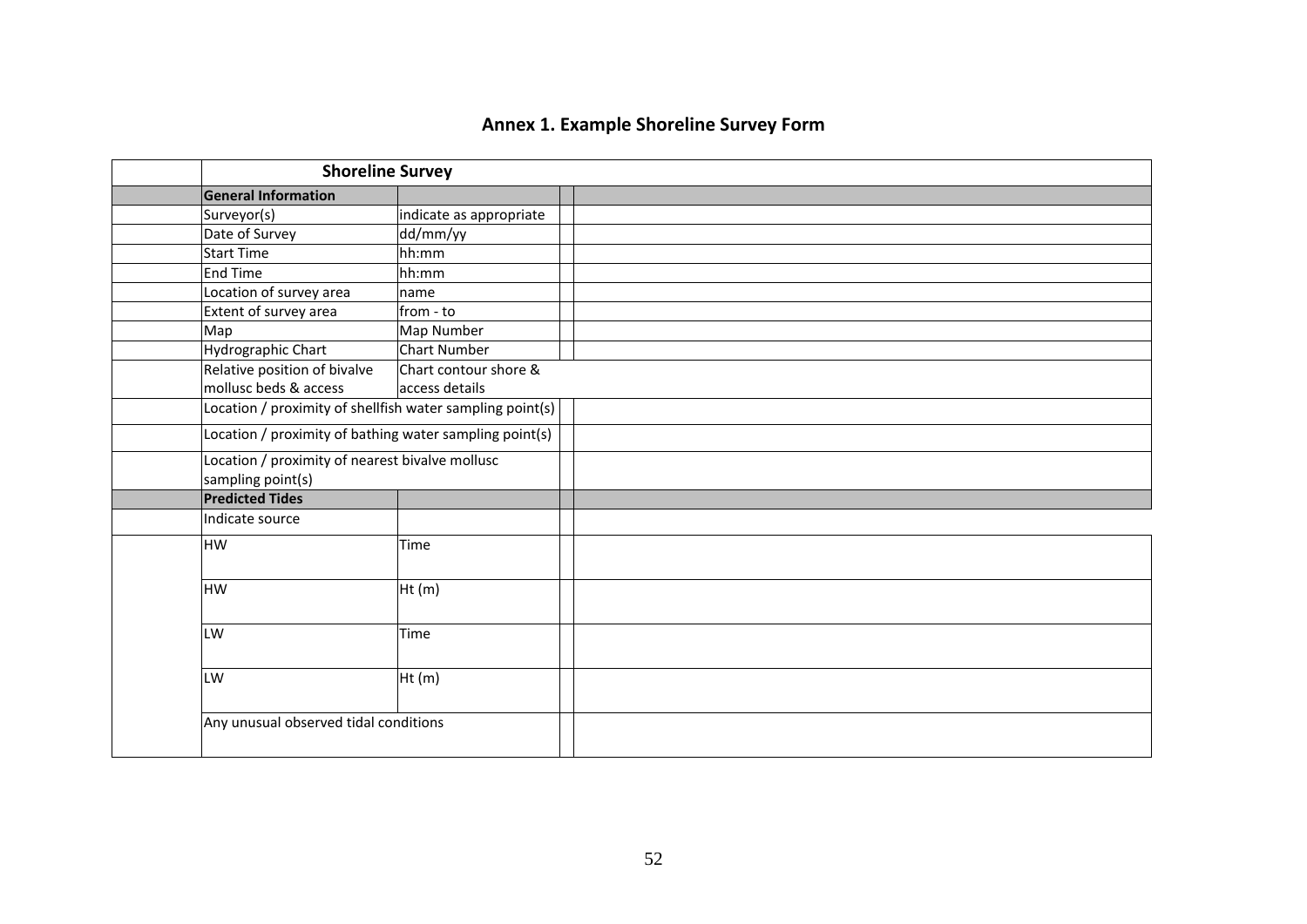|               | <b>WEATHER</b>                                  |                          |                                                                                          |
|---------------|-------------------------------------------------|--------------------------|------------------------------------------------------------------------------------------|
|               | Indicate source                                 |                          |                                                                                          |
|               | Wind Direction, Strength                        | <b>Beaufort Scale</b>    |                                                                                          |
|               | Nearest Rain gauge                              | Location Name & Grid     |                                                                                          |
|               |                                                 | Reference                |                                                                                          |
|               | Precipitation 48h preceding<br>survey           | State source             |                                                                                          |
|               | Precipitation during survey                     | <b>State</b>             |                                                                                          |
|               | <b>River flows</b>                              |                          | State relevant gauging stations with grid references and indicate if info to be obtained |
|               | <b>KNOWN POINT SOURCE</b><br><b>INPUTS</b>      |                          | List with confirmatory grid references - indicate if from map (GR) or GPS fix (GPS)      |
| <b>KNOWN</b>  | Streams & Springs                               | from Map or              |                                                                                          |
| <b>POINT</b>  |                                                 | Hydrographic Chart       |                                                                                          |
| <b>SOURCE</b> |                                                 |                          |                                                                                          |
| <b>INPUTS</b> |                                                 |                          |                                                                                          |
|               | Known discharges (e.g. from                     | List most relevant point |                                                                                          |
|               | database)                                       | sources                  |                                                                                          |
|               | Known discharges observed                       |                          |                                                                                          |
|               | at time of survey                               |                          |                                                                                          |
|               |                                                 |                          |                                                                                          |
|               | Non-database discharges                         | Sewage treatment         |                                                                                          |
|               | observed at time of survey                      | works, Combined Sewer    |                                                                                          |
|               |                                                 | Overflows, Storm         |                                                                                          |
|               |                                                 | overflows, CSO's, SO,    |                                                                                          |
|               | Additional non-database                         | Culverts                 |                                                                                          |
|               | Inputs Observed at time of                      |                          |                                                                                          |
|               | survey                                          | Outfall pipes            |                                                                                          |
|               |                                                 | Other - state            |                                                                                          |
|               |                                                 |                          |                                                                                          |
|               | Toilet blocks, likely unsewered dwellings, etc. |                          |                                                                                          |
|               | Other comments on point<br>sources              |                          |                                                                                          |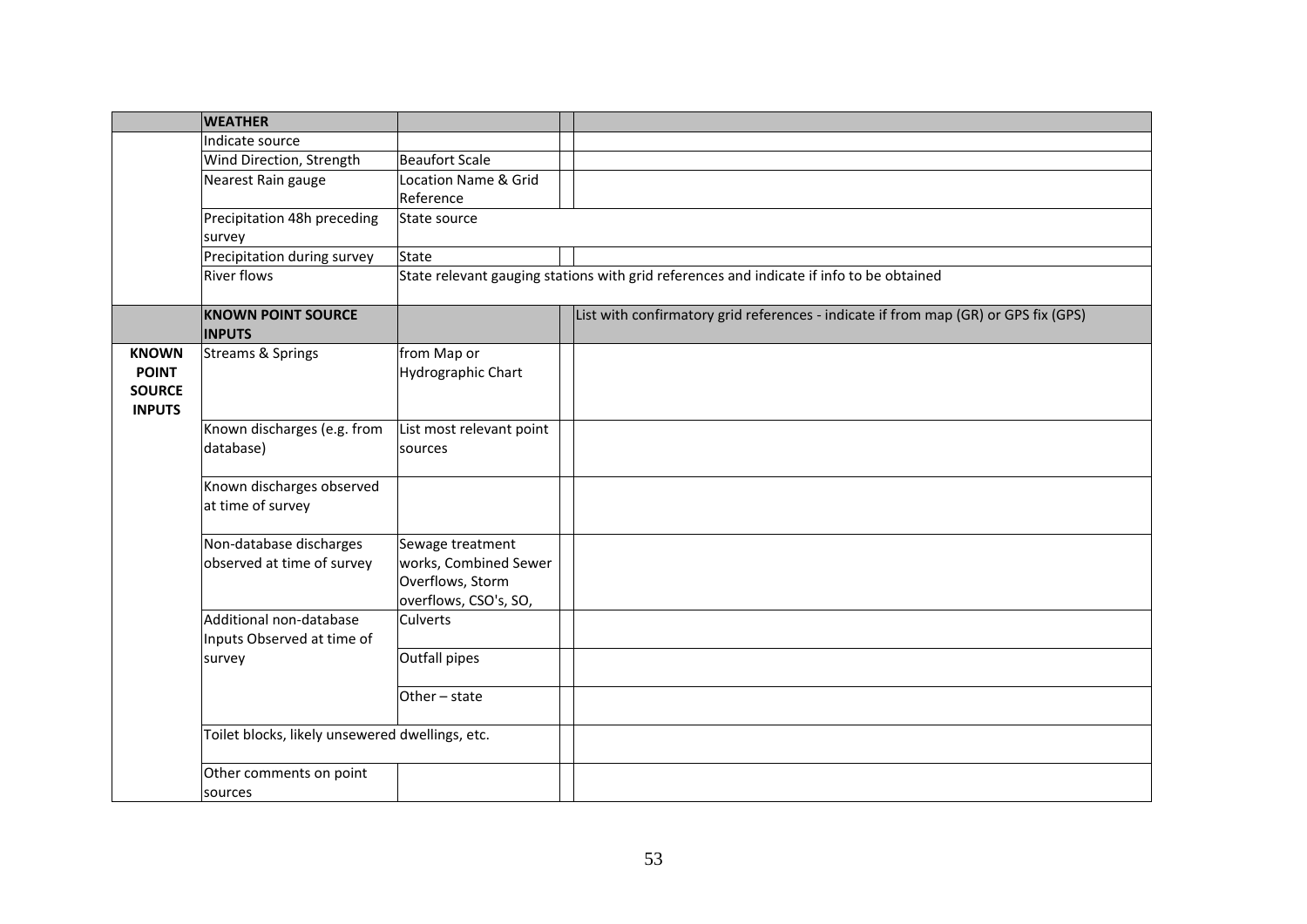| <b>HARVESTING AREA</b> |                                             |                                                                                   |
|------------------------|---------------------------------------------|-----------------------------------------------------------------------------------|
| <b>INFORMATION</b>     |                                             |                                                                                   |
|                        | Harvesting Area                             |                                                                                   |
|                        | Nearest Bed(s)                              |                                                                                   |
|                        | Harvesting equipment                        |                                                                                   |
|                        | <b>Evidence of harvesting</b>               |                                                                                   |
|                        | activity                                    |                                                                                   |
|                        | Access to Racks / beds                      |                                                                                   |
|                        | on survey day                               |                                                                                   |
|                        | Access to Racks / usual                     | Variable/Spring Tide / Neap Tide/ High Water/ Low Water                           |
|                        | state of tide / method                      |                                                                                   |
|                        |                                             | Hand-picked / raked / dredged / diver /                                           |
| <b>BIVALVE MOLLUSC</b> |                                             |                                                                                   |
| <b>MONITORING</b>      |                                             |                                                                                   |
|                        | Note names & changes in sampling personnel  |                                                                                   |
|                        | Usual tidal state when                      | Variable/Spring Tide / Neap Tide/ High Water/ Low Water                           |
|                        | sampled                                     |                                                                                   |
|                        | Usual time of sampling                      | a.m. / p.m. / eve / Mo / Tu / Wed / Th / Fr / Sa / Su / Variable tides / OTHER:   |
|                        | Usual Frequency of sampling                 |                                                                                   |
|                        | Note sample collection                      | direct form Beds / dedicated sample Bags / Trestle bags / ropes / dedicated ropes |
|                        | source                                      |                                                                                   |
|                        | Flesh Monitoring sample collection comments |                                                                                   |
| <b>BOATS</b>           |                                             |                                                                                   |
|                        | <b>Boat Moorings</b>                        |                                                                                   |
|                        | Boats, Work Boats                           |                                                                                   |
|                        | Boats, Fishing                              |                                                                                   |
|                        | Boats, Commercial                           |                                                                                   |
|                        | <b>Other Vessels</b>                        |                                                                                   |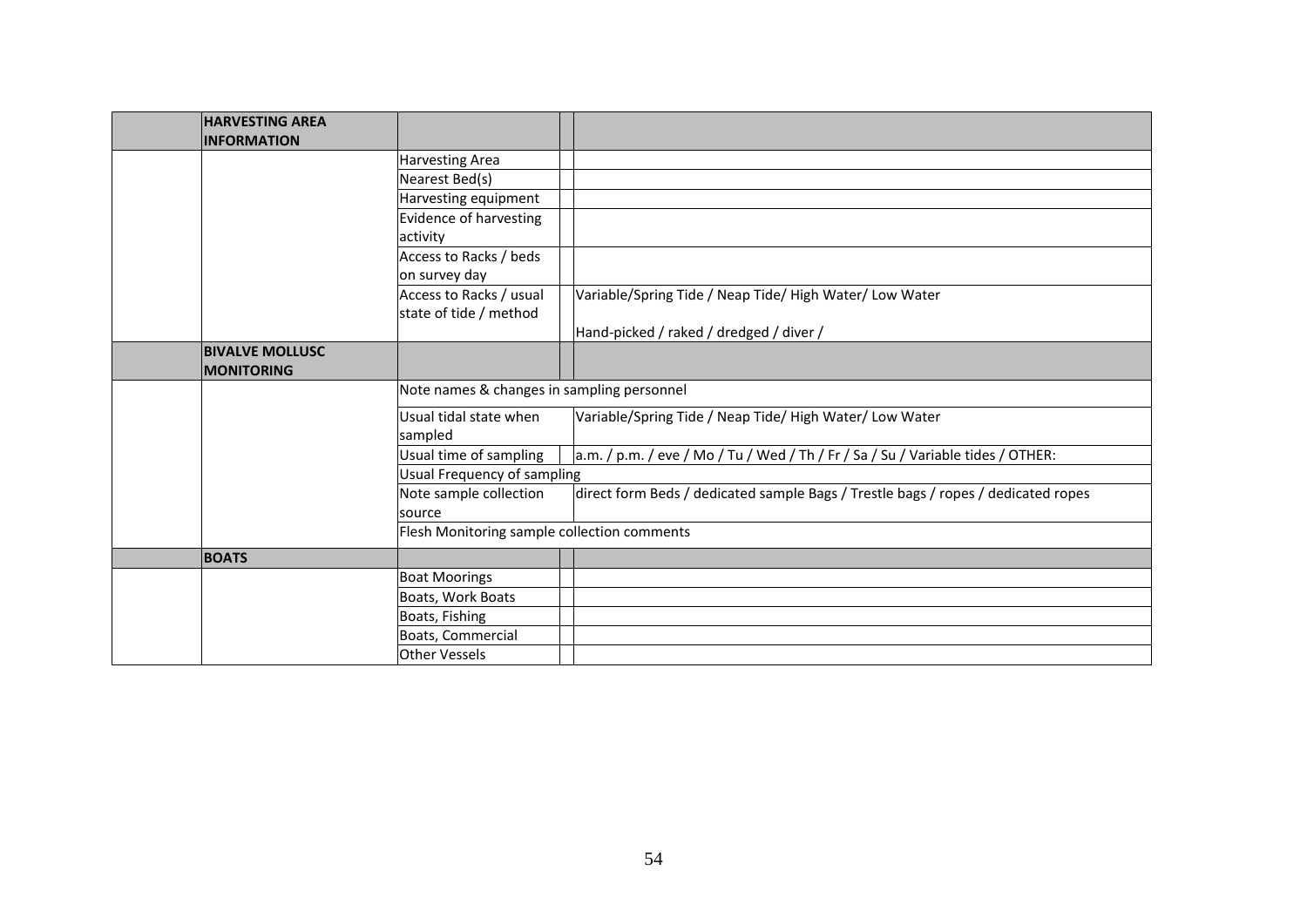| <b>SHORE OBSERVATIONS</b>       |                                              |  |
|---------------------------------|----------------------------------------------|--|
| For animals and birds give      | Animals on beach /                           |  |
| approximate numbers where shore |                                              |  |
| possible                        |                                              |  |
|                                 |                                              |  |
|                                 | Estuarine animal                             |  |
|                                 | presence - seals, birds                      |  |
|                                 |                                              |  |
|                                 |                                              |  |
|                                 | Strandline litter                            |  |
|                                 |                                              |  |
|                                 | Strandline sewage                            |  |
|                                 | related debris                               |  |
|                                 |                                              |  |
|                                 | Water appearance /                           |  |
|                                 | slicks, algal blooms                         |  |
|                                 | Beach signage - water                        |  |
|                                 | quality information                          |  |
|                                 | Beach signage - e.g. dog                     |  |
|                                 | bans, shellfish gathering<br>/ public health |  |
|                                 | prohibitions                                 |  |
| <b>CATCHMENT OBSERVATIONS</b>   |                                              |  |
|                                 | Population estimate                          |  |
|                                 |                                              |  |
|                                 | Topography (e.g. steep-                      |  |
|                                 | sided valley, flat land,                     |  |
|                                 | etc.)                                        |  |
|                                 | Adjacent land use and                        |  |
|                                 | catchment land use e.g.                      |  |
|                                 | catchment grazing,                           |  |
|                                 | forestry, arable                             |  |
|                                 | <b>Wider Catchment land</b>                  |  |
|                                 | use eg catchment                             |  |
|                                 | grazing, forestry, arable,                   |  |
|                                 | other activities                             |  |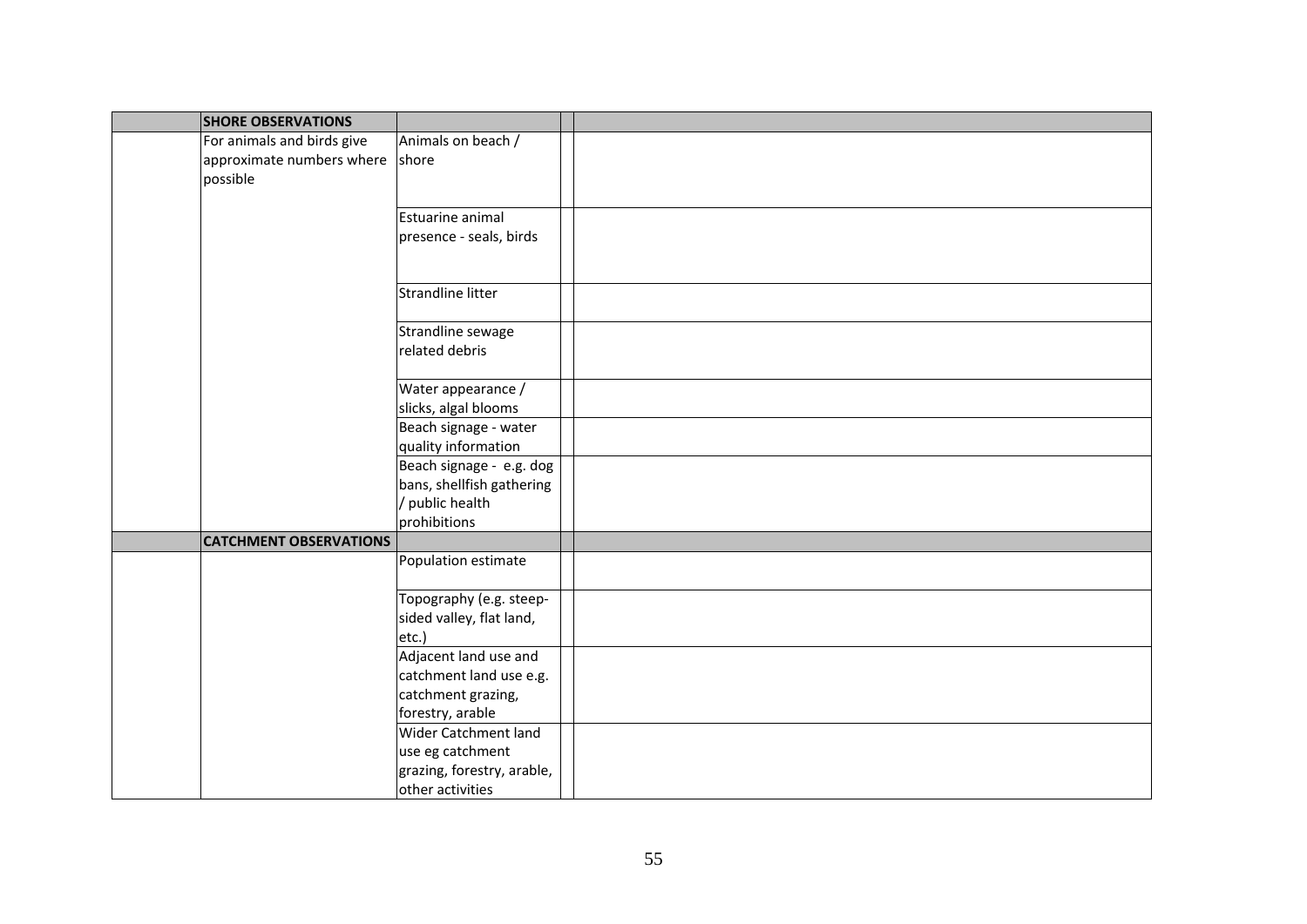| <b>PHOTOGRAPHS</b>       |                                                                           |                                         |
|--------------------------|---------------------------------------------------------------------------|-----------------------------------------|
|                          | Note time and position                                                    |                                         |
|                          | for each                                                                  |                                         |
| <b>SAMPLE COLLECTION</b> |                                                                           |                                         |
|                          | Date / Time / Sampler Initials                                            |                                         |
|                          | Media sampled                                                             | Water / Effluent / Shellfish / Sediment |
|                          | Sample location(s) name and reference points                              |                                         |
|                          | Sample coordinate indicate if from map (NGR or lat/long) or GPS fix (GPS) |                                         |
|                          | Depth sampled                                                             |                                         |
|                          | Microbiological Analysis                                                  |                                         |
|                          | On-site parameters:                                                       | e.g. Temp. DO, Sal, Turbidity, TDS      |
|                          | Comments (e.g. tide,                                                      |                                         |
|                          | watercourse flow,                                                         |                                         |
|                          | presence of animals)                                                      |                                         |
| <b>OTHER COMMENTS</b>    |                                                                           |                                         |
|                          | Industry details etc.                                                     |                                         |
|                          |                                                                           |                                         |
|                          |                                                                           |                                         |
|                          |                                                                           |                                         |
|                          |                                                                           |                                         |
|                          |                                                                           |                                         |
|                          |                                                                           |                                         |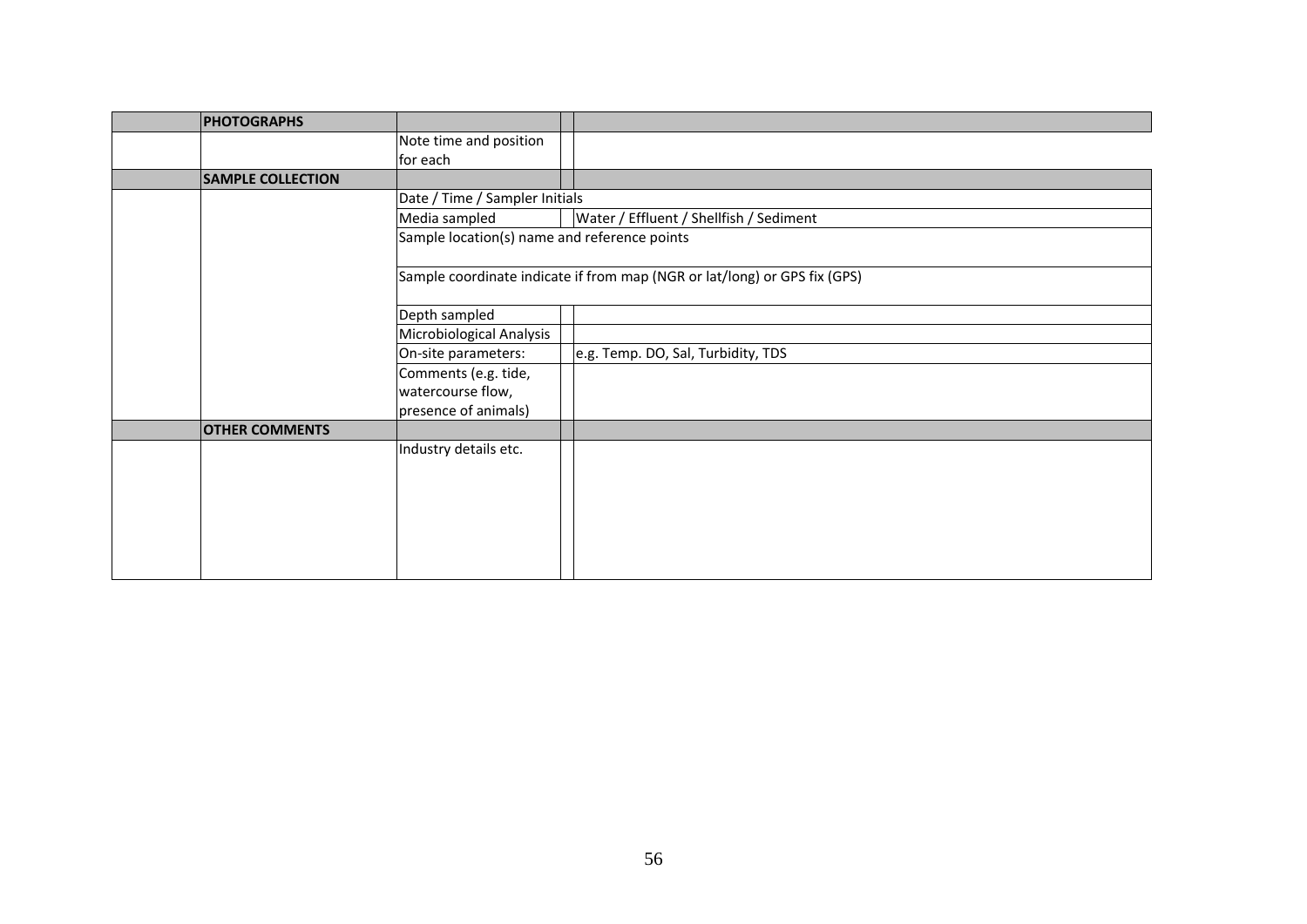## **Annex 2. Sampling strategies for specific types of bivalve mollusc fisheries**

#### **Trestle culture**

As plastic mesh bags are fixed on the trestles, sampling is often most convenient at low tide (sometimes at low spring tide) which may favour a worst case approach, depending on the siting of the trestles in relation to contaminating sources. Bivalve molluscs produced on trestle may also contain some sediment around them so the sample collected should be cleaned by rubbing sediment off by hand, if necessary, and properly rinsed with clean seawater or potable water.

#### **Rope culture**

Sampling of rope culture bivalve molluscs does not require any supplementary hygiene procedures. The rope is brought to surface for sampling and the depth, where appropriate, estimated from the surface point on the rope. The sampling plan may specify a specific depth. In this case, sufficient animals should be taken from as near to that depth as possible, usually within 0.5 m. Otherwise, the bivalves are collected from various depths of the rope according to the following procedure.

The amount of bivalve molluscs to be collected per meter depends on the length of the rope. A rope of 5 meters requires a standard sample of 20 animals (depending on mussel size), which means 4 animals per meter. This approach will average out any vertical spatial differences but may need to be modified if large variations in contamination are seen at different depths. In general, rope cultures do not contain large amounts of sediment, therefore the bivalve molluscs may be rinsed with clean seawater or potable water.

#### **Pole culture (bouchots)**

Like rope cultures the pole mussels should be sampled either at a specific depth, if defined in the sampling plan, or evenly over the length of the bouchot. Samples are best taken at low tide, since this is more practical, and the changes on picking up contaminations are (depended on the area), greater at low tide (usually greatest at low-water spring tides). Pole-grown bivalve molluscs usually lack large amounts of sediment; therefore, no special attention needs to be taken for sediment removal. However, the bivalves need to be rinsed with clean seawater or potable water.

#### **Sea-bed culture**

Sampling of sea-bed grown bivalve molluscs requires special attention, since the fishery usually cooccurs with a heavy (contaminated) sediment load. The bivalve molluscs may be collected with use of a dredge. The bivalves are required to be brought to the surface, where they are properly prerinsed by submerging the dredge in the water in order to remove excess sediment. The remaining sediment needs to be removed with use of clean seawater, or preferably potable water. In order to take spatial variation into account, it is important to collect shellfish from different locations in the dredge.

#### **Lot sampling**

When a monitoring system is used where bivalve molluscs are collected from a fished batch the actual location of fishing needs to be recorded. It is also important to ensure that the delay between fishing and the start of the laboratory analysis does not exceed the period defined by the competent authority.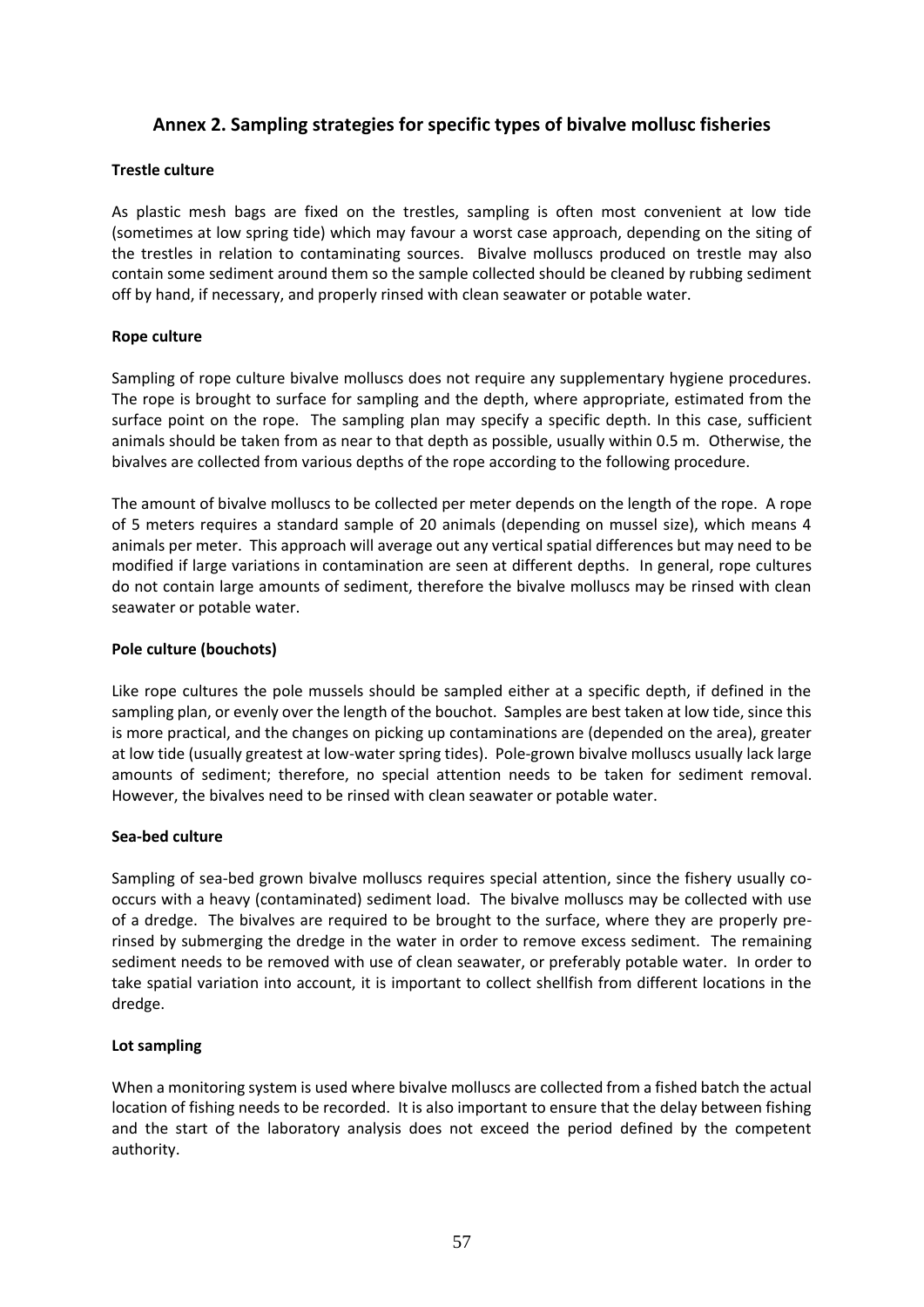#### **Tray culture**

Bivalve molluscs produced on trays may contain sediment around them; therefore, special attention should be taken to prevent contamination of the animals. When sampling at high tide, the tray should be lifted from the bottom (or installation). When surfaced the tray should be submerged several times to remove excessive sediments. If sampling occurs during low tide, the gross sediment should be removed by hand before the outsides of the bivalves are properly rinsed with clean seawater or potable water.

#### **Wild shellfisheries**

Wild bivalve molluscs may be collected using a dredge, raking or may be hand-picked. Special attention should be taken to avoid contamination by sediment. Any sediment should be rinse of by submerging the dredge several times, or by rubbing the sediment off by hand (any which is applicable). The samples need to be rinsed with clean seawater or potable water.

#### Dredging

Bivalve molluscs growing on the bottom may be collected either by hand (digging) or with use of a hand operated dredge. Towing the dredge apparatus, followed by the collection of sample from the dredge, collects the shellfish. Since the dredge contains surface sediment, it is important that the shellfish are rinsed properly prior to packaging.

#### Raking

Cockles in the intertidal area may be collected at low tide by raking the sediment to a depth of about 3cm. Accumulated cockles should be picked out of the raked material on a regular basis to avoid possible sediment uptake and then rinsed and placed in the sample bag.

#### Hand picking

Hand picking of bivalve molluscs should be performed with consideration of post sampling contamination, therefore the animals should be collected with proper hygienic considerations.

Some species, such as scallops, razor clams, echinoderms and tunicates, may be hand-picked by diving. Care should be taken to avoid disturbing the sediment in the area as far as possible and to return the animals to the surface as soon after collection as is possible. Additional safety requirements will apply for this procedure.

#### Intertidal sampling

Samples from the intertidal area may be collected by dredging, hand picking or raking depending on the species and time of sampling.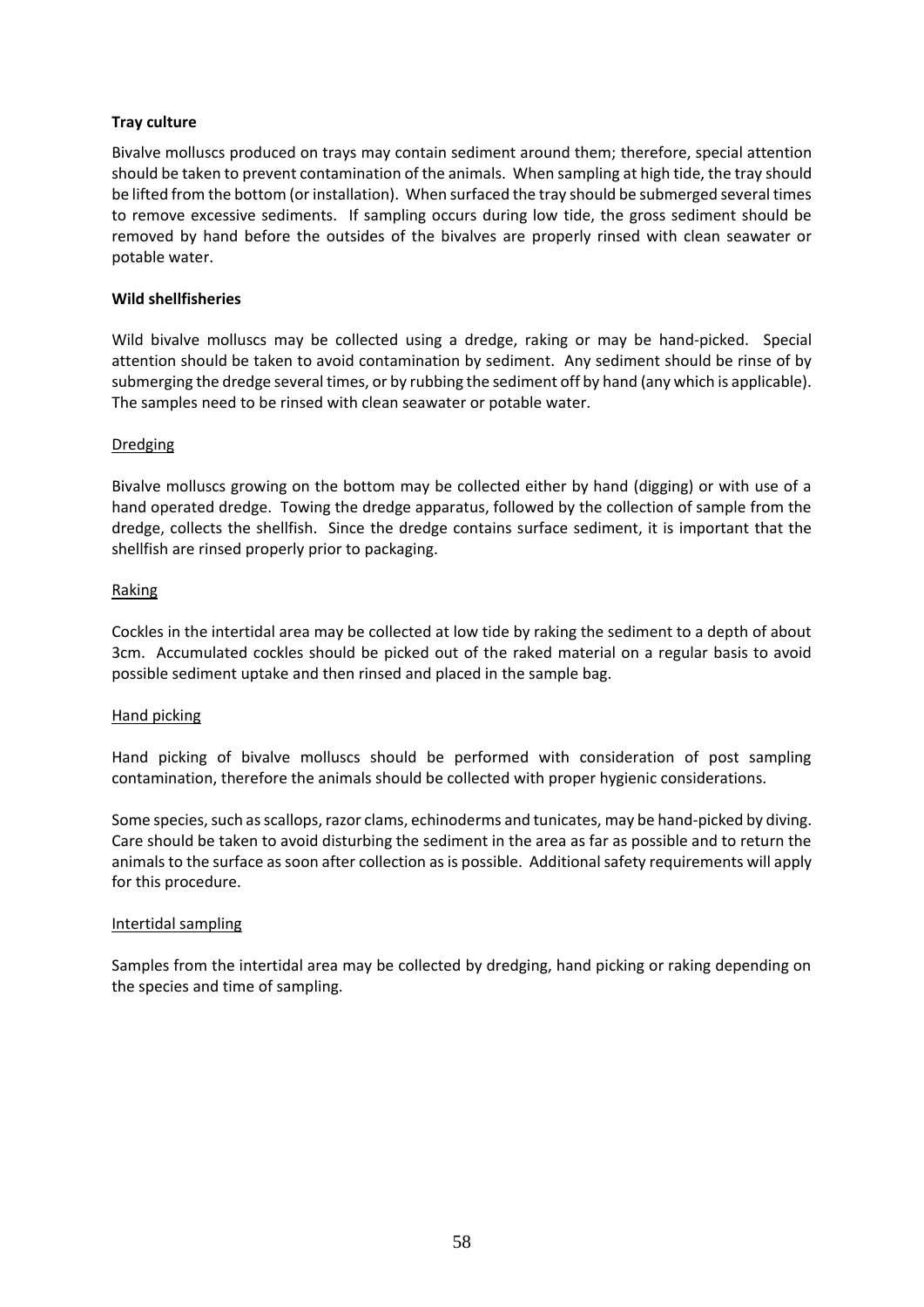# **Annex 3. Example agreement between the competent authority (or other agency responsible for the microbiological monitoring programme) and a laboratory analysing samples on behalf of a food business operator**

Date: day, month, year Authority reference number: Laboratory reference number:

# Agreement between [the Laboratory] and [the Competent Authority (or other agency)] relating to the provision of data for *E. coli*

[The Laboratory] herewith enters into an agreement relating to the performance of analyses for the presence of *E. coli* on the below given conditions.

#### **§ 1**

The Agreement covers samples which are taken by and forwarded by harvesters or other food business operators in relation to the analysis of bivalve molluscs for *Escherichia coli* where the results of the analysis are used in connection with the classification of the production areas established by the competent authority in accordance with food hygiene legislation.

#### **§ 2**

[The Laboratory] is accredited in accordance with the ISO 17025 to carry out the analysis for the presence of *E. coli* in bivalve molluscs in accordance with the methods given in the food hygiene legislation.

In addition [The Laboratory] must follow the instructions concerning the analytical methods given by [the Competent Authority (or other agency)] and by the [The ….. National Reference Laboratory for Monitoring Bacteriological and Viral Contamination of Bivalve Molluscs (hereafter called NRL)].

#### **§ 3**

[The Laboratory] must ensure that samples of bivalve molluscs are received, handled and analysed in accordance with requirements given in the food hygiene legislation and the recommendations given in the EU Good Practice Guide to the Microbiological Monitoring of Bivalve Mollusc Harvesting Areas.

#### **§ 4**

[The Laboratory] must report the results of all analyses undertaken for the purposes identified in §1 to the [the Competent Authority (or other agency)] by e-mail……. or alternatively by Fax …., as soon as the results are available. Each report must include information as to the accreditation status of the laboratory (meaning the seal of the accreditation body and the number of accreditation) and reference to the analytical method used.

The reporting of single or multiple results must be undertaken electronically by the use of a spreadsheet, which is designed by [the Competent Authority (or other agency)], and which is given in annex A, unless [The Laboratory] has made another agreement with [the Competent Authority (or other agency)].

#### **§ 5**

[The Laboratory] must participate in a proficiency testing programme specifically intended for laboratories carrying out *E. coli* analysis on live bivalve molluscs under the food hygiene legislation.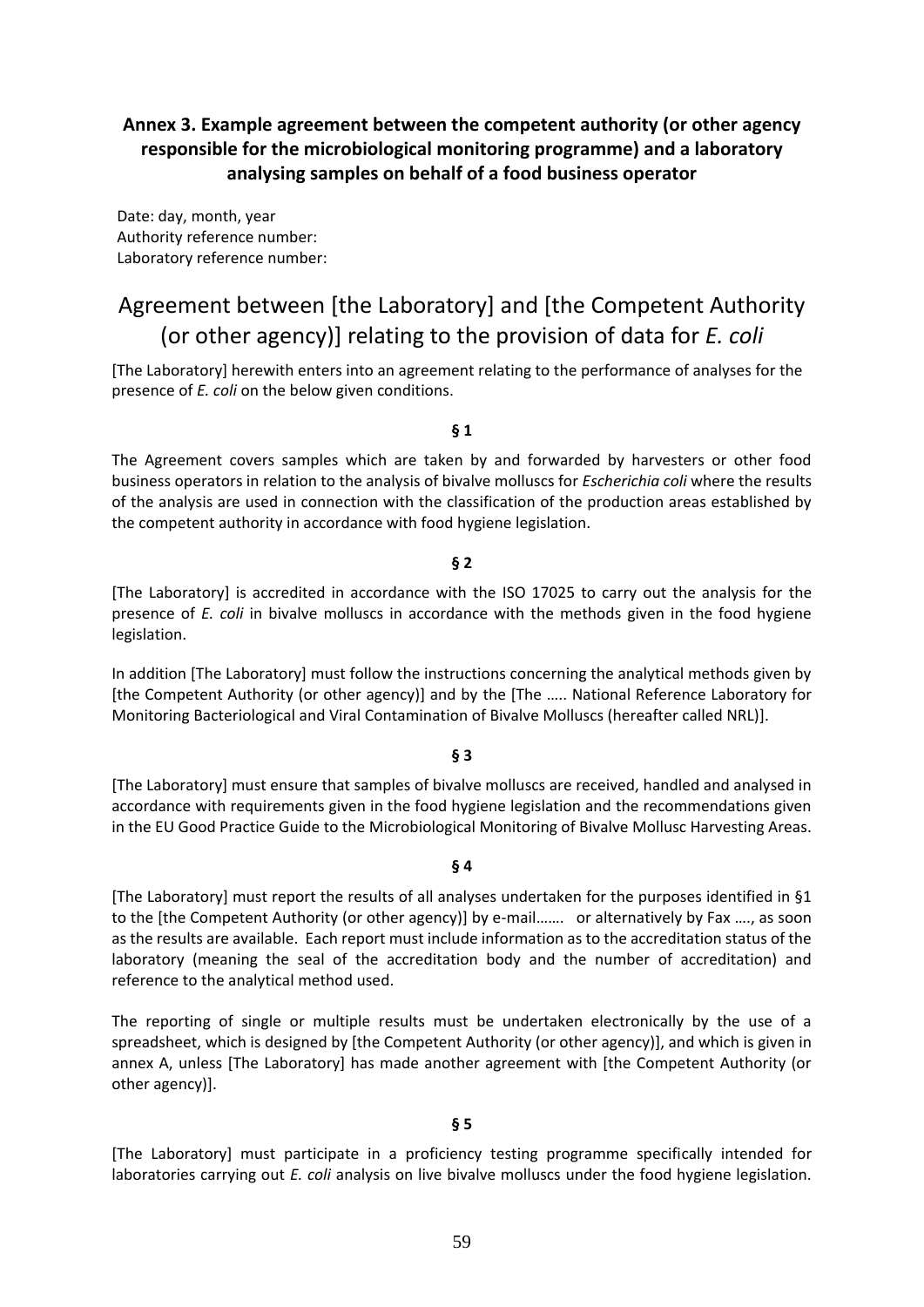Such a program is offered by Public Health England (PHE), and is named "PHE Shellfish Scheme". Further information and a registration form can be found on:

[https://www.gov.uk/government/collections/external-quality-assessment-eqa-and-proficiency](https://www.gov.uk/government/collections/external-quality-assessment-eqa-and-proficiency-testing-pt-for-food-water-and-environmental-microbiology#shellfish-scheme)[testing-pt-for-food-water-and-environmental-microbiology#shellfish-scheme](https://www.gov.uk/government/collections/external-quality-assessment-eqa-and-proficiency-testing-pt-for-food-water-and-environmental-microbiology#shellfish-scheme)

or by contacting [The ….. National Reference Laboratory for Monitoring Bacteriological and Viral Contamination of Bivalve Molluscs (hereafter called NRL)]. In addition, [The Laboratory] must participate in other proficiency testing programmes or interlaboratory comparisons organised by the NRL.

During participation in these proficiency testing programmes, [The Laboratory] must use the methods of analysis for *E. coli* in bivalve molluscs specified in § 3. [The Laboratory] must forward documentation to the NRL concerning the registration and participation in the proficiency testing programmes. After each distribution, [The Laboratory] must forward the results of its analyses plus the individual laboratory evaluation report to the NRL.

**§ 6**

The agreement can be annulled by both of the two parties with notice of 12 months. The agreement can further be annulled with immediate effect, if legislative, structural or similar conditions result in substantial changes in the existing conditions of the agreement.

#### **§ 7**

The [the Competent Authority (or other agency)] will not be responsible for any expenses connected with receiving, handling and analysing those samples mentioned in § 1, no. 1 and § 5 or the registration and reporting of analytical results of such samples.

\_\_\_\_\_\_\_\_\_\_\_\_\_\_\_\_\_\_\_\_\_\_\_\_\_\_\_\_\_\_ \_\_\_\_\_\_\_\_\_\_\_\_\_\_\_\_\_\_\_\_\_\_\_\_\_\_\_\_\_\_\_

Date:

for [the Competent Authority (or other agency)] for [The Laboratory]: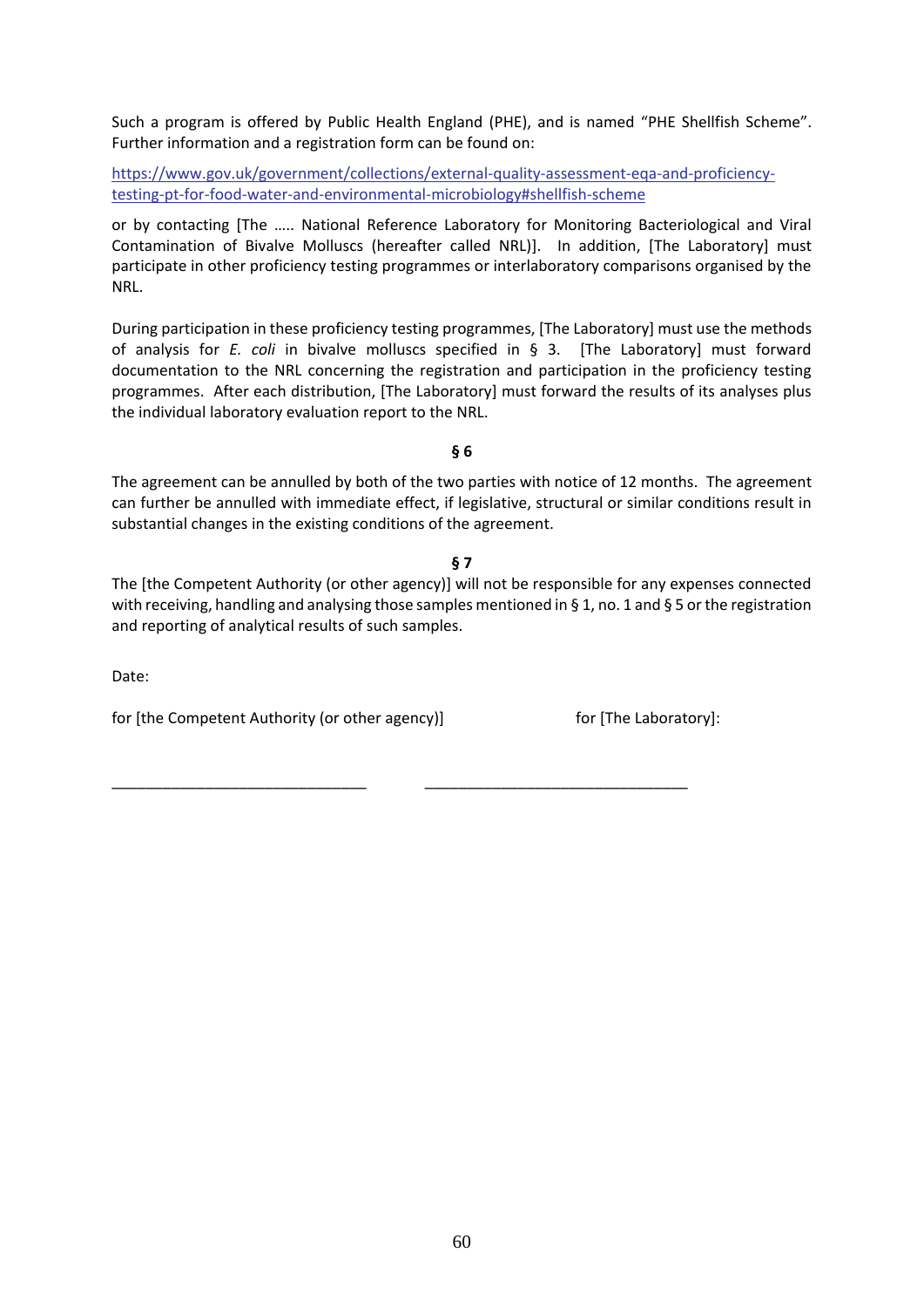| <b>Production area</b>                                 | <b>Sampling</b>                                                    |                                                                                                                |                                                                                                            |                                                                                 |                                                                                          |                                   |                                                                                                                                                                                     | Sample receipt                                                                 |                                                                                 | Laboratory analysis                                                                  |                             |                                             |                                   |
|--------------------------------------------------------|--------------------------------------------------------------------|----------------------------------------------------------------------------------------------------------------|------------------------------------------------------------------------------------------------------------|---------------------------------------------------------------------------------|------------------------------------------------------------------------------------------|-----------------------------------|-------------------------------------------------------------------------------------------------------------------------------------------------------------------------------------|--------------------------------------------------------------------------------|---------------------------------------------------------------------------------|--------------------------------------------------------------------------------------|-----------------------------|---------------------------------------------|-----------------------------------|
| production<br>the<br>đ<br>name<br>and<br>Numbe<br>area | ă<br>fishery<br>ild.<br>esting<br>aquaculture)<br>Ney<br>Ⴆ<br>Form | $\overleftarrow{\sigma}$<br>vessel<br>the<br>stablishment<br>Ⴆ<br>number<br>Φ<br>Identification<br>aquaculture | rence)<br>refer<br>$\Omega$<br>σ<br>ξ<br>thing<br>position<br>ē<br>sampling<br>$\circ$<br>titude<br>Ⴆ<br>ō | reference)<br>qew)<br>easting<br>position<br>ŏ<br>sampling<br>ngitude<br>으<br>Ⴆ | S<br>ؾ<br>Ξ<br>틍<br>E<br>Φ<br>츪<br>≤.<br>¤<br>$\mathcal{P}$<br>ق∶<br>$\mathbf{d}$<br>င္တ | sampling<br>đ<br>and time<br>Date | ăέ<br>sampling<br>bivalves<br>ਰ<br>S<br>pas.<br>ω<br>Ⴆ<br>Ō<br>$\circ$<br>time<br>immer<br>exp<br>$\vec{a}$<br>ٯ<br>Temperature<br>€<br>ၑ<br>(seawater<br>ى<br>ίØ<br>ھَ<br>Ō<br>tem | vote<br>ŏ<br><u>층</u><br>δ<br>eceipt<br>£<br>$\mathcal{P}$<br>and time<br>Date | $\vec{a}$<br>receipt<br>5<br>sample<br>ъ<br>aboratory<br>emperature<br>—<br>the | Ⴆ<br>analysis<br>Ⴆ<br>start<br>Ⴆ<br>time<br>and<br>Sis<br>$\frac{1}{6}$<br>Date<br>π | nalysis<br>σ<br>đ<br>Method | report<br>lalytical<br>ã<br>Ⴆ<br>هٔ<br>Numb | coli/100g<br>Analytical result E. |
| 196<br>Damhussøen                                      | Mussel line B-58                                                   |                                                                                                                | $00^{\circ} 00^{\prime}.0$                                                                                 | $00^{\circ} 00^{\prime}.0$                                                      | <b>Mytilus</b><br>edulis                                                                 | 26.09.05<br>14.15                 | 15 °C                                                                                                                                                                               | 27.09.05<br>09.15                                                              | $6^{\circ}$ C                                                                   | 29.09.05                                                                             | ISO 16649-                  | M369                                        | <20                               |
| 126                                                    | Dredged                                                            | Kaj Anker<br>F-5896                                                                                            | $00^{\circ}$ 00'.0                                                                                         | $00^{\circ} 00^{\prime}.0$                                                      | Crassostrea<br>gigas                                                                     | 24.12.05<br>16.30                 | $12^{\circ}$ C                                                                                                                                                                      | 25.12.05<br>09                                                                 | 8°C                                                                             | 27.12.05                                                                             | ISO 16649-                  | M370                                        | <sub>20</sub>                     |

# **Annex A. Spreadsheet for use for the reporting of analytical results to [the Competent Authority (or other agency)]**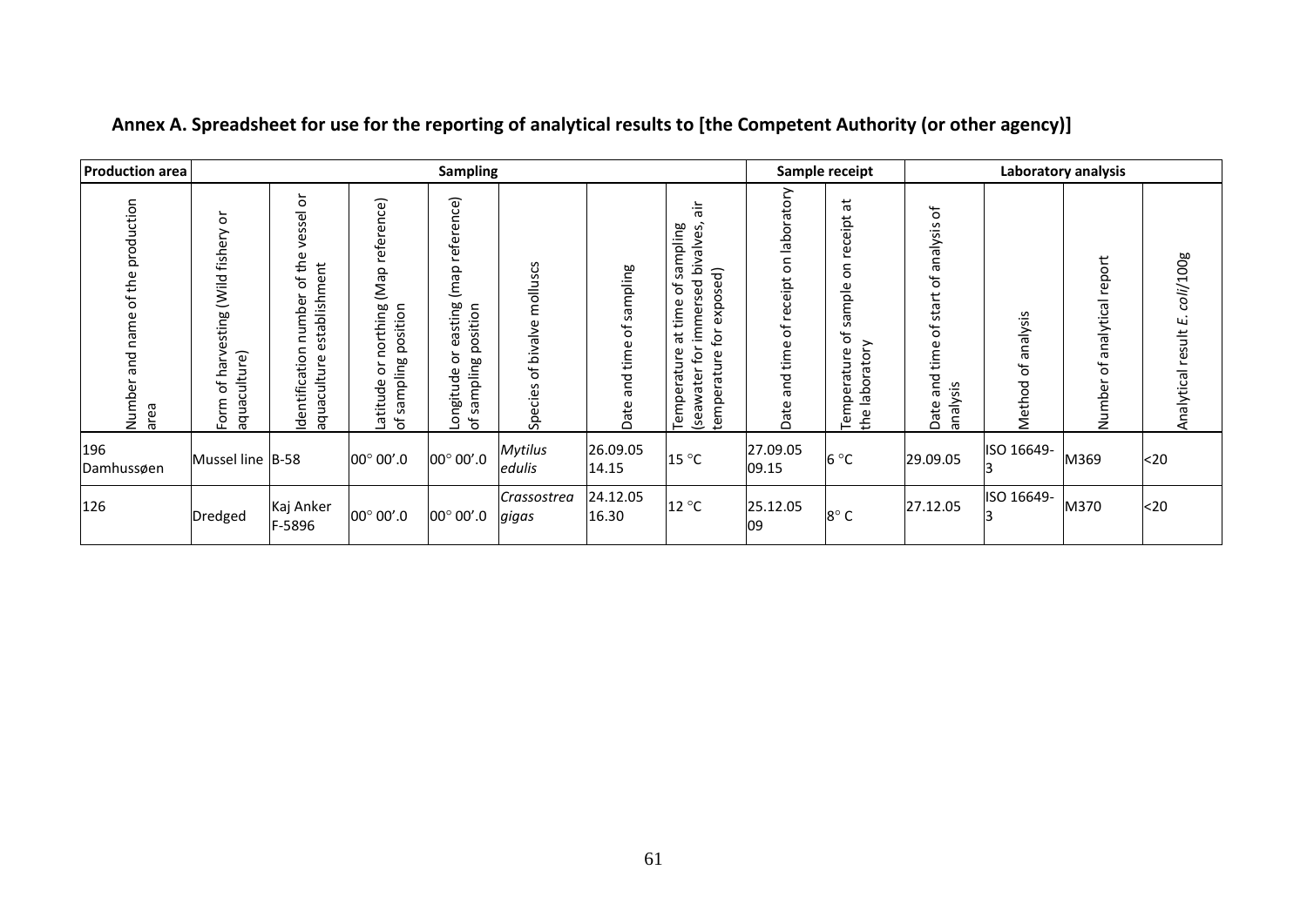## **Annex 4. Additional requirements for production areas from which LBMs are harvested for export to the USA**

## **A4.1 Introduction**

The detailed background to these additional requirements is given in Annex 2 to the Community Guide (European Commission, 2014). The Annex to this Technical Guide contains recommendations as to how to achieve the requirements for buffer zones around wastewater discharges and marinas.

Buffer zones around point source inputs of human wastewater (such as sewer pipes or marinas), where harvesting is not permitted, are an explicit requirement of the US National Shellfish Sanitation Programme Manual of Operations (NSSP MO) (FDA, 2013). Their designation is a preventative public health measure principally aimed at protection against contamination of molluscs with human enteric viruses such as norovirus and hepatitis A virus. Their designation reflects the fact that routine faecal indicator monitoring cannot necessarily be relied upon to indicate the public health risk in such circumstances - particularly where the discharge is of treated effluent. It is well established that faecal indicator bacteria have different survival characteristics to enteric viruses both during sewage treatment processes and in the marine environment. Such buffer zones are not currently an explicit requirement of EU legislation but may be considered to be covered by the general provision in EU 854/2004 (Annex II, chapter II: C.1) that 'where the results of sampling show that the health standards for molluscs are exceeded, or that there may be otherwise a risk to human health, the competent authority must close the production area concerned, preventing the harvesting of live bivalve molluscs'.

It is important to note that aspects of the NSSP legal requirements (for example the water monitoring standard and the classification of zones) are not directly applicable in the EU context. Therefore in achieving compliance with the NSSP requirements regarding buffer zones the following clarifications have been agreed with the US FDA:

- US 'approved' areas are considered equivalent to EU 'class A' areas.
- US 'conditionally approved' areas are considered equivalent to EU class A areas with a formal management plan.
- US 'restricted' or 'conditionally restricted' and EU 'class B' or 'class C areas' will not at this time be accepted for reciprocal trade and therefore these designations are not relevant for exports.
- The US FDA requirement for designation of a 'Prohibited' area adjacent to each sewage treatment plant outfall is covered in this annex by designation of a 'buffer zone'. Designation, for the purpose of this annex, means that bivalves harvested from the area delineated cannot be exported to the US. It may be acceptable to place such products on the EU market subject to the normal EU classification and regulatory requirements. In this case the Competent Authority should clearly distinguish between these different designations.
- The FDA have clarified that sizing of buffer zones under the NSSP is, in principle, based on calculation of dilution from the faecal indicator count of the impacting discharge(s) to an extent that meets the bacteriological standards set out in the NSSP. Since exports are only agreed for EU class A areas, and this has been agreed as equivalent to US approved areas, the relevant faecal indicator standard to be achieved is 14 faecal coliform MPN per 100ml of water.
- The FDA have confirmed that this dilution is calculated and does not require any laboratory testing. Indeed, laboratory test results are not considered an alternative to the calculation of the necessary dilution. The calculation must be performed and documented.
- For the purposes of buffer zone boundary calculations, *E. coli* concentration can be considered equivalent to faecal coliform concentration, i.e. calculations can be based on either and calculated compliance with 14 *E. coli* per 100 ml of water is acceptable.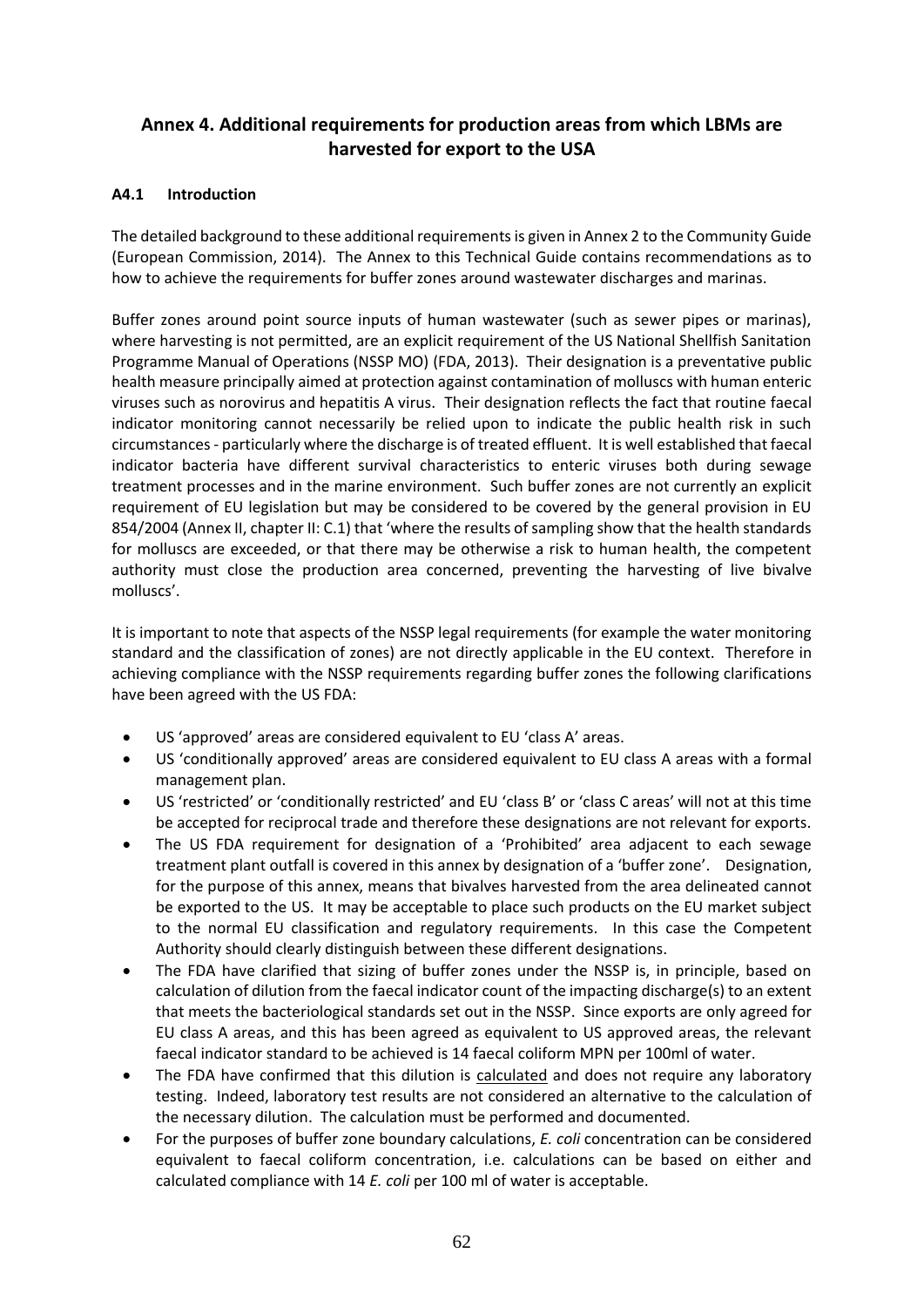The recommendations given in Sections A.4.2.2 and A.4.3.2 have been agreed with the FDA.

#### **A4.2 Buffer zones around wastewater discharges**

#### **A4.2.1 NSSP Requirement**

The US legal requirement for buffer zones around wastewater discharges that the US FDA will audit against is set out in the NSSP MO (FDA, 2013) Section II, Chapter IV .03E(5) as follows:

- *(5) Wastewater Discharges.* 
	- *(a) An area classified as prohibited shall be established adjacent to each sewage treatment plant outfall or any other point source outfall of public health significance.*
	- *(b) The determination of the size of the area to be classified as prohibited adjacent to each outfall shall include the following minimum criteria:* 
		- *(i) The volume flow rate, location of discharge, performance of the wastewater treatment plant and the bacteriological or viral quality of the effluent;*
		- *(ii) The decay rate of the contaminants of public health significance in the wastewater discharged;*
		- *(iii) The wastewater's dispersion and dilution, and the time of waste transport to the area where shellstock may be harvested; and*
		- *(iv) The location of the shellfish resources, classification of adjacent waters and identifiable landmarks or boundaries.*

Further US guidance on buffer zones is set out in the NSSP MO (FDA, 2013) guidance document, "Sanitary Survey and the Classification of Growing Waters" (Section IV, Chapter II, .04) as follows:

*The NSSP Model Ordinance also requires that an area in the prohibited classification (closed safety zone) must be established between any sewage treatment plants or other waste discharges of public health significance and any growing area placed in the approved, conditionally approved, restricted, or conditionally restricted classification. The size of the prohibited area should be based on the effectiveness and level of sewage treatment; the location of the shellstock resource that would be affected; the classification of adjacent waters; the total time it would take for the person responsible for the operation of the sewage treatment facility to detect a failure and notify the Authority; the time it would take the Authority to issue a notice to stop shellstock harvesting; and the degree of effluent dilution. Due consideration should be given to the possibility that emergency actions might be necessary on holidays or at night.*

If the buffer zone is sized according to the protection afforded by treated effluent (eg from a sewage treatment plant) then there must also be a formal written 'management plan' that demonstrates how, in the case of any discharge of untreated effluent (for example a storm water discharge or emergency overflow associated with the plant), the production area can be closed before any so contaminated products are marketed for export. This plan must be formally agreed between the Competent Authority responsible for the sanitation of the production area (with the authority to close the area) and the authorities responsible for the sewage treatment plant (with access to plant monitoring records etc). The legal requirement is set out in the NSSP MO (FDA, 2013) Section II, Chapter IV @.03 C(2)(a) as follows: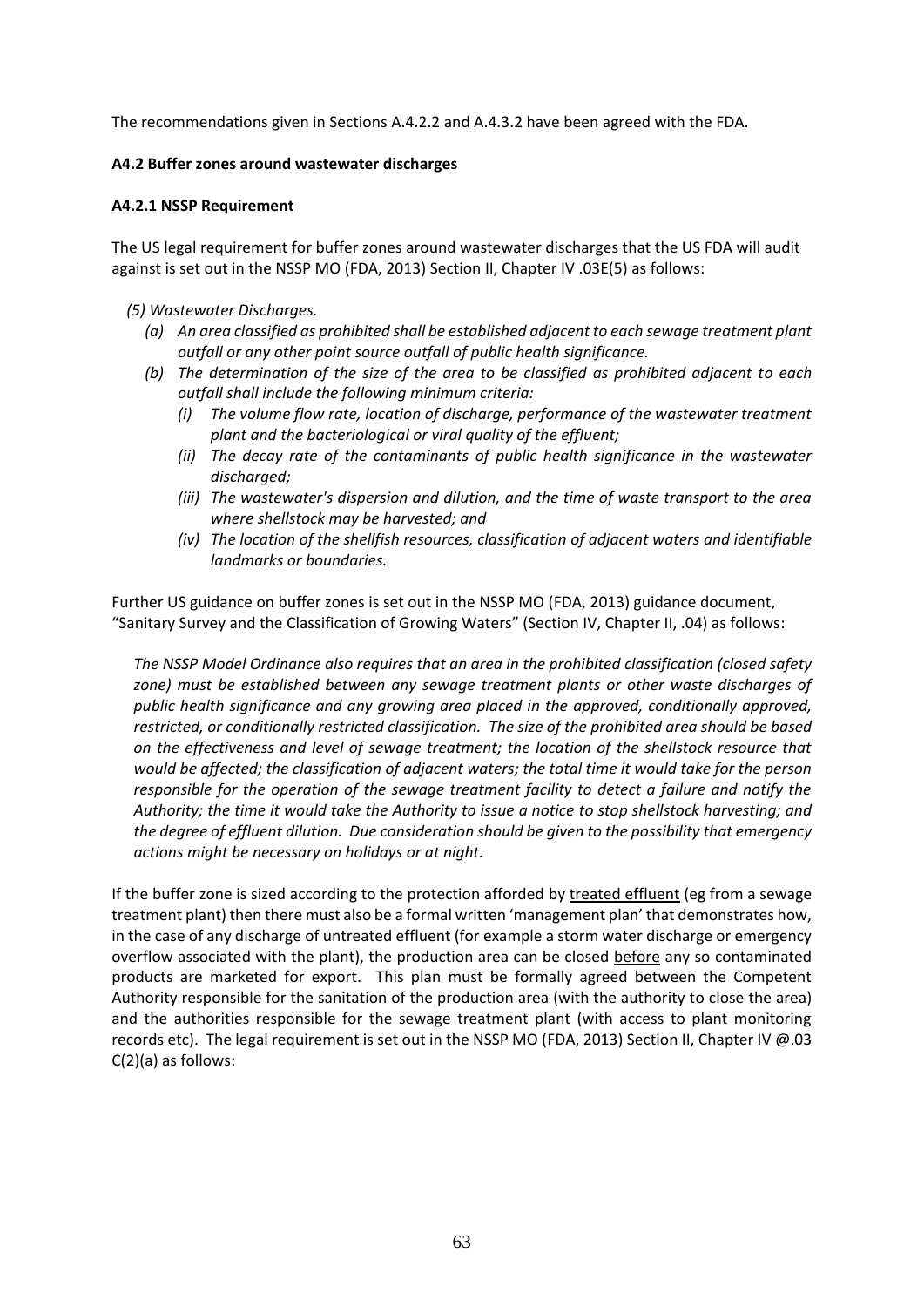- *(2) Management Plan Required. For each growing area, a written management plan shall be developed and shall include:*
	- *(a) For management plans based on wastewater treatment plant function, performance standards that include:*
		- *(i) Peak effluent flow, average flow, and infiltration flow;*
		- *(ii) Bacteriological or viral quality of the effluent;*
		- *(iii) Physical and chemical quality of the effluent;*
		- *(iv) Conditions which cause plant failure;*
		- *(v) Plant or collection system bypasses;*
		- *(vi) Design, construction, and maintenance to minimize mechanical failure, or overloading;*
		- *(vii) Provisions for monitoring and inspecting the waste water treatment plant; and*
		- *(viii) Establishment of an area in the prohibited classification adjacent to a wastewater treatment plant outfall in accordance with §E. Prohibited Classification;*
	- *(b) For management plans based on pollution sources other than waste water treatment plants:*
		- *(i) Performance standards that reliably predict when criteria for conditional classification are met; and*
		- *(ii) Discussion and data supporting the performance standards.*

## **A.4.2.2 Recommendations**

During the sanitary survey (performed according to Section 2 of this Guide and Section 2 of the Community Guide (European Commission, 2014) human point source discharges that may impact the class A area under consideration for export should be specifically identified in a section of the sanitary survey report.

- Point source human wastewater discharges considered should include: discharges from sewer pipes; storm water discharges; emergency discharges; septic tank discharges.
- Potentially impacting water courses (eg rivers and streams), with human point sources within their catchment, can be considered as a single point source at the position of entry.

For all identified significant human point source discharges identified within the sanitary survey as potentially impacting on the harvesting area, a calculation should be performed of the worst case faecal indicator loading over a 24 hour period taking into account both the concentration of faecal coliforms/*E. coli* present in the effluent and the volume of effluent discharged. The following criteria can be used:

- Either robust analytical measurement of the faecal indicator content of untreated effluent or a standard value of 1.4 x 10<sup>6</sup> faecal coliforms/*E. coli* per 100 ml.
- Actual recorded flow volumes, consented volumes, or the maximum flows possible according to the pipe dimensions

The calculated worst case faecal indicator loading should be compared with the available marine dilution available according to the specific characteristics of the production area to establish the boundary at which a faecal coliform/*E. coli* concentration of 14 per 100 ml can be achieved. This can be calculated according to the following options:

- Dilutions can be calculated assuming full mixing with a 24 hour period or;
- Using a hydrodynamic model of the area or;
- According to site-specific dilution dispersion studies (eg using dye release)
- Faecal indicator bacteria decay rates in the marine environment (eg  $T_{90}$ ) can be factored in if available.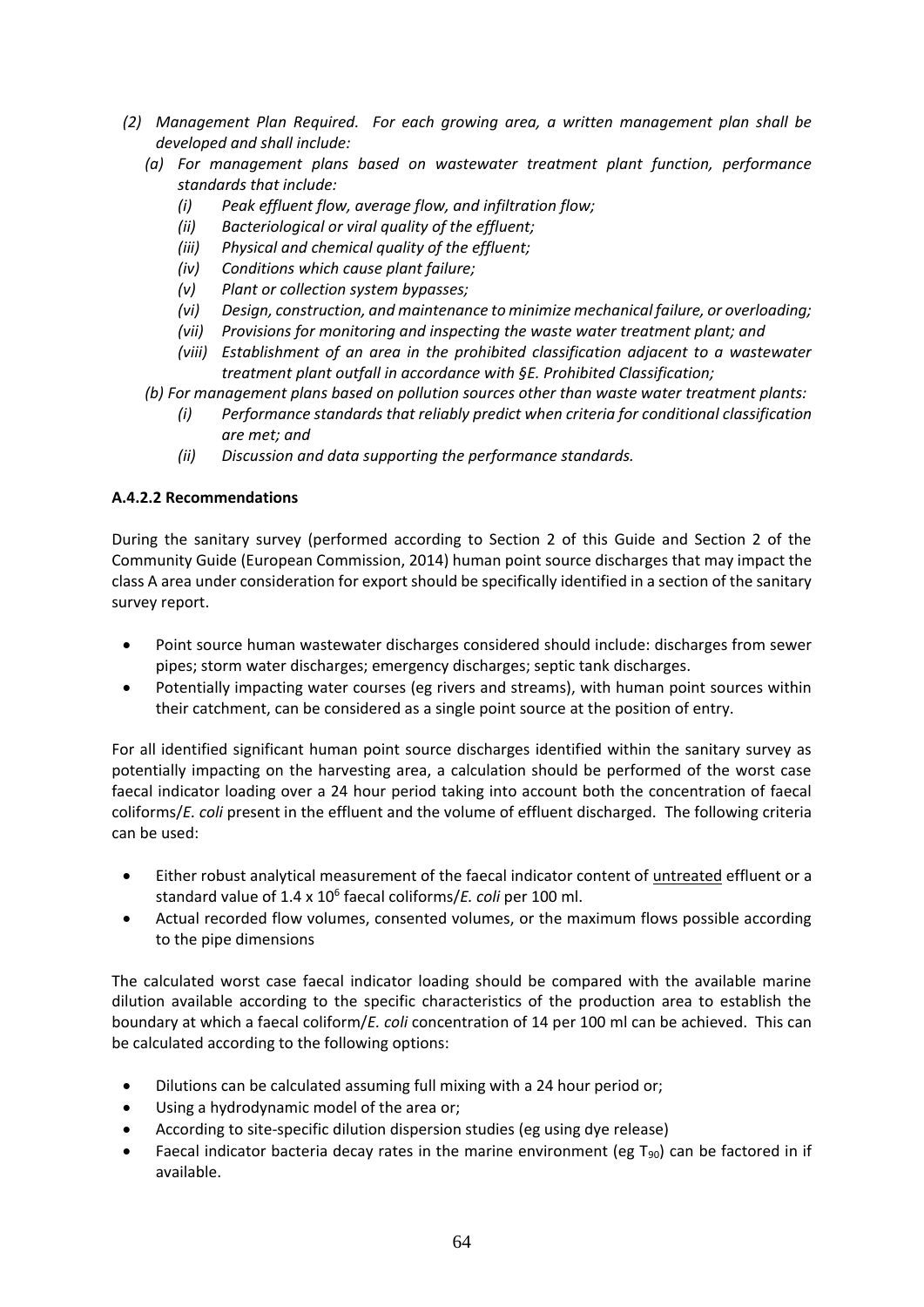If this boundary is acceptable then the calculations should be documented (against future audit) and the specified buffer zone formally delineated and recorded in the sanitary survey report - particularly noting that it applies only to exports destined for the USA. Note it is a legal requirement of the NSSP that all human point source discharges of significance potentially impacting the area designated for harvest must have a buffer zone established.

If the buffer zone is not acceptable i.e. it is too restrictive on the area desired for commercial harvest, then further calculations taking into account treatment levels (for treated sewer discharges), and the conditions under which intermittent discharges may actually spill, may be performed. In this case it is important to note that the area must have a management plan which closes the area for harvesting when spills occur or when the untreated effluent is discharged thus preventing non-compliant product being sent for export.

In this case:

- Loading calculations are based on robust analytical measurement of faecal indicator content of the treated effluent with boundary calculations performed as described above
- The sewage treatment plant must be fully alarmed such that any treatment failures are immediately notified to the Competent Authority responsible for closure of the harvest area
- Intermittent discharges must be monitored and, when they discharge, be immediately reported to the Competent Authority with authority to close the harvest area
- The management plan should include:
	- $\circ$  A description of the point sources that are controlled under the plan (this should cover all of the significant point sources identified within the sanitary survey as potentially impacting on the harvesting area).
	- $\circ$  A formal agreement between the authorities responsible for these point sources (sewage treatment plant or intermittent discharge) and the Competent Authority with authority to close the production area.
	- o The notification procedures for each source.
	- o The maximum time delay until notification (including consideration of incidents occurring out of offices hours).
	- $\circ$  The time allowed by the Competent Authority to close the area (prevent harvesting for export).
	- $\circ$  The minimum period between harvest and export product dispatch agreed with the relevant Food Business Operator(s).
	- $\circ$  The procedures to identify any non-complaint product already in the production process.
	- o The maximum time delay envisaged in the management plan prior to action by the Competent Authority must not exceed the time agreed with the Food Business Operator for product processing and packaging, i.e. it should not be possible for non-compliant products to be dispatched for export.
- In determining buffer zone boundaries for treated effluents the US FDA have indicated that, in all cases, they would expect a minimum dilution of 1:1000 to be achieved to respect the requirement to consider the virological quality of discharges. Since, in this case, sewage discharges may be in closer proximity to harvested areas it is necessary to more accurately estimate the degree of dilution of the sewage plume in delineating the buffer zone. Buffer zones to achieve at least a 1:1000 dilution can be calculated according to the following options:
	- o Dilutions can be achieved assuming full mixing within the volume of water impacted which can be defined by drogue studies or;
	- o Using a hydrodynamic model of the area or;
	- o According to site-specific dilution dispersion studies (eg using dye release)
- The management plan should be a formal document, owned by the competent authority, open to audit and preferably placed in the public domain. The buffer zone conditional on the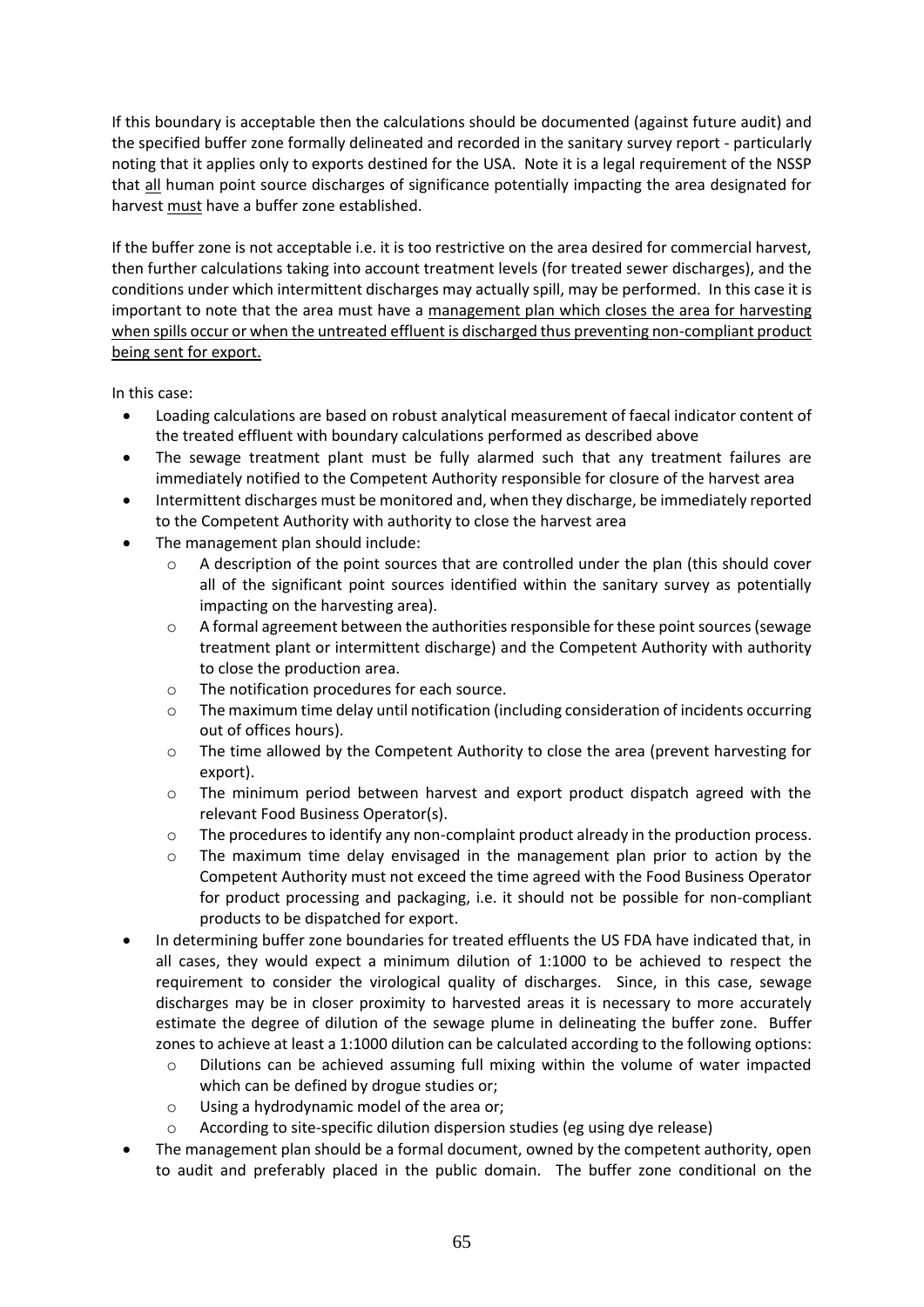management plan should be explicitly delineated and identified within the management plan. The plan should also specifically record the roles and responsibilities of the various parties necessary for its operation.

Finally, it is agreed with the FDA that there are alternative possible approaches to those described above for calculating the size of the buffer zone necessary to mitigate the virological impacts of a waste water treatment plant. Possibilities include alternative ways of estimating the area impacted by the sewage plume, or verifying the region of virus impact through direct virological analysis of shellfish stocks. Alternative approaches can be used provided that they are documented and based on sound, scientific principles that can be verified.

## **A.4.3 Requirement for buffer zones around marinas**

Boats may discharge untreated effluent and hence marinas are also considered a potential source of faecal pollution requiring a buffer zone. Section 2.13 of this Guide contains a recommendation of a 300 m closure area around harbours and marinas. However, the FDA considers that this criterion is too general for product to be exported to the USA.

## **A.4.3.1 Requirement**

The US legal requirement for buffer zones around marinas that are adjacent to shellfish growing areas is set out in the NSSP MO (FDA, 2013) Section II, Chapter IV @.05 Marinas as follows:

## *@.05 Marinas.*

*A. Marina Proper. The area within any marina which is in or adjacent to a shellstock growing area shall be classified as:*

- *(1) Conditionally approved;*
- *(2) Conditionally restricted; or*
- *(3) Prohibited.*

*B. Adjacent Waters. Waters adjacent to marina waters classified under §A. may be impacted by pollution associated with the marina.*

- *(1) A dilution analysis shall be used to determine if there is any impact to adjacent waters.*
- *(2) The dilution analysis shall be based on the volume of water in the vicinity of the marina.*
- *(3) The dilution analysis shall incorporate the following:*
	- *(a) A slip occupancy rate for the marina;*
	- *(b) An actual or assumed rate of boats which will discharge untreated waste;*
	- *(c) An occupancy per boat rate (i.e., number of persons per boat);*
	- *(d) A fecal coliform discharge rate of 2 x 10<sup>9</sup> fecal coliform per day; and*
	- *(e) The assumption that the wastes are completely mixed in the volume of water in and around the marina.*
- *(4) If the dilution analysis predicts a theoretical fecal coliform loading greater than 14 fecal coliform MPN per 100 ml, the waters adjacent to the marina shall be classified as:*
	- *(a) Conditionally approved;*
	- *(b) Restricted;*
	- *(c) Conditionally restricted; or*
	- *(d) Prohibited.*
- *(5) If the dilution analyses predicts a theoretical fecal coliform loading less than or equal to 14 fecal coliform MPN per 100 ml, the waters adjacent to the marina may be classified as:*
	- *(a) Approved; or*